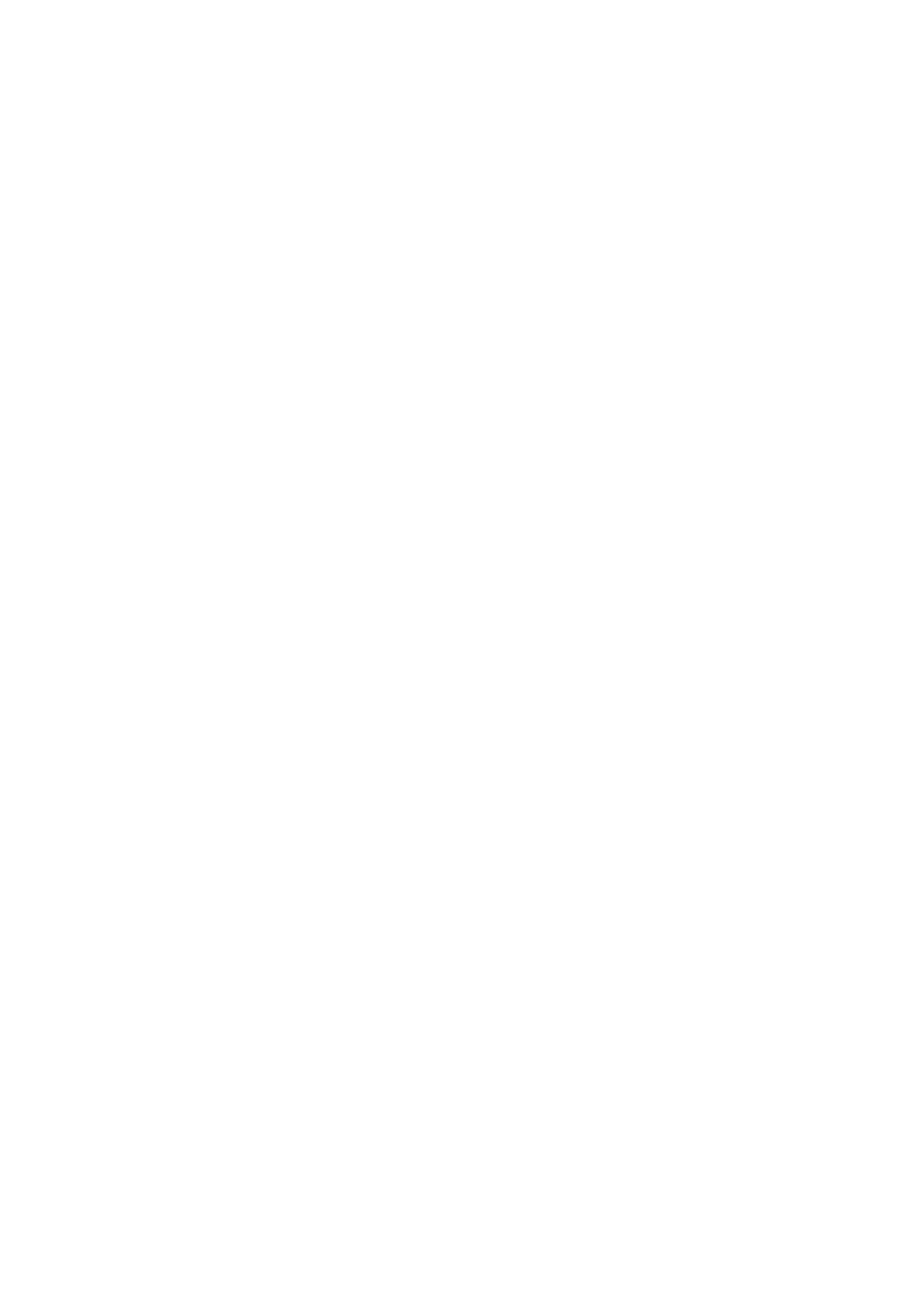## The Profit of Prevention

A Study of Social Investments in a Swedish Region

Cristian Lagström



**SCHOOL OF PUBLIC ADMINISTRATION**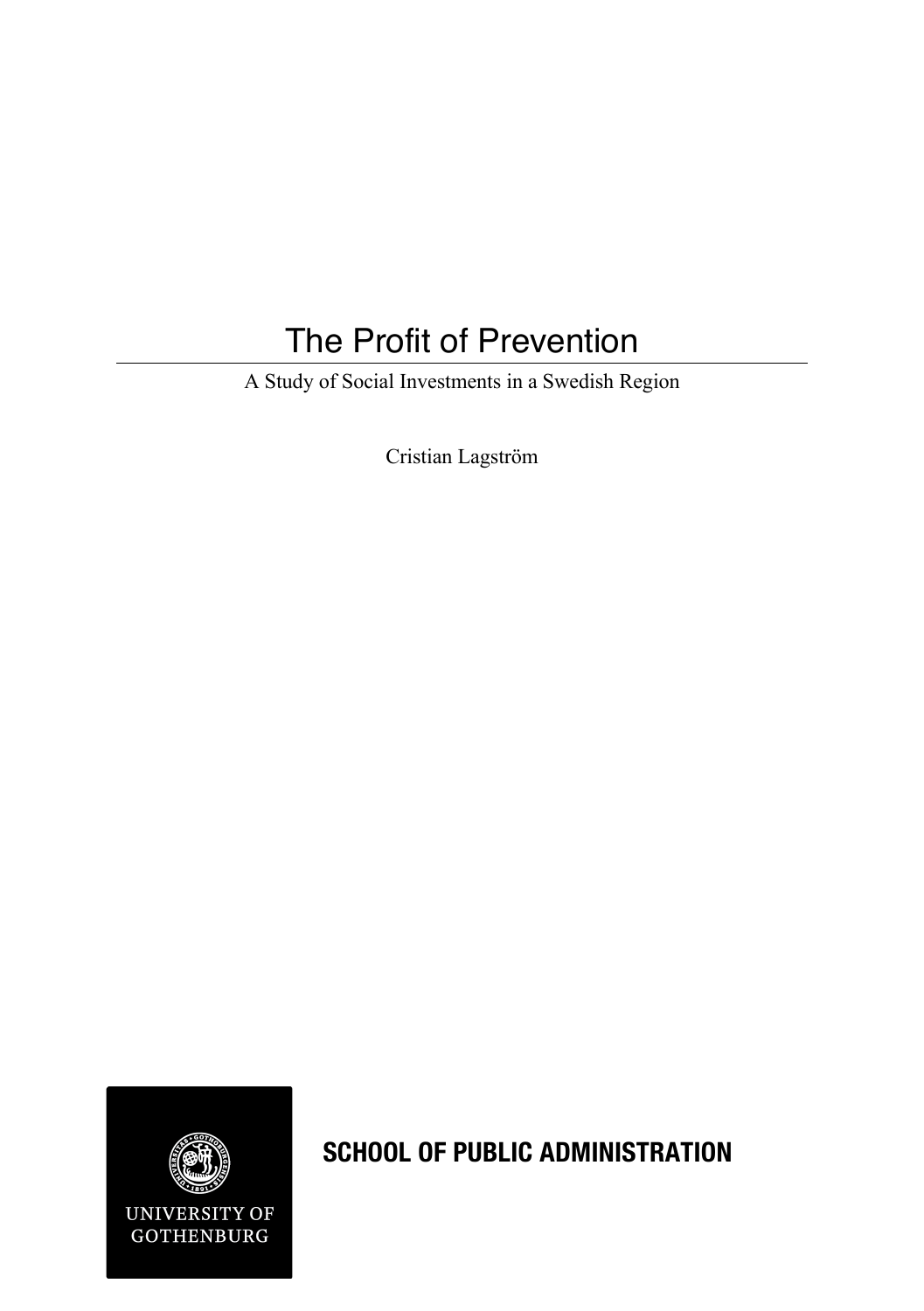Doctoral Dissertation in Public Administration School of Public Administration University of Gothenburg

Distribution School of Public Administration University of Gothenburg Box 712 405 30 Gothenburg https://www.gu.se/forvaltningshogskolan

The Profit of Prevention – A Study of Social Investments in a Swedish Region © Cristian Lagström Cover: Stema Specialtryck Print: Stema Specialtryck, Borås, 2022 ISBN: 978-91-985430-2-5 (printed version) ISBN: 978-91-985430-3-2 (online version) http://hdl.handle.net/2077/70774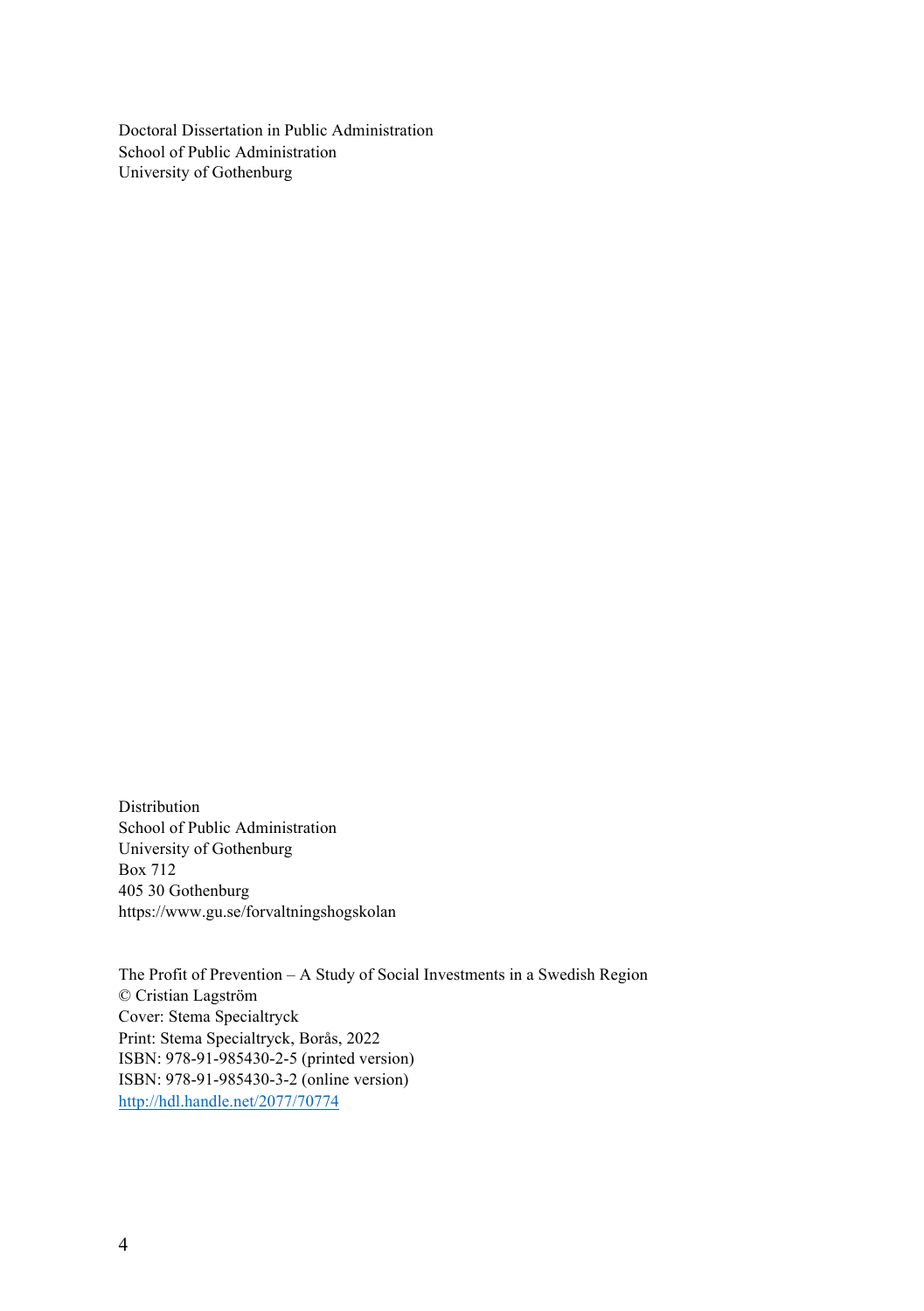*To my family and friends*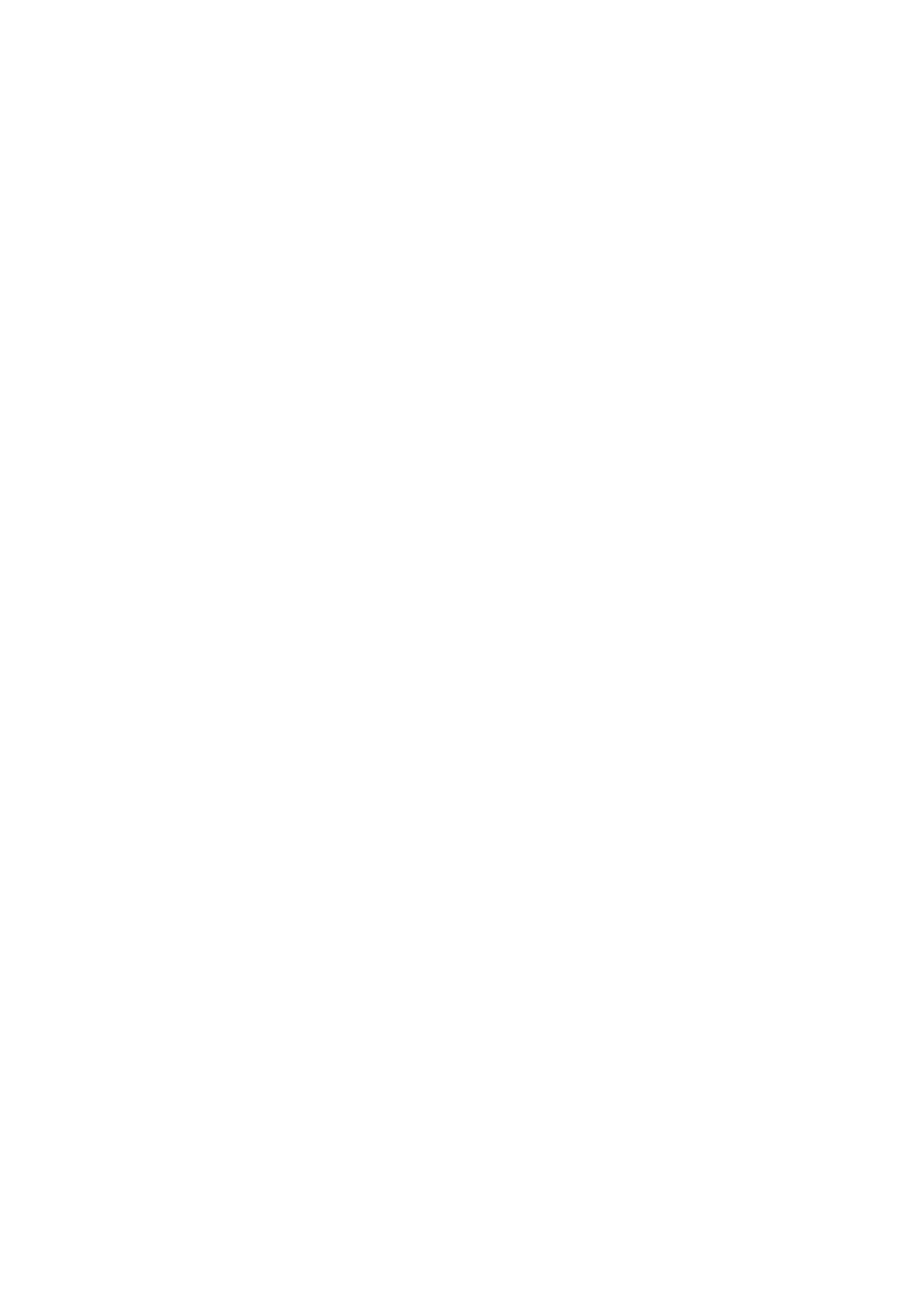### Abstract

This thesis aims to deepen the understanding of the use and implications of accounting technologies in the governing of public services. It explores social investments, a proliferating public sector management technology based broadly on the idea of governing long-term public goals 'by numbers'. The core of social investments is to calculate the socio-economic profitability of preventative measures. As such, it reflects the complexities and capacities of governing towards long-term goals in a changing public landscape. Building on a view of accounting and economic ideas as mutually constitutive, the thesis focuses the processes and practices of rendering social investments operable in practice.

The research question that guides the study is as follows: How are social investments realised in an organisational setting? The study is carried out in a Swedish region. Guided by Actor Network Theory (ANT) and its constructivist approach to study things in the making, the study follows the actions and actors by which social investments is created as a management technology. Field material consists of interviews, observations and documents and was generated between 2014 and 2018. The findings of the study are presented across four papers. The different analyses in the papers draw on concepts such as problematisations, framing, overflows and disentanglements to explicate the practices and processes of realising social investments in public services.

The first paper takes the long-term thinking associated with the social investment perspective as its empirical focus. The second paper focuses on the role of calculative practices in a changing public landscape and analyses the process by which social investments was introduced as a means of handling the wickedness of social problems, and turned into practice. The third paper engages with the concepts of hybridity and hybridisation, arguing for a deeper understanding of the constitutive role accounting plays in the formation of hybrid settings. In particular, the paper suggests acknowledging processes of de-hybridisation. The fourth paper develops further the theorisation of hybridity and introduces the concept of multiple translation points in order to understand how social investments was translated differently across different nodes of the actor-network. Based on the findings of the papers, this thesis concludes that social investments went through multiple transformations in order to be rendered operable in an organizational setting. Calculations of long-term impact came to play a marginal role, still an inter-organizational space for dialogue about the profit of prevention was created.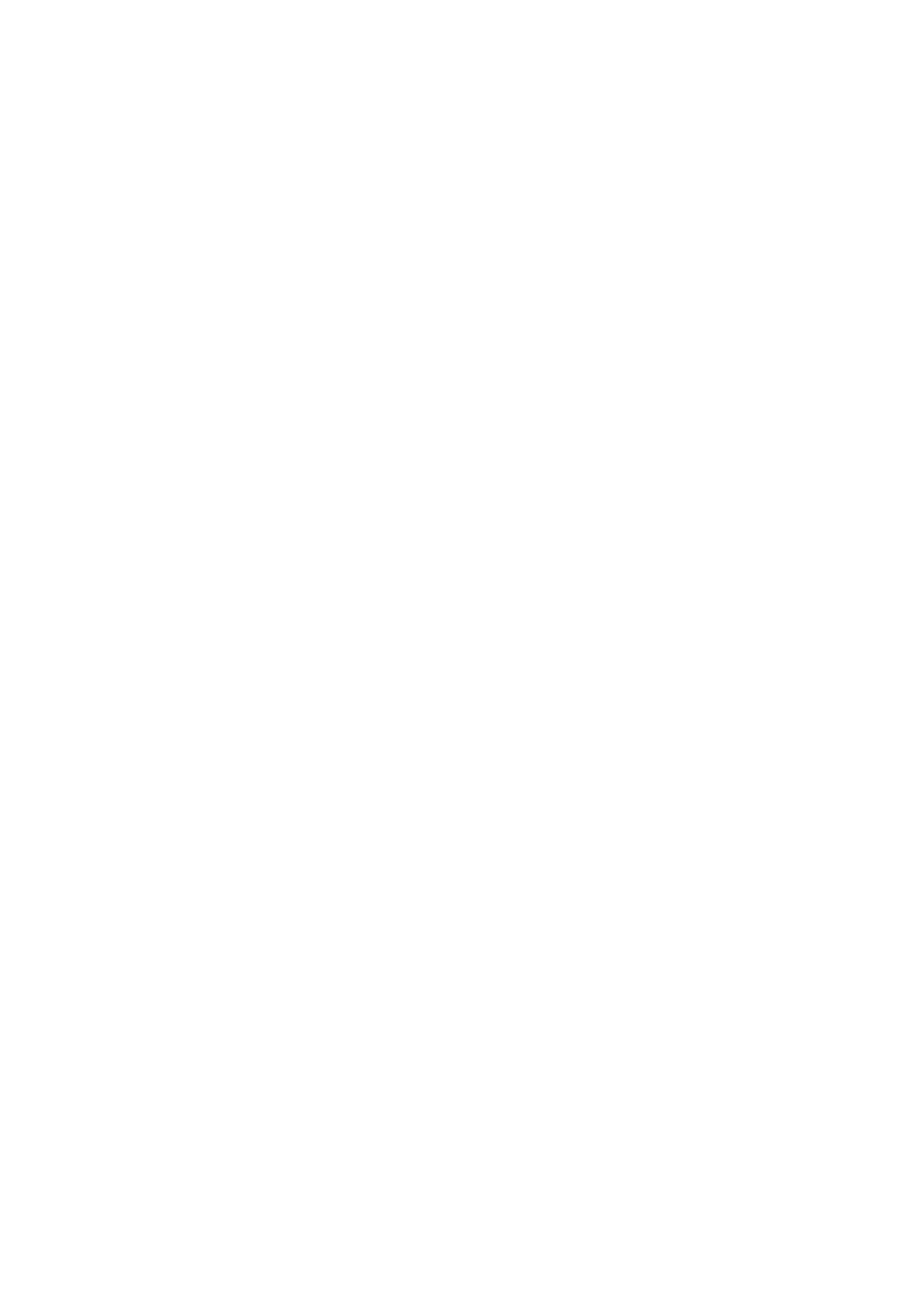## List of papers

This thesis is based on the following four papers, which are referred to in the introductory chapters by their Roman numerals.

| I.      | Lagström, C. (Submitted) Trials of time – calculative practices and<br>conflicting temporal orientations in publicness.                                                                                                                                                        |
|---------|--------------------------------------------------------------------------------------------------------------------------------------------------------------------------------------------------------------------------------------------------------------------------------|
| $\Pi$ . | Lagström, C. & Ek Österberg, E. (2020) Accounting for profitable<br>prevention—The case of social investments. Financial Accountability $\&$<br><i>Management</i> , 36(2), 117-133. Published by John Wiley & Sons Ltd:<br>DOI: 10.1111/faam.12230                             |
| III.    | Kastberg, G. & Lagström, C. (2019) Processes of hybridization and de-<br>hybridization: organizing and the task at hand. Accounting, Auditing &<br>Accountability Journal, 32(3), 710-726. Published by Emerald Publish-<br>ing Ltd: DOI: 10.1108/AAAJ-08-2017-3103            |
| IV.     | Kastberg Weichselberger, G., & Lagström, C. (2021) Accounting in and<br>for hybrids. Observations of the power of disentanglements. Account-<br>ing, Auditing & Accountability Journal, (early cite). Published by Em-<br>erald Publishing Ltd: DOI: 10.1108/AAAJ-12-2019-4318 |

Permission to reproduce and use content from the papers in this thesis was obtained from the publishers.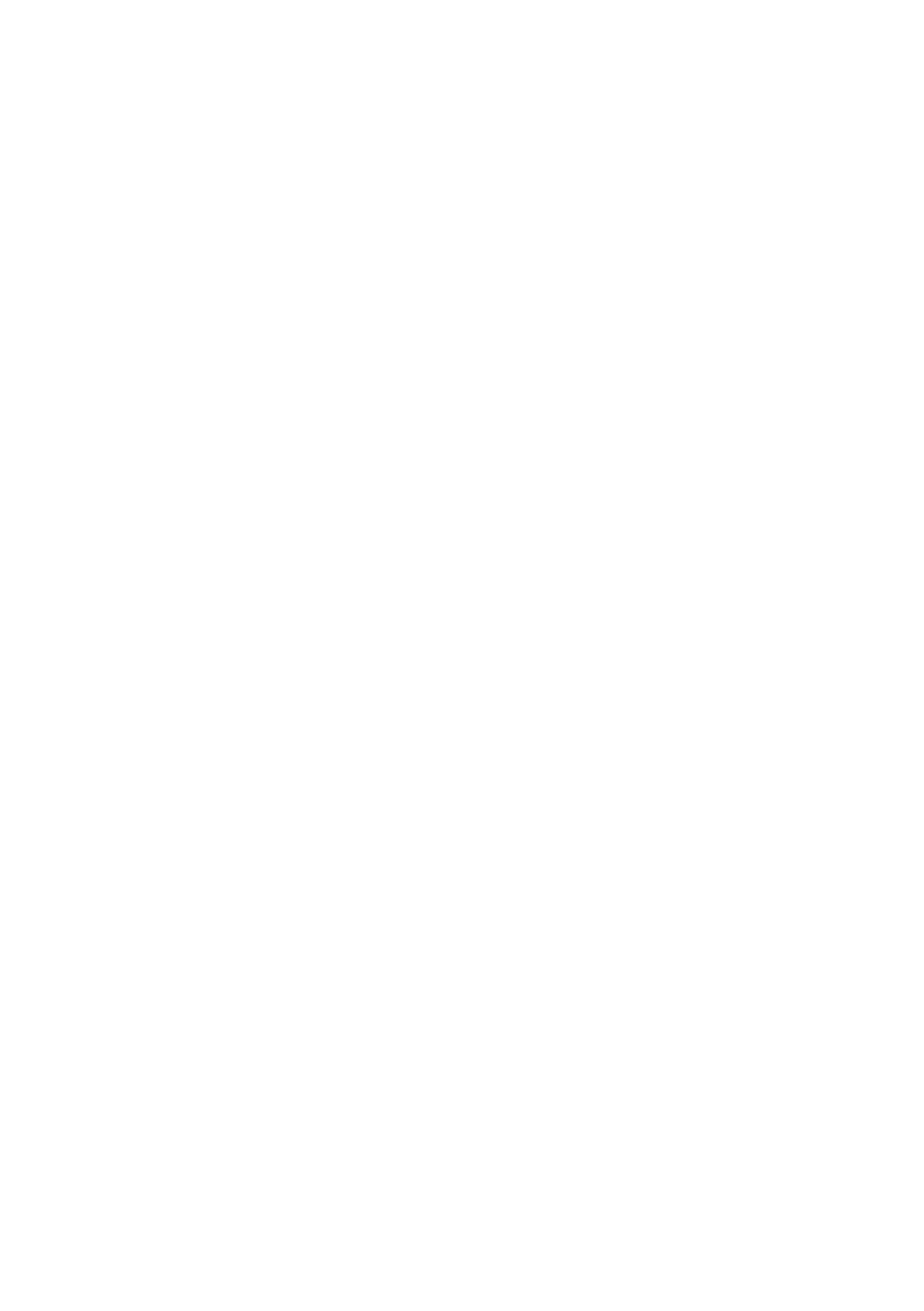# Table of contents

| Linking accounting and organizing<br>Aim and research question<br>Positioning the study                                                                                                               |
|-------------------------------------------------------------------------------------------------------------------------------------------------------------------------------------------------------|
| Social investments in Sweden<br>The background and setting of the study<br>Fieldwork and field material<br>Analytical work and implications of ANT<br>Vignettes from the field                        |
| Trials of time<br>Accounting for profitable prevention<br>Processes of hybridization and de-hybridization<br>Accounting in and for hybrids                                                            |
| The social investment design idea<br>The role of entanglements and disentanglements<br>Dealing with conflicting temporal orientations<br>The 'profit of prevention' investment perspective            |
| From hybrid organisations to hybridisation and de-hybridisation<br>On the premises and promises of governing by numbers in public services<br>Implications for policy and practice<br>Future research |
|                                                                                                                                                                                                       |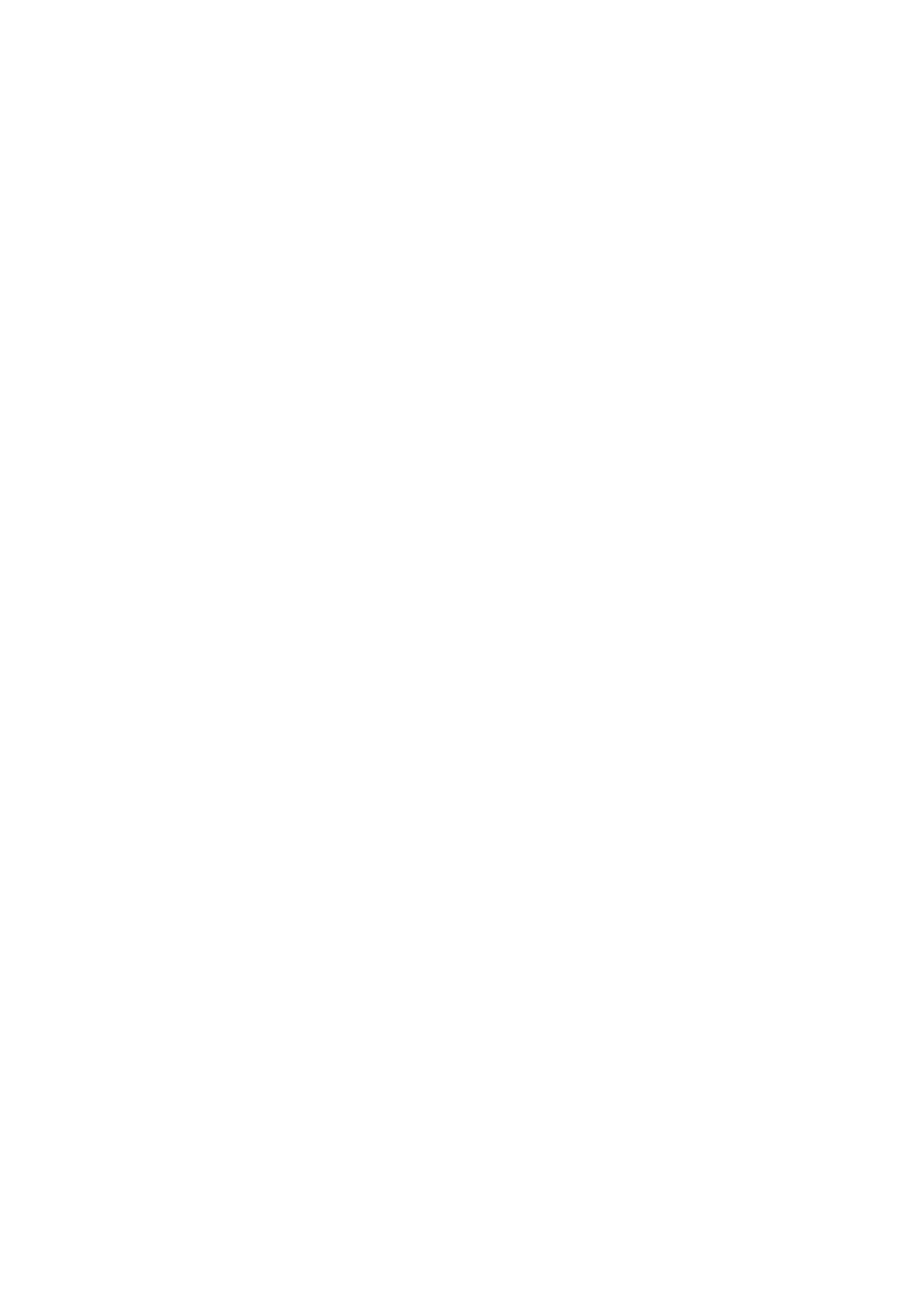# Figures and tables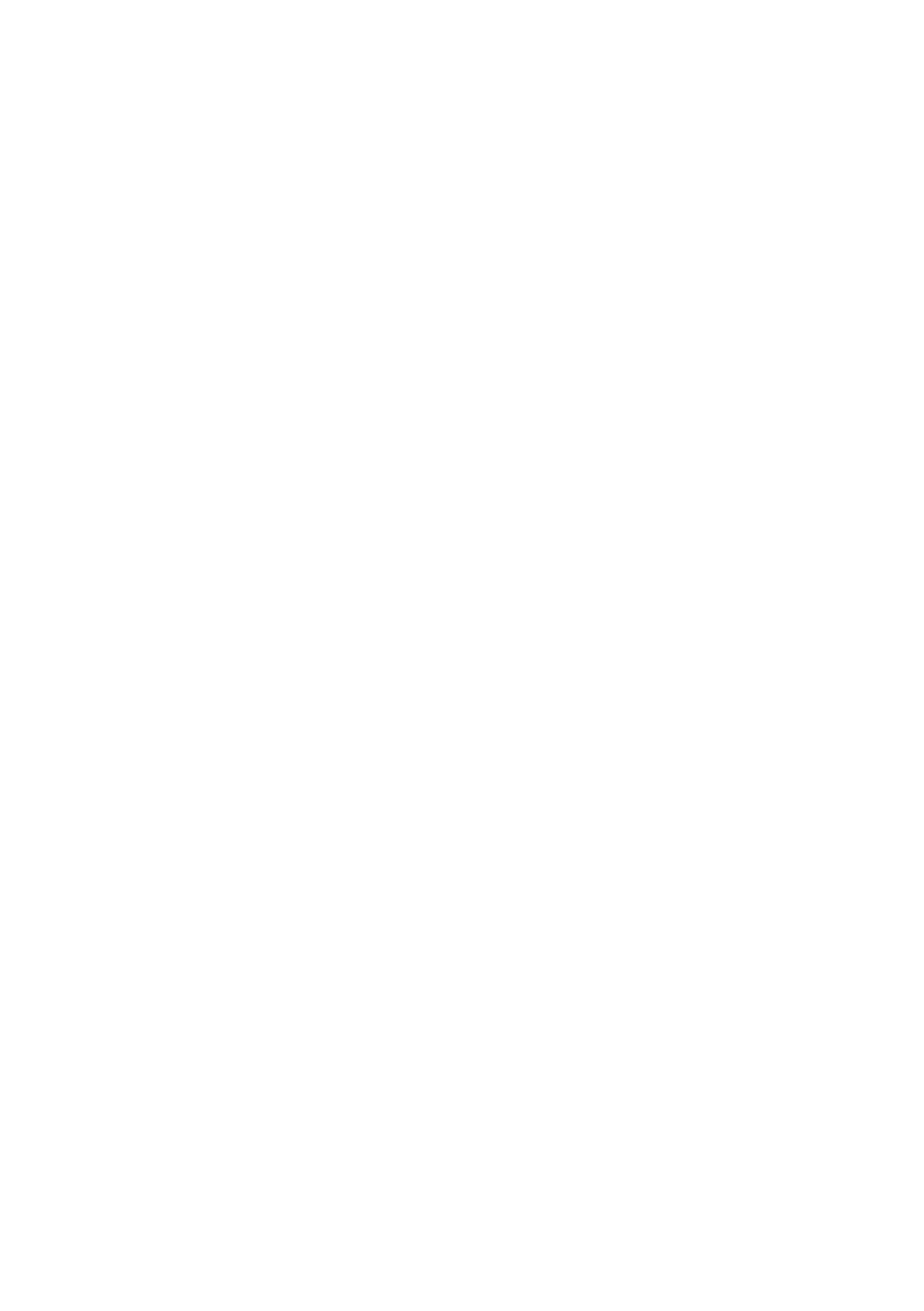### Acknowledgements

Writing a book can sometimes be a solitary activity. Still, during the five years that it took to complete this book, a large number of friends and colleagues have in different ways contributed greatly to its completion. I would therefore like to take the opportunity to express my sincere thanks to all of you!

First, I would like to say a big thank you to Emma Ek Österberg, Björn Rombach and Bino Catasus for all of your support, comments and great patience with me in your roles as supervisors of this thesis. You are all sources of inspiration to me and will continue to be so in the future. Emma, since you have been my main supervisor for the larger part of this process, I would like to say an extra big thanks to you. Thanks for all the things you have taught me (a lot!), but also for always being so inspiring, accessible, supportive and fun to work with.

I would also like to thank all colleagues at the School of Public Administration, University of Gothenburg. I really mean it when I say that all of you have played a role in the writing of this book. It has been a pleasure to work with you all. A special thanks also to my fellow PhD students to whom I owe so much. It's been great fun to share this experience with all of you!

Further, a big thanks to Kommunforskning i Västsverige (KFi) and especially so to Gustaf Kastberg Weichselberger. Thanks for giving me the opportunity to develop as a researcher, Gustaf! You have taught me a lot and continue to do so. Also, thank you Viveka Nilsson for taking care of a me as an intern at KFi as well as for your part in this research project.

Also, big thanks to all of you outside of Gothenburg who have commented, criticised and in other ways inspired the work presented in this thesis. My work has benefited greatly from the help of colleagues in Stockholm, Lund, Edinburgh, London, Auckland, Valencia and more. See you around!

Lastly, thanks for everything my dear Oona! Your wisdom, kindness and support is invaluable. I am not sure this book would have been written without you around to be honest.

Gothenburg, February 2022

Cristian Lagström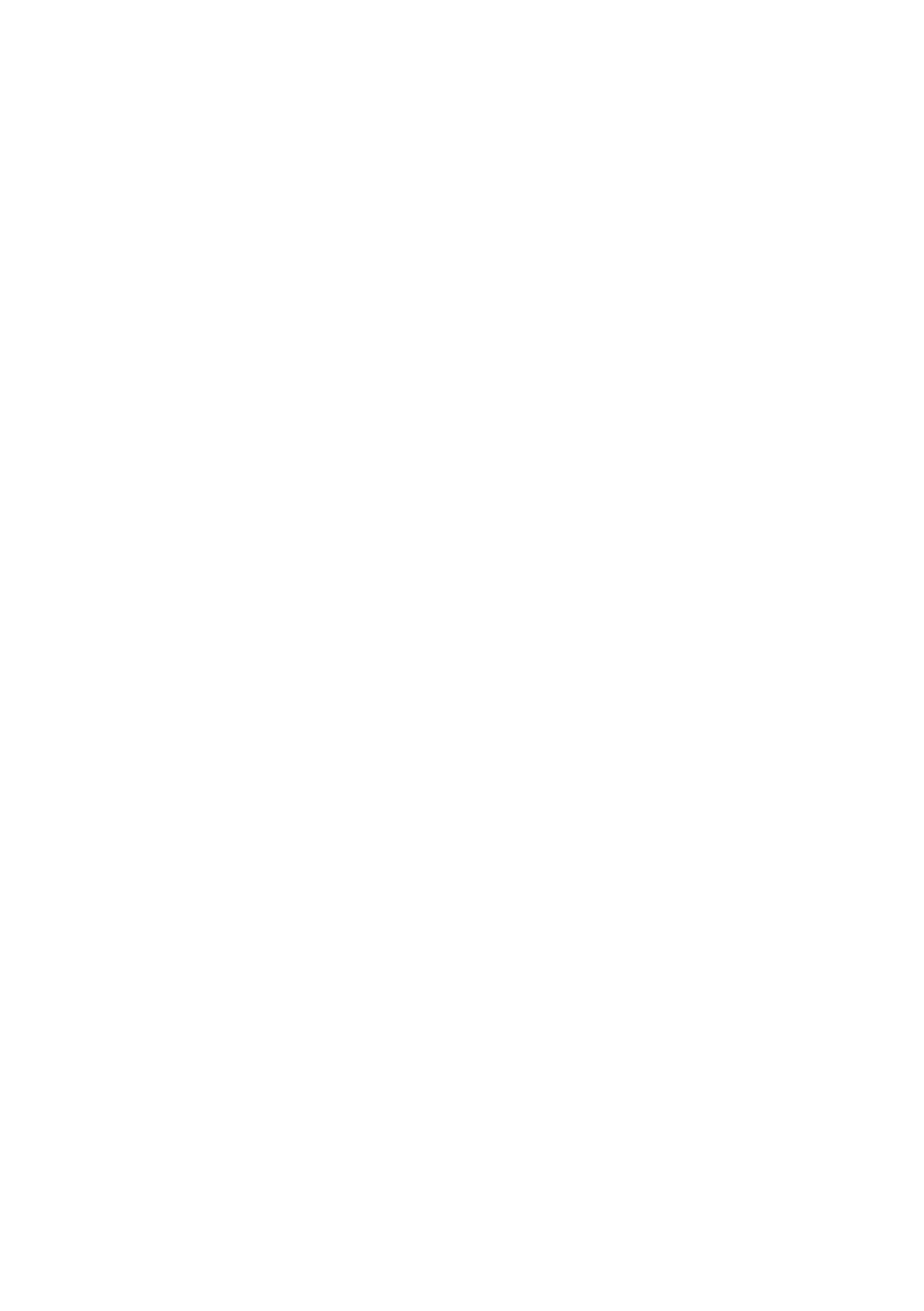# **1** Introduction

This thesis explores social investments, a proliferating public sector management technology based broadly on the idea of governing long-term public goals 'by numbers' (Miller, 2001). The core of social investments is to calculate the socio-economic profitability of preventative measures. Advocates of social investments usually emphasise a number of significant dimensions of social investment work, which in turn can be understood as problematisations of prevailing practices in the sector. In short, these are the short-termism following traditional models for resource allocation, a lack of a holistic view, and limitations in relevant decision-making information. Working with social investments means a commitment to and structure for visualising the socioeconomic benefits of preventative interventions. Thus, according to its proponents, social investments is a way to achieve the long-term perspective in the provision of public services that so many are calling for. In this way, social investments link calculating technologies with innovation and change in order to build a structure around the idea that preventative work pays off.

In its most general sense, advocates of social investments argue for a shift of focus from 'repairing to preparing' in the provision of public services (Morel et al., 2012, p.1). As such, the idea is by no means new, especially not in a Nordic context where there is a strong tradition of preventative welfare measures and extensive social security reforms. In fact, Sweden and the other Nordic countries have been described as raw models of the social investment welfare state (ibid).

The notion of social investments was introduced in the mid-1990s. Resulting from an OECD conference in 1996, it was adopted by the 1997 Dutch EU presidency and anchored in the 2000 Lisbon agenda which coined the term 'social policy as a productive factor' as an attempt to unveil what Anton Hemerijck (2017, p. 6) describes as a 'neoliberal misconception that social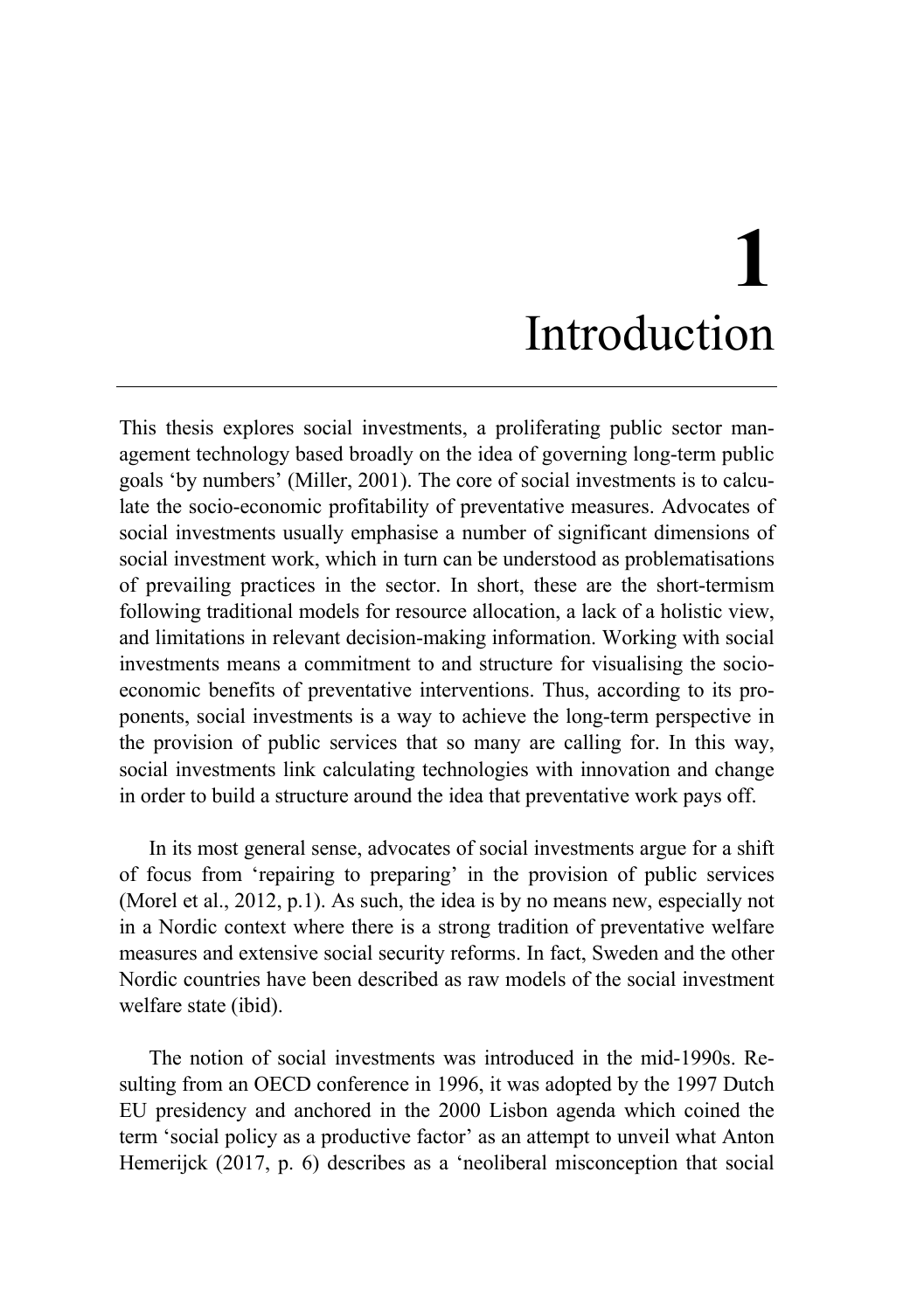#### INTRODUCTION

policy interventions go at the expense of economic competitiveness'. However, the concept of social investments not only refers to broad political ambitions at the level of EU or nation states, but also to a set of concrete management technologies. These technologies can be understood as a prolongation and an operationalisation of the general ideas underpinning the social investment welfare state described by Nathalie Morel et al. (2012) and others. In Sweden, which serves as the setting of the study reported in this thesis, a more specific form of social investments has emerged since around 2010. As promoted by the Swedish Association of Local Authorities and Regions (SALAR), a social investment project is a targeted preventative social intervention aimed towards reducing future economic and social costs. Social investments combine ideas of evidence-based preventative methods, interorganisational cooperation, and measurements of long-term social and economic effects (Hultkrantz & Vimefall, 2017). SALAR have also proposed specific organisational structures such as the setting-up of a social investment fund (SIF) through which prospective social investment projects can apply for funding. By predefining criteria, conditions, roles and responsibilities for prospective applicants to the fund, the owners of the social investment fund enable the control of social investment projects 'at a distance' (Robson, 1992). Thus, according to this more specific use of the concept, social investments not only refer to a broad set of policies or types of welfare state(s), but instead take on a more tangible and technical meaning by focusing on the managerial and calculative dimension of investing in the lives of citizens.

This thesis explores how the ideas packaged under the name of social investments are transformed into organisational routines, processes and practices. Such enquiry may appear to be driven by curiosity, and in part this is true. I did indeed start out by wondering how (if at all) such an ambitious agenda for change could be realised, not to mention which actor groups would resist and why. By approaching these guiding questions and others (which will be elaborated on below) I set out to design a study that contributes to the public sector accounting literature which shares the assumption that accounting cannot simply be understood in relation to its supposed functional properties since it is, as Thomas Ahrens and Christopher Chapman (2008, p. 2) point out, 'implicated in the shaping of its own context'. Thus, far from being simply a means to an end, calculative practices carry the potential to form new social relations, which in turn may shape and transform the way organisational actors view their work and roles (Mennicken & Espeland, 2019).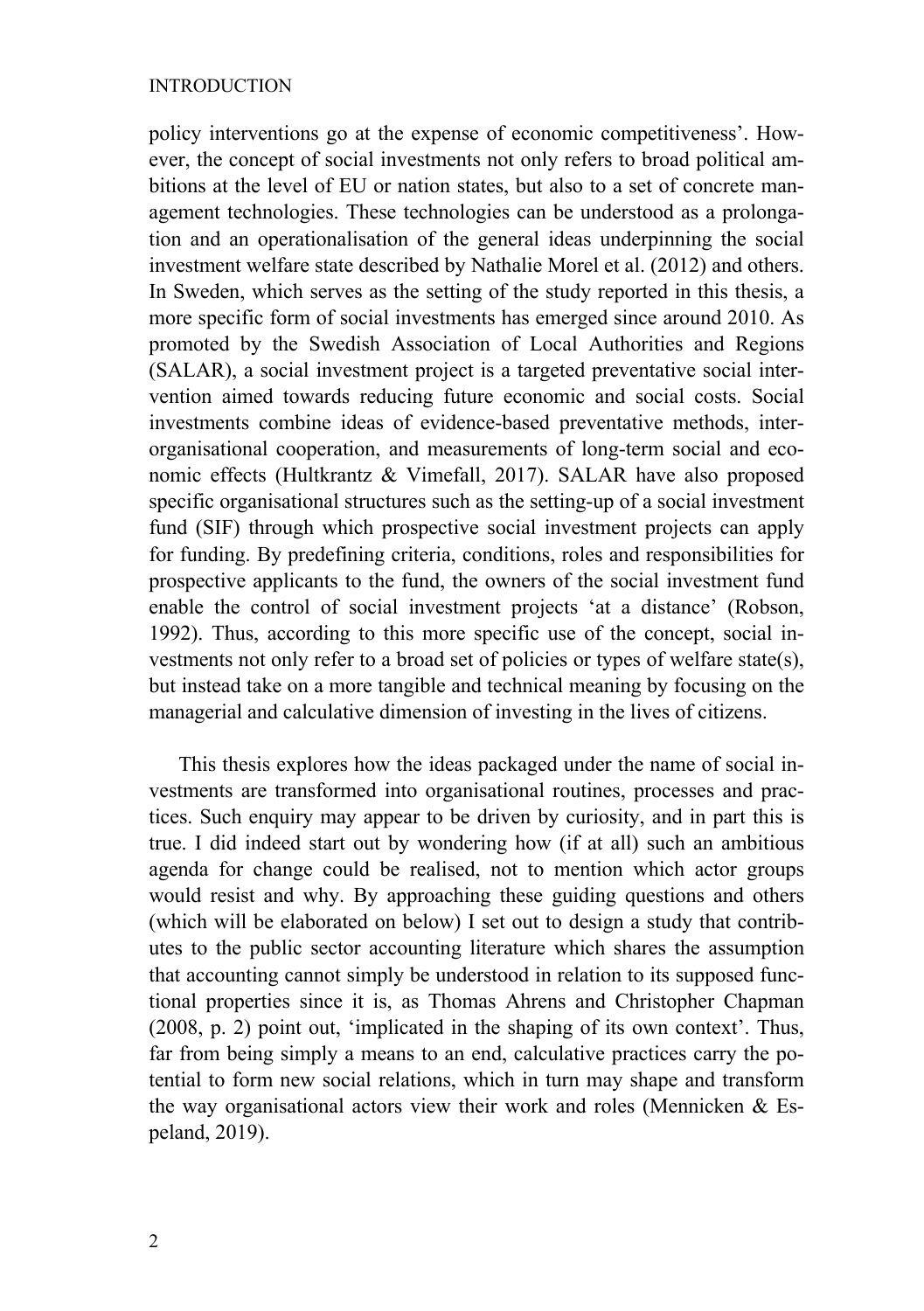Social investments is situated in the domain of social and welfare work in public services. This domain is traditionally characterised by distancing and boundaries between costing and caring (Llewellyn, 1999). Recent literature has demonstrated how calculative practices have come to take on a more central role in the provision of welfare work (e.g., Schrøder, 2019; Sjögren & Fernler, 2019; Reilley & Scheytt, 2019). These studies show the multifaceted character and meaning of calculative practices in public services. They also suggest loosening assumptions of a dichotomy between the economic and the professional domains. Such accounts of the use and emergence of new ways to govern by numbers can be seen in the light of wider changes in public sector management over the course of the last four decades (Broadbent & Guthrie, 1992; Steccolini, 2019; Bracci et al., 2021). Most notably, under the umbrella term of New Public Management (NPM), the public sector has been subject to a reform movement based on managerial values, market-type mechanisms, performance measurements and user choice (Hood, 1991; Pollit, 2016; Lapsley & Miller, 2019).

Jacob Torfing and Peter Triantafillou (2013) make the argument that the development from 'classical' public administration to 'new' public management implied changes along the four generic and defining functions of every political system (p. 14): the *input* of demands and mobilisation of resources in the system; *withinput* that concerns the administrative governing process; *output* referring to the style of policy and implementation of public services; and *feedback* concerning the approaches to evaluating outcomes on the basis of normative standards. Seen through this lens, Torfing and Triantafillou (2013) argue that public sector organisations have not only come to mix elements of 'traditional' and 'new' public management but have also come to encompass an emerging set of linked and mutually reinforcing elements of collaboration between sectors, levels and actors with a focus on policy outcomes and stakeholder participation. These elements, which are sometimes labelled New Public Governance (NPG), as coined by Stephen Osborne (2006), represent an alternative discourse that acknowledges the plural setting, cross-sector interdependencies and relational character of governance. In relation to NPM and its emphasis on market-type behaviours and measuring of performance, the elements of NPG '… are almost the inverse of those informing NPM' (Torfing & Triantafillou, 2013, p. 12).

This institutional complexity of public sector organisations has led scholars to increasingly view them as hybrid organisations (e.g. Grossi et al., 2017; Vakkuri & Johanson, 2020). Based on such a view, accounting – in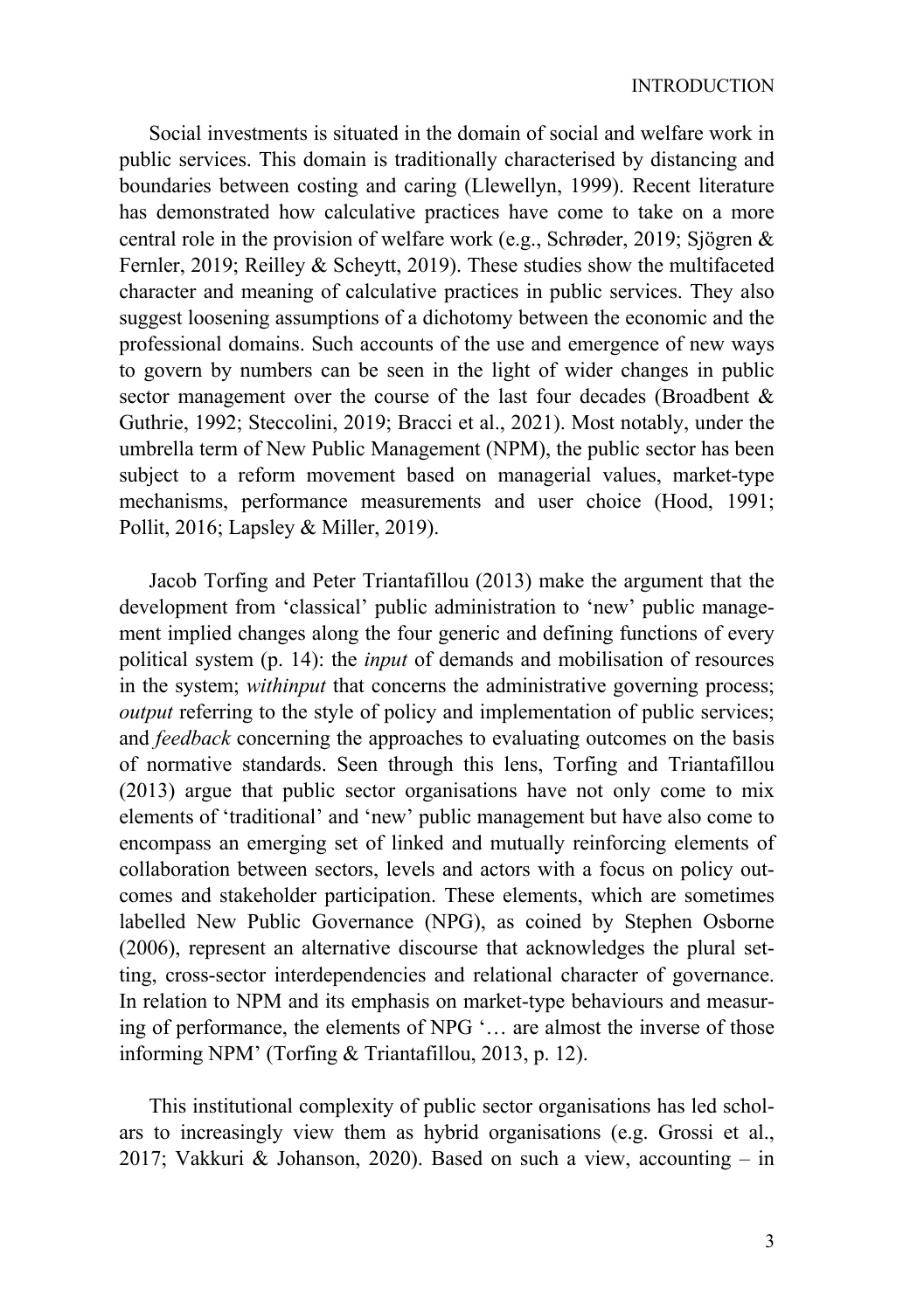#### INTRODUCTION

particular measuring performance – poses a challenge because of the multiple objectives and rationalities that hybrid organisations uphold. Understood in this way, hybridity is seen as a factor which explains the complexity of management (Schrøder et al., 2021).

In the light of these developments in public sector management, calculative practices have come to proliferate and extend beyond the financial domain (Sinclair, 1995; Guthrie & Martin-Sardesai, 2020). Ranging from social reporting in the healthcare sector (Monfardini et al., 2013) to gender budgeting (Marx, 2019), one can get the impression that 'the world of public management has become, first and foremost, a world of measurement', to use the words of Noordengraaf and Abma (2003, p. 853). Furthermore, hybridity entails that these calculative practices are played out in an increasingly dispersed and abstract arena of publicness, rather than in a specific organisation where activities take place (Bozeman, 1987; Steccolini, 2019; Bracci et al., 2021). The lens of publicness also suggests the need to refrain from a tendency in public sector accounting research to a priori assume a close link between calculative practices and neo-liberal values (Steccolini, 2019). Rather, it is important to remain analytically open to the multiplicity of values, interests and aspirations pertaining to calculative practices in the social sphere (Rose & Miller, 1992; Kurunmäki et al., 2016).

As a management technology, social investments is in the borderland between these values and public sector reforms and thus constitutes a fruitful example of the exploration of calculative practices in a changing public landscape. It is promoted as a breach with New Public Management type of reforms by incentivising cooperation and long-termism, and is thus reminiscent of the values of NPG. At the same time, it carries on some of the economising features often associated with NPM. Studying the practices and processes of social investments can therefore shed light on the complexities and capacities of public service organisations in governing by numbers towards social inclusion and social sustainability – as part of the attempts to tame the wicked problems of our time (Jacobs & Cuganesan, 2014; Bebbington & Unerman, 2018).

### Linking accounting and organizing

In this section, I will situate this study on social investments more firmly within the domain of constructivist accounting scholarship. Similar to the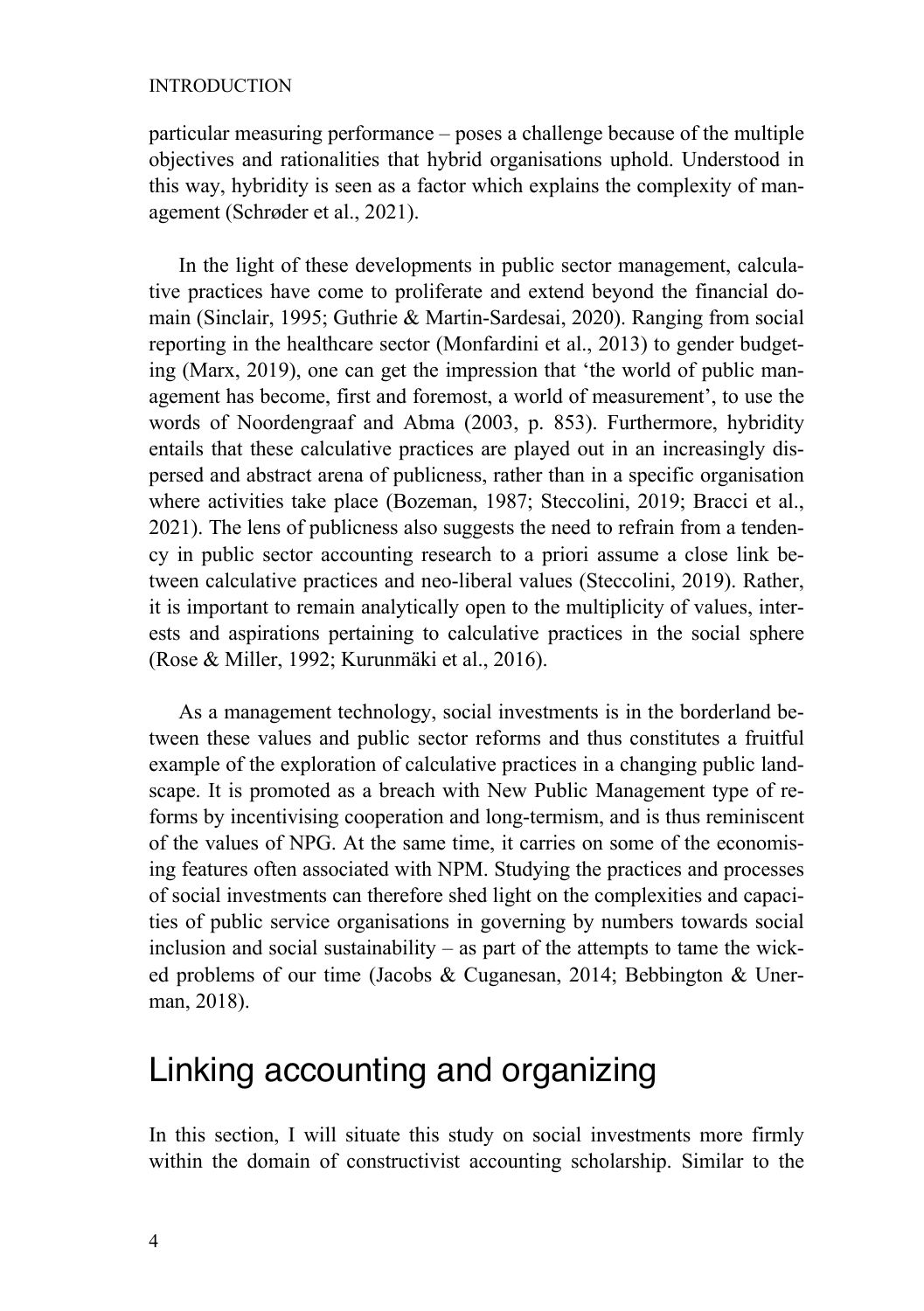concept of accounting constellations (Burchell et al., 1985), I have chosen to engage with the organising of social investments through the actors, technologies, routines and practices involved (indeed needed) in order to transform the idea of social investments into organisational practices. Accounting constellations was first proposed as a means to capture how accounting operates through an interconnectedness between 'certain institutions, economic and administrative processes, bodies of knowledge, systems of norms and measurement, and classification techniques' (Burchell et al., 1985, p. 400). Although periodising might come across as a risky business (Chapman et al., 2009), 'a social science that forgets its founders is lost', as Adler (2009, p. 3) puts it. Thus, a brief exposé of the intellectual tradition that underpins the perspective on accounting as a social rather than technical phenomena has emerged as a theme in accounting research.

As part of their aim to advise accounting scholars to pay attention to the linkages between accounting, organising and economising, Peter Miller and Michael Power (2013) provide an overview of the historical development of accounting scholarship. They note that early and notable writings on the role of accounting from a wider societal perspective can be found in works by Max Weber and subsequently by Werner Sombart. They both emphasised the central role of double-entry book-keeping as a tool of rational calculation, making possible the rise of the capitalistic system (Miller & Power, 2013). However, for much of the following half century, accounting was typically seen as something technical and deserving of only limited scholarly attention. Indeed, it would take until the 1950s until academic interest in the interplay between accounting and micro-level organisational group-dynamics would resurface in what has since been coined the behavioural turn. Above all, what this strand of literature did was to firmly root studies of accounting in the field of management studies. In doing so, a whole new set of questions emerged including questions about the relationship between accounting and organisational decision-making (ibid). An early example of this is V.F. Ridgway's (1956) influential study on performance measurements, which showed how a single-figure focus may prompt undesirable effects on performance.

While studying accounting and its relation to group dynamics remained central through the 1960s and 1970s, accounting research was increasingly influenced by other academic disciplines and theories including political science and sociology, inspiring new paths of inquiries into different conceptions of accounting. Clearly, many important contributions to our understand-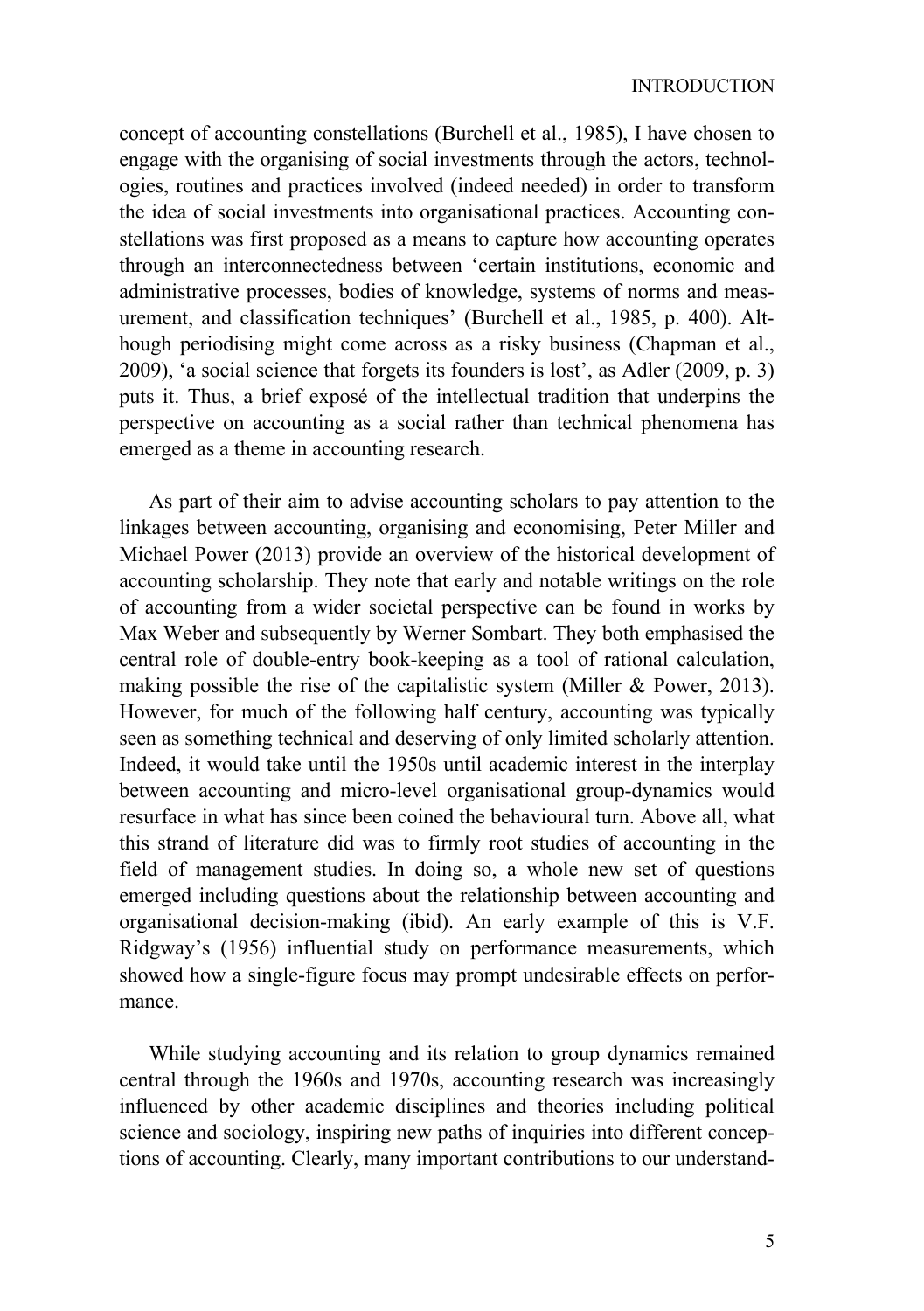#### INTRODUCTION

ing of accounting emanate from this period. Aaron Wildavsky (1974), for example, rejected ongoing attempts to develop a normative theory of budgeting by convincingly demonstrating how budgeting is an inherently political process, and, for that reason, any normative theory of 'better accounting' would naturally fail (Jones & Mccaffrey, 1994).

Influenced by the works of Herbert Simon (1947) and his notion of bounded rationality, and subsequently constructivist theories that dismissed a neo-classical perspective of rationality, studies on the organisational aspects of accounting entered the 1970s as a theoretically and methodologically dispersed area of research. Yet, prevailing was a rather constrained focus on the effects of accounting on various aspects of the organisation, leaving much out of the analysis. Against this backdrop, Anthony Hopwood, Stuart Burchell and others promoted a research agenda that would broaden the scope of analysis even further. Approximately thirty years later, Miller and Power (2013) reflect on this agenda:

'Hopwood's work from the late 1970s and the early 1980s (Burchell, Clubb, Hopwood, Hughes, & Nahapiet, 1980) created the conditions for a further sociological and socialtheoretical turn in accounting research, embracing and encouraging connections to emerging ideas from institutional theory (Covaleski & Dirsmith, 1981, 1983, 1988), political economy (Bryer, 1999; Puxty, Willmott, Cooper, & Lowe, 1987), and the writings of specific social theorists in order to illuminate the roles of accounting in organizations and society. Organizations were no longer autonomous entities within which accounting related behaviors would play out, but porous sites, and elements of fields essentially open to wider social ideas, values, and forces (Miller, 1990).' (Miller & Power, 2013, p. 571)

As aptly described in the quote above, the foundational work by Hopwood and others inspired a renewed interest in the relation between accounting and wider social processes. Informed by a variety of social and philosophical theory, and typically based on a constructivist approach, an interest in the role of accounting as a technology of knowledge production, social control, or technical lifeblood of political ideology begun to form a sub-field of social and critical accounting studies (Miller & Power, 2013).

Studies within this stream of literature approach accounting as simultaneously being shaped by and shaping the world in various ways (Mennicken & Espeland, 2019). Rather than being a tool that informs decision-makers regarding profit, performance, debt, assets, that would supposedly exist 'out there', accounting is highly implicated in the construction and sustainment of these arbitrary concepts (Hines, 1988; van Erp et al., 2019). Accounting sim-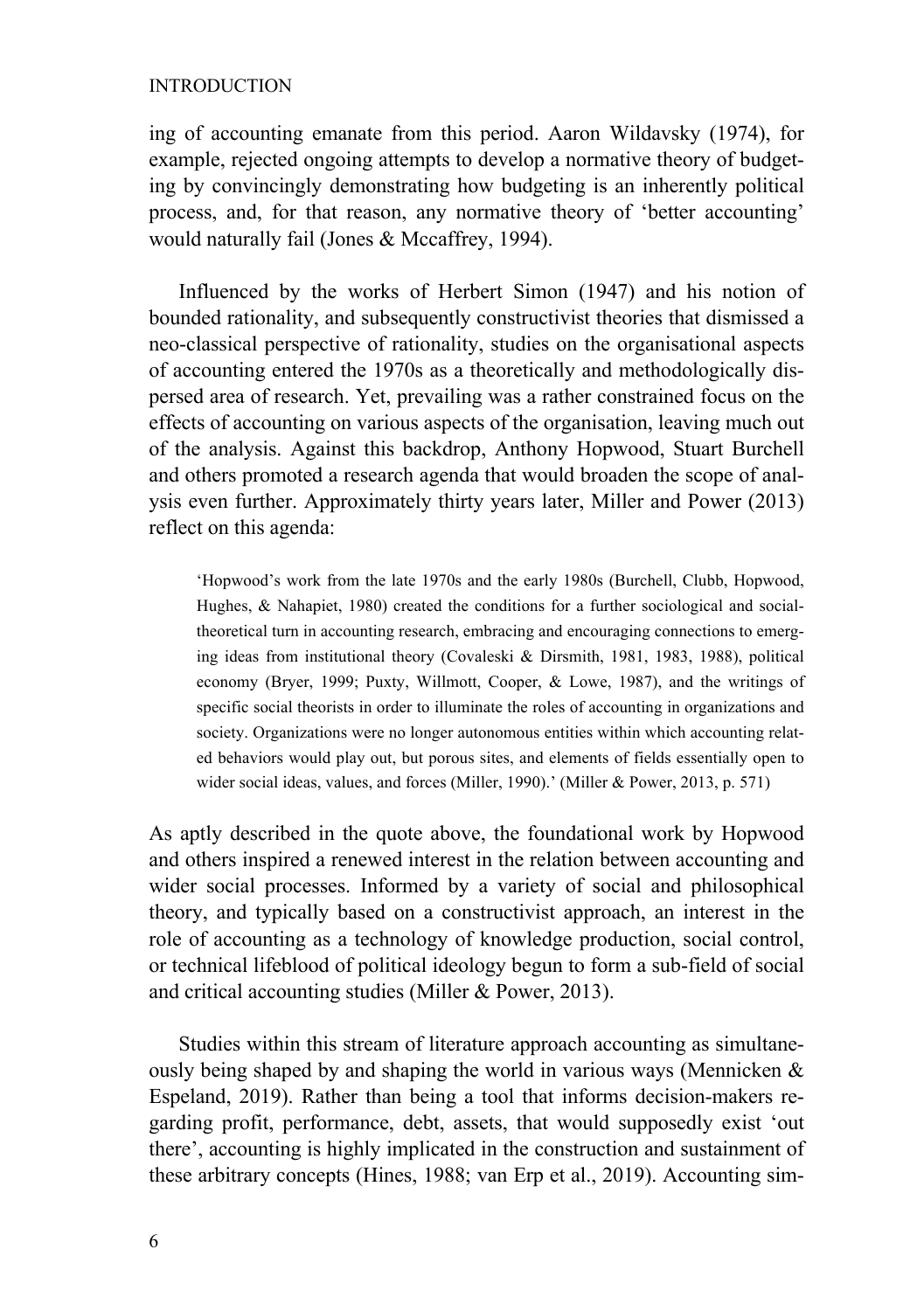plifies, standardises and routinises the dispersed and multifaceted reality of organising, and thus enables action. Still, accounting transforms in mysterious ways as 'all too apparently accounting is a phenomenon which is what it isn't, and becomes what it wasn't!' (Hopwood, 1983, p. 289). The constructivist approach to accounting emerged from the writings of Hopwood and others, and has since paved the way for a rich body of literature on the analysis of how accounting gets implicated in the shaping of its own context (Ahrens & Chapman, 2007). From this perspective, accounting mediates and creates new links between actors, interests, actions and domains (Justesen & Mouritsen, 2011; Miller & Power, 2013; Robson & Bottausci, 2018).

Building on this, I see social investments as pertaining to the construction and organising of an accounting technology as a whole, including the practices and processes involved in rendering social investments operable, and the maintenance work of keeping it in operation. The notion of accounting constellation highlights this constructed and relational character of the emergence of accounting. I use accounting and calculative practices as interchangeable concepts and define them broadly, similar to the definition of accounting proposed by Chapman and colleagues:

'… all those spatially and historically varying calculative practices ranging from budgeting to fair value accounting—that allow accountants and others to describe and act on entities, processes, and persons.' (Chapman et al., 2009, p. 1)

Thus, my application of accounting in this thesis concerns a much broader set of practices and processes than a systematic handling of, for example, expenditures carried out by clerks at some accounting office.

### Aim and research question

I began this chapter by addressing social investments as a management technology based on the idea of governing 'by numbers'. The proliferation of social investments could be seen in the light of a public service sector in transformation. Increasingly hybridised from layers of reforms that enact multiple rationalities, accounting has since long extended its domains beyond the confines of the accounting department.

The aim of this thesis is to deepen the understanding of the use and implications of accounting technologies in the governing of public services. The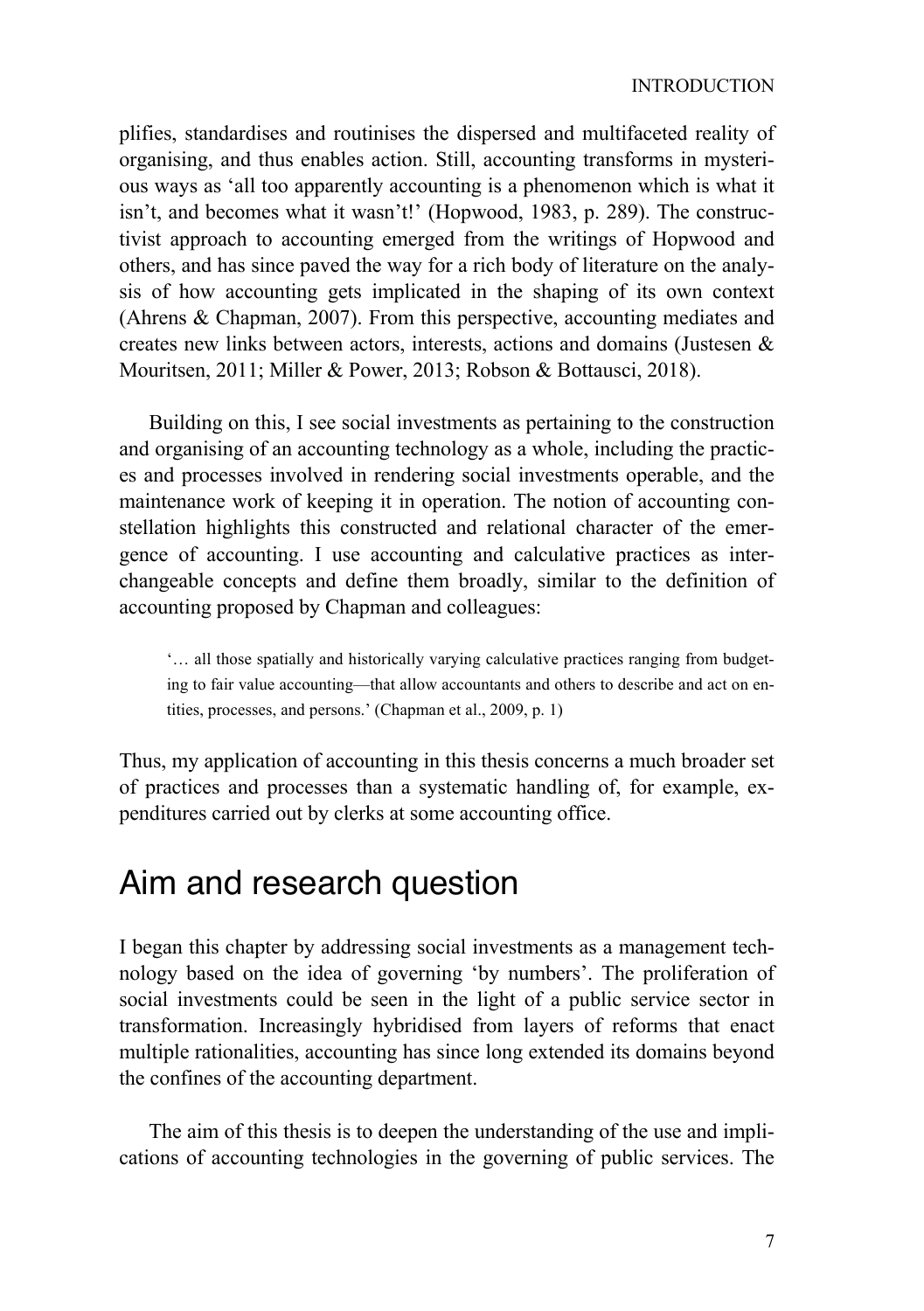#### INTRODUCTION

aim is approached by analysing the practices and processes of rendering social investments operable in practice. The research question that guides the study is as follows: How are social investments realised in an organisational setting?

In order to answer this question, I have carried out a study on social investments in a Swedish region. The study follows the actions and actors by which social investments is created as a management technology. In doing this, the thesis contributes to knowledge on emerging calculative practices in the domain of social and welfare work in public services. More specifically, the processual design of the thesis enables the further development of knowledge on how accounting practice stabilisation is achieved over time. Such insights are also relevant to a broader discussion regarding the use, usefulness and implications of calculative practices and technologies in the provision of public services.

### Positioning the study

The study is guided by Actor Network Theory (ANT) and its constructivist approach to study things in the making (Latour, 1987). What is under construction and in the making in this study is a particular form of accounting in a Swedish region. Against the backdrop of transformative public services over time, social investments provide a telling case of creating governability by harnessing abstract and long-term wicked problems, based on elements of collaboration as well as rational calculation. However, and in line with ANT and its key concept of translation, as ideas (and other things) travel from one setting and are put to use in another they are translated and changed as new links are created. Following this, it is important to explore empirically the construction of actor-networks in the making and not assume a priori their identities (Latour, 2005). The guiding question for this study – How are social investments realised in an organisational setting? – is to be understood on the basis of this. By realisation I aim to capture a process. I find the notion freed of theoretical preconceptions, yet consistent with the constructivist and real-ist tenets of ANT. It is also open insofar as it can be approached analytically with different concepts and frameworks. Moreover, by phrasing the question in terms of 'realised' and 'setting', I emphasise an a-centered perspective of the process and its multiple network builders and their dispersed locations. Viewing processes as a-centered thus implies '… to follow trails in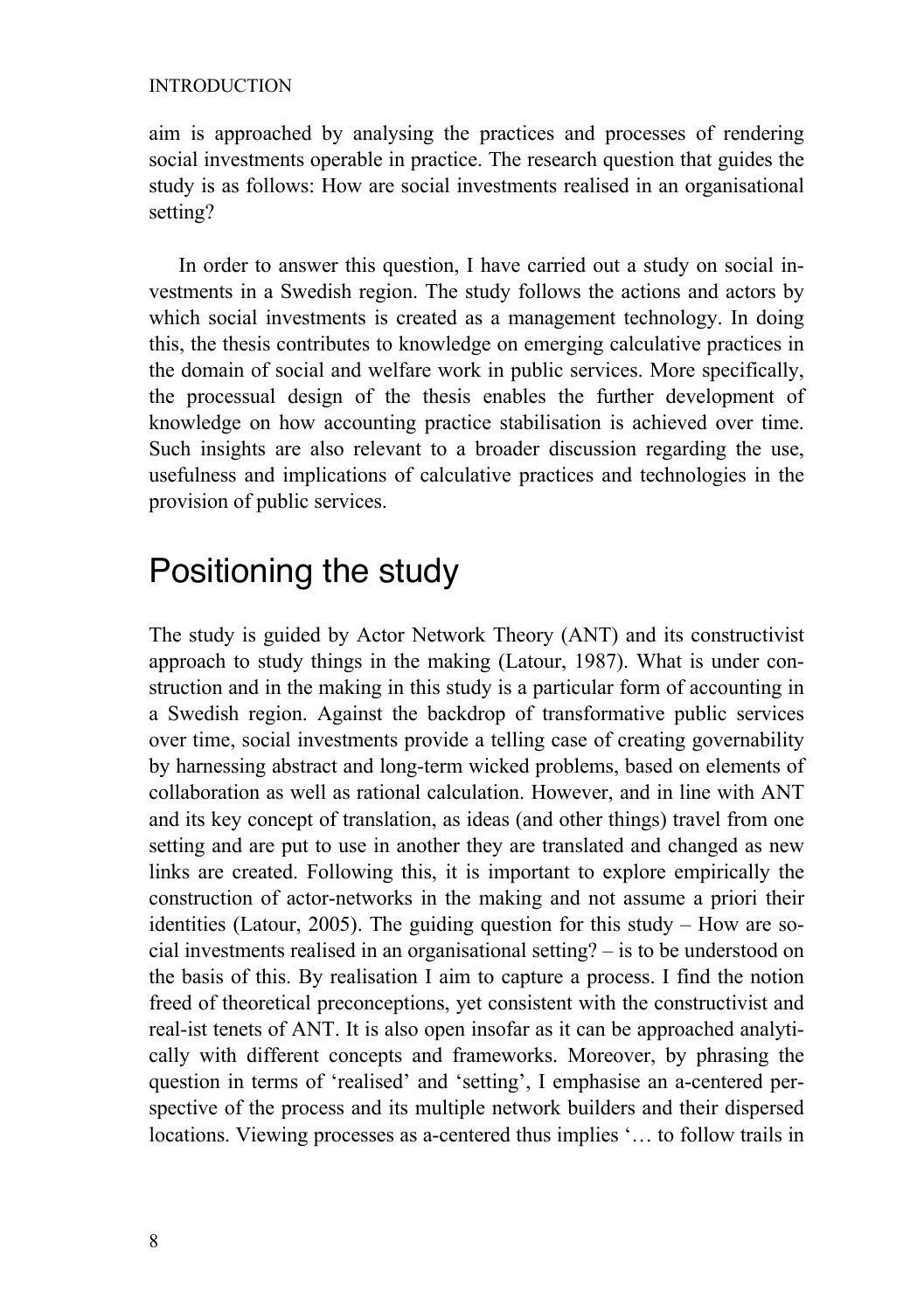whatever direction they may lead and deploying the thing as multiple' (Latour, cited in Justesen & Mouritsen, 2018, p. 427).

The thesis is placed in a category of accounting studies that draws on concepts from (for instance) ANT in exploring how and when accounting change takes place and transforms towards a state of operability (or not) in organisations. These studies illustrate how accounting change is an outcome of an interconnectedness between 'cosmopolitan' and local networks of actants (Briers & Chua, 2001, p. 263). For example, in his study on impact accounting in a UK university, Power (2015) conceptualises the process through which impact reporting was created at a UK university. More specifically, he suggests a sequential model linking the field level activity of policy formation to a locally translated emergent infrastructure of practices and routines in the final phase of practice stabilisation. Although Power's (2015) model is predominantly founded on institutionalist theorising, he uses translation to highlight how accounting change is an outcome of processes of network formation, typical to studies inspired by ANT. In ANT-inspired studies, practice stabilisation is not a question of the representational qualities of accounting as such, but of the supporting network of actors built around an accounting technology (Robson & Bottausci, 2018). Qu and Cooper (2011), for example, write in their study on the development of balanced score cards in a Canadian firm, about how an acceptance of accounting change is dependent on how elements of the 'new' become 'co-mingled' with preexisting practices in the organisation (p. 359). In a similar fashion, Andon et al. (2007) depict the introduction of accounting in an organisation as something that is shaped through trials, improvisation and relational drifting among shifting collectives related to an accounting change programme.

These ANT-guided studies on the introduction of accounting technologies in organisations illustrate an important lesson. Accounting change emerges from discourses of accounting problematisations and corresponding solutions (Robson & Bottausci, 2018). From this perspective, accounting is a mediating tool which translates interests, discourses, and knowledge so as to facilitate control and action at a distance (Robson, 1992; Qu & Cooper, 2011). Far from a functionalistic understanding of linear processes of implementation in the name of rationality, accounting change is achieved through fabrication, improvisation and customisation by and in relation to distant and local collectives. From the perspective of ANT, 'the very distinction between the thing to be implemented and the implementation process is discarded' (Justesen & Mouritsen, 2018, p. 431).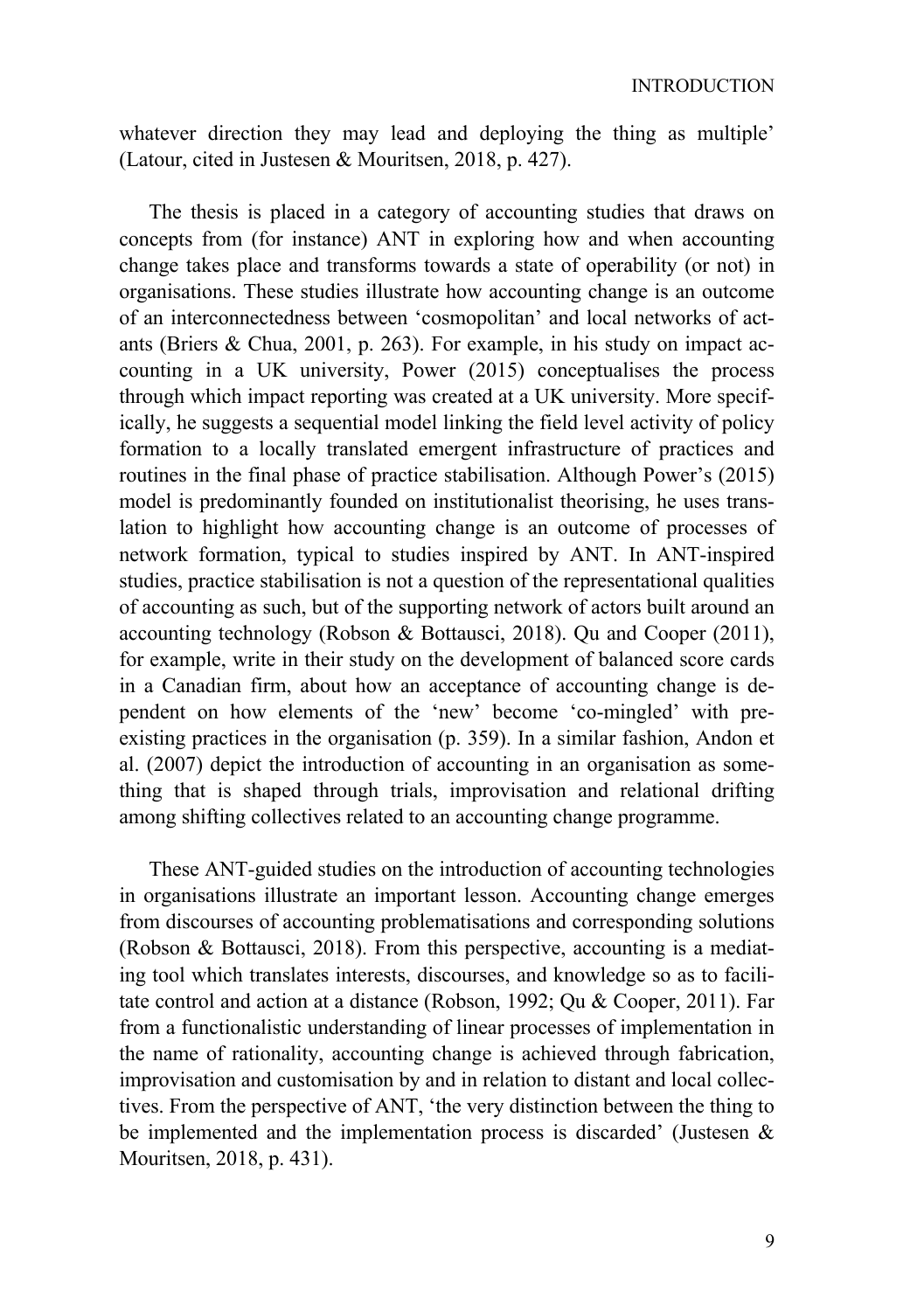#### INTRODUCTION

All things about public sector management do not change, and certainly not all the time. Using the language of ANT, the public sector is a peculiarly durable actor-network, after all. This has also been acknowledged in the literature on hybridity when referring to 'regulated hybrids' to underscore the prevailing hierarchical mode of organising in public services (Kurunmäki & Miller, 2011; Schrøder et al, 2021). Still, in this chapter I have referred to some of the most widely acknowledged structural changes in the provision and management of the public services sector over time. Furthermore, these changes have shown a tendency to imply the use of ever more calculative practices, carried out by a heterogenous set of actors who do not necessarily see themselves as accountants. It is against this multifaceted backdrop of discourses, bodies of knowledge, systems of norms and administrative processes that accounting constellations emerge. Still, their use and implications cannot be rightfully explored without them being put to the test in an organisational setting inhibited by a myriad of actors tied to a variety of actornetworks. This thesis is both guided by and aiming towards contributing to ANT-inspired accounting studies. The different analyses in the papers draw on concepts such as problematisations, framing, overflows and disentanglements to explicate the practices and processes of realising social investments in public services. In doing so, analytical attention is directed towards the local and the distant, problematisations and mediation, and towards how social investments in formation were shaping and shaped by pre-existing practices. In the next chapter, I will further describe how such a study was conducted and explore the methodological considerations and decisions that were made.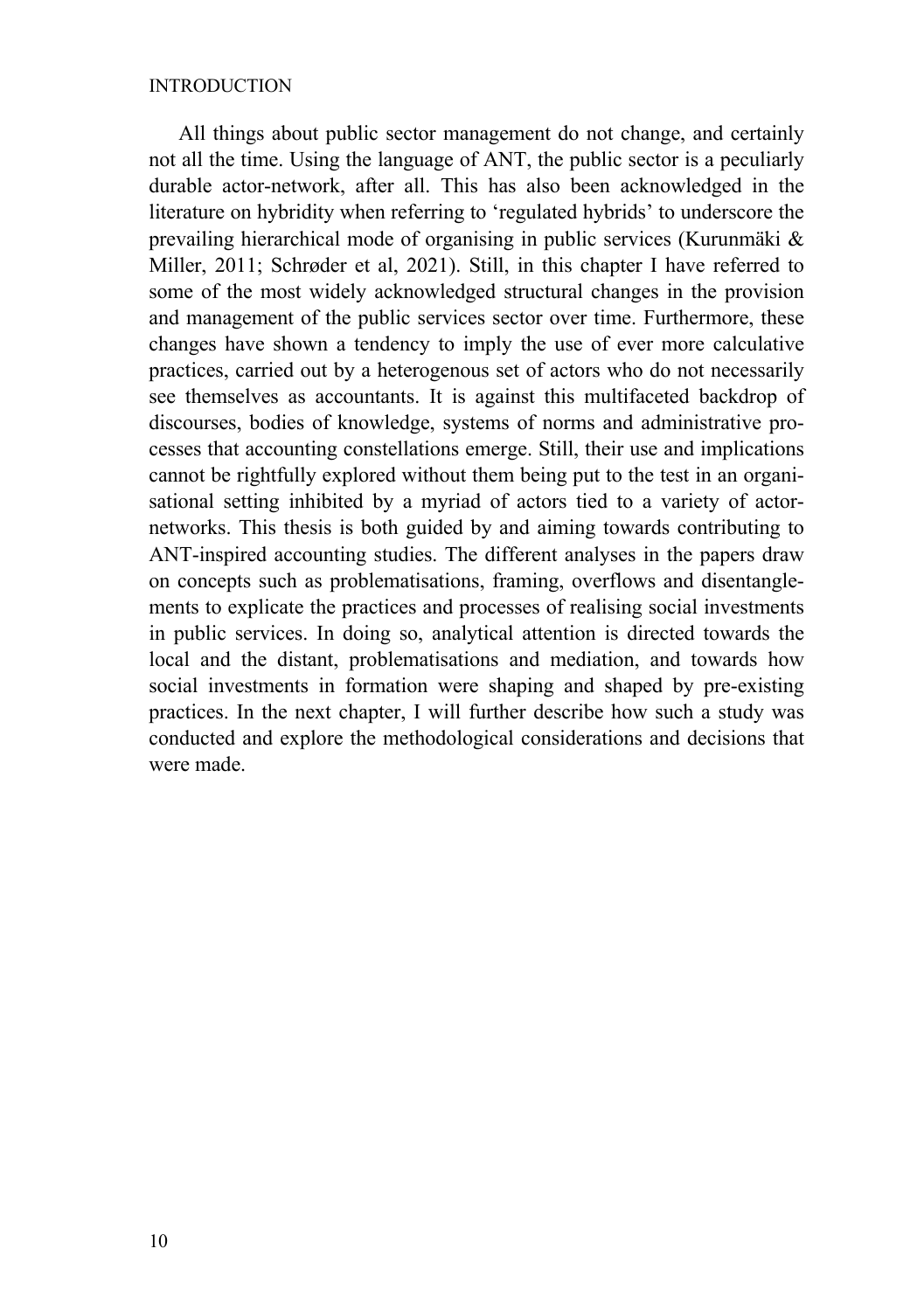# **2** Fieldwork, analysis and method theories

In this chapter, I will describe how this thesis came about. I will also reflect upon the choices made along the way and the consequences of these. That social investments would be the focus of the study was clear early on in the process. The research process started in 2014 as part of a project at *Kommunforskning i Västsverige* (KFi), a public sector research institute based in Gothenburg, Sweden. This project was about social investments, which at that time was a relatively new phenomenon in Swedish municipalities and regions. Based on the observations in this project, the study for this thesis developed gradually and took on an increasingly clear form.

To focus on the processes of rendering social investments operable in an organisational setting was an early decision that affected my theoretical choices and how I approached the field. I have followed the work with social investments in one organisational setting, a region in Sweden which was to establish a social investment fund. In this way, I have been able to get close, while following the work over time. This study design corresponds with how I approach accounting and the intention to explore its uses and implications in public sector governance. ANT has supported the study by providing methodological guidance and offering concepts around which to structure interpretation and analysis. How and what it means for the research process and results will be discussed later in this chapter.

### Social investments in Sweden

According to a survey published in 2019, around 70 municipalities and regions in Sweden have specifically allocated resources for social investments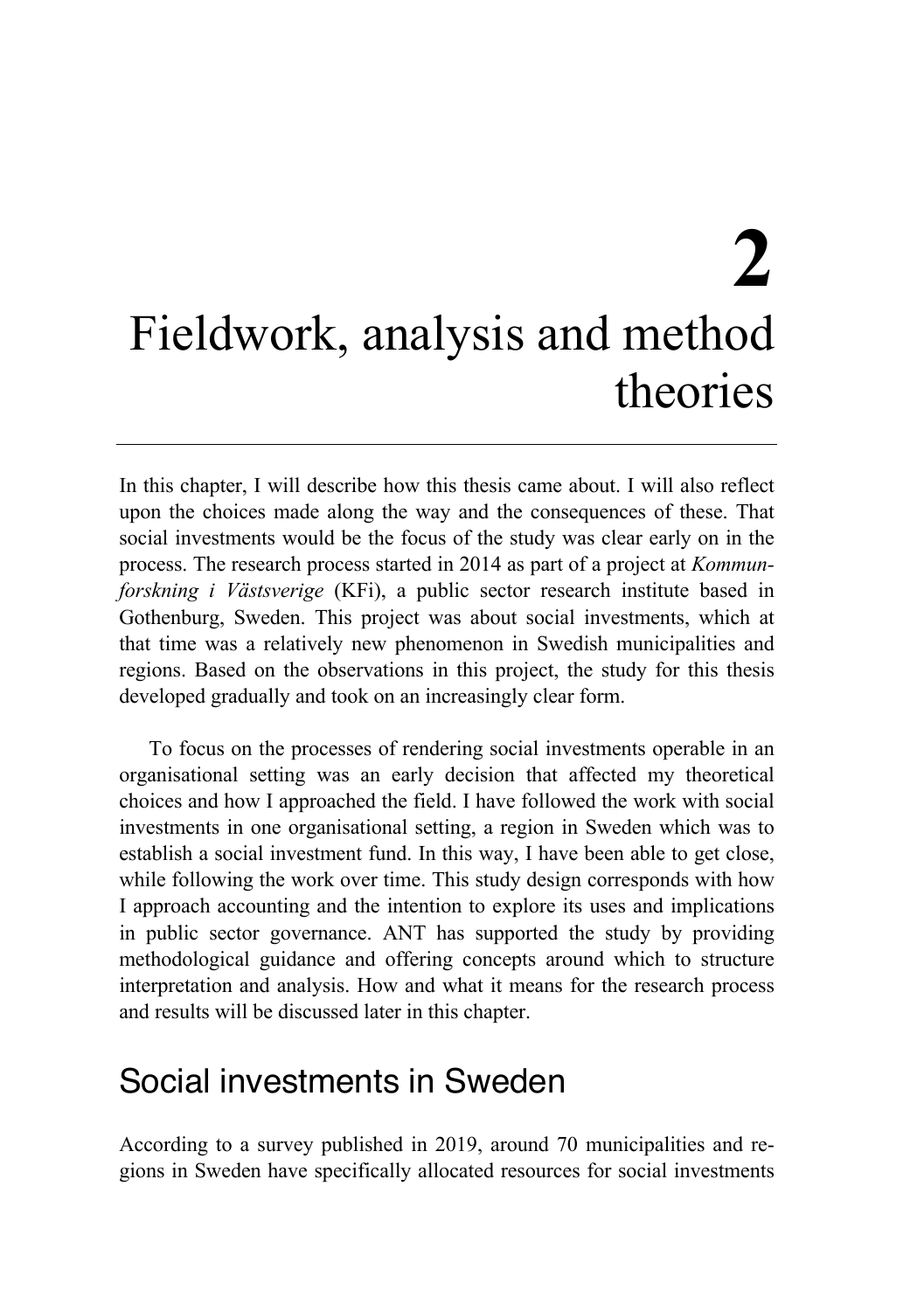(Balkfors et al., 2019). In 2014 the number was significantly less. A few pilot-municipalities had made their first social investments, most of them in close collaboration with SALAR, which was (and still is) a key promotor of the idea and reform agenda.

In the genre of grey literature, SALAR is responsible for a large part of the documentation. In folder-like information material, it outlines the benefits of working with social investments as well as offering practical guidance on how such work can be organised and managed. The material is clearly intended for politicians and public administrators at the local and regional level, where it is largely echoed. This applies also to the region I studied in which the social investment programme had clear similarities and references to the material that SALAR presents.

The material attributes a quite specific meaning to social investments. It states that social investments are targeted social interventions that bear a number of characteristics such as a preventative purpose, inter-organisational cooperation and measurable outcomes. They are typically funded and organised through a social investment fund to which municipalities and regions are to allocate resources, as suggested in the information material. Furthermore, the material urges municipalities and regions to tie strategic goals to the fund as well as to involve politicians and high-rank administrators in order to signal strong ownership and strategic weight to the work (Jannesson & Jonsson, 2015). By funding these strategically important, preventative and collaborative interventions, public spending on social benefits and other costly expenditure can be reduced over time.

Key to the message in the grey literature is the strong emphasis on the calculations of the social and economic effects. Working in close collaboration with SALAR, economists with a deep commitment to social issues had worked out a number of calculative examples illustrating the cost of not investing in ideal typical children with risk factors such as ADHD. These examples were presented in SALAR-produced folders about social investments (SKL, 2012a; SKL, 2012b). Such calculations could, as presented, be used to inform policy makers who often lack a basis for decision making about the long-term economic consequences of various interventions. The material also emphasised a problem related to the incentives in play. Since the funding organisation (or department) of early-stage prevention is not necessarily the organisation that benefits economically from future cost reduction, coopera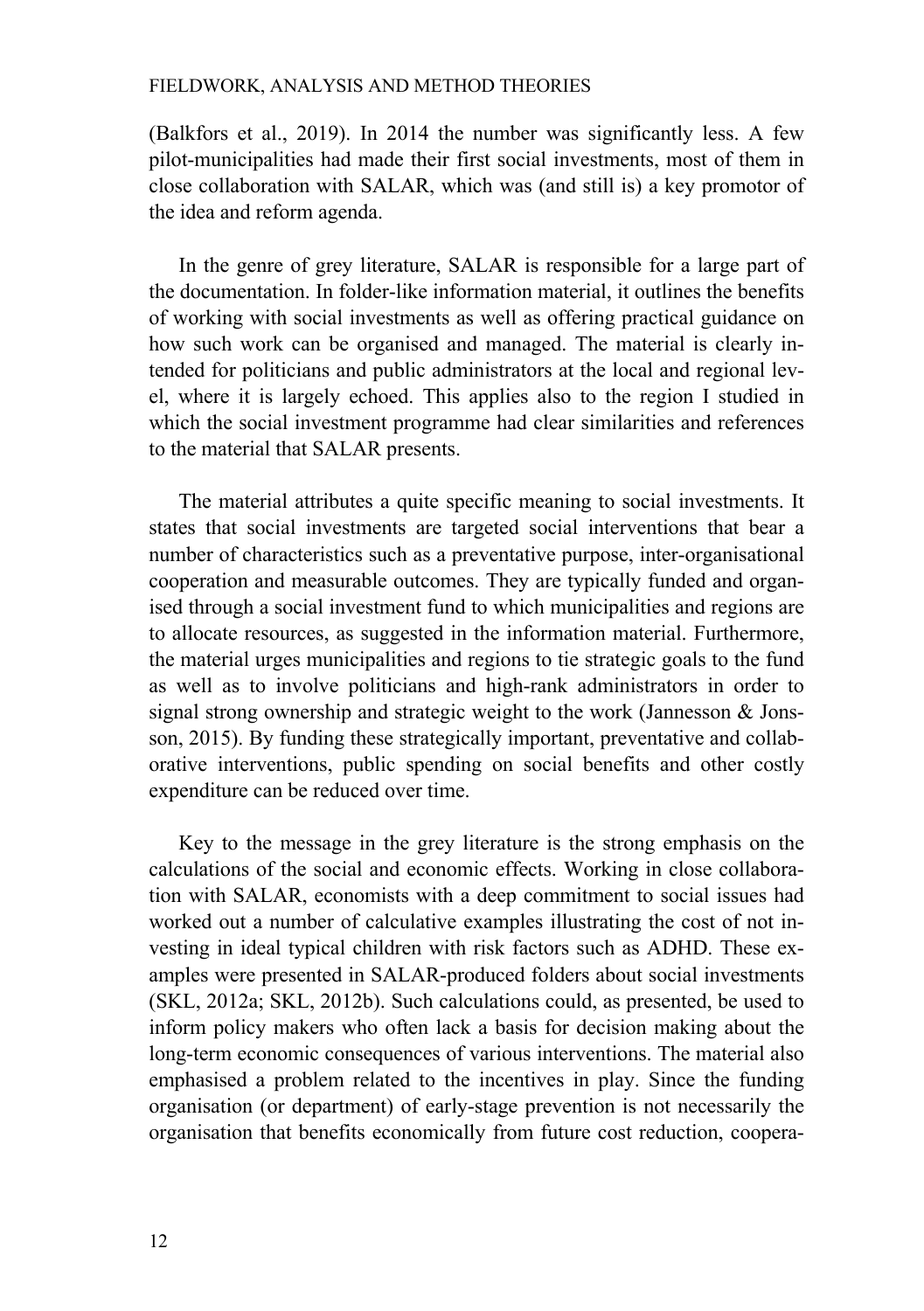tion between municipal departments, or between municipalities, regions and national state agencies is strategically and operatively important.

### The background and setting of the study

In Sweden, regions are self-governing regional authorities which, together with the municipalities and state authorities, constitute the Swedish multilevel governance system. There are 21 regions in Sweden, which are further divided into a total of 290 self-governed municipalities. The primary responsibility of regions is to provide healthcare whereas municipalities are responsible for primary and secondary schools, social services, elderly care, urban planning, and more. From an international perspective, local and regional authorities are unusually independent (Sellers et al., 2020). This means that they not only maintain major responsibility for setting goals, funding and implementing welfare services (within the boundaries imposed by national regulation), but they also have the ability to set their own tax rates. In addition to healthcare, the regions' other areas of responsibility include dental care, regional development, culture, public transport, and more.

The region in which the study has been conducted is one of the largest in Sweden. It employs approximately 56,000 employees and has yearly operating costs of around 60 billion SEK (approximately 6 billion EUR). As in all regions, the highest decision-making body is the regional council, under which a number of executive committees are responsible for issues in their specific areas. Each of these committees has several administrative departments and units. As such, the region is itself not one but many organisations.

The decision to prepare for a social investment fund and for making social investments in the region was the starting point for the field study. Prior to that, in 2010, a politician in the Public Health Committee had become aware of ongoing social investment work in a Swedish municipality. After discussions in the committee and among a few civil servants working for the committee administration, a motion policy was drafted and sent to the regional council. Two years later, in 2012, the Regional Development Committee and its administration was assigned the task of investigating the conditions for a social investment reform in the region. In December 2013 they confirmed their support in a formal official statement in which they also suggested that the regional council take action. Accordingly, they appointed the mission to the Regional Development Committee and its administration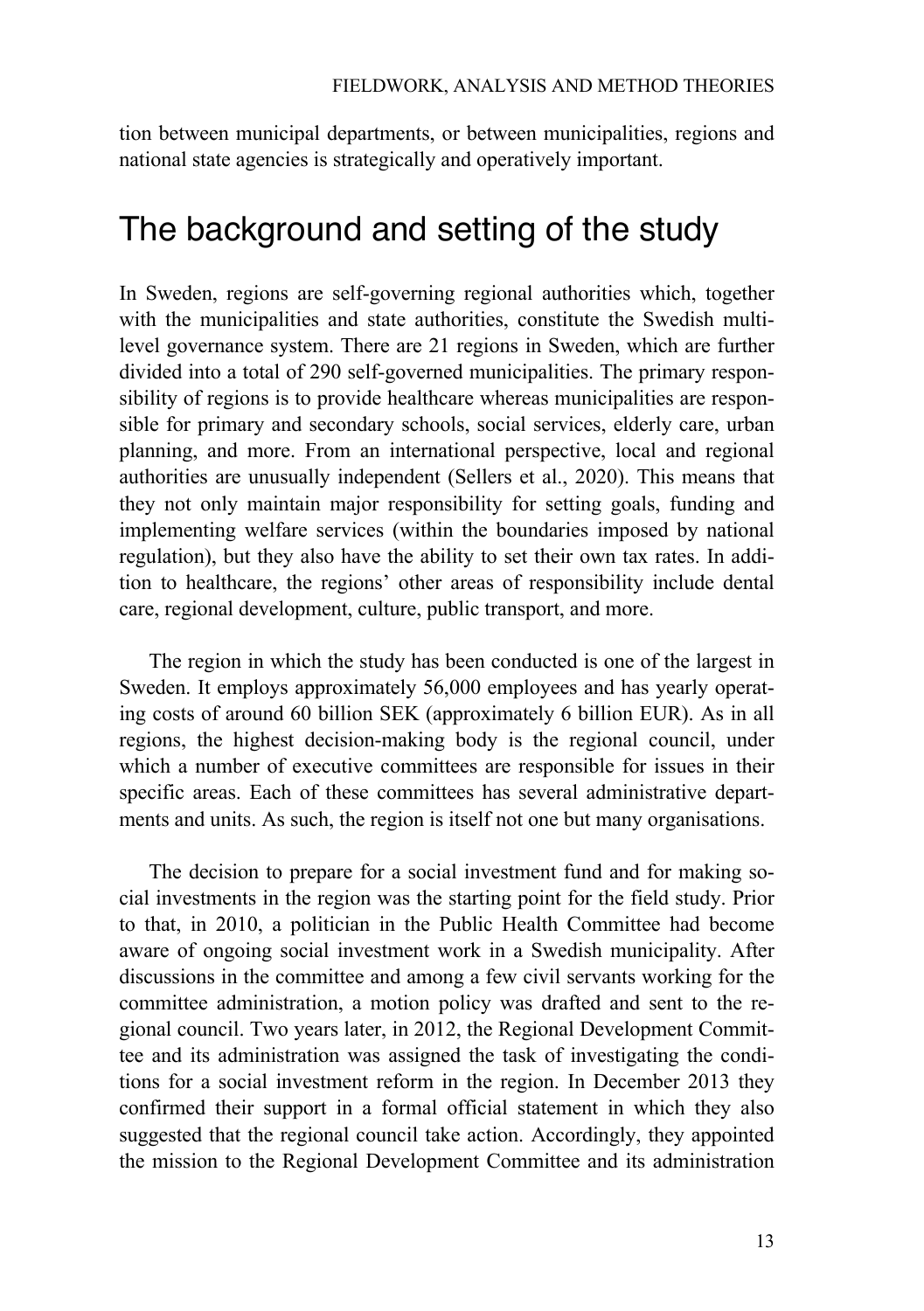to host the fund and its organisation. However, it was to be made in cooperation with the Public Health Committee, the Human Rights Committee and the Health Care Committee. A group of civil servants (from here on the working group or the WG) representing the four committees was also appointed to implement the work.

Around ten months later, in late 2014, the first interviews in the research project were conducted, with the four civil servants of the working group. While these initial interviews provided much information regarding the general ambitions with social investments as well as planned activities for implementation, they also uncovered different views among the civil servants with regard to how to organise the fund. According to them, their different views were at least in part a reflection on the fact that they all came from different departments within the regional organisation and professional backgrounds. The time horizon for initiating the specific investment projects was approximately one year; however, it would take several more years before the results of the investments were evaluated.

### Fieldwork and field material

The study design was chosen to allow for following actors and actions over time, in an ethnographically or anthropologically inspired way (Czarniawska, 2007; Neyland, 2008). It also entailed being open to the likely possibility that new actors enter the scene while others leave. From 2014–2018, I followed how the social investment idea turned into actual investments and how these were calculated and evaluated. The starting point for fieldwork was the working group, which had the task of establishing a framework for which social investments would be made in the region and creating conditions for real investment projects. As the work proceeded and a project funding model was chosen, people working at the level of projects became involved in the work as well. The working group has played a central role as coordinator and as such constitutes a hub in the study. However, to turn planned-for initiatives into investments, including calculating the socio-economic benefits, was a task for many more.

The research strategy resembles what George Marcus (1995) terms multisited ethnography, which is characterised by having 'different, complexly connected real-word sites of investigation' (p. 102). While being based on a traditional ethnographic ideal of long-lasting observation and participation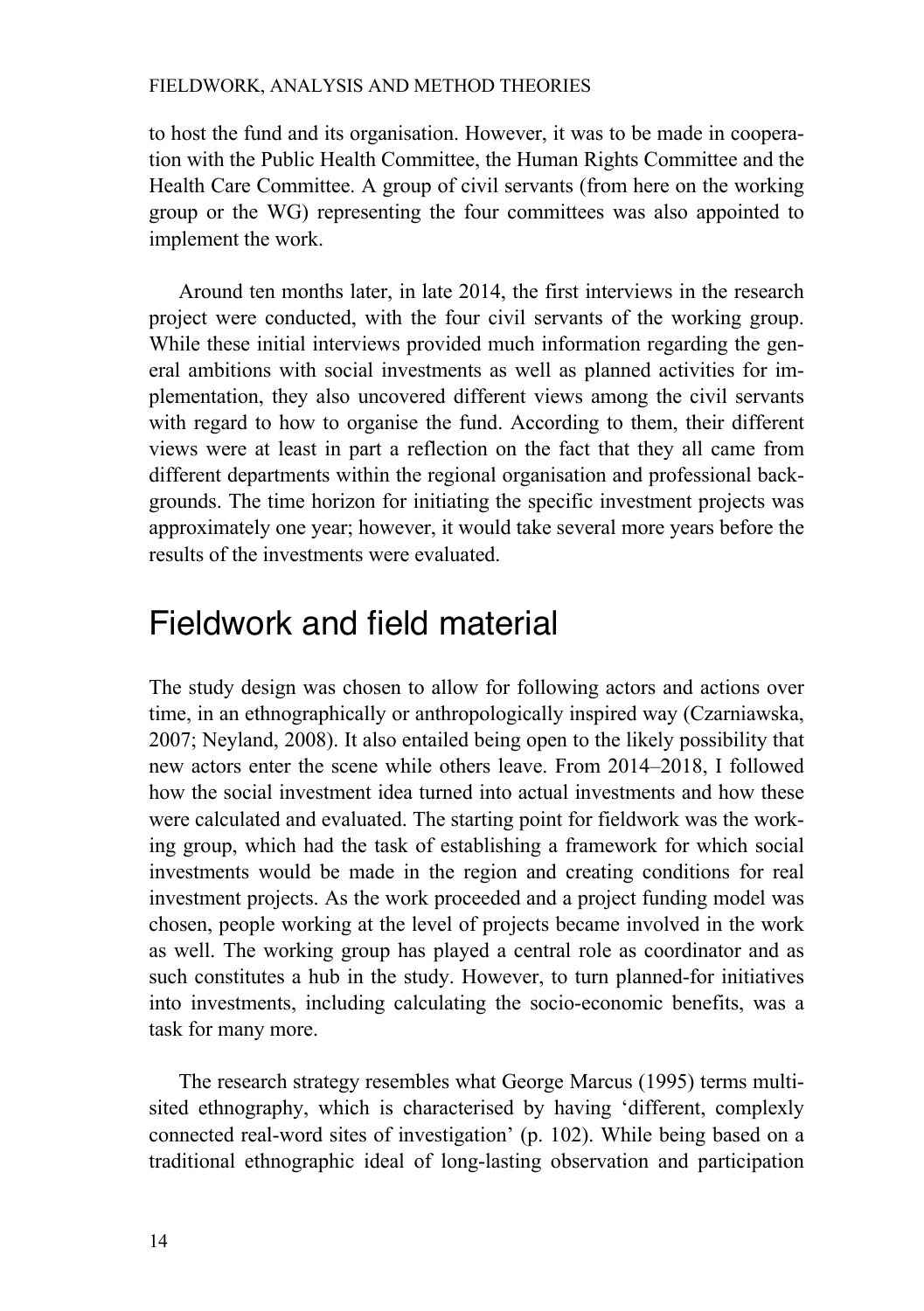(Bate 1997) it reaches beyond a single-site location and suggests a multi-sited object of study which is defined by logical connections created as the researcher moves across settings. In this study, fieldwork included a series of research activities across different sites: interviewing, observing and collecting text material. These activities took place in parallel over the years 2014– 2018.

Early in the research process I set out to investigate more closely what SALAR and other proponents in Sweden communicated about social investments. By doing this, I intended to form a picture of the ambitions that surround the social investment practice and the arguments with which the attempts at change were carried out. It also made me familiar with the organisations, problematisations and language use in the field I was to enter.

From the review of the material, social investments came across not just as a call for more funding of preventative social measures, but also – or even more so – as a problematisation of current management accounting systems, modes of organizing and their adverse effects. During the research process I came to conceptualise these problematisations and interconnected solutions as the social investment design idea.

Key elements of this design idea reappeared in various forms in the process. Also, references to these texts were often made explicitly in both the interviews and meetings I observed. For example, I observed a meeting in the spring of 2015. As discussions among the members centred on how to define and organise social investments to suit the conditions of the region, SALAR material was spread out across the table but also lifted up, pointed at, passed around and referred to as the meeting went on. The material was thus shown to have tangible significance in the process and became important in the analysis. Using the symmetrical language of ANT, the texts became an actor among other actors wishing to have an impact on the organising of social investments by expressing a version of the design idea.

The interview material consists of 48 interviews. These include 30 interviewees, many of whom were interviewed more than once (Table 1). Throughout the study, the interviews were recorded and later transcribed verbatim. Transcripts did not record pauses, humming or other sounds unless they were perceived to be important to understanding the message brought forward. Occasionally, when respondents used sarcasm, irony or laughter that could otherwise later be misunderstood in the analysis, a note was made in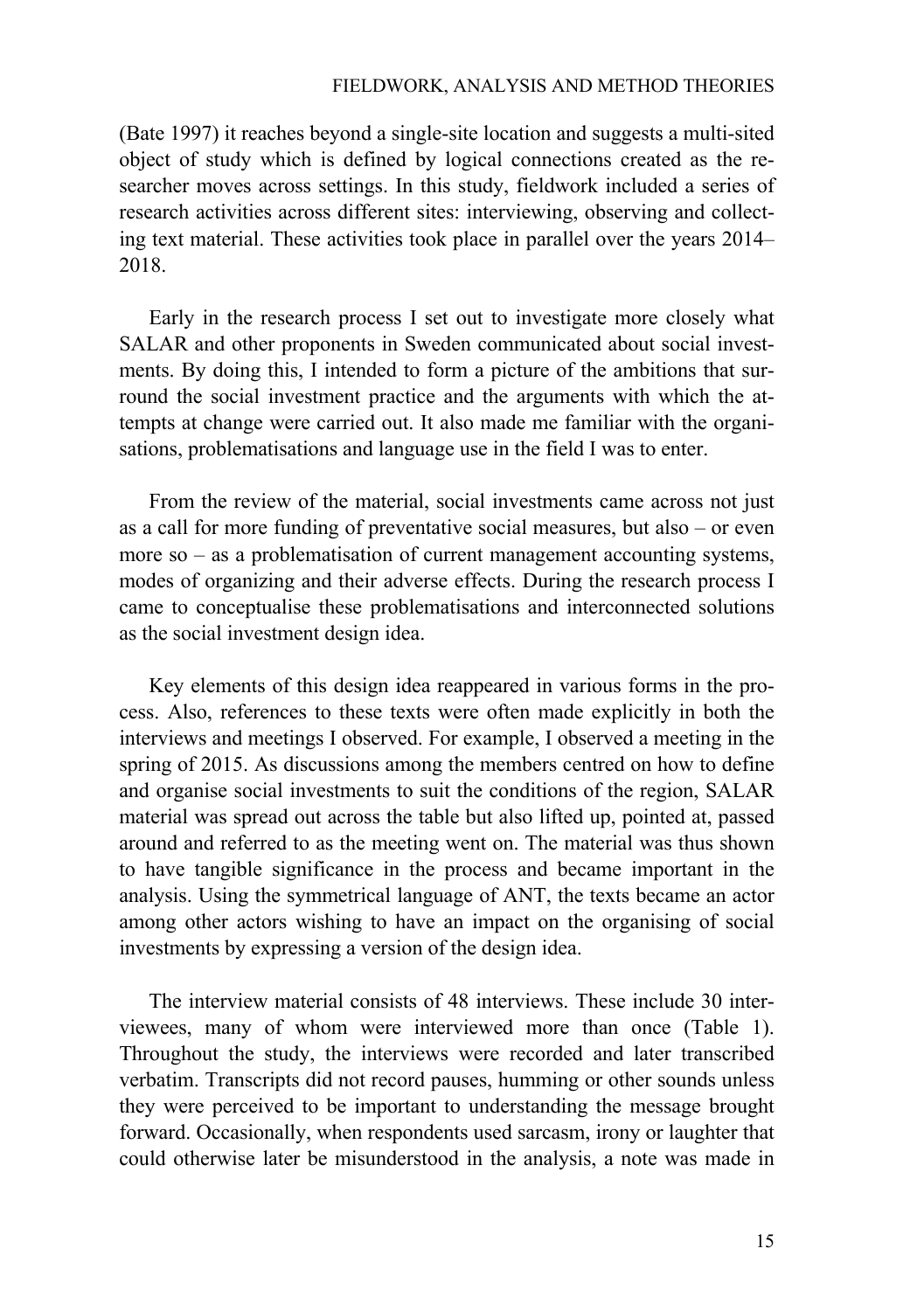the transcribed version. At two occasions, interviews were made with two respondents at the same time. In these occasions, the respondents knew each other well and worked together in the social investment project. At one of these occasions, a technical failure of my recording device happened interviews were never recorded. This was discovered just after the interviews were conducted, which made it possible to write a detailed memo of the interviews on the same day.

The length of the interviews varied from between 33 and 194 minutes, but typically lasted around one hour. Overall, three researchers were involved in interviewing respondents in the study. 13 interviews were carried out by my two colleagues, while four (4) of the interviews were carried out by one of my colleagues and I. The remaining interviews (31) and all transcriptions of recordings were carried out by me alone.

The respondents in the study consist of people with different roles, positions and organisational domicile. They can be divided into two main groups, one comprising representatives working for the central administration of the region, and the other made up of representatives from the social investment projects. From the region administration, the study includes interviews with the administrators belonging to the working group, the steering group and the politicians. From the social investment projects, interviews were conducted with the project leaders who typically also had a professional background as physicians, teachers, and social workers etc. In the early phase of the research process, respondents were approached based first and foremost on a strategy of action for the work being carried out. From this perspective, the working group constituted a natural starting point. Their work included a multitude of tasks, including planning, informing potential key actors, strategic decisionmaking regarding the focus and design of the model and other operational activities. Given that the idea of social investments is far from a readymade solution, many of the questions regarding how and what social investments were designed to achieve was a task for the working group, albeit in dialogues with managers, colleagues and politicians.

Thus, the working group as well as their superior management at the regional office were considered key respondents to approach at the beginning of the research process. During interviews with the working group, other actors involved in the process were mentioned, which resulted in more respondents to approach, including politicians from both the Regional Development Committee and the Public Health Committee. Furthermore, an advi-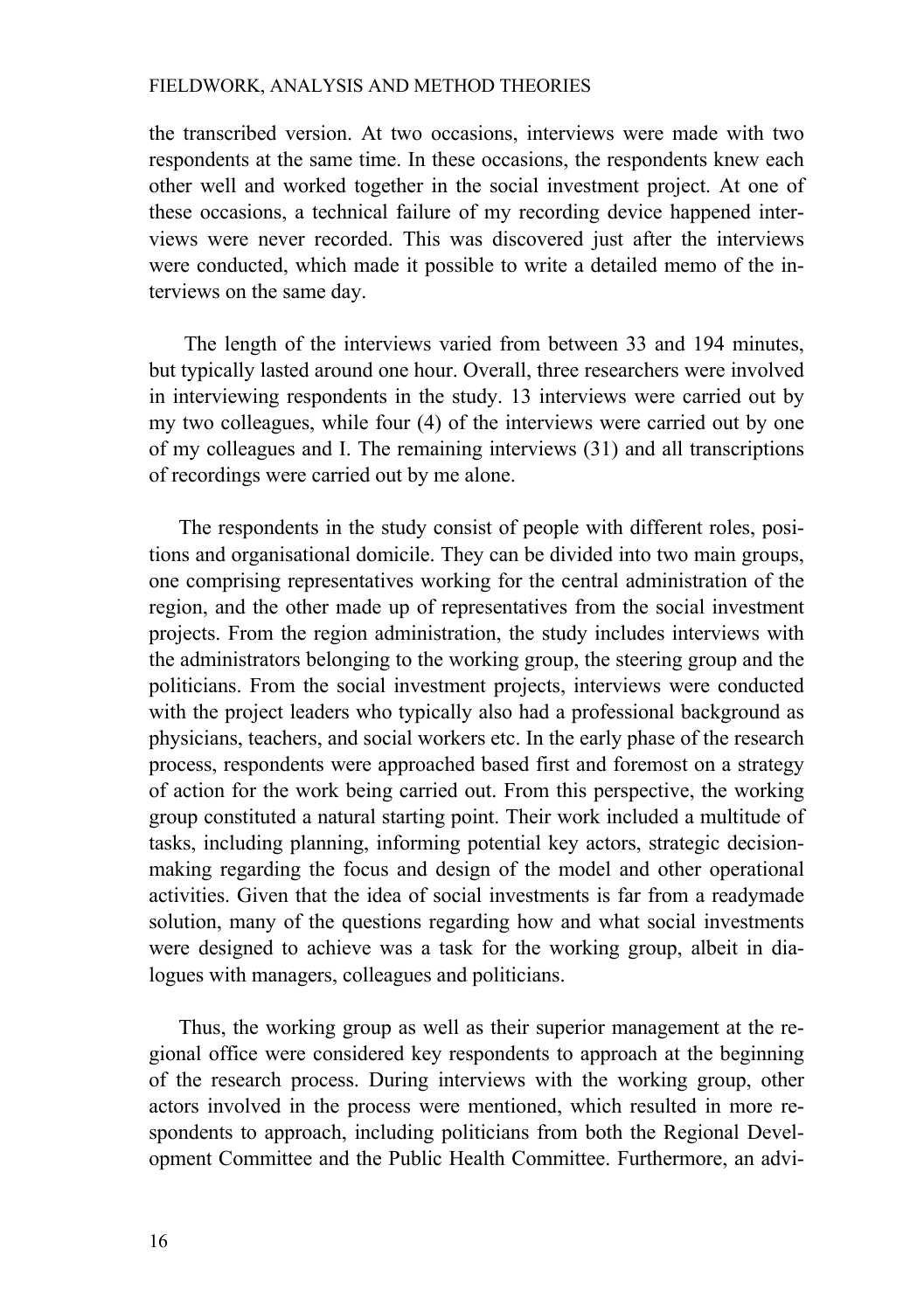sory group of civil servants from the different cooperating departments had been assembled to assist the working group in their work. Naturally, they too were considered to be key voices to be included in the early phase of the study.

The continuation of the fieldwork has followed the advice by Marcus (1995) to 'quite literally follow connections, associations, and putative relationships' (p. 97). As the organising events of social investments unfolded, new groups of actors were connected to the work, creating new traces to follow (Latour, 2005) through the deployment of a broader set of methodological tools, most notably observations (Czarniawska, 2007). For example, as the first few social investment projects emerged as a result of the project funding model, a new key actor group was introduced at the level of the project. Although the social investment projects that were granted funding by the SIF were organised differently, they all had some sort of project management team. Having the ambition to follow the expanding organising of social investments in the region, to include the project members in the study was important, not least because the very ambition with social investment is to explore novel ways to finance, carry out and evaluate welfare work. In the overview of interviews presented in Table 1, I categorize this group of respondents as project members since although they had a key role as decision makers at the level of the project, their formal positions were not always project leader or manager.

| Role                | No. Int. | Year(s)                |
|---------------------|----------|------------------------|
| Adm. Working group  | 8        | 2014, 2016, 2017, 2018 |
| Adm. Advisory group |          | 2015, 2017, 2018       |
| Politicians         | 2        | 2015                   |
| Adm. Steering group | 5        | 2015                   |
| SI project member   | 26       | 2015, 2018             |

| Table 1. Overview of interviews |  |  |
|---------------------------------|--|--|
|---------------------------------|--|--|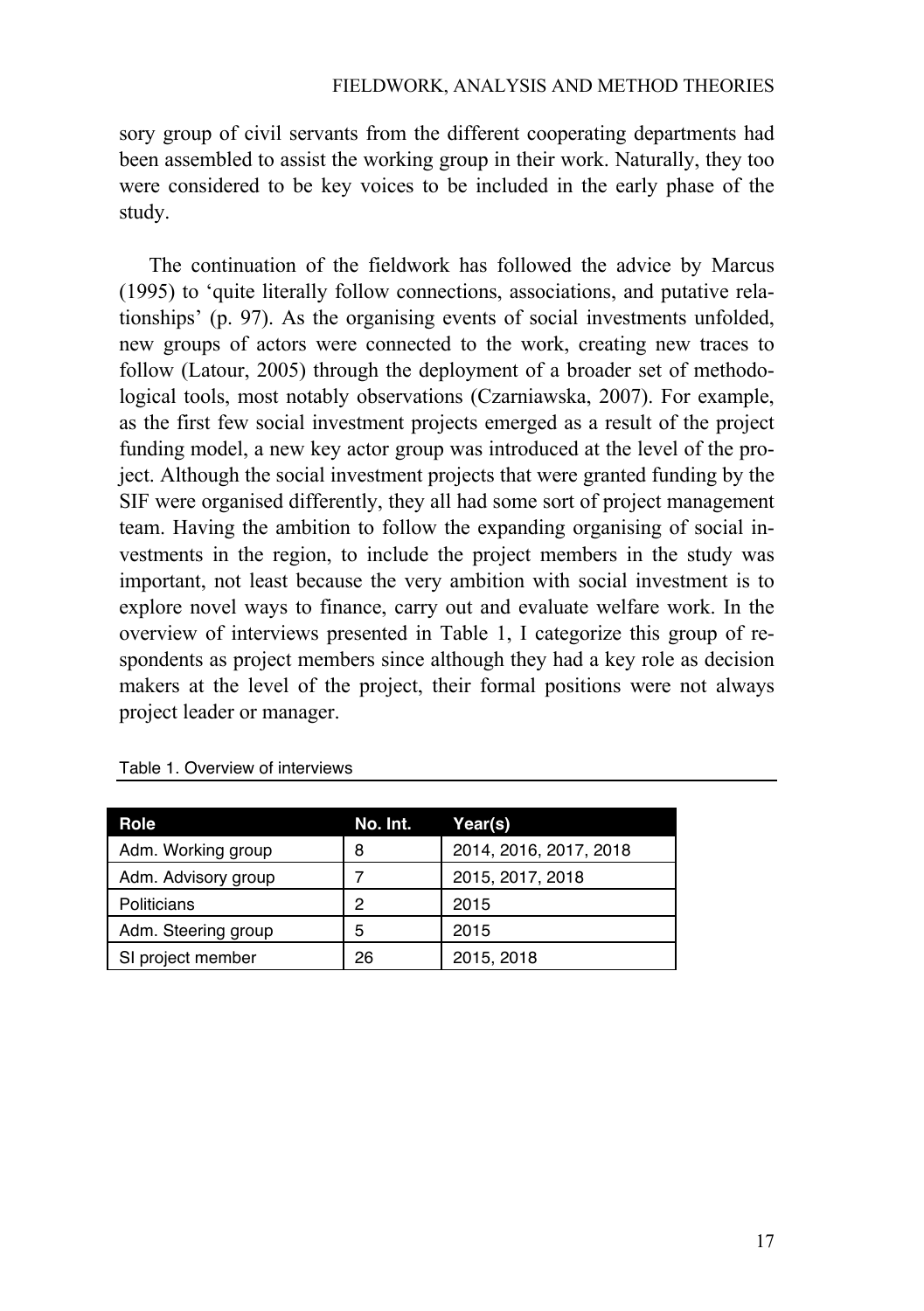Most interviews (31) were conducted between 2014 and 2015, which was the period when both the overall organisational model of the SIF was emerging and when the first round of social investment projects was initiated and run in the region. 17 interviews were conducted from 2016–2018. The interviews were generally carried out at the workplace of the respondents, such as in their office or a small meeting room. Moreover, all interviews were conducted in a semi-structured way, that is, using an interview guide with a set of open-ended questions to guide the conversation. Although the semistructured approach was maintained over the course of the study, because many of the respondents were interviewed more than once, and sometimes several times, the interview guides were adapted based on the role the respondent had, and on whether previous interviews had been conducted. For example, when interviewing respondents from the social investment projects, an interview guide was prepared to shed light on the experiences and motivations of becoming (or being) a social investments project.

Another reason to adapt the interview guide was related to the processual design of the study and the fact that several respondents were interviewed more than once. For example, when the first round of interviews was planned in 2014, the interview guide included a mix of background questions on things like the respondents' work position and experience within the field and questions designed to generate narratives such as when the respondent was asked to describe how he/she became involved in the organising of social investments or to reflect on the challenges encountered and progress made in the process thus far. In interviews with respondents already interviewed, the background questions were replaced by questions following up on themes and developments. These interviews became less structured than the early ones, allowing the respondents to talk more freely about the organising process and to reflect back on what they perceived as key past, present and future events and plans.

Field notes resulting from observations of meetings were another important part of the field material. In total, 18 meetings were observed. These included meetings organised by regional office administration (11) and project meetings (7). The regional office meetings would typically include the members from the working group who either had an internal meeting (just the working group) or an external meeting (with other actors). One example of what is here called an internal meeting was in the early spring of 2015. At the time, a large amount of the working group's time was spent on determining the criteria for what should constitute a social investment. Having communi-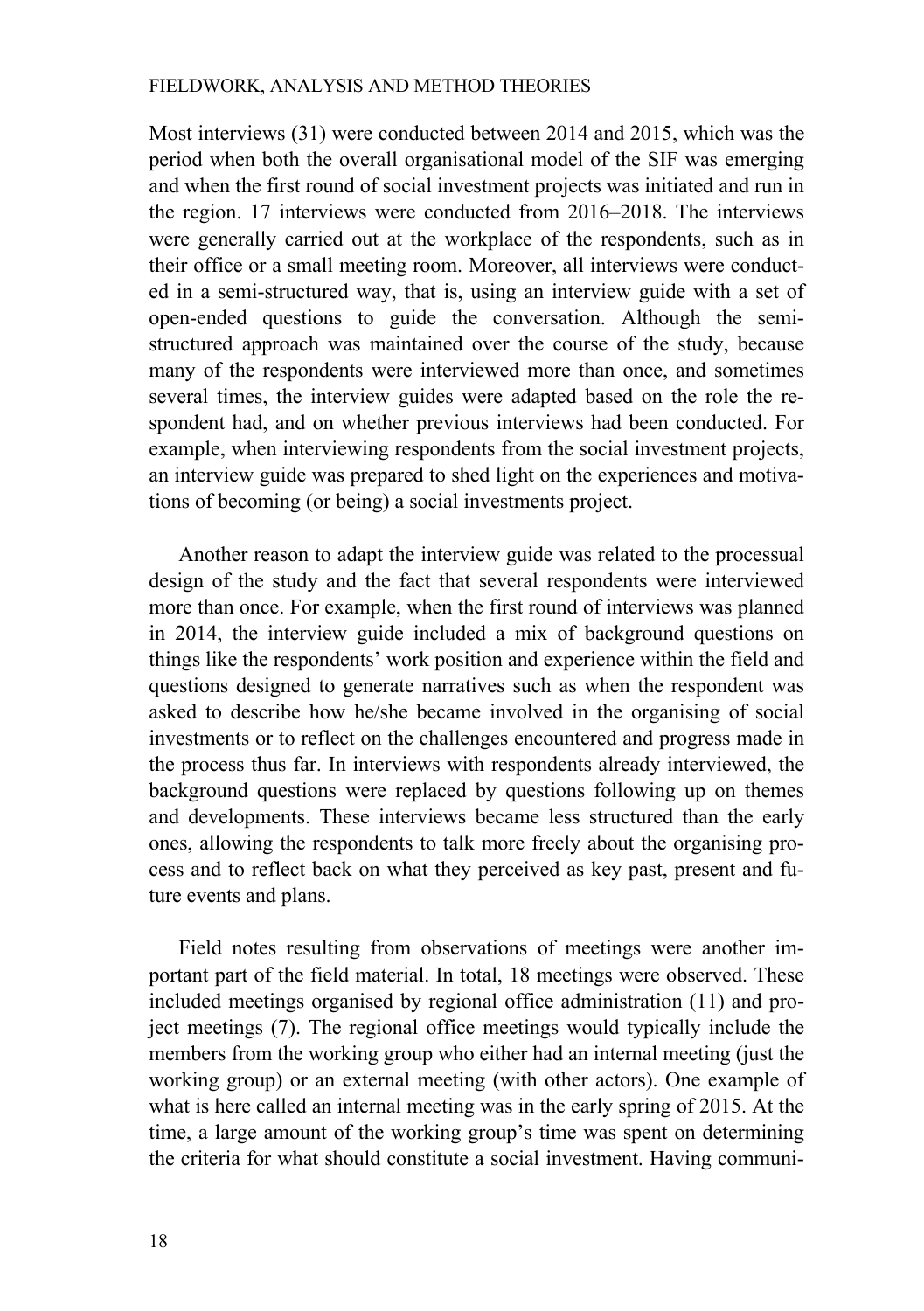cated a desire to observe meetings, I was invited to participate when the working group decided to spend half a day discussing both strategic and operational issues going forward. Observing the meeting turned out to be very helpful in developing a deeper understanding of the complexity involved with turning the idea of social investments into operable routines. Furthermore, insights from previously conducted interviews had suggested tensions within the working group regarding ways to go forward, especially on a strategic level. Although the semi-structured interview strategy made it possible to ask follow-up questions on the subject, the interviews did not provide a very good insight into the scope of the tensions, or how such tensions were handled by the group in real work settings. However, observing meetings like the one briefly described above allowed for just that type of insight. In this way, observations complemented interviews in a highly meaningful way. The same positive result came out of what I in this thesis call external meetings. These include events such as when the working group assembled the group of experts to rank and discuss the incoming applications or when the working group met with the clinicians at the health and maternity clinic (as described in one of the vignettes). What is more, observing meetings also allowed me to ask follow-up questions during subsequent interview rounds in the research process, which is another example of how the different data collection methods complement each other in the study.

In terms of how I define the project meetings, these were typically meetings that took place around the social investment projects. For example, a meeting among six project members of one of the social investment projects was observed in late 2015. At the time, the project had been in operation for a few months and the overall organisation was in place. The meeting covered a number of topics including making a list of important tasks to attend to in the near future and actors to include in the work going forward. Again, resulting from this observation was a deepened understanding of both the sheer scope of activities involved in becoming a social investment, but also how the different actors involved in the project related to each other, not least by taking notes on concerning issues being brought to the surface during the meeting.

The different meetings observed lasted between one hour and a full day. Observational skills are a central feature in organisational ethnography when the role as an observer can be more or less participatory (Neyland, 2008). My role was that of a passive observer, although I would sometimes ask questions to participants when the situation allowed, such as during coffee breaks. All observations were carried out by me alone. One internal regional office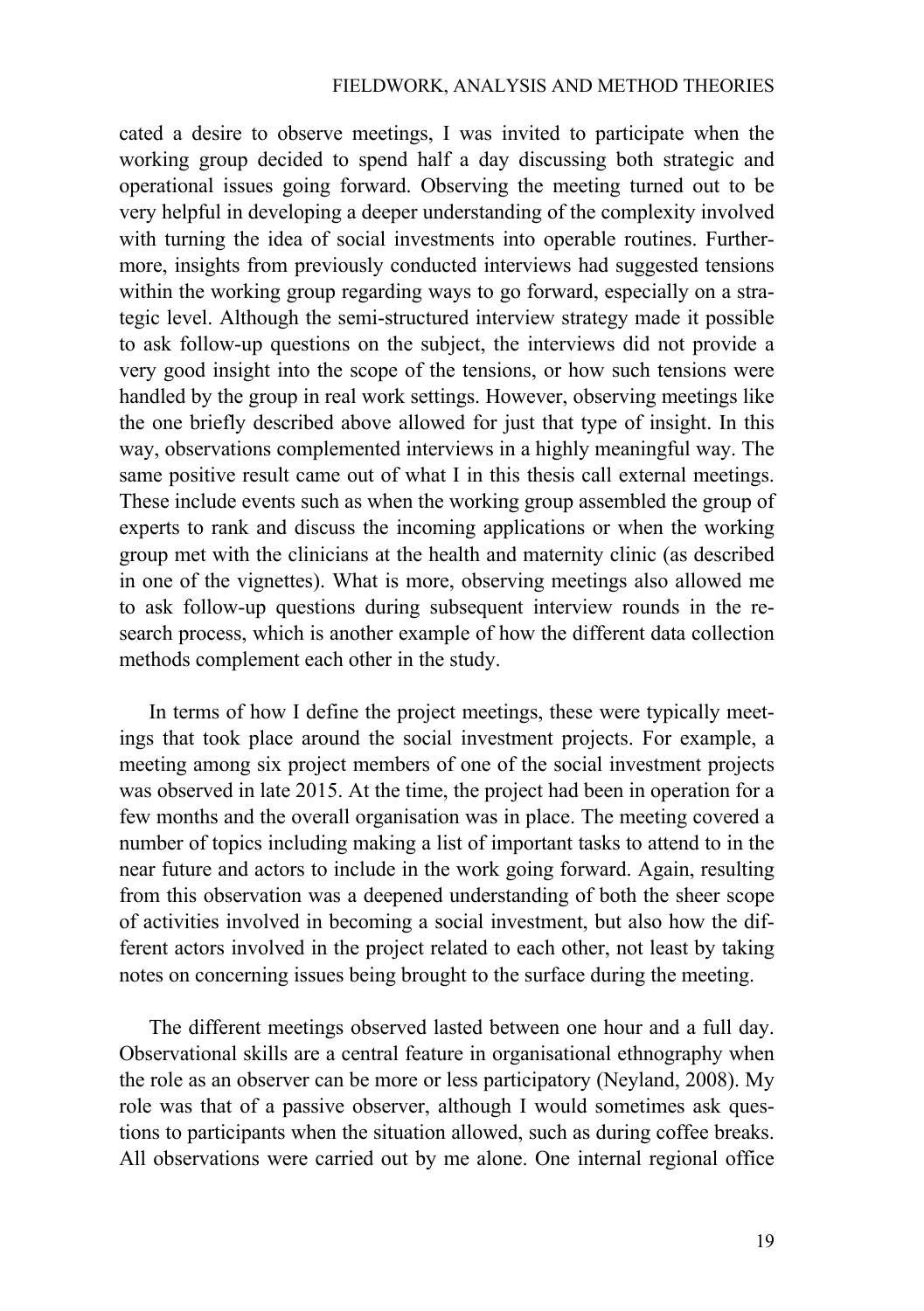meeting was recorded, but all other meetings were documented by taking notes during and after the observation.

In addition to interviews and observations, I have collected various forms of text material (Table 2). The texts informing the study include two broad categories based on its origins: externally and internally produced texts. By 'externally produced' I mean texts that were not produced as a consequence of the SIF in the region, but which had an impact on the organising of the SIF. Examples include various information materials published by SALAR, as described earlier in this chapter. Another example of externally produced text informing the study is the region strategy 'Vision 2020', a document sometimes referred to during meetings, interviews, or intertextually (Atkinson & Coffey, 2004) in internally produced documents. Although partly used in order to provide a broader and deeper understanding of the setting in which organising SIF was taking place, including the actors' sources of inspiration in relation to social investments, the material also informed the analysis as part of the social investment design idea.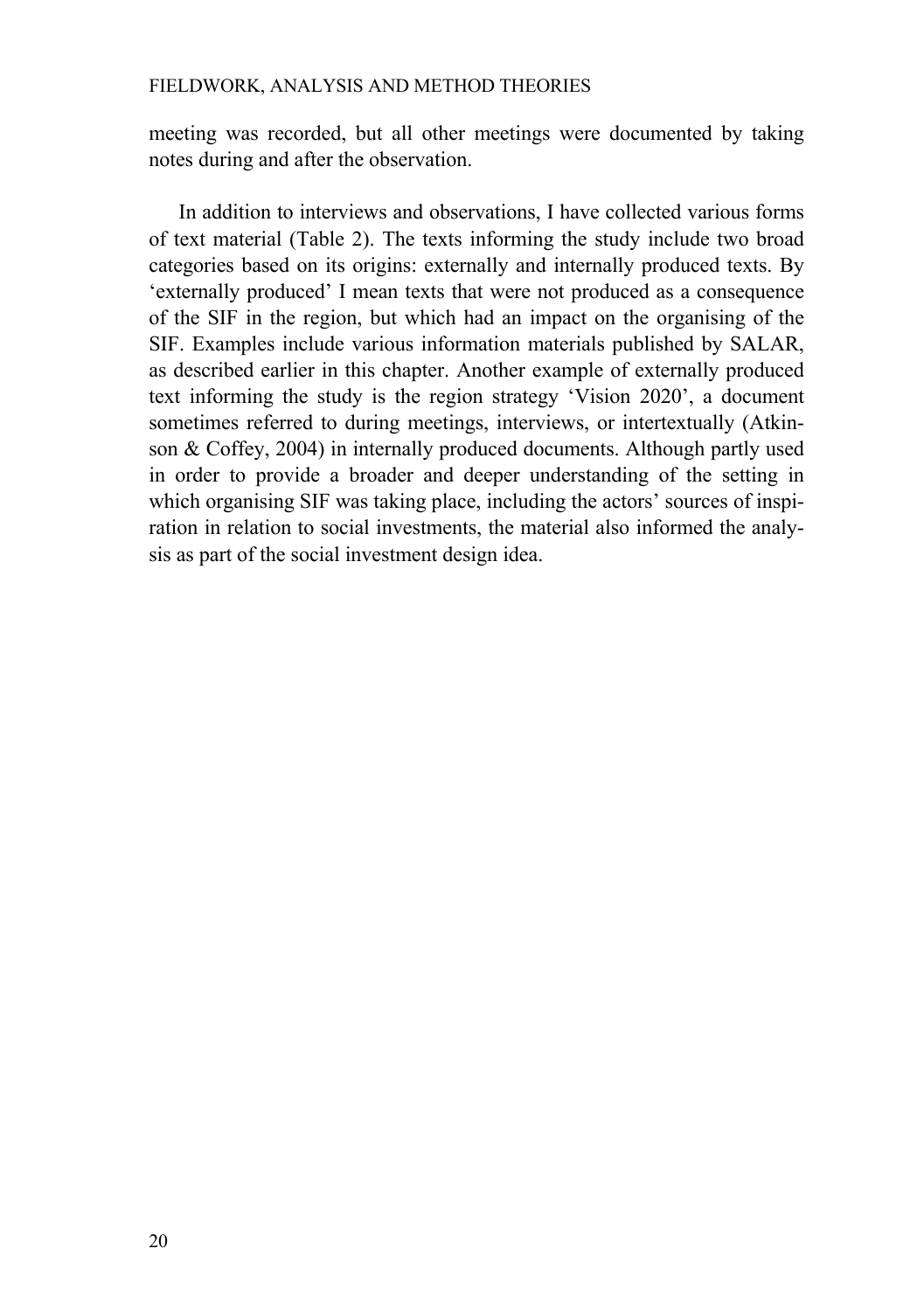|  | Table 2: List of significant documents |
|--|----------------------------------------|
|--|----------------------------------------|

| Nr.            | Type of texts                                                     | Year      |
|----------------|-------------------------------------------------------------------|-----------|
| $\mathbf{1}$   | Investigation of social investment fund, VGR (RUN 610-0488-       | 2013      |
|                | 13),                                                              |           |
| 2              | Official statement, social investment fund, VGR (RUN 610-         | 2013      |
|                | $0488-13$ ,                                                       |           |
| 3              | Compilation of applications to SIF                                | 2015      |
| 4              | Application form, SIF                                             | 2015      |
| 5              | PowerPoint SIF, working group to inform future applicants         | 2015      |
| 6              | Completed applications by projects                                | 2015      |
| $\overline{7}$ | Project plans from all granted projects                           | 2015      |
| 8              | Notes from various meetings                                       | 2014-2016 |
| 9              | PowerPoint project management, educational day for project        | 2015      |
|                | members                                                           |           |
| 10             | Communication plan                                                | 2015      |
| 11             | Internal procedural documents: to-do lists, time plan, implemen-  | 2014-2016 |
|                | tation plan, and organisational charts within the working group   |           |
| 12             | Assessment template for project applications                      | 2015      |
| 13             | List of criteria and procedural guidelines for assessing applica- | 2015      |
|                | tions                                                             |           |
| 14             | Political motion (RSK 792-2010)                                   | 2010      |
| 15             | Political decisions for the establishment of SIF (RS 2149-2012)   | 2014      |
|                |                                                                   |           |
| 16             | Public announcement of SIF, informing potential future appli-     | 2015      |
|                | cants                                                             |           |
| 17             | Press material related to the announcement of funds               | 2015      |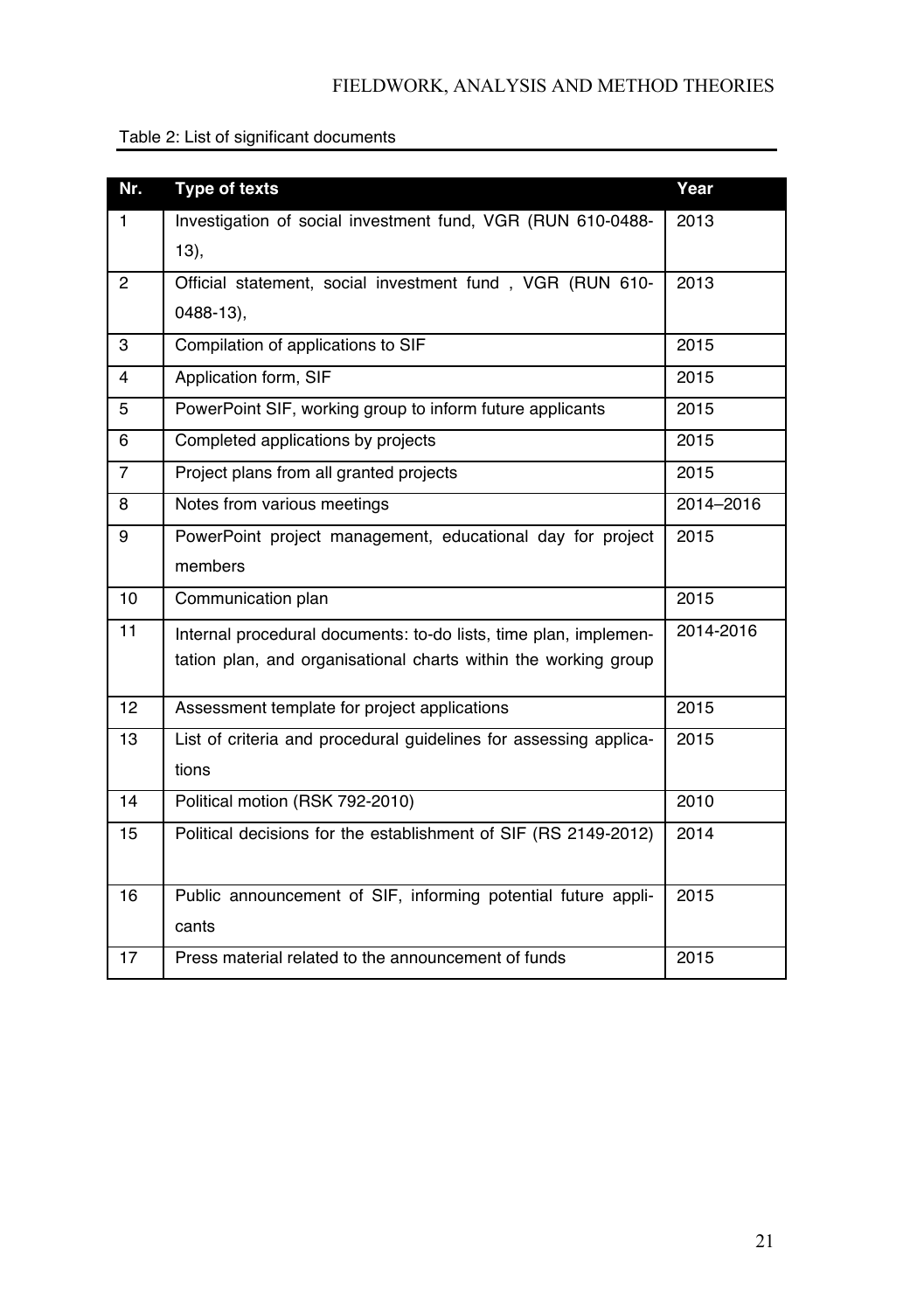The actors I followed, regardless of whether they belonged to the central administration or projects, often referred to this category of documents, and some texts shaped decisions and actions in decisive ways.

A second category of texts are internal, such as texts that were produced as a result of running the social investment programme in the region. This category also covers a broad set of texts, varying from application forms, written instructions to the expert group ahead of ranking applications, the actual incoming applications, memos from meetings (written by participants), plans, and organisational charts etc. Early in the research process, I was granted unrestricted access to a cloud-based service where all such internal documents were continually stored. Over time, when social investment projects started running, the incoming applications and other texts written by others than the working group was also saved on the same cloud-service. These varying internally produced texts have played an important complementary role in relation to other field material collected. For example, ahead of observing the meeting when incoming applications were to be ranked and sorted according to quality, I had gained access to the documented instructions and ranking system that was to be used in preparation for the meeting. This prepared me to pay particular attention to how the actors used these methods during the meeting. Similarly, during interviews and observations at the project level, texts of various forms such as criteria, guidelines, application forms and other internally produced documents (which for the project members often triggered a great deal of interpretative labour) became a central topic.

## Analytical work and implications of ANT

Fieldwork generated a large amount of written material – interview transcripts, observational notes, and documents such as folders, templates, reports, guidelines, and project applications. During the research process, I moved back and forth between fieldwork and analytical work in a similar vein to an abductive approach (Alvesson & Sköldberg, 2017). In this way, the analysis gradually emerged. However, it was not just a movement between field and desk; I also read the material through the lens of different conceptual and analytical frameworks in the work with the different papers. This enabled me to be reflexive and to 'see' my case in different ways through various shifts in perspective (Baker, 2003.) Although the four papers were started at different times, I have worked with them partly in parallel.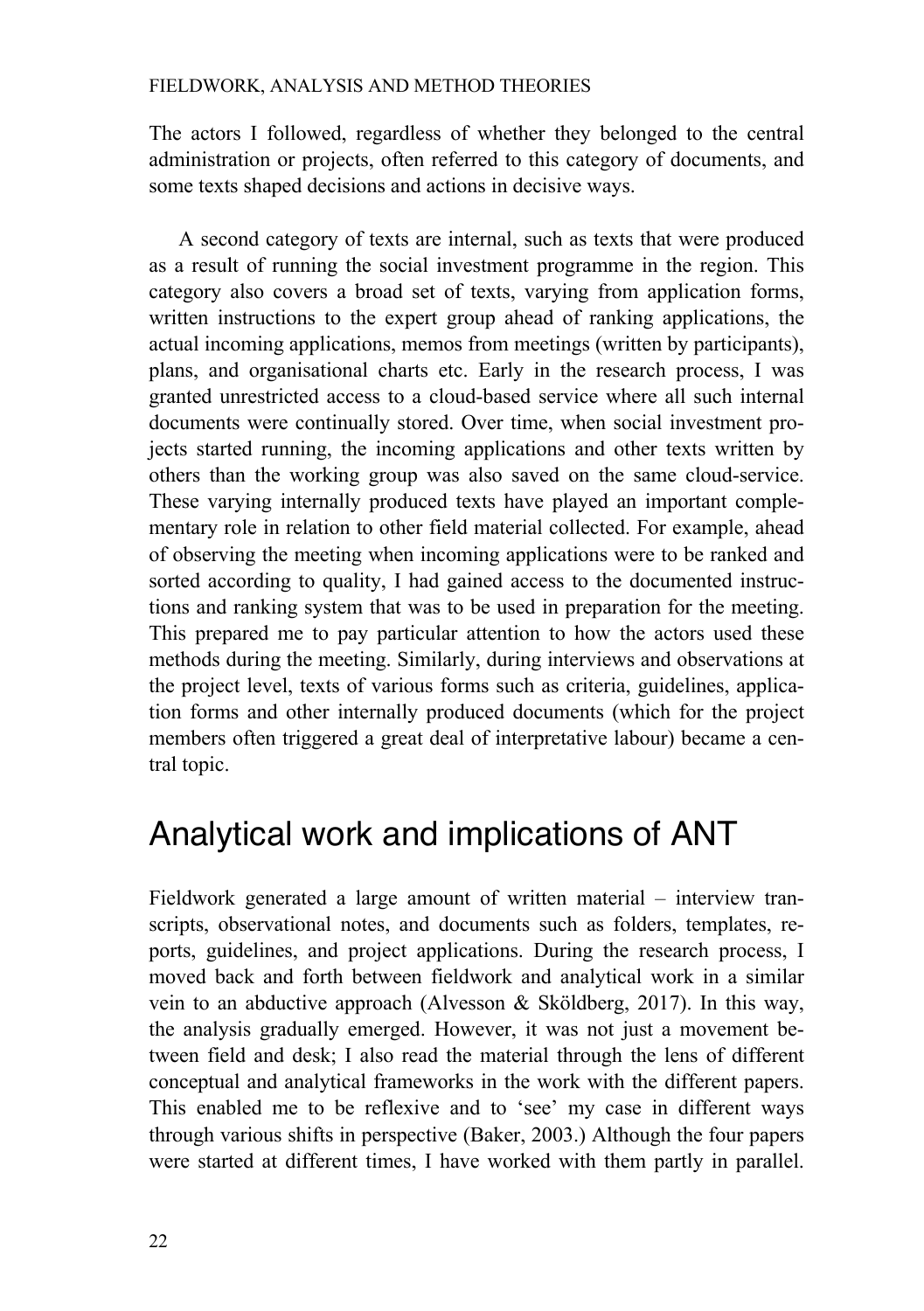When I look back at the process, I can see that this way of working with one and the same field material with different analytical focus and concepts provided methodological and empirical insights that I would not have benefited from without the opportunity for analytical contrast.

ANT has been used as a methodological guide throughout the research process as a whole. I have also engaged with more specific ANT concepts as part of the theoretical frameworks and analyses. ANT is strongly associated with the work of the three sociologists Bruno Latour, Michael Callon and John Law. It has been described as less of a theory than an approach to study empirical situations (Law, 2009) as guided by the question 'How do things, people and ideas become connected in larger units and remain so?' (Czarniawska, 2017, p. 146). A review of ANT-based accounting studies shows that ANT has been used since the late 1980s, with a peak in 2008 albeit with a withstanding scholarly interest after that (Justesen & Mouritsen, 2011). The review shows that innovation and implementation of new accounting practices and techniques is a central theme in these studies. Examples are Peter Miller's (1991) analysis of the history of discounted cash flow, Alistair Preston et al.'s (1992) study of a new budgeting system in the UK health sector and Michael Briers and Wai Fong Chua's (2001) analysis of the implementation of activity-based costing.

The study presented in this thesis falls within this category of accounting research informed by ANT. As has been exemplified throughout this and previous chapters, the ANT perspective has guided my methodological choices while carrying out fieldwork, e.g. the advice to follow the actors. In line with the constructivist approach of ANT, I have viewed the realisation of social investments as an object in the making, rather than the implementation of a readymade accounting tool. This entails to explore what the phenomenon becomes by paying attention to how the object (in the making) emerges from associations between human and non-human actors (Latour, 2005). While conducting fieldwork, this implies mapping the actors involved in the process, collecting stories of what becomes controversial, how controversies are settled, and paying attention to the role of objects.

ANT have also come to inform the analyses of this study by engaging analytically with more specific ANT concepts as part of theoretical frameworks. An ANT vocabulary is particularly visible in papers I, III and IV. In paper III and IV, we draw for example on the concepts of framing, overflow and disentanglement (Callon, 1998a, 1998b) to explicate the realisation of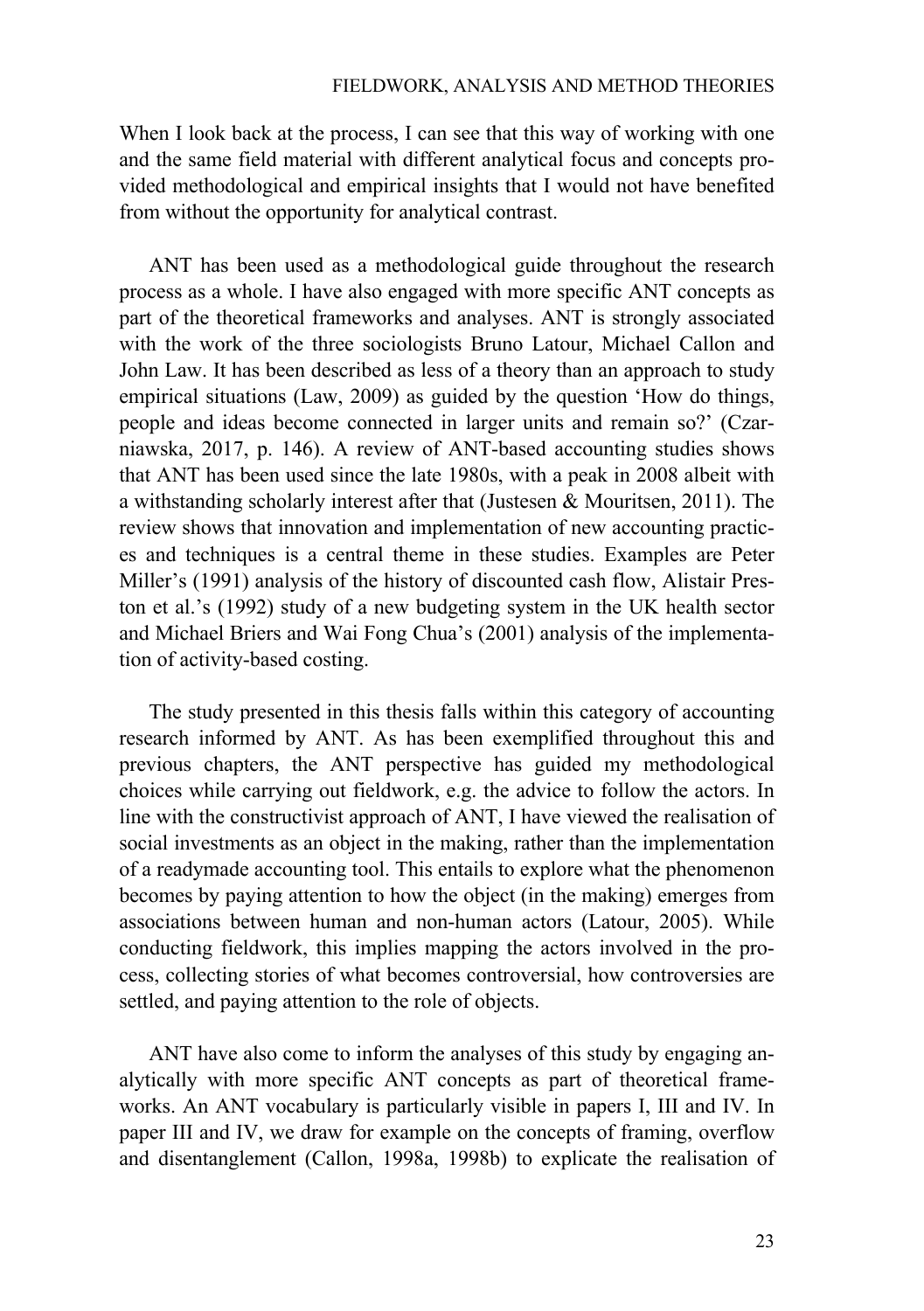social investments in relation to a scholarly discussion of hybridity and accounting. In line with the tenets of ANT, we refrain from explaining hybridity as stemming from contextual factors, societal pressures, power structures or any other a priori abstraction. The notions of framing and disentanglements thus help us to conceptualise the actions, activities, events and processes that associated some actors and disassociated others. In paper I, an analysis of conflicting temporal orientations enacted through calculative practices in the case of realising social investments is conceptualised as trials of time, based on the ANT concept trials of strength (Callon, 1986).

By explicating the realisation of social investments through the language of ANT, the analyses seek to follow the symmetrical ontology of ANT, that is, 'to be symmetric, for us, simply means not to impose a priori some spurious asymmetry among human intentional action and a material world of causal relations' (Latour, 2005, p. 76). Instead, it views agency as sociomaterially performed interaction (Latour, 1999).

In paper II we make a theoretical contribution to knowledge about the role and use of calculative devices in dealing with wicked problems. To this end, we draw on an analytical framework borrowed from previous theorisation on institutional work (IW). While ANT and IW may be considered method-theories (Lukka & Vinnari, 2014), which are actor-centric and guide the researcher towards analysis of the often mundane practices in organisations, they also differ in terms of ontological foundations and epistemological commitments (Modell et al., 2017). Consequently, according to Modell et al. (2017), combining the two theories, especially in an un-reflected or integrated way, runs the risk of causing 'paradigmatic tensions' (p. 69). However, the adverse effects of combining the two method theories are also contested. Lounsbury (2008), for example, views the combination of institutional theory and ANT as particularly useful and important for developing more comprehensive theory development within accounting research. <sup>1</sup> While being aware of these different positions and arguments, I believe the potential conflict has limited applicability to the work presented in this thesis. I make use of both ANT (paper I, III and IV) and institutional work (paper II) as method theories, but I do not synthesise the two for analytical purposes.

<sup>&</sup>lt;sup>1</sup> The contested views on combining these two theories are also mentioned in Modell et al. (2017). Furthermore, and as also discussed in Modell et al.'s paper, there are other major streams of theorisation combining the two, as for example within Scandinavian institutionalism.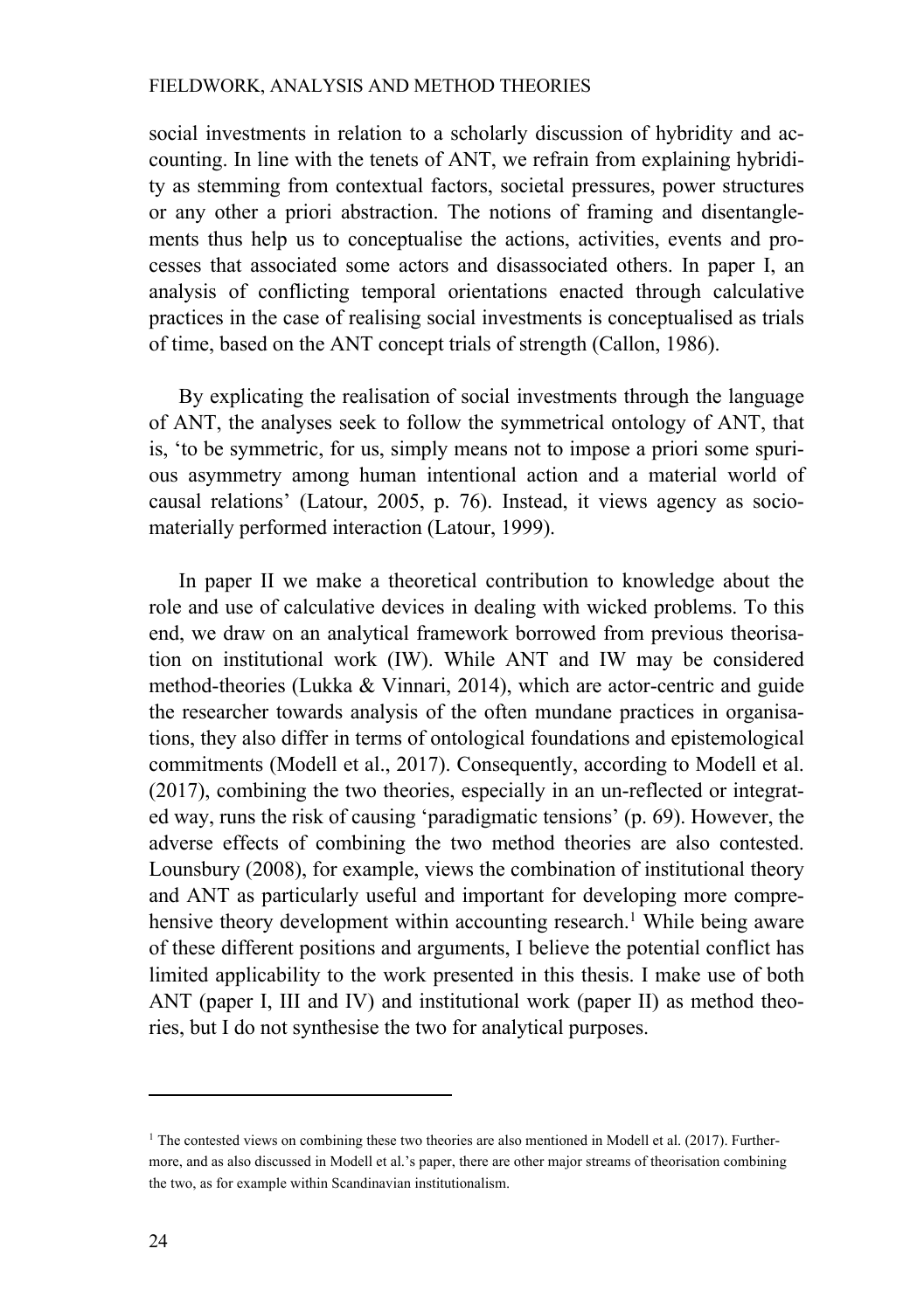## Vignettes from the field

In the following section, I present three vignettes from the field. The vignettes aim to give a picture of the process of realising social investments in the region and at the same time display the character of the field material on which the analysis and conclusions are built. Each vignette re-presents events that in different ways relate to actants (such as people, ideas and technologies) to each other in the process of introducing social investments in the region. The different vignettes re-iterate events across space and time that include a variety of actor groups, including health clinicians working at a maternity clinic, civil servants from the region (the working group), a group of experts, and professionals working as project managers of a social investment project.<sup>2</sup>

Prior to the events that are presented in the vignettes, the political decision had been made to introduce social investments in the region, and the working group of civil servants had been created and given the task to develop the strategic and operational dimensions of the fund. The first vignette centres on two members of the working group as they arranged a meeting with a number of healthcare clinicians and managers at a maternity care centre in a major municipality within the region. The purpose of the meeting was to spread the word about the upcoming opportunity for healthcare centres and other regionally governed operations to apply for funding from the SIF.

### The information meeting

Two minutes into the presentation of social investments one of the attending chief midwives interrupted the presentation: - You say that this [social investments] is not supposed to be projects. But one is to apply for funding from you right? How is that not projects? The voice of the midwife was controlled but the tone also signalled scepticism.

The meeting could have started better for Lisa and Mary, two members from the administrative working group whose mission at the present meeting was to spread the idea of social investments among healthcare managers and professionals working at a primary healthcare clinic in the city centre. Getting professionals such as physicians, psychiatrists and midwives on board

<sup>2</sup> All names used in the vignettes are pseudonyms.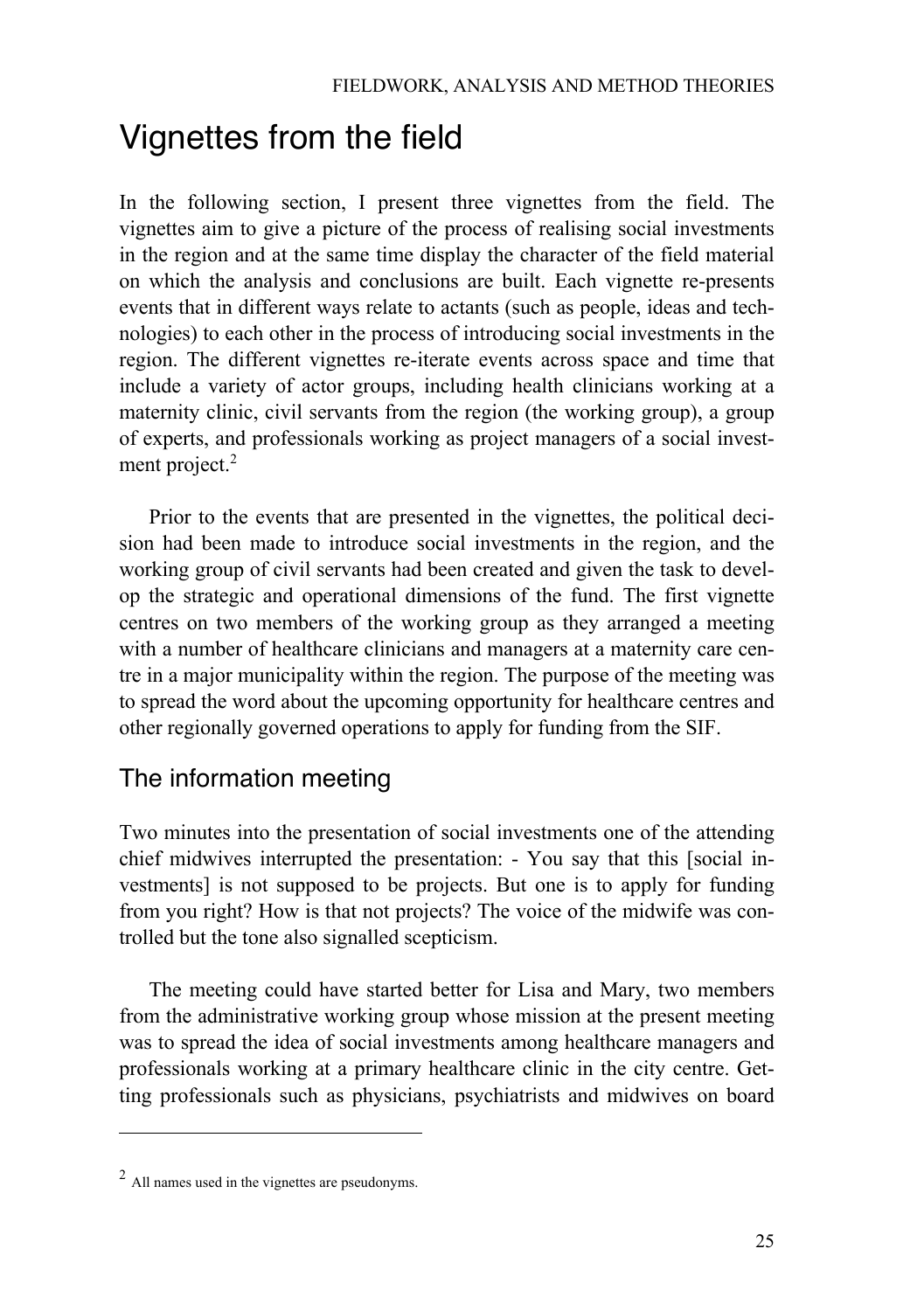with the idea of social investments was perceived as vital to the success of the social investment reform since they constituted the typical applicants to the social investment fund. The idea was that operative units from the region would seek cooperative solutions together with municipal units in order to mitigate the risk of social exclusion among citizens in the region. Not only was it important for the working group to inform professionals about the existence of the fund, but also to stimulate further action by the professionals and their management as they were the prospective applicants in the eyes of the working group. Lisa continued the presentation by discussing how a social investment project would differ from many other typical projects in the region through its emphasis on measuring effects in the target group. This too prompted a response by Tim, one of the attendees of the meeting:

- It is provocative to see your criteria, that every project should be occupied with all these things. If we have to measure and follow up in the way you describe this, we might as well scrap everything right now.

Not long after, the one hour that the working group had been given to discuss social investments was over and a coffee break was announced. In the mingle that ensued immediately afterwards, the clinicians once again expressed their discontent with management reforms and budgetary constraints in the region. Tim, now talking more informally to Lisa and Mary, seemed keen to expand on the comment he made during the meeting a few minutes before:

- You have to understand how frustrating it is when we cannot even work with our regular mission. All the time we have to cut costs and we are not able to collaborate in the projects that already exist. The politicians cut down on things we know are good and then you come here and offer us funding but with huge requirements of measuring and follow up. This is not against you personally but I feel we have ended up in a catch 22 here.

After the coffee break ended, the clinicians returned to the meeting to discuss other issues. As I followed Lisa and Mary out of the building, it became clear that the meeting was rather unsuccessful from their perspective. In a memo written by Lisa after the meeting, one could read that the clinicians expressed 'frustration' and although ideas of social investment seemed to exist among the attendees, 'the question is if they will meet the criteria of a social investment' (internal memo note).

There was no doubt that the working group was under pressure from both politicians and management by spring 2015. The resources aimed for 2014 had not been fully used and the plans to carry out a number of pilot projects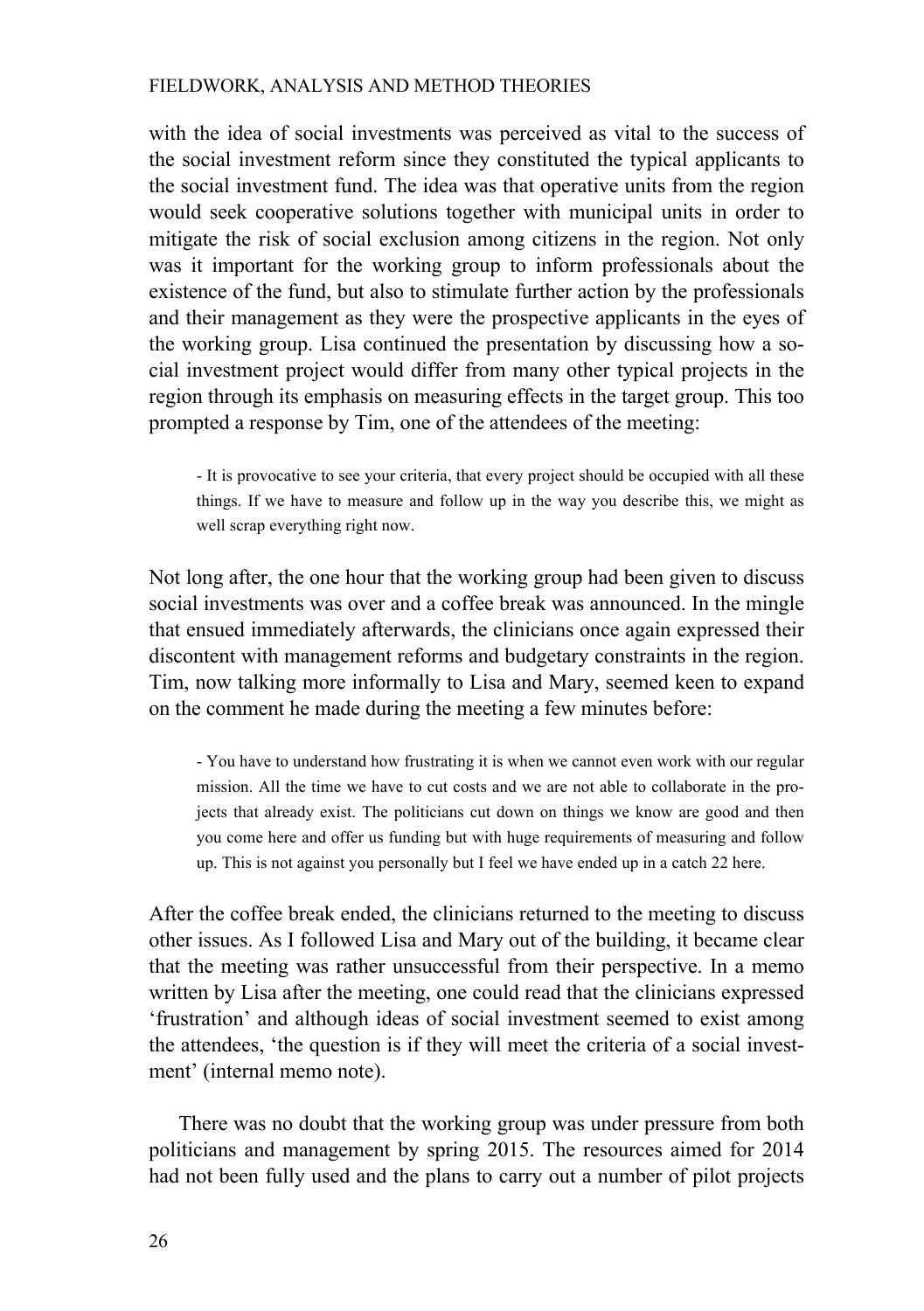during 2014 had been cancelled, partly due to tensions within the working group regarding the strategic focus of the SIF. In response to this pressure, the working group opted to set up a project funding model, allowing innovative and newly formed partnerships between municipal and regional operations to apply for project funds. Once this decision was reached and the project model was chosen, much work was directed towards developing criteria, evaluation templates and organisational routines in order to render operationally different project applications comparable and distinguish the better from the worse. The second vignette focuses the 'assessment meeting' where the working group and members from the newly formed expert group met to evaluate and rank incoming project applications.

### The assessment meeting

It was the end of May 2015 and in my role as a researcher I had been invited to a meeting with the 'assessment group' at the region office building. My task was to observe the meeting with the general aim of learning more about an initiative called social investments fund (SIF) that was, at the time, in the midst of implementation in the region. The meeting was important. After numerous months of planning and developing an organisational infrastructure for the provision of social investments in the region, the time had come to assess applications and suggest which ones to grant financing through the social investment fund.

The assessment group consisted of eight people: Louise, Lisa, and Mary from the working group, Sarah and Daniel from the SIF advisory group, and Christopher, Anne and Miguel, three experts who had been enlisted based on their respective areas of expertise in business management, health economics and paediatric healthcare.

Prior to this meeting, three members of the working group had made a quick review of all of the twenty-one applications that had been sent in to the region. In this process, ten applications were considered good enough to be further reviewed by the assessment group. Each of these ten applications had prior to the meeting been sent out to the members of the assessment group for a more detailed scrutiny based on an evaluative framework developed by the WG. The framework was operationalised in an assessment matrix including seven themes for assessment: problem analysis; target group analysis; feasibility; content and implementation; socio-economic calculation and effects; implementation; and overall impression. Each theme contained subcategories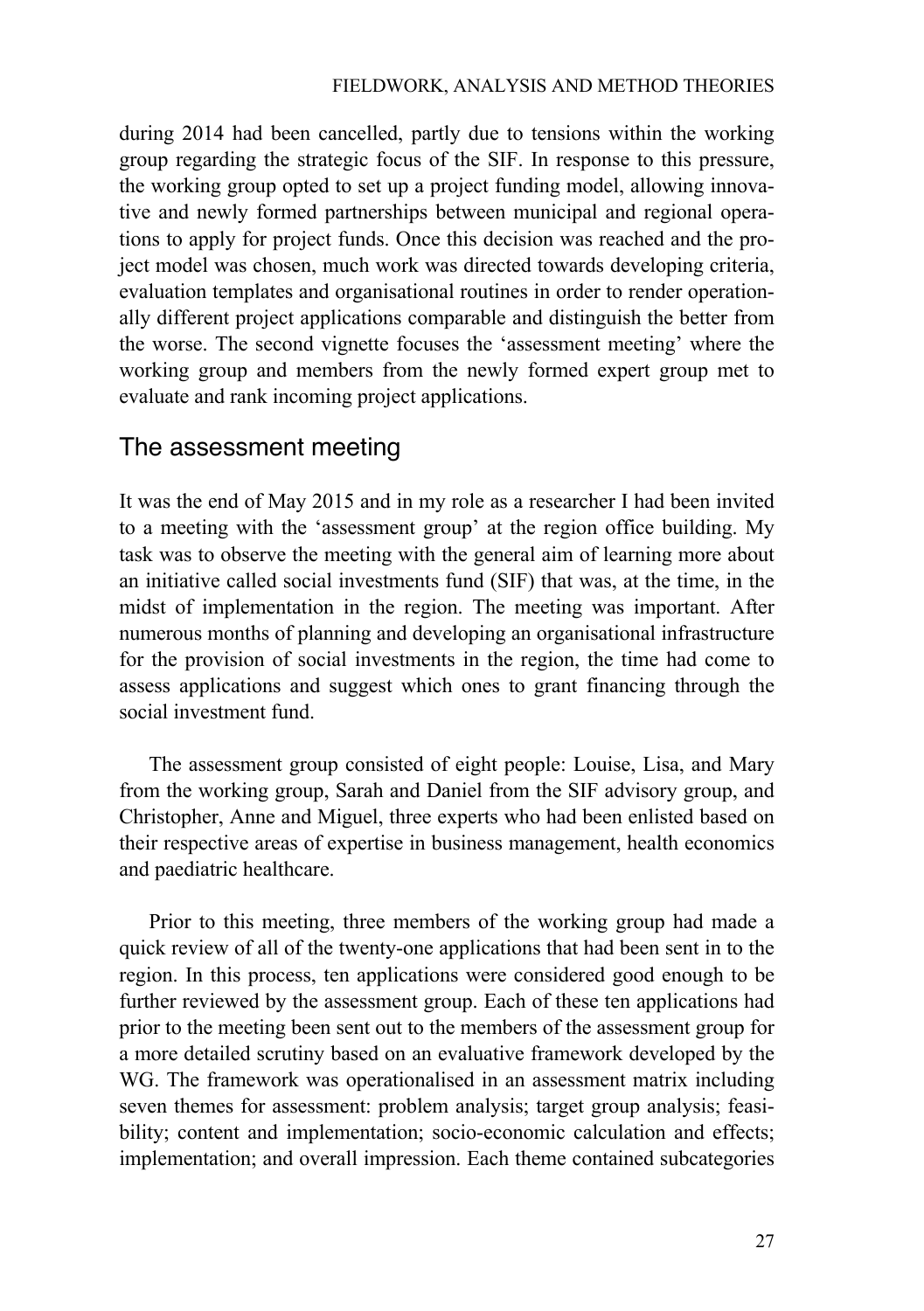that were to be scored 1–3. These were summed up to a total score. For each assessment theme in the template there was also room for a written justification.

Lisa, who seemingly adopted the role of informal chair of the meeting, began the meeting by reminding everyone that the goal of the meeting was to produce a basis for a decision regarding which social investments to make, a decision which was later to be officially made by politicians at the next regional development board meeting. Lisa then informed the participants that two of the experts, Christopher and Anne, could not participate in the meeting, but that their respective rankings and review comments had been sent in by email and would be presented and considered during the meeting. Lisa, who had connected her computer to a projector in the room, then displayed a compiled version of the reviews that each of the members had produced prior to the meeting. By summing up the total points given to the applications, each application starting from the bottom i.e. the ones with the lowest score.

The first six applications were discussed quite rapidly as all of the participants present in the room seemed to agree that they did not meet the standards of a social investment. However, Lisa, Louise and Mary agreed that although these would not be recommended to the politicians, it was important to motivate and explain the judgement so that these applicants would learn for future applications rounds. The qualitative statements of the review framework would provide the basis for the responses to these applicants. The rest of the meeting was spent discussing the top four candidates with the highest total scores in the ranking. While no one disputed the framework or total ranking as such, the participants expressed very different concerns about the top candidates. For example, regarding the top-ranked application, Louise and Daniel, both having the background at the public health department in the region, were critical of the scope of the project, its general viability, and a lack of a coherent target group. On the other hand, Lisa, who was a trained regional developer, argued that although their budget was by far the biggest among the applicants, the number of children targeted was also the highest, resulting in 'the lowest cost per child'. Discussions and arguments over the top four candidates were expressed.

As an observer of the meeting, I noticed that the breadth of criteria and questions operationalised as quantifiable factors made possible a broad discussion about the applications. They all appeared to have their own favourites, partly based on their area of expertise and professional interests. Inter-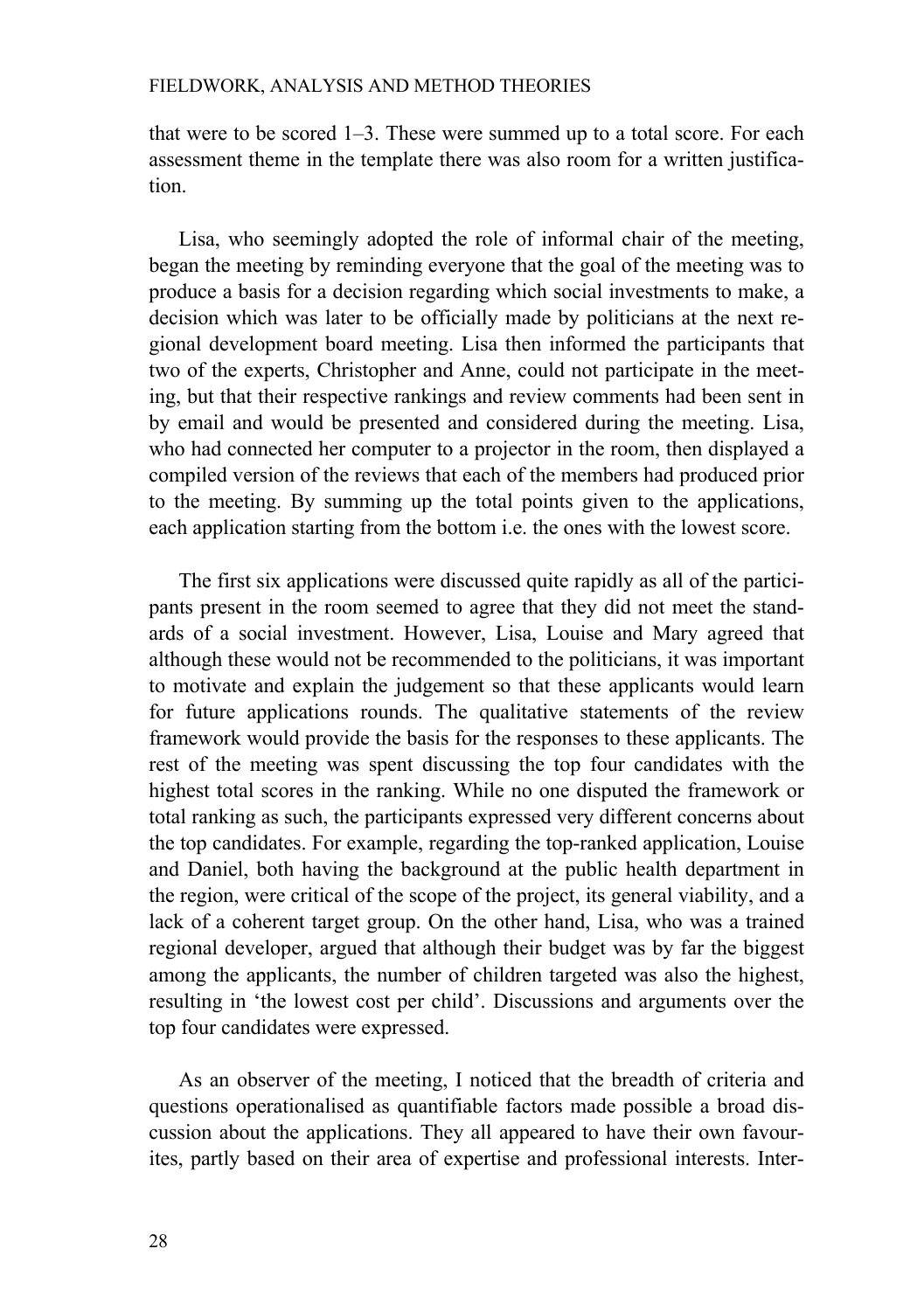estingly, however, I also noticed that they all committed to the evaluative framework as such. No one disputed the ranking: the top four was the top four although they were naturally inclined to criticise from different perspectives. Towards the end of the meeting, Lisa, Louise and Mary thanked the rest of the participants and informed them that they, in their role as the working group, would have a new meeting two days later where a recommendation draft would be produced that could be presented to the politicians.

The first and second vignettes show how the process of organising the SIF entailed a continuously expanding network of elements, humans and non-humans with a proliferation of relationships as a consequence. The third vignette illustrates how a new set of actors enter the process as they are to become a social investment project. Having applied for and been granted funding to run a project that aimed to reduce school absenteeism in a medium-sized municipality in the region, it was now time to organise and coordinate the project in line with the social investment criteria.

### Becoming a social investment

One of the applications that was granted funding was the project titled 'increased student attendance'. The project was situated in Livingtown municipality, a municipality of approximately 100,000 inhabitants. The project itself was a cooperative project between the school department, the social service department and a regionally operated youth psychiatry unit. The overall goal was to increase student attendance in primary school by investigating and offer individualised action plans to school children (aged 7–10 years) with concerning levels of absenteeism (15% absenteeism over a period of three months, as measured with the software system Dexter). In an interview with René, the most actively involved member from the youth psychiatry unit, the economic dimension of social investments was brought up. René was positive about calculating the economic effects of the project, not least since he believed this would incentivise the collaborating units to follow through with the project:

- One really has to understand that this is a social investment, to get co-workers to dare invest in this because they believe it will pay off in the end, and that the children will gain from it. I am quite frank in this way; I don't think this will work unless oneself [as a unit] profits from it. There has to be a win-win here, of course it is important that the children gain from it, but every organisation acts in their own best interest insofar as they have to profit from it. One has to feel this is an effort that pays off, it has a lot to do with communication and implementation. (René)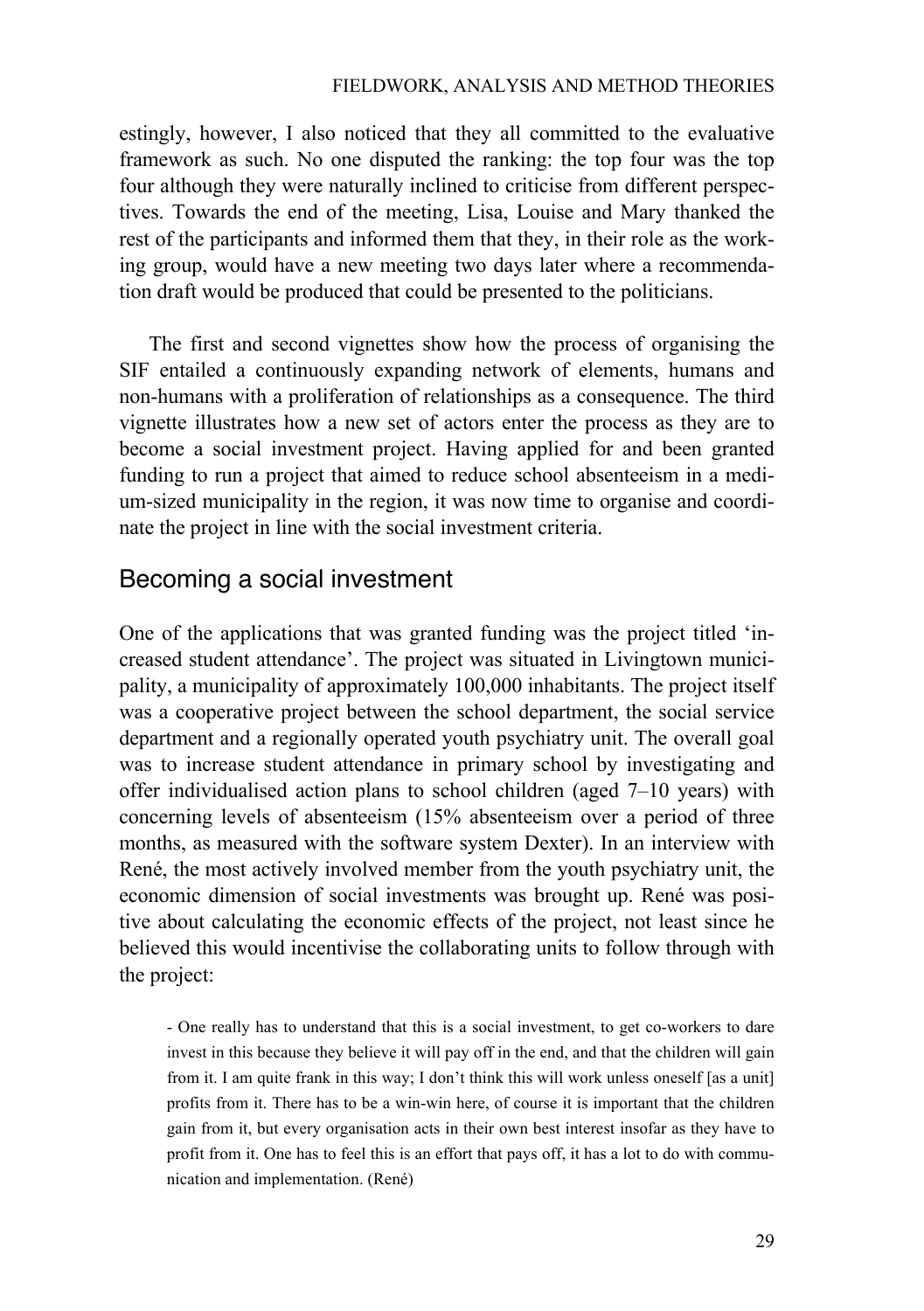For this particular project, incentivising was a key factor since already before the existence of the project children with high levels of school absenteeism was to be offered the kind of individualised help that the project aimed to create. As such, the idea was not as novel as the application might have communicated.

In October 2015, I was invited to observe an internal project meeting. Although a few months had passed since the project had been granted funding, it was not yet in full operation. According to the project leaders, Helene and Emira, much of what they perceived as a delay of the operative phase of the project had to do with the criterion of measurability. In order to design the project so that measurability could be achieved, the project team (Helene and Emira from the school department, Carl from the social service department, and René from the youth psychiatry unit) had involved two researchers from a nearby local university college to study the effects of the project. Although an ex-ante estimation of return of investment had been included in the application to the SIF, organising the project so that clinical (and economic) impact among the target group could be measured had turned out to be challenging. For example, as the project was to be practically situated in a school environment (where absenteeism is measured and detected), three pilot schools had been chosen as project schools, and three others as control schools. In this way, the effects the project would have on absenteeism would be measured as the difference between project schools and control schools at the end of the project. Moreover, based on those numbers, an estimated economic return of investment was supposed to be calculated. A number of (somewhat absurd) events were focused on achieving this measurable design of the project. Since researchers had been involved, the six schools were now considered part of a clinical research project, meaning that an ethical trial had to be passed. One effect of this was the requirement of informed consent from the parents of all the schoolchildren. This had become a hurdle and a topic of the present meeting. The problem was (according to Helen and Emira) that up to eighty languages were spoken among the parents of the children in the project schools. However, a pragmatic decision had been taken to translate the letter of consent into Somali, Arabic and English.

Achieving outcome measurability also proved difficult in other respects for the project group. The plan to enrol all students with at least 15% absenteeism had created a problem for the project. Far too many schoolchildren were included, and sometimes for quite natural reasons (that should not prompt individual action plans). When the project group wanted to raise the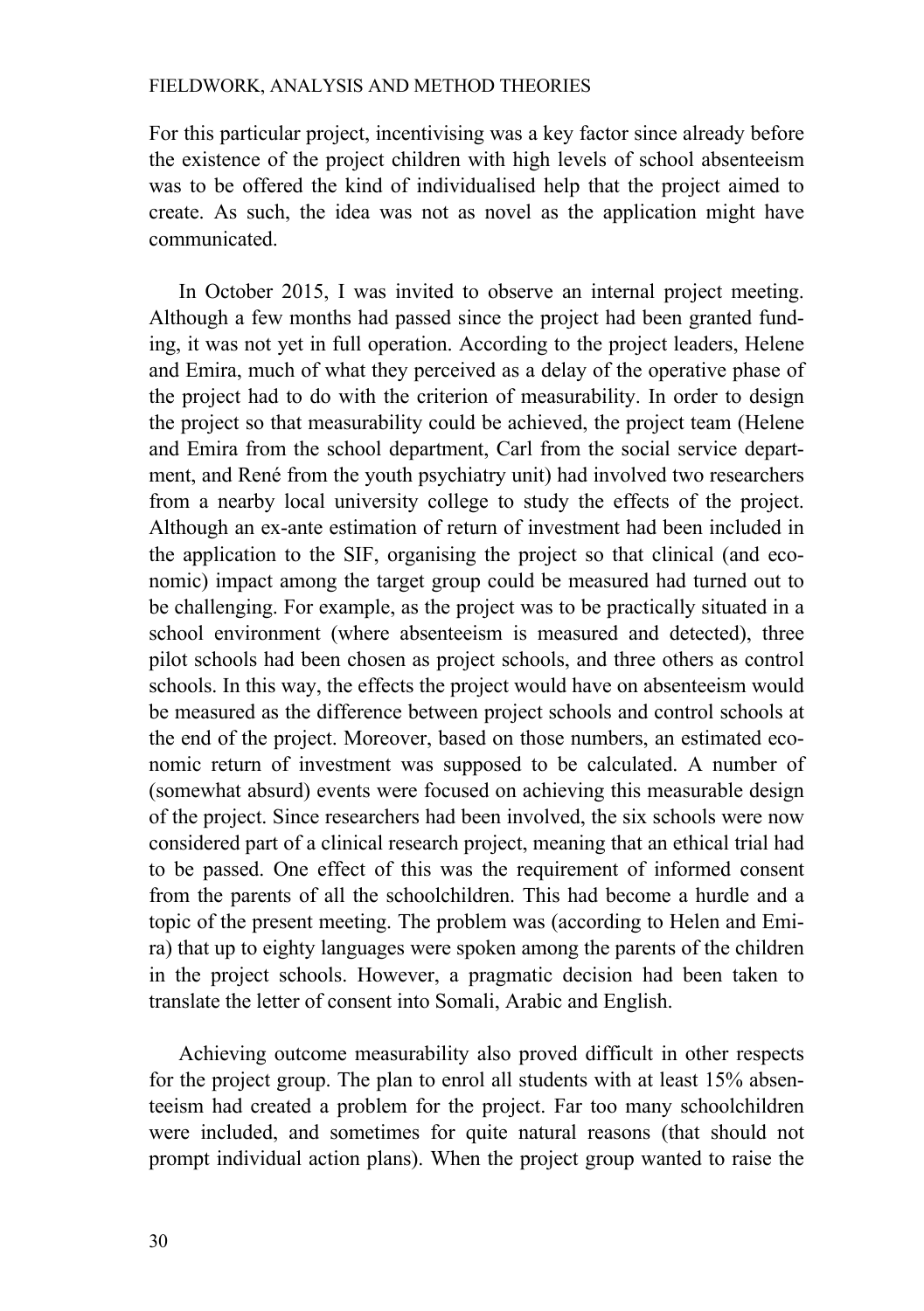level, however, tension arose between the project leaders and the researchers as such a change would create methodological problems for the ongoing study. Another example of problems with measurability was related to the actual measuring of attendance in the project school. Although teachers were generally familiar with Dexter (the software used), supply teachers did not have a log-in, resulting in unreliable data, especially from some of the schools.

Through the presentation of these vignettes, I have aimed to illustrate a picture of the process of realising social investments in the region and, at the same time, display the character of the field material on which the analysis and conclusions are built. I observed numerous things of note in the meetings where social investments were discussed. Indeed, what at first glance could seem like a mundane detail could later prove to be central. ANT as a guide made it easier for me to detect these and attend to them in the analysis. Some details were described explicitly in the analyses, while others came to be embedded in my understanding of emergent accounting technology in the making.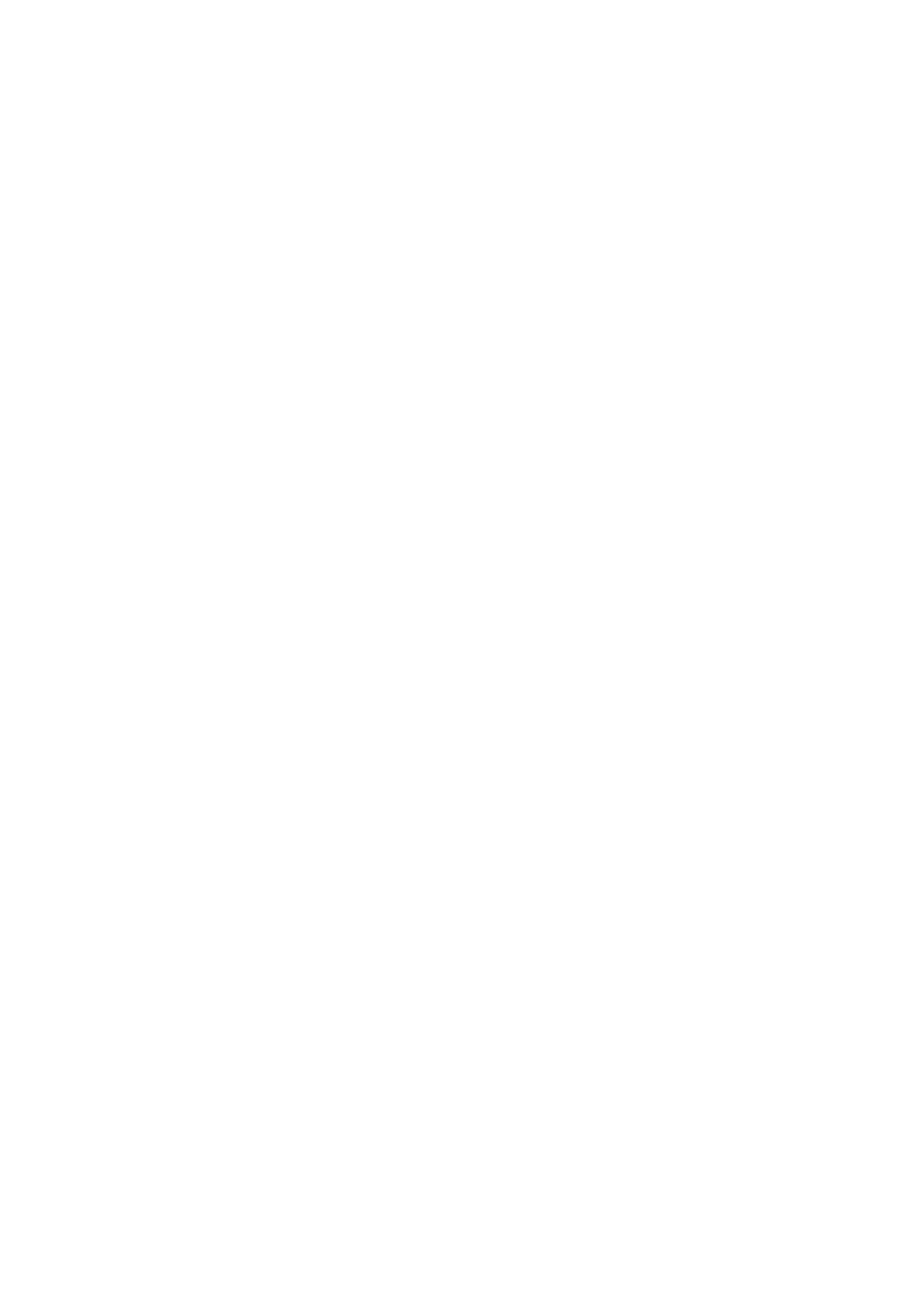# **3** Findings

In this chapter I briefly present the four papers. The papers are published in full in the last section of this book. Here, I give priority to the problematization, framing and findings of each paper. Paper I is self-authored and submitted to a journal. Papers II, III and IV are co-authored and published. Paper III and IV are co-authored with Gustaf Kastberg Weichselberger who have also participated in collecting parts of the field material (see page 16). The papers (III and IV) are the result of joint work in framing, analysis and writing. Paper II is co-authored with Emma Ek Österberg, and we have both participated in framing, analysis and writing.

## Trials of time – calculative practices and conflicting temporal orientations in the publicness

Paper I (Lagström, submitted) takes the long-term thinking associated with the social investment perspective as its empirical focus. Conceptualized as trials of time, the paper illustrates how accounting – as language, practices and rules – constituted the focal point of conflict between the social investment organization and the organizational setting in which it operated.

*Problematization:* Since Anthony Hopwood (1983) urged for a deeper understanding of how accounting is implicated in the creation of particular conceptions of time in organizations, subsequent theory development have shown that internally or externally imposed structuring devices such as budgets and management control systems are constitutive of the tempo (pace) and temporal cycles (time-horizons) of organizational actions and processes (Ezzamel & Robson, 1995; Becker & Messner 2013; Giuliani and Skoog, 2020.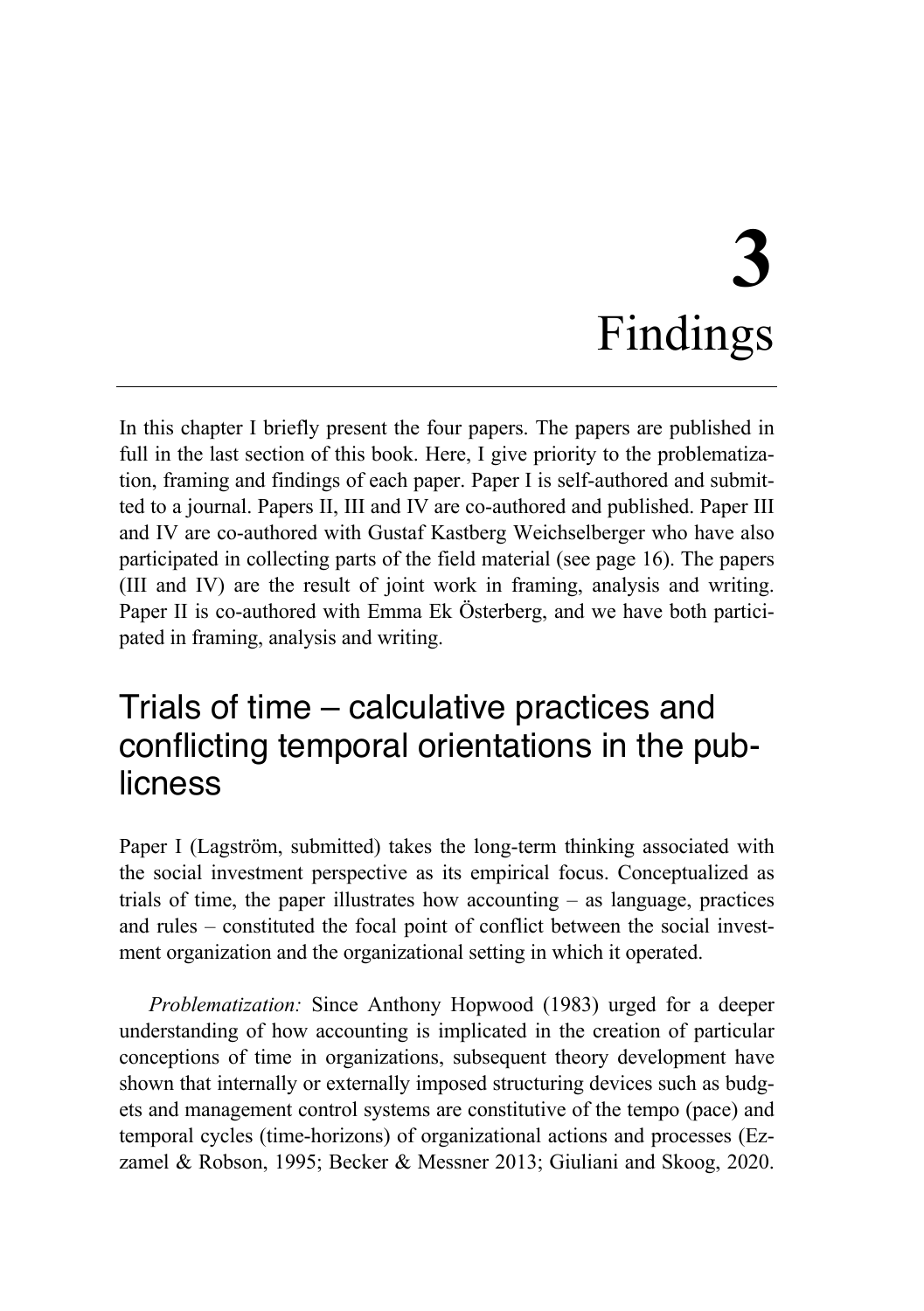### FINDINGS

Thus, an important overall contribution from this research is that accounting is not merely inherently an issue of sequencing and coordinating actions 'in time', but also highly implicated in shaping and adjudicating between conflicting temporal orientations. In this paper, I claim that the theorizing on the explicit relations between time and accounting have important implications for our understanding of governing in the public sector, not least in relation to long-term and wicked problems (Steccolini, 2019; Jacobs & Cuganesan, 2014). The theme of temporal structuring in organizations have predominantly been explored within organizational research leaving the link to, and role of, accounting technologies and practices this far surprisingly unexplored (Tarschys, 2003; Becker & Messner, 2013; Adamo et al, 2019).

*Aim and question:* Building on this problematization, and responding to previous calls for research that puts temporality at the center of explication and analysis of accounting practice (Ezzamel & Robson, 1995; Burns, 2014; Palermo, 2018), the paper aims to contribute to knowledge regarding how calculative practices is implicated in emerging conflicts over temporal orientations. In the paper, I argue that the case of social investments provides an ideal microcosm to explicate the emergence of conflicting temporal orientations in an organizational setting since matters of time (temporal orientations) and matters of calculation encounter practically and theoretically.

*Theoretical framing*: To analyze the struggles over temporal prioritizations, the paper builds on the conceptualization of trials of strengths from Actor Network Theory (ANT). Building on this, 'trials of time' is developed as a frame for analysis which draws particular attention to key events involving tensions over time orientations.

*Conclusion and contribution*: In four trials of time, the analysis explicates how the long-term ambition of the social investment reform encountered resistance from pre-existing calculative structures within the organization, and thus was continuously re-shaped. A key finding is the gradual shortening of the temporal orientation that this entailed. However, the findings also suggest that such synchronization to preexisting temporal structures facilitated the provision of social investments, and thus a reification of a social investment perspective. The findings contribute to extant literature by underlining resistance in the politics of accounting in relation to long-term policy goals in the public sector. In the light of a public sector increasingly held responsible for the attainment of long-term social sustainability goals, the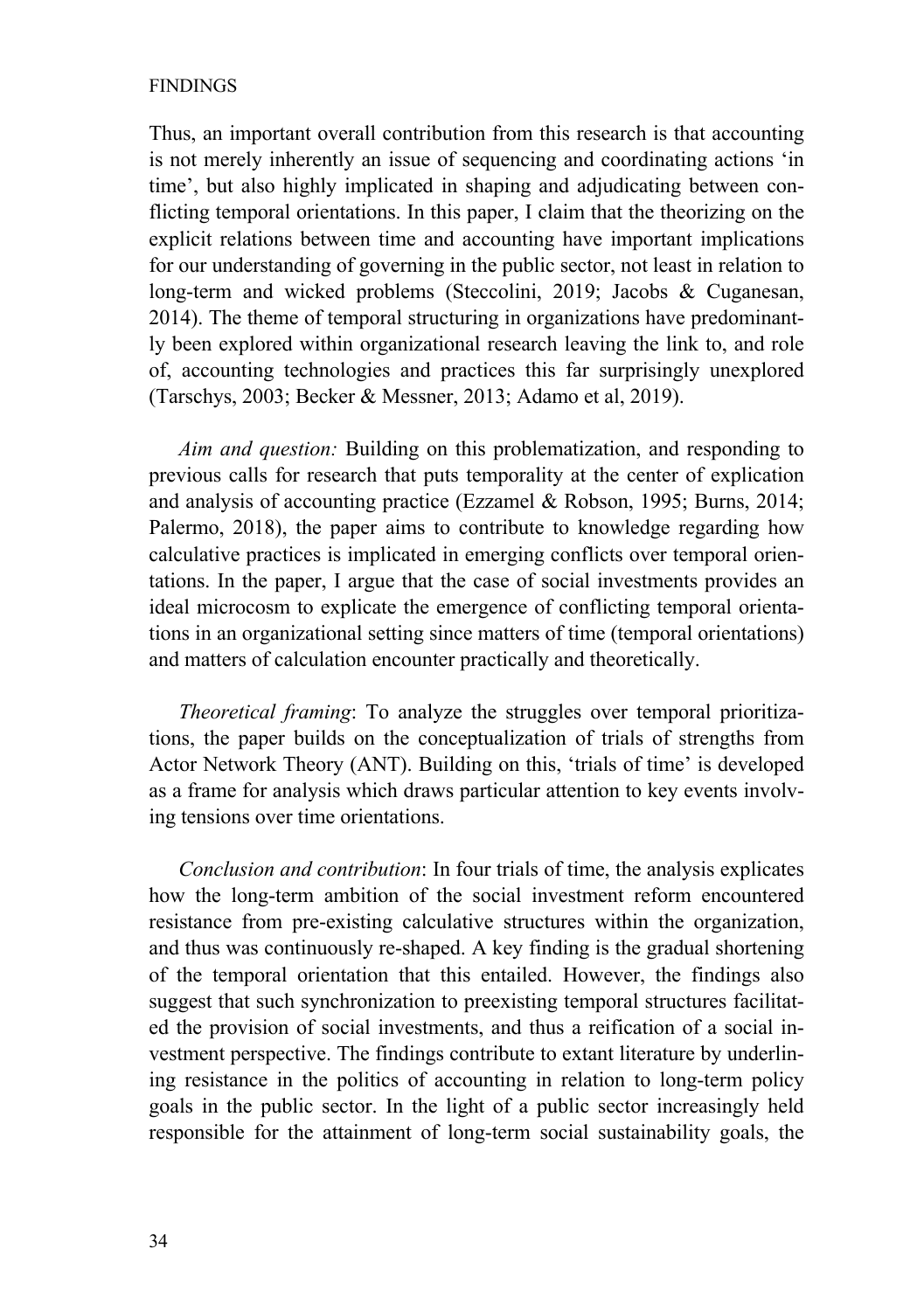findings raise questions for future research regarding the conditions for the realization of new temporal visibilities through accounting.

## Accounting for profitable prevention – the case of social investments

Paper II (Lagström & Ek Österberg, 2020) is published in Financial Accountability & Management. The paper takes as its departure contemporary developments in public administration focusing issues on the role of calculative practices in a changing public landscape.

*Problematization*: In reviewing public sector accounting research, it has been shown that accounting during the last three decades largely has been described as the technical tool and language of New Public Management (NPM) (e.g., Anessi-Pessina et al., 2016; Broadbent & Guthrie, 1992; Lapsley, 1999; Liguori & Steccolini, 2014). As shown, an ever-growing list of calculative techniques and practices has emerged with the aspiration of improving transparency, accountability, and efficiency (Arnaboldi et al., 2015; Lapsley, 2009). However, contemporary developments in public administration imply an increasingly multifaceted and intangible context for public service delivery, where wickedness, hybridity, cocreation, and fragmentation are common features (Denis et al., 2015; Jacobs & Cuganesan, 2014). This applies regardless of whether the position is that NPM is replaced by some post-NPM paradigm, or that NPM is still alive and increasingly sedimented or layered with other reform logics (Christensen & Lægreid, 2011; Hyndman & Lapsley, 2016; Hyndman & Liguori, 2016; Mahoney & Thelen, 2010; Pollitt & Bouckaert, 2011). Yet, there is a continued emphasis on calculative devices in this changing public landscape, which urges for a broadened perspective on the role and consequences of accounting in the attainment of public goals.

*Aim and questions*: Acknowledging the above-mentioned context-specific characteristics, the article responds to recent calls for further interdisciplinary research on the role of accounting in the public arena which does not take NPM as a self-evident driving force or starting point (Bracci et al., 2021; Steccolini, 2019; see also Modell, 2019). The paper analyses the process by which the idea and associated calculative devices of social investments were introduced as a means of handling the wickedness of social problems, and turned into practice.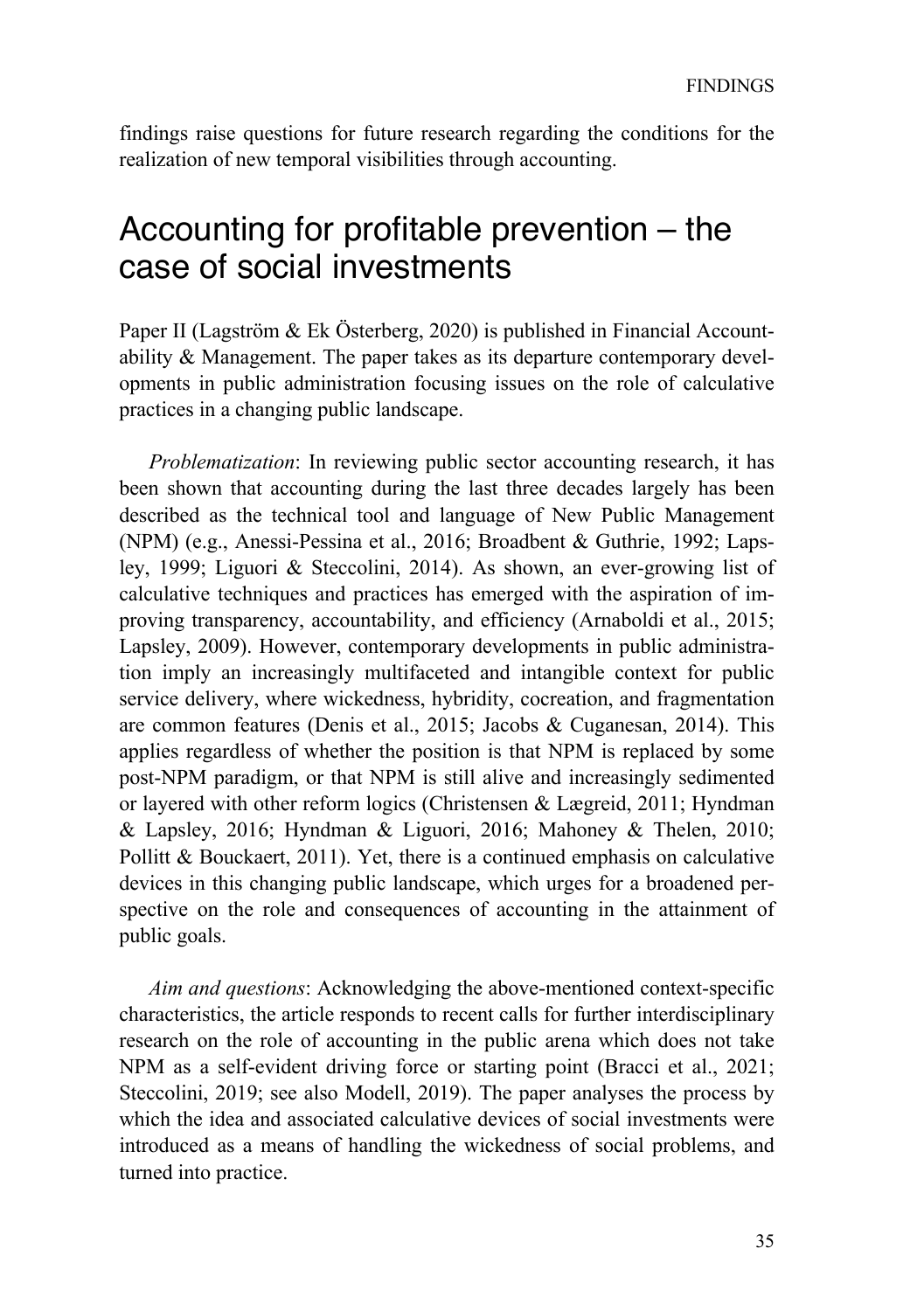### FINDINGS

*Theoretical framework*: The paper builds on the institutional work perspective (Lawrence & Suddaby, 2006; Lawrence et al., 2011) in particular the categorization of political, cultural, and technical work (Lawrence & Suddaby, 2006; Perkman & Spicer, 2008).

*Discussion and conclusion*: The analysis shows how political work sets the stage for social investments, technical work enables the construction of the calculative tools and devices, and cultural work connects them to the professional value that prevention pays. The findings specifically underline the role of cultural work i.e., the activities aimed to link the investments to a wider narrative of change revolving around the idea that 'prevention pays'. The findings also show that despite (or perhaps because of) calculations being incomplete and contested, they facilitated governability and collaborative capacity between actors without challenging professional values. In the paper, we argue that such facilitating role should not be underestimated neither in dealing with wicked problems in practice, nor in developing knowledge on the role of accounting in relation to wicked problems.

## Processes of hybridization and dehybridization: organizing and the task at hand

Paper III (Kastberg & Lagström, 2019) is published in Accounting, Auditing & Accountability Journal. It engages with the concepts of hybridity and hybridization arguing for a deeper understanding of the constitutive role accounting play in the formation of hybrid settings. In particular the paper suggests acknowledging processes of de-hybridization.

*Problematization:* Calculation tends to be challenging in a hybrid setting. Callon (1998a) argues that economic actors need a stable frame to be able to make calculations. Such frames are stabilized through set identities, shared world views, well-defined objects and established tools and techniques to measure and ensure outcomes. In a hybrid setting, however, these conditions are seldom met: identities are often in conflict, roles not established (Croft et al., 2015), objects hard to define (Kastberg, 2014) and measures and tools not at hand (Christensen and Lægreid, 2008). Based on this knowledge, we argue in this paper that although processes of hybridization calls for further research, the same applies to the reverse development – what we in the paper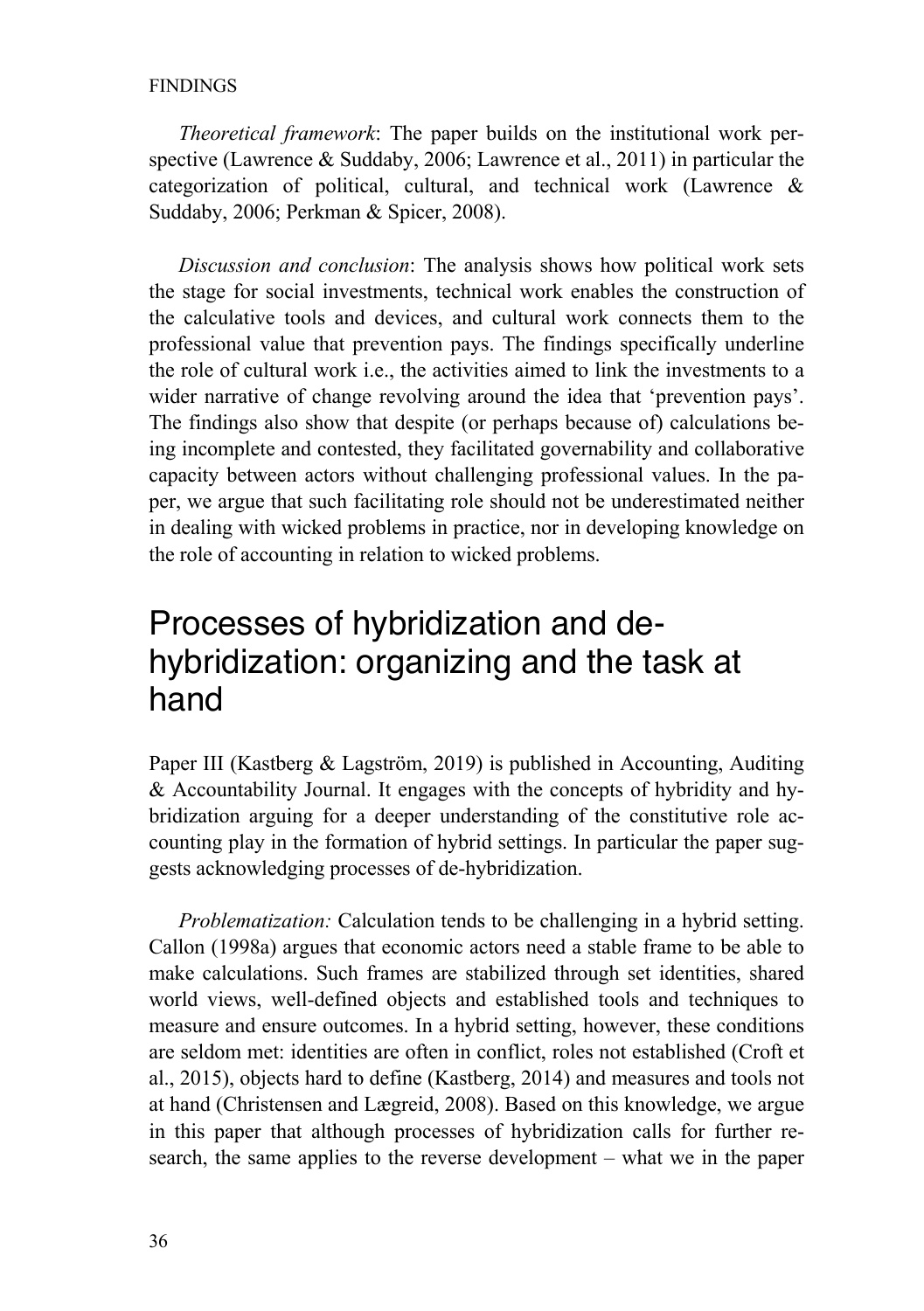refer to as de-hybridization. The focal theme for analysis in the paper thus concerns how and why hybridization takes place or de-hybridizing occurs.

*Aim:* The paper aims at generating knowledge by conceptualizing the relationship between hybrid organizing, task at hand, and object. This is done by analysing the actions, events and meanings created in the process of introducing a new accounting tool called social investments in a Swedish region.

*Theoretical framework:* The paper builds on two interconnected concepts. Framing, which refers to activities aimed at creating a stable arena for interaction e.g., through defining relationships and objects (Callon, 1998b) and disentanglements, which refers to the disembedding of actors, relations and product (Callon, 1998a) explained. Together, the concepts help us explicate a processes of both hybridization and de-hybridizations in relation to an emergent accounting object.

*Discussion and conclusion*: The paper shows how complexity in organizing social investments is escaped either by an intensive framing or by compartmentalization. On the one hand, intensive framing results, if successful, in a disciplined hybrid which allows efficient action while if not successful, it leads to a hot situation characterized by inertia. On the other hand, compartmentalization tend to result in less complexity with the potential of full dehybridization into single-purpose organizing, failing to deal with the complex task at hand. Much like the notion of framing becomes empty without the notion of disentanglement, we claim that an analysis of hybridization is less intelligible without taking into account de-hybridization.

## Accounting in and for hybrids. Observations of the power of disentanglements

Paper IV (Kastberg Weichselberger & Lagström, 2021) is published in Accounting, Auditing & Accountability Journal. It builds on paper III and develops further the theorization of hybridity. The paper introduces the concept of multiple translation points in order to understand how social investments was translated differently across different nodes of the actor-network.

*Problematization:* Hybridization is a process where "multiplication is the norm" (Miller et al., 2008, p. 961 and where ever more elements are added and recombined. In line with this, extant accounting literature on hybrids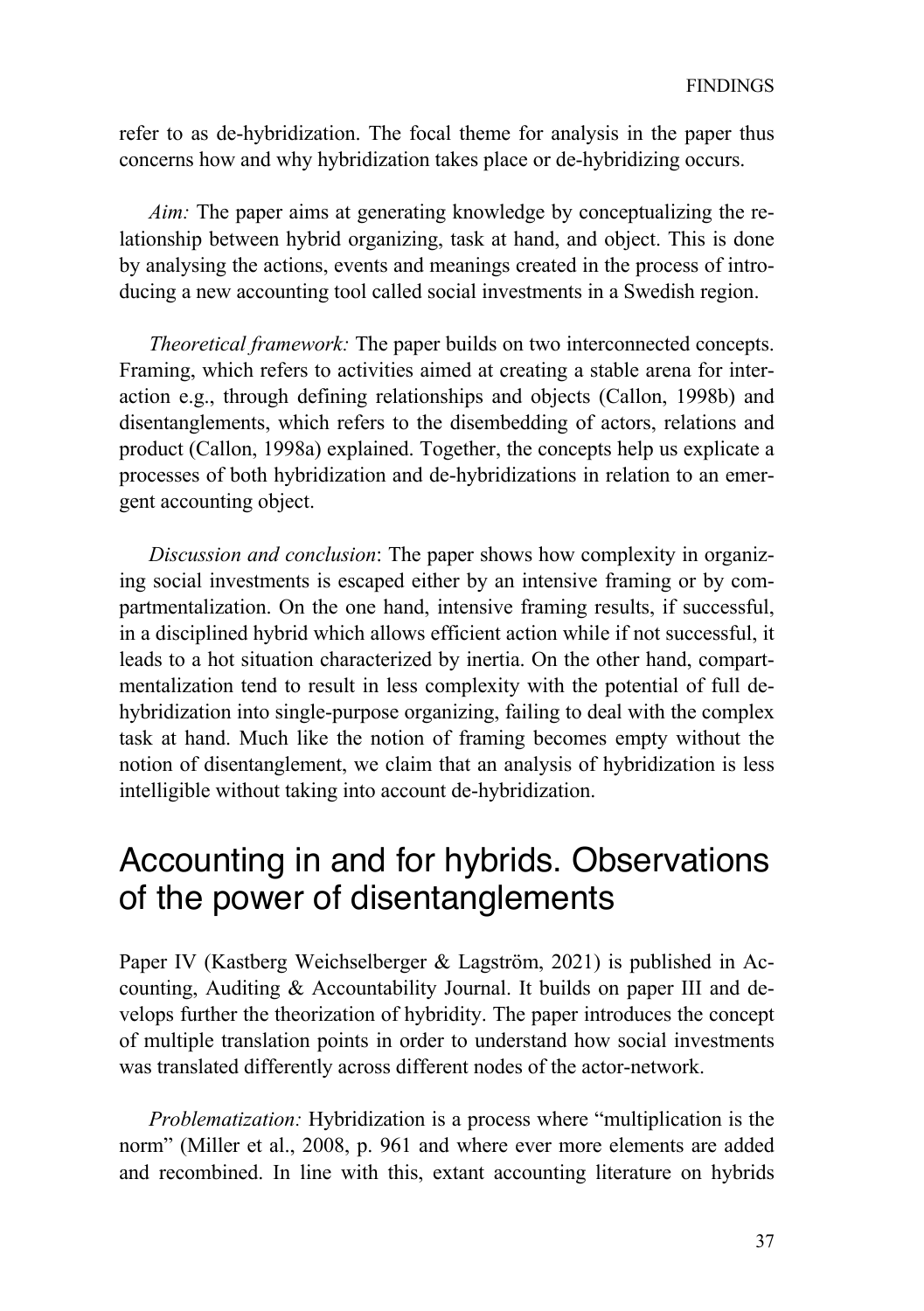### FINDINGS

focuses on the entangling of elements, that is, the expanding nature of hybridization and its effects (De Waele et al., 2021; Ferry & Slack, 2021). However, from an ANT perspective it is also relevant to scrutinize how elements are kept a part. Not least because when elements are multiplied, the risk of destabilization increases (Callon & Law, 2005), which in turn increases the risk of controversy and failure (Callon, 1998b; Fischer & Ferlie, 2013). Displacements, disassociations, and disentanglements are all concepts that have been used to conceptualize measures to obstruct hybridization and keep elements apart (Callon, 1998a; Latour, 2005; Law & Singleton, 2005). However, the role of disentanglements in achieving practice stabilization in hybrid settings where linking of elements is a main rationale remains to be explored. Social investments is a well chosen case for such an exploration, we argue.

*Aim and question*: The aim of the paper is to explore how accounting is mediating while being mediated, with a focus on the role of disentanglements in emerging hybrid settings characterized by heterogeneity, yet a common task at hand.

*Theoretical framework*: The paper draws on the concepts of entanglements and disentanglements for an analysis of hybridity (Callon, 1998a; 1998b)

*Discussion and conclusions*: The analysis shows that when turning the design idea of social investments into practice much effort was spent on keeping elements apart (disentangling), as well as tying elements together (entangling). In essence, the findings suggest a dual hybridization of accounting where multiplication was the norm (Miller et al., 2008 where objects had to adapt to survive (Law and Singleton, 2005). Translated to the vocabulary of accounting, we explicate the emergent dynamics of a semi-integrated hybrid accounting system. The interplay between entangling and disentangling enabled the design idea of social investments to be enacted at, what we refer to as, multiple translation points which facilitated stabilizations. Still, the translation points were not completely disentangled vis-à-vis each other, but a semi-integrated system where associations were facilitated through: productiveness, likeness and active mediation by professionals.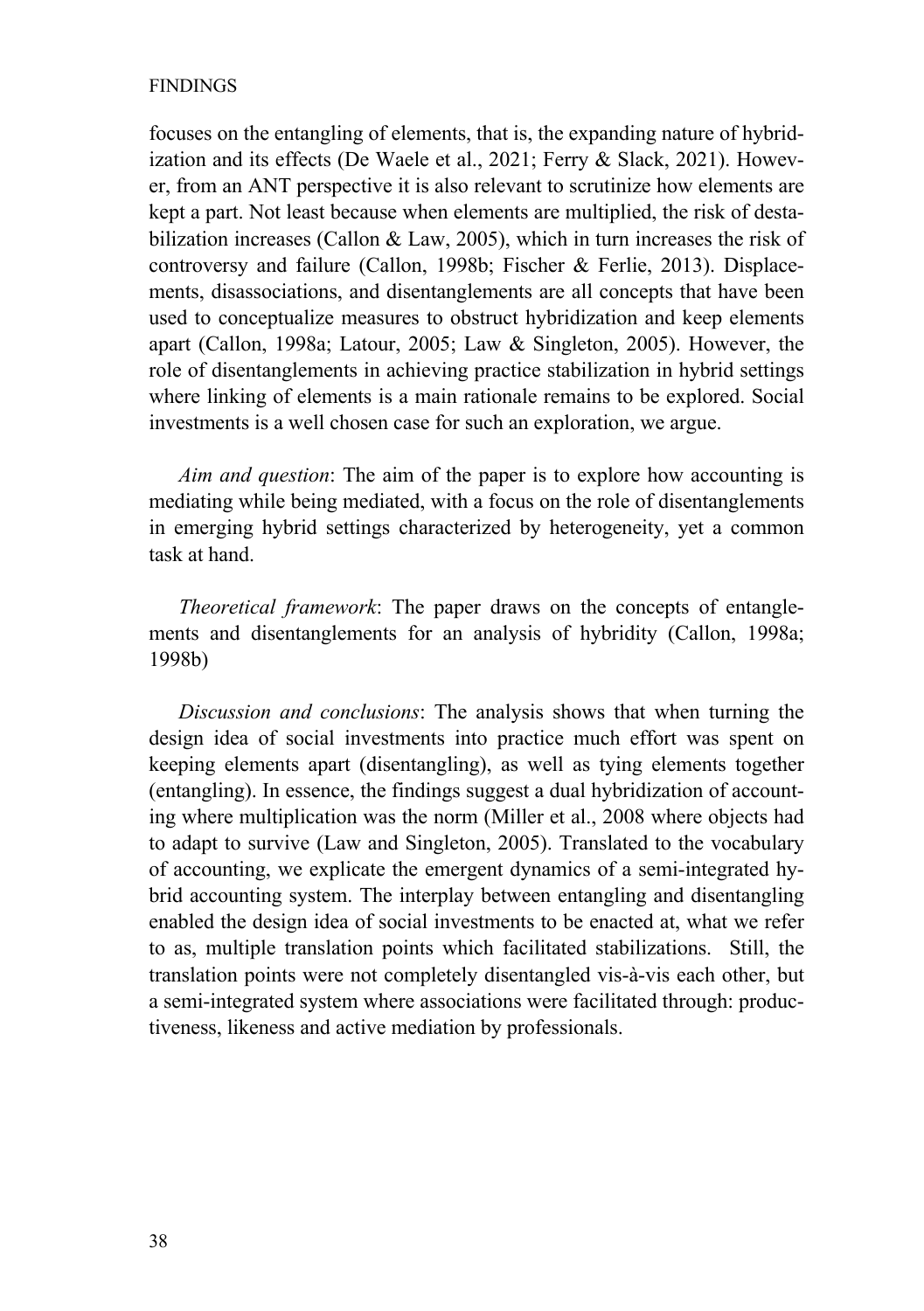# **4**

## Discussion and conclusions

The findings of the four papers described in the previous chapter correspond to specific themes and questions guiding each paper. In this chapter I will discuss these findings in light of the overall research question for this thesis: *How are social investments realised in an organisational setting?*

The discussion is structured around four themes, all of which provide answers to the question above. These themes are as follows: the social investment design idea; the role of entanglements and disentanglements; dealing with conflicting time orientations; the 'profit of prevention' investment perspective.

## The social investment design idea

In 2018, when I left the field, several social investments had been made in the region. Broad ambitions of creating social investments had been translated into specific criteria for investments, an application form, various calculations of long-term economic and societal benefits, a template for evaluation (paper III and paper IV) and a narrative of change referred to as the 'investment perspective (paper I and paper II).

As shown in the papers, social investments include several different yet interrelated proposals for organisational change aimed towards increased efficiency and improved governance within a broadly defined domain of public welfare services. Taken together, these proposals and the problematisations to which they are connected, constitute what I refer to as *the design idea of social investments*. Accounting is at the centre of this design idea, which is manifested in the grey literature and is continuously referred to by proponents of social investment in the argument for change. The proposed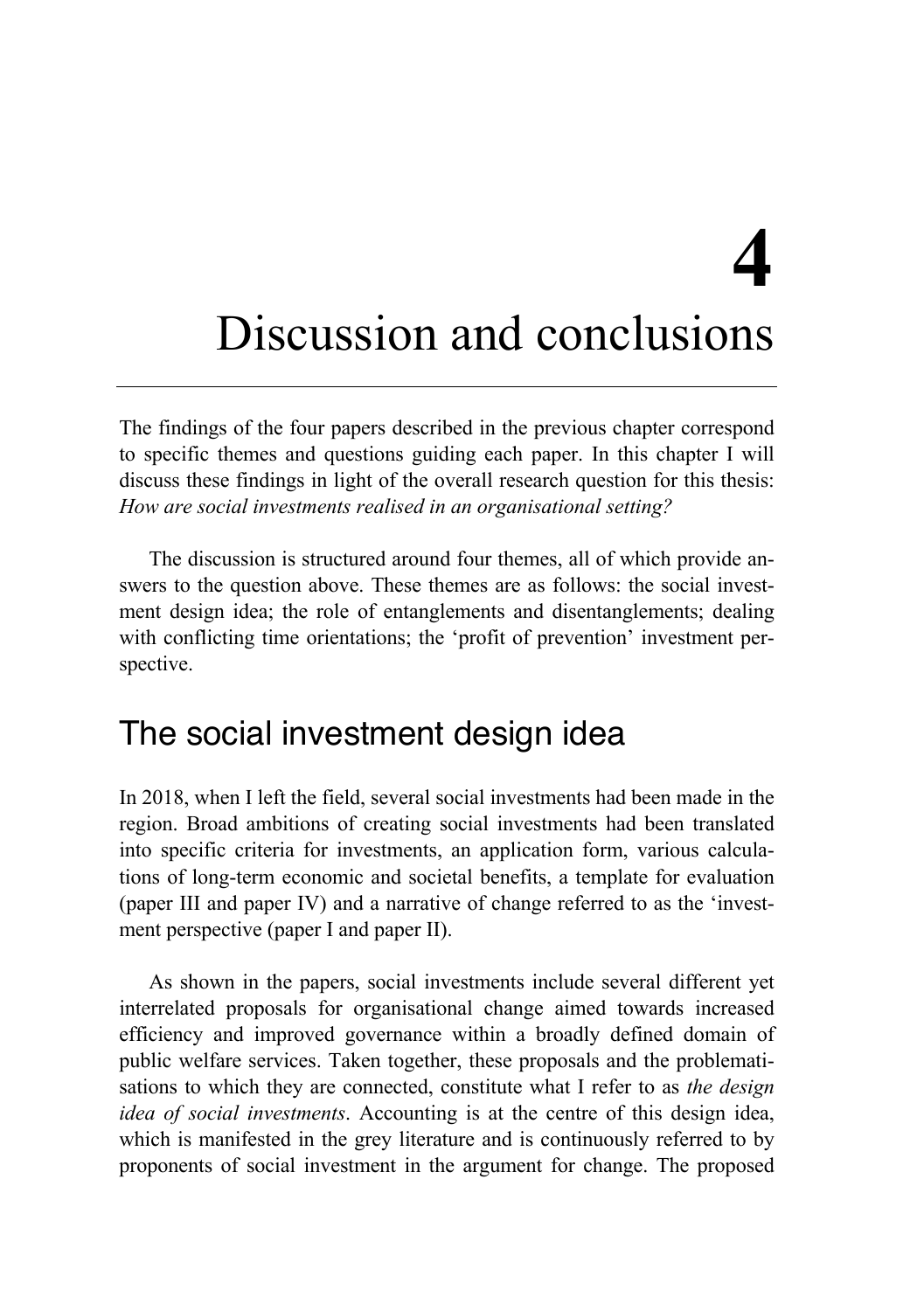solutions play an important role by offering a path forward. However, as shown in the analysis of the papers, as a management technology, social investments is justified just as much (if not more) by what it is opposed to, and what it is *not*, as by what it offers. Hence each solution comes with a corresponding problematisation which together clarify the meaning of social investments at the same time as calling for accounting innovation and change.

Not only did politicians and, even more so, administrators and professionals at the level of investment projects echo elements of the design idea in interviews and during meetings, they repeatedly referenced the 'SALAR' or sometimes 'national' sources giving practical guidance for social investment implementation. Furthermore, references to SALAR were made in the investigative report that laid the ground for the social investment work in the region (paper II). In that regard, the design idea played a highly practical role in the realisation of social investments in the region. Its key elements are thus important because of the 'generic performativity' (MacKenzie, 2006).

The papers show how three main problematisations within the design idea came to play a role in the realisation of social investments. First, *a lack of relevant information for decision making*. As underlined by both distant and local proponents, ex ante estimates of the effectiveness of social interventions are often missing and ex post evaluations are often based on measurements of input or output (if measured at all). Information about the social and economic impact for the target group and society is usually missing. According to the proponents, this results in a situation of decision-making opacity where the risk of suboptimal allocation of resources is high. Based on this, the design idea of social investments emphasises that social interventions are to be based on carefully estimated effects for the target group, over time and across organisational boundaries. Furthermore, and in accordance with the same problematisation, every social investment should be designed so that its longterm impact can be evaluated and calculated in terms of reduced future costs for society.

Second, *short-termism in the provision of welfare services* is problematised from both social and economic perspectives. Consequently, the social investment design idea clearly promotes a change towards longer planning horizons and efforts of estimating long-term social and economic effects of public services and interventions. Short-termism is exemplified as an effect of one-year budgets but also by arguing that there is a tendency within the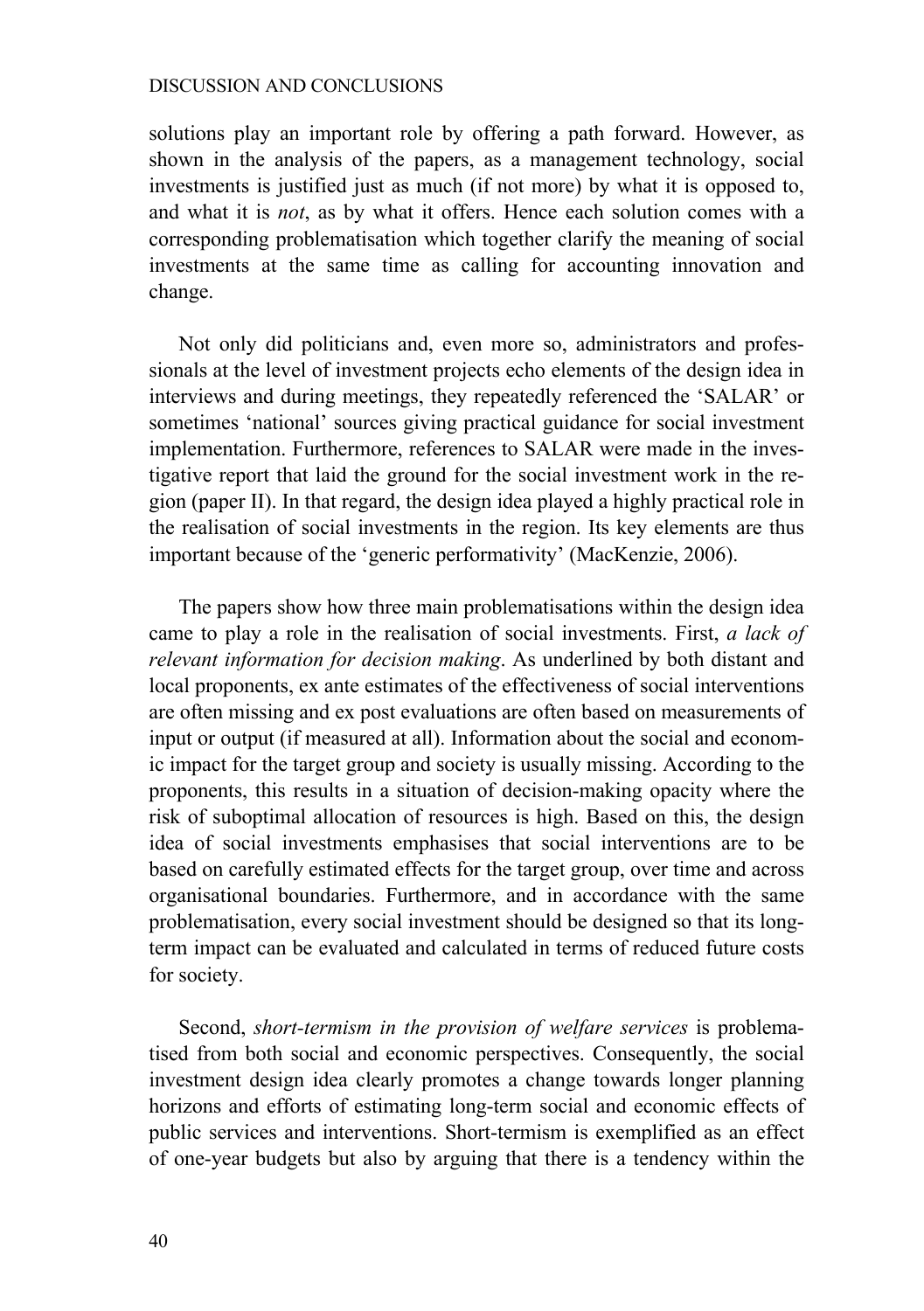welfare sector to overly focus on current needs (here and now). In addition, short-termism is maintained since there is a lack of information estimating the long-term effects of welfare work. Thus, the information used for both the prioritisation of resources and in evaluating implemented programmes and measures renders long-term effects opaque and reinforces short-sightedness in the provision of public services. In response to this problematisation of short-termism, calculations of long-term costs and benefits of preventative programmes and interventions are promoted as central to social investments.

A third problematisation refers to *fragmentation* whereby citizens 'fall between chairs' in their encounter with public services. Complex social issues have a tendency to become everyone's problem and thus risk becoming no-one's problem, a risk reinforced by single-purpose and siloed departments and units. Horizontalisation and various forms of cooperation thus form a key part of the design idea. Also in this regard, accounting is at the centre. By employing the suggested calculations, the costs and benefits that follow from preventative measures are visualised over time and across different actors in a multilevel political system.

Calculative technologies are immanent in the problematisations and corresponding solutions of the design idea of social investments. In estimating, measuring and evaluating long-term effects through the use of cost-benefit type calculations, the problems and solutions are tied together to one coherent theory of change since the calculations provide both an incentive for interorganisational prevention and a tool for evaluating the long-term effects of the work. In making visible, ex-ante, the (estimated) cost of not intervening through preventative work, actors across disciplines and functions are incentivised to cooperate. Further, these calculations of estimated socio-economic effects render heterogenous social investments projects commensurable and thus provide a basis for decision making.

## The role of entanglements and disentanglements

All four papers of this thesis hone in on the problems, solutions, processes and activities that emerged during the process of realising social investments as an accounting technology. In paper II, the analysis predominantly revolves around the work of entangling the design idea of social investments to actors and objects in the local arena. In the paper, this work of entangling was con-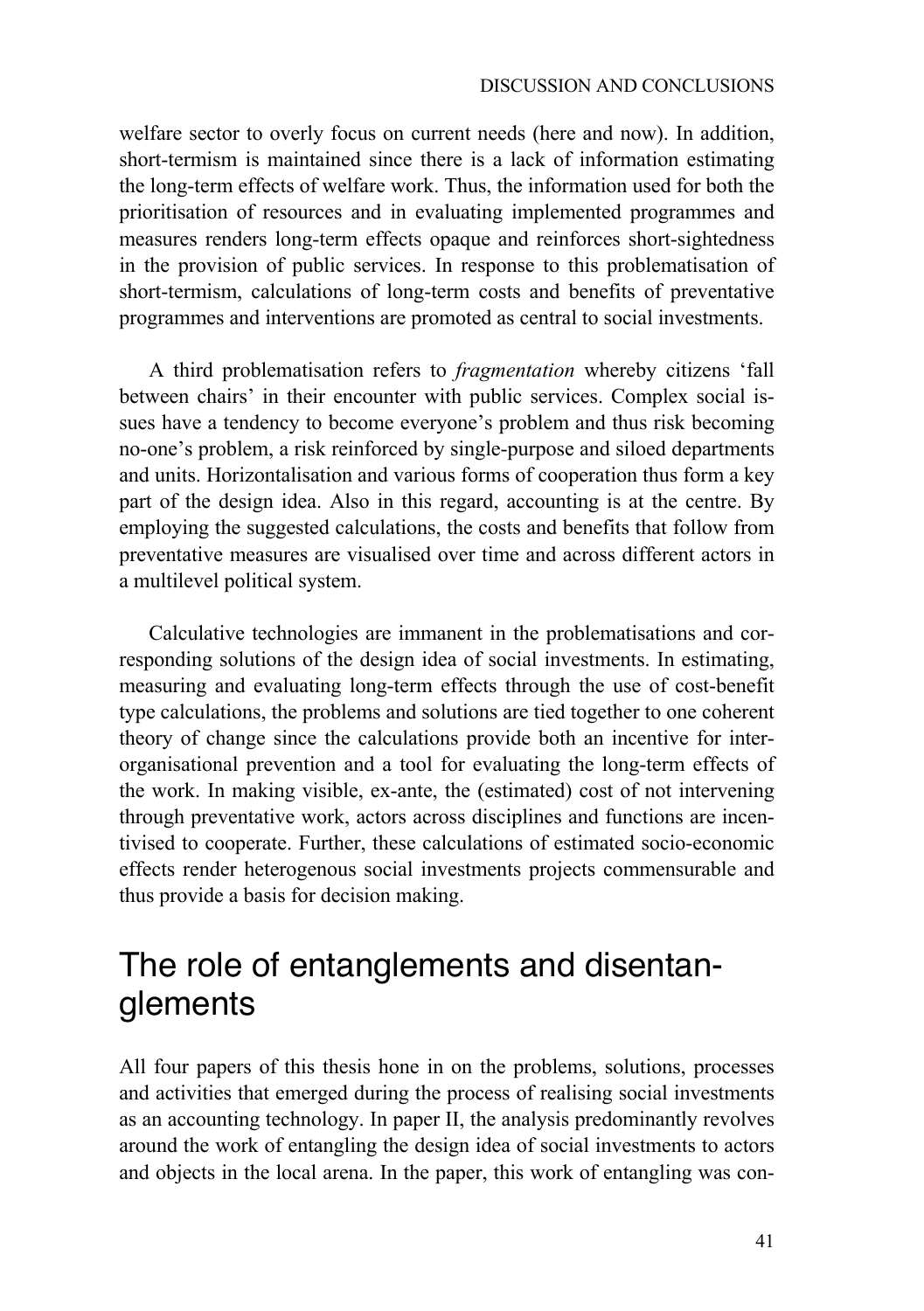ceptualized borrowing from institutional work (Lawrence & Suddaby, 2006). For example, this involved entangling the design idea to the local political arena as a means to attaining the goals of the strategic development plan 'Vision 2020' of the region. Entangling social investments also entailed the development of routines, plans, criteria and templates and other objects familiar to the domain of administration and, in doing so, render the design idea operable and communicable. As underlined in paper II, entangling the idea to the domain of professionals was not self-evident but required effort, as illustrated in the 'information meeting' vignette in chapter two of this thesis. The analysis also demonstrates how an entanglement of social investments in a wider agenda of social and organisational change was pivotal for enrolling operational units to the work. Thus, the importance of 'cultural work' – activities relating to the embedding of social investment in a wider change narrative revolving around the idea that 'prevention pays'– should not be underestimated as it facilitated a wider set of meanings to be ascribed to social investments.

Yet, and particularly elaborated in paper I, III and IV, the actions and activities by which social investments were realised in the region also need to be understood through the role of *disentanglements* (distancing or disassociating elements from the construction) (Callon, 1998b). Above all, these analyses demonstrate how the practice stabilisation of social investments was achieved through the disentanglements of actors, objects, choices of paths as well as elements of the design idea. In paper III we focus on the emergence of an actor-network that, as actors and ideas became entangled in the process, resulted in a 'hot' hybrid situation that caused tensions and inertia. To resolve the situation, elements were disentangled from the actor-network, which resulted in a (temporal) stabilisation of the process. However, as issues were resolved and temporarily stabilised, the work of developing social investments was increasingly set in motion and expanded by enrolling new actors and associations. With these new associations came new issues and tensions which again created a need for stabilisation through disentanglements. As elaborated in paper III, in relation to a common task at hand, rendering social investments operable as an object was not only relational, but also fragile and only temporality achieved. This is in line with the reasoning in Chua and Mahama (2007) and Cooper et al (2017).

The role of disentanglement is further analysed in paper IV. The analysis shows how elements of the design idea came to be enacted differently at three 'translation points' of the actor-network. One effect of this was a multi-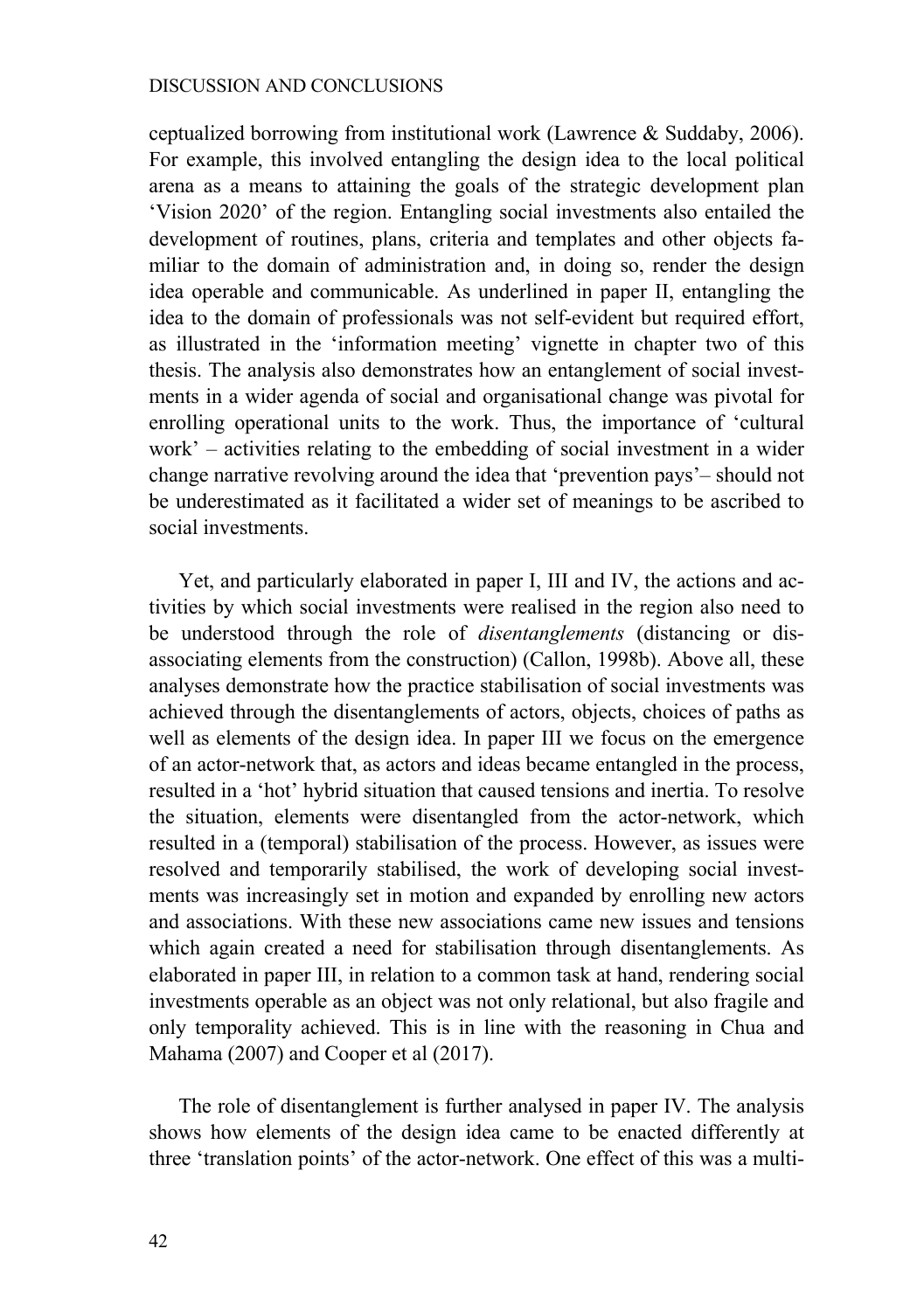ple enactment of social investments in the region, disentangled yet loosely connected vis-à-vis each other. These loosely connected translation points facilitated, as argued in the paper, the stabilisation of social investments in two ways. Firstly, each translation point enacted its own representation of social investments that corresponded to issues relevant to its position in the actor-network. Social investments were at the same time about 'strategising', 'administrating' and 'aligning conduct' and three enactments were represented by different translation points in the actor-network. Secondly, since the three enactments could continue in parallel without burdening each other, a (temporarily) stabilised accounting technology could be rendered operable.

As is made particularly visible in the analyses in papers III and IV, the stabilising effects of disentanglement in the process of realising social investments in an organisational setting give rise to the conclusion that while the design idea transformed the setting in which it was realised, it was also subject to transformations itself. This means that a design idea that presented itself as an *actionable one* had, during the process of realisation, been transformed in such a way that it was organisationally re-presented through what has also been described in previous research as multiple enactments (Law & Singleton, 2005).

## Dealing with conflicting temporal orientations

Central to social investments is the idea of making visible the long-term benefits of prevention and incentivizing inter-organisational cooperation through calculative practices. As described in the papers and above, it builds on problematisations of short-term goals and fragmentation, and means that already-in-place modes of valuing, prioritising and organising welfare work are questioned. Consequently, a realisation of social investments introduce calculative practices and technologies that support the provision of long-term considerations and goals yet at the same time challenge pre-existing temporal orientations. In paper I, the analysis focuses on how accounting becomes implicated in trials over conflicting temporal orientations in an organizational setting – what I refer to as *trials of time.* 

The findings show that time came to be a matter of importance for the pursuit of social investments in at least two distinct ways. First, by securing the longevity of the social investment programme itself, and, secondly, by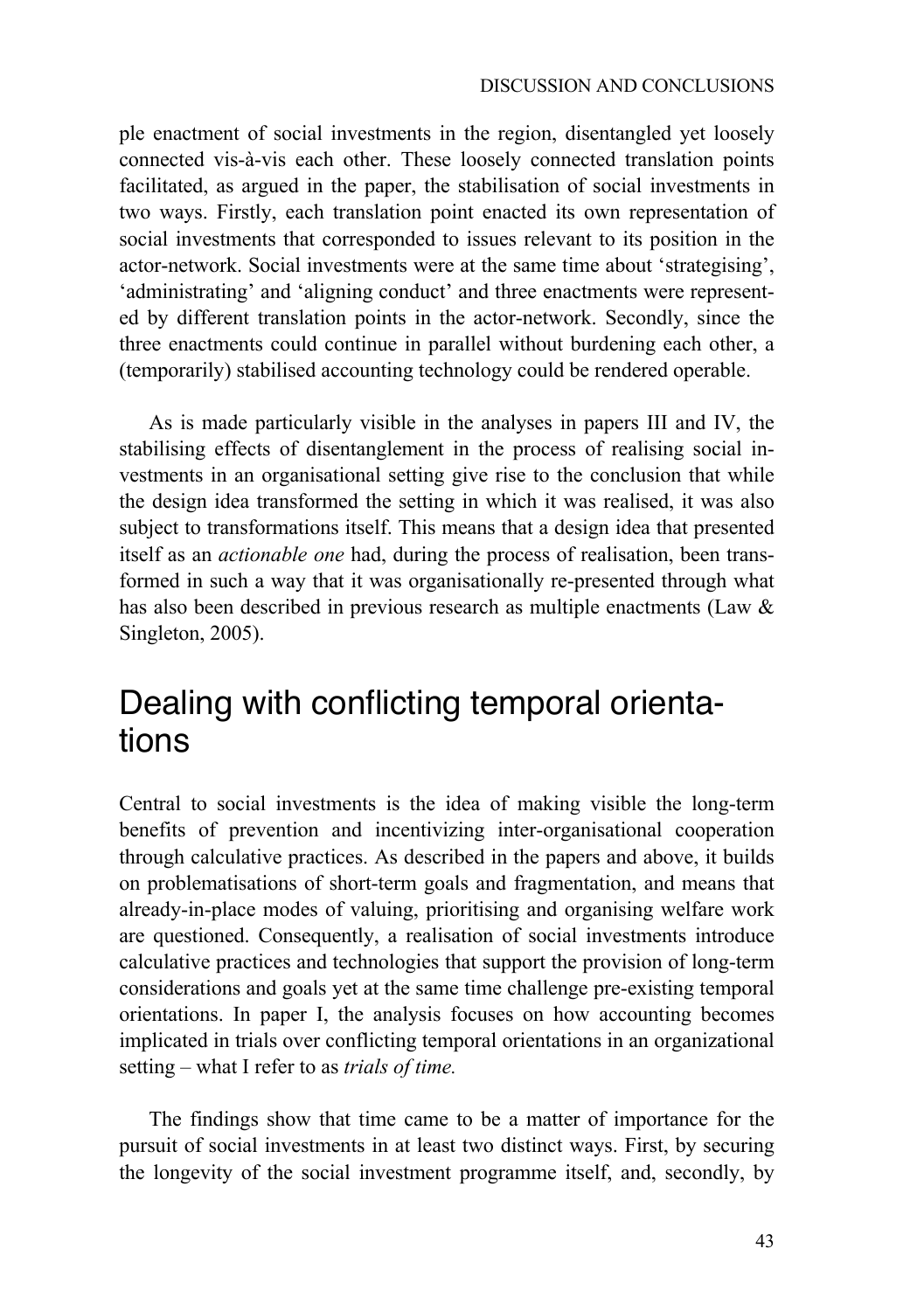securing the provision of social investment projects based on calculations of the long-term social and economic effects. The findings also show that resistance towards achieving accounting change may stem from unexpected sources, both human and non-human actors. For example, the accounting department early on refuted the notions of investments and fund since these were used (by the social investment proponents) in ways that did not match the legal definitions. Later, rules regarding budgeting became an actor in the process as these had an impact on the development of seizing funds instead of carrying them forward at the end of the year. As shown in the paper, the outcomes of the trials of time did not lead to the termination of social investments in the region, but they partially disarmed the change agenda by adjusting the role of calculation, at different levels, to better support (or at least not threaten) already-in-place structures. For instance, the notion of investments was despite the critique not abandoned but came to play a discursively important role being part of the social investment perspective. Similarly, financing was not organised as a fund as was first suggested but through the yearly budgeting process, and became subject to the risk of termination in the same vein as any budget item.

Based on the analysis of trials of time, the study concludes that the realisation of social investments in the region was about securing a long-term perspective through calculating technologies that supported and made visible the profits of prevention. At the same time, the resistance that came with each trial of time meant that the long-term orientation was gradually shortened. Following the ANT-conceptual framework (Latour, 1991), the resistance is in the paper traced to a set of actors ranging people from the accounting department to budgeting rules, as described above. Another kind of resistance was related to the investment projects and the uncertainty about how to account for the long-term perspective. As for the ambition to secure the provision of social investments based on long-term calculations of social and economic effects, the investment projects did not so much reject the idea as become practically confronted with the complexities of performing such calculations. As a result, the social investment projects were held accountable to more easily measured project inputs, such as completed hours in the project and reports of project activities. The outcome of trials of time led to a shortening of the long-term orientation through a disentanglement of the calculative technologies that were to support it. Still, with each trial of time, the realisation of social investments in the region was gradually stabilised and increasingly anchored. An interpretation of the findings is that through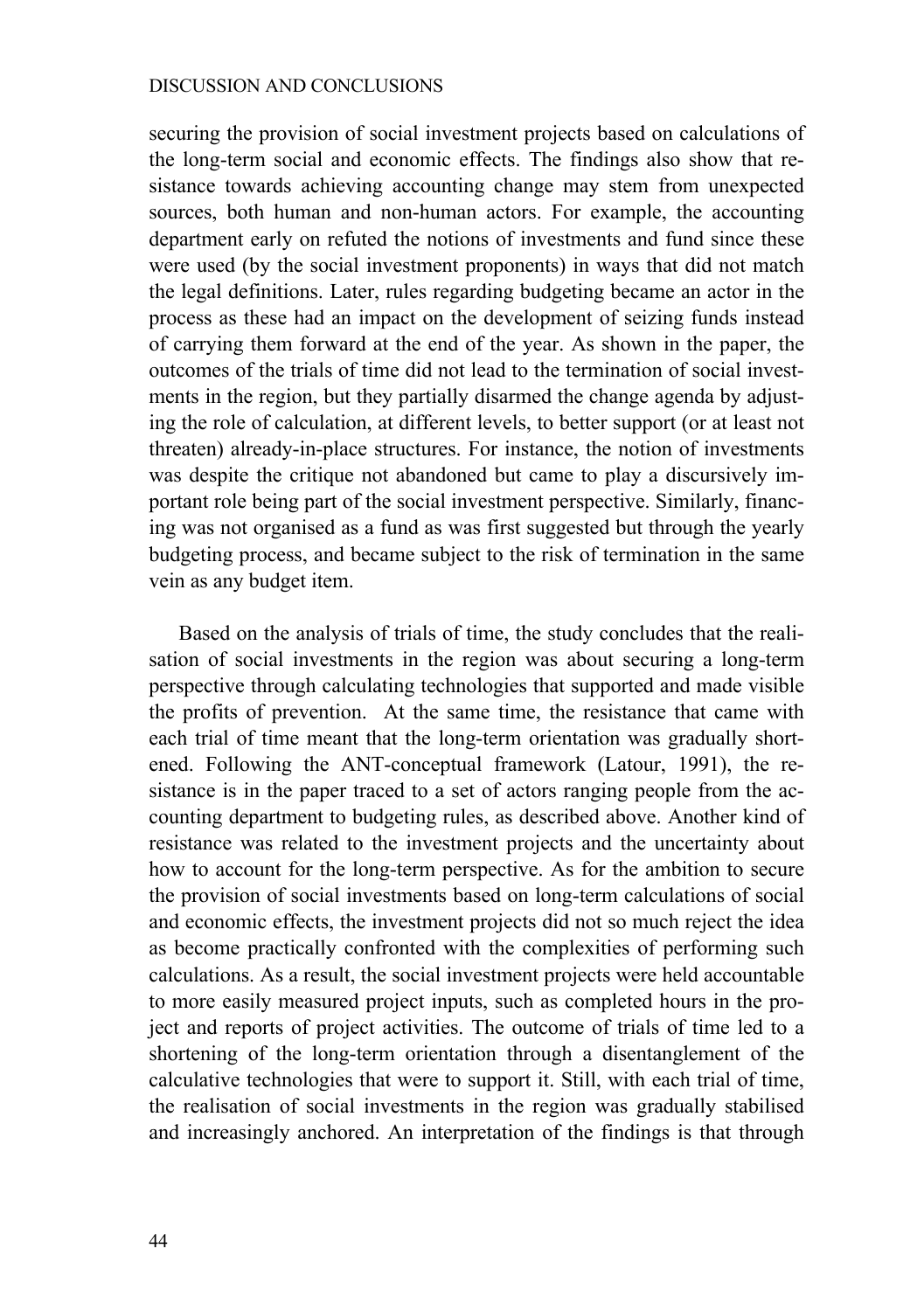the trials of time, social investments as an *accounting constellation* (Burchell et al., 1985) gained legitimacy and operability, but lost its (tracking!) of time.

## The 'profit of prevention' investment perspective

Can anything be said about the kind of constellation the region ended up with? As described in the introductory chapter, social investments concerns the development of a management technology around the *profit of prevention*. After studying its realisation in an organisational setting, this depiction can be nuanced into two different meanings – *the profit of prevention?* and *the profit of prevention!* On the one hand, the former represents a version of social investments that resembles the rationalistic model represented by the design idea. That is, it emphasises the significance of calculations and their role in creating the basis for deciding whether (and which) efforts are socially and economically profitable. Implicit is the possibility (albeit probably unlikely) that calculations would show loss rather than profit. Thus, a version of social investments enacting *the profit of prevention?* comes across as a sceptic, one that seeks to convince and to be convinced. On the other hand, a version enacting *the profit of prevention!* is not at all questioning of the profit of prevention. It does not need calculations to be convinced or to convince others.

The process of rendering social investments operable in the region was achieved in a dynamic interface between the *profit of prevention?* and *profit of prevention!* As a result, when I left the field, a realisation of social investments had been temporarily stabilised in the form of an object tolerated (enough) by the connected parts forming the actor-network. Reaching that point involved elements of both tension and compromise, which supports the findings in previous accounting studies on practice stabilization (Andon et al., 2007; Cooper et al., 2017).

Such tensions took several forms, as the analyses in the four papers show. Tensions emerged from the beginning as the idea if a fund-model was disapproved (paper IV). Furthermore, in the early phases of realisation, tension was also visible within the working group whose members debated different ways to set up the social investments in the region which caused the process to slow down (paper III). Dissonance between social investments and the viewpoint of professionals was also visible in the early attempts to anchor the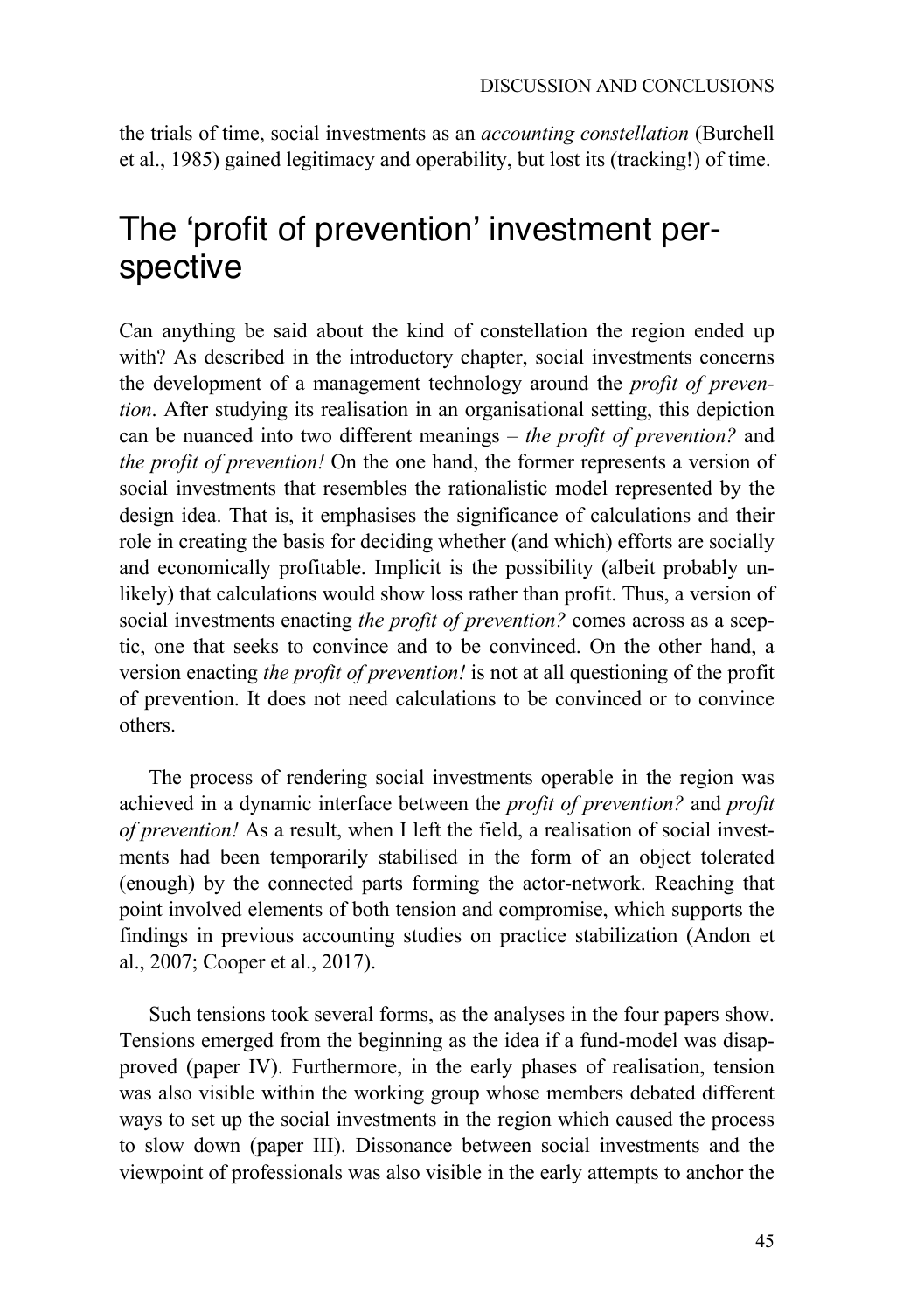work in the domain of healthcare (paper II). The professionals perceived the programme to be overloaded with administration and measuring of limited value to their work (as shown in the vignette about the information meeting). Tensions would later multiply when the process had reached the stage of funding social investment projects, which introduced a new set of actors. This caused friction, both from the side of the working group and their colleagues at the central region office, and from the viewpoint of the social investment projects, who found it both difficult and time-consuming to organise their work in accordance with the criteria and demands of being a social investment.

Yet, the four articles also demonstrate how the tensions were resolved and how social investment was gradually taking shape. Thereby, an organisational structure was constructed around the idea of the profit of prevention. The different analyses also shows that this structure over time came to resonate with the structural arrangements already in place – that is, the very structures that social investments sought to change. Through compromises, the *profit of prevention?* was stripped of its question mark as the calculations did not provide convincing (enough) evidence of costs and benefits for such numbers to speak for themselves. At the same time, social investment projects were still financed and run in the region, thus reifying the investment perspective as *profit of prevention!* Still, the compromised stabilisation of social investments shall not be understood as one hybrid between the two versions. What was assembled was an actor-network that enacted variability of both versions at the same time.

From the discussion of the findings in this chapter, the following three conclusions can be summarised as follows:

> • *The performative role of the design idea*: This study demonstrates how social investments as a design idea entails three main interlinked problematisations of public social and welfare services: a lack of relevant information for decision making, shorttermism in the provision of welfare services and organisational fragmentation. Consequently, social investments propose collaboration and preventative measures and decision making based on cost-benefit type calculation. Conceptualised in the study as an actor (in change), the performative impact of the design idea was shown to be crucial to the process of realisation and the accounting constellation which was created.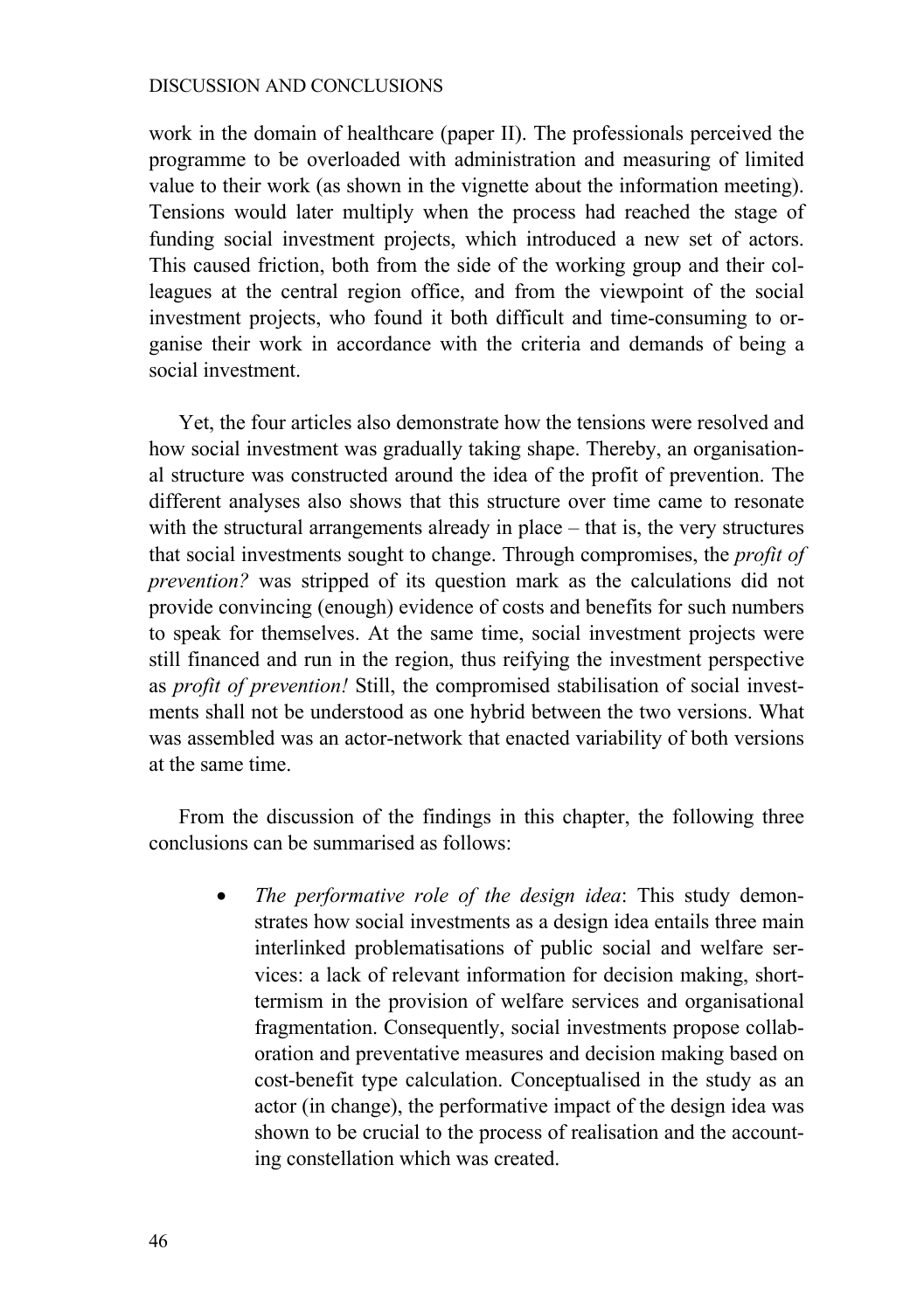- *The role of entanglements and disentanglements*: A conclusion of the study is that the process of realising social investments was just as much about creating new links (entanglements) between actors and objects as it was about cutting off links (disentanglements). Through the entanglements of actors, ideas and objects in the process, social investments took on an object-like form and thus transformed from an abstract idea to management technology operationalised in an organisational setting. Yet, a transformation towards a state of (temporal) stability of practice would not have been possible without disentanglements of actors, ideas and elements of the design idea.
- *Dealing with conflicting temporal orientation*: A central aspect of the process of realisation concerned how social investment was caught up in conflicting temporal orientations. In seeking to enact a long-term view by calculating the long-term social and economic benefits of prevention and collaboration, social investments challenge the prevailing means of organising and allocation of resources. A conclusion of the study is that the process of realisation implied a process of synchronisation in relation to a more short-term and cyclical temporal orientation of the organisation. Still, such synchronisation also implied a stabilisation of social investments as a practice and the provision of social investment projects reifying discursively a long-term and collaborative investment perspective.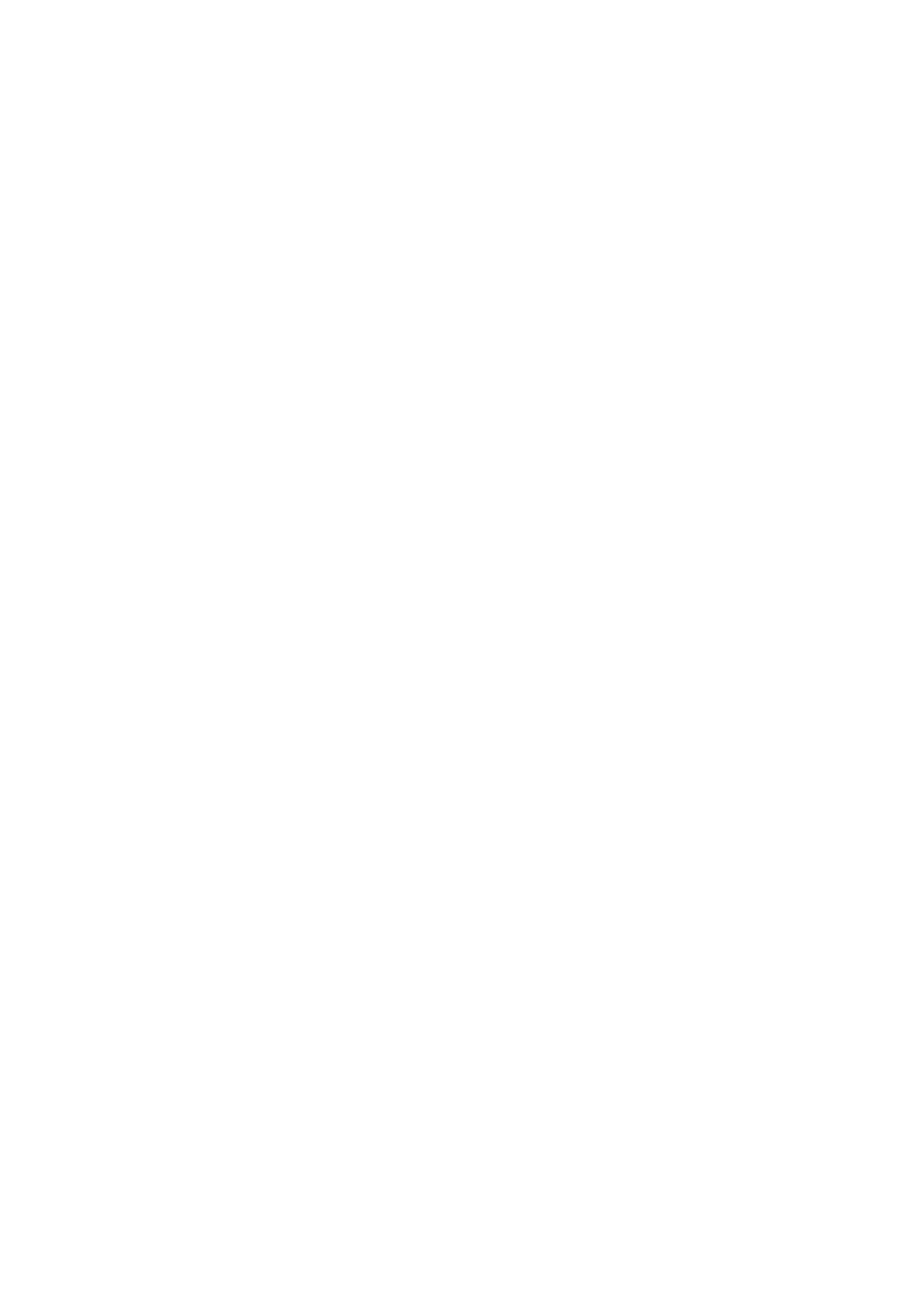# **5** Contributions

The aim of this thesis is to deepen the understanding of the use and implications of accounting technologies in the governing of public services. To achieve this aim I have carried out a study of social investments, a management technology based on the idea of managing public services 'by numbers'. By following the realisation of social investments in a Swedish region, I have explored the actions and actors through which this management technology was rendered operable in practice. In the previous chapter, I discussed the findings of this study and outlined a number of conclusions. In the following sections I describe and elaborate on three contributions.

*Firstly*, the thesis contributes by providing insights on processes of practice stabilisation of emergent forms of accounting in an increasingly hybrid public sector. By employing a situational and processual perspective on hybridity, the thesis further develops knowledge of the relationship between hybridity and accounting and in particular the importance of de-hybridisation for accounting practice stabilisation.

*Secondly*, the thesis contributes with insights in relation to the literature discussing the role and implications of calculative practices in the changing landscape of public welfare services. The study calls for a renewed focus on the role calculative practices play in this context by showing how economising tools and valuation practices translated profit and profitability in an attempt to make governable and tame the wicked problems of our time.

*Thirdly,* implications for policy and practice aimed at those engaged in the work of social investments are outlined. By pointing to a number of theoretically founded pitfalls and possibilities related to social investments, the thesis suggests themes worthy of critical reflection and discussion among practitioners of social investment.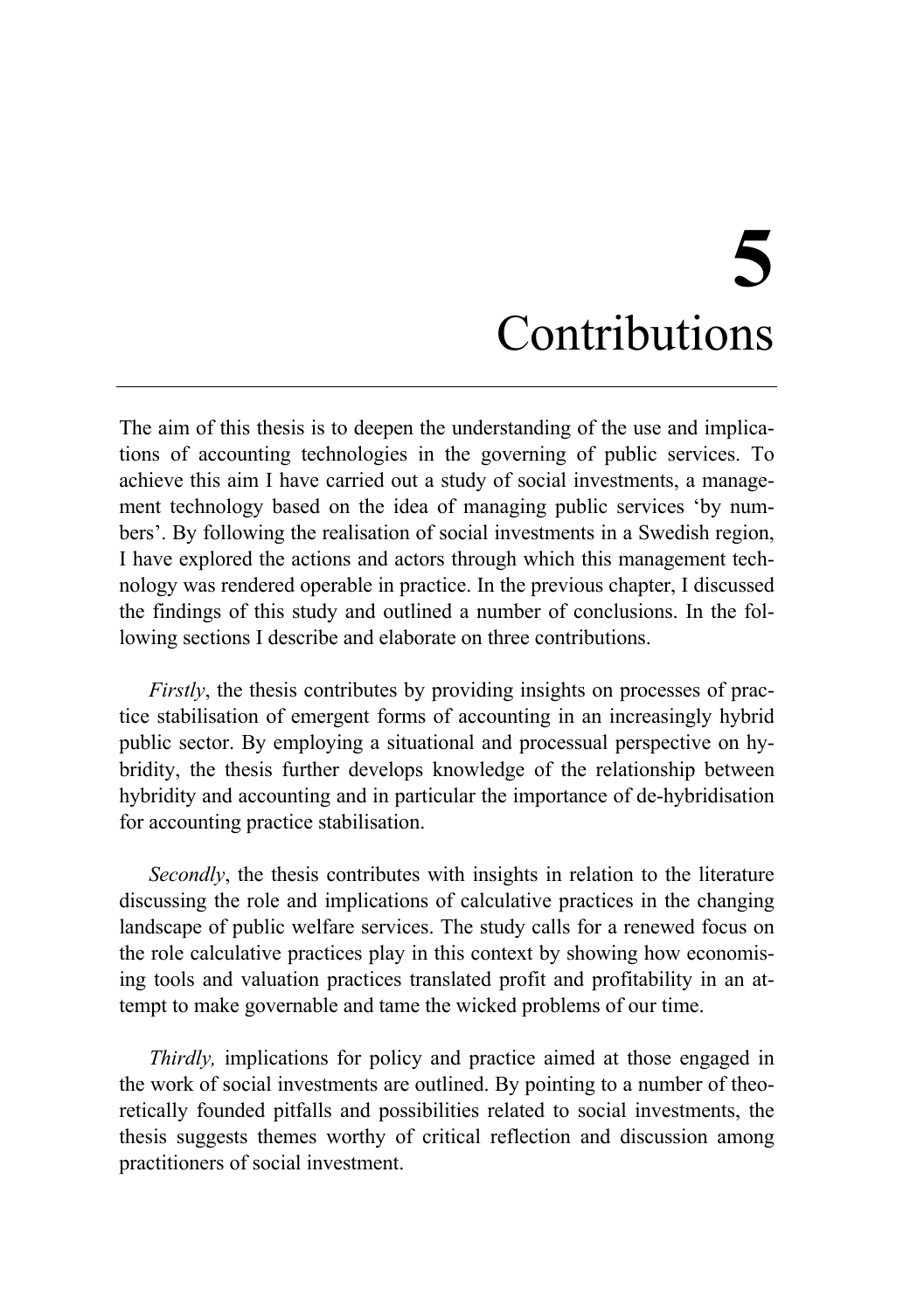### **CONTRIBUTIONS**

In the coming sections, each of the above listed contributions will be discussed in more detail. The chapter ends with methodological considerations and suggestions for future research.

## From hybrid organisations to hybridisation and de-hybridisation

In the accounting literature there is a long tradition of interpretative accounting studies that aim to explicate how new forms of accounting emerge and are rendered operable in practice (Ahrens & Chapman, 2007). An emergent stream of literature within this tradition makes use of hybridity to conceptualise the responses, effects and implications of accounting change *in* organisations that pursue multiple goals (Grossi et al., 2017) or inhibit several rationalities (Vakkuri & Johanson, 2018) – i.e., a structural arrangement that differs from non-hybrid organisations.

Within this literature, public sector organisations are typically held as the primary example of hybrid organisations (De Waele et al., 2021). A common perspective is to view organisational hybridity contextually, often with references to institutional logics. In other words, analyses from this perspective shed light on accounting practices within 'hybrid organisations', as pointed out by Schrøder et al. (2021).

In parallel, others have sought to shift the analytical focus from hybrid organisations towards an explication of the process of hybridisation itself. Thus, writings employing this perspective of hybridisation typically seek to explicate the process of hybridisation itself – and the hybrid amalgam such a process produces. Furthermore, processes of hybridisation are seen as the norm rather than as the exception and they employ a wider list of elements undergoing hybridisation including organisational structures, professional identities, and control practices etc. Kurunmäki (2004), for example, shows in her seminal study how medical expertise in the UK hybridised as doctors acquired calculative skills when delegated budgetary responsibilities over clinical units.

This thesis contributes to this literature by adopting a processual view of how accounting both hybridises and is hybridised as it is being made operable in an organisational setting (Miller et al., 2008). Firstly, it adds to our understanding of hybridity by demonstrating how the realisation of social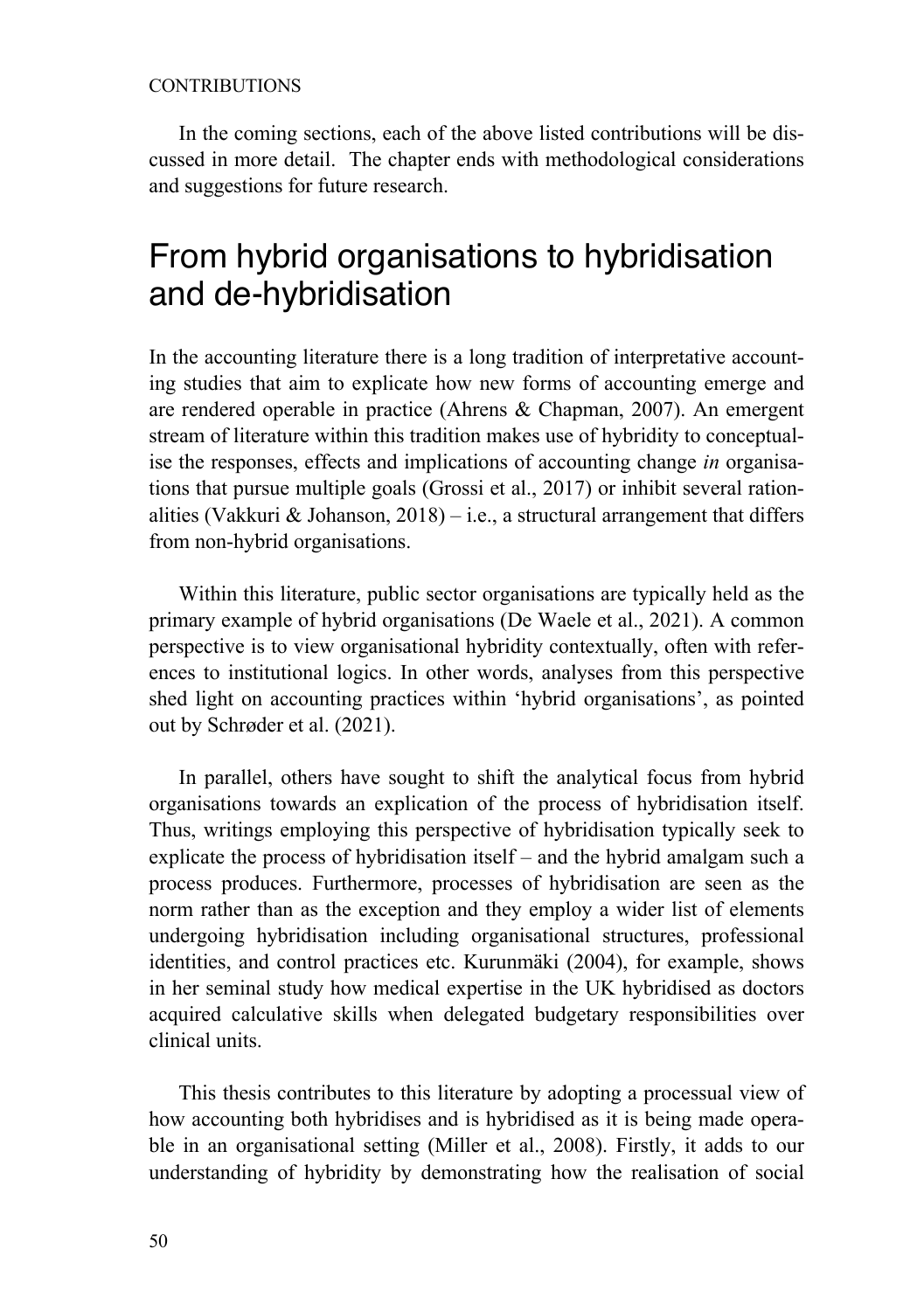investments was temporarily stabilised through a process of hybridisation (as elements were entangled) *and* de-hybridisation (as elements were disentangled). In other words, making social investments operable in the region was a matter of assembling actors and objects towards a common task at hand. Importantly, neither the actors and the objects involved, nor the common task at hand stayed the same throughout the process – but instead ongoingly changing – added, disentangled and adjusted. This is in line with other studies demonstrating view hybridisation as an ongoing process (Ahrens et al., 2018).

## On the premises and promises of governing by numbers in public services

Social investments is an example of a management technology that attempts to govern long-term societal goals by numbers. Built around the idea of making the profit of prevention governable and calculable, it implies a further extension and reinforcement of calculative practices among organisational members. While such dissemination of calculative practices is often seen as a prolongation of an NPM agenda, social investments is at the same time a materialisation of discursive problematisations of NPM and the adverse effects it is often associated with. This empirically based reflection ties in with the discussion regarding the layering of reforms within public sector – that is, the public sector operates in a context that is permeated by a mix of elements from "classical" public administration' and NPM to the increasingly networked and joined-up logic of NPG (Torfing and Triantafillou 2013; Hyndman & Lapsley, 2016). However, little attention has been paid to exploring the uses and implications of calculative practices and techniques supporting the managerial functions and modes of decision-making in this dispersed arena of publicness (Bozeman, 1987; Steccolini, 2019).

It is in this context that one can view social investments as an accounting technology in the making. The thesis shows that the attempt to 'govern by numbers' resulted in a model that produced few numbers. However, calculations were still very much part of the story of social investments, although they shifted character to forms more accustomed to the domain of public administration. For example, in the incoming project applications, calculations of expected project outcomes in terms of long-term and social impacts failed to speak for themselves in a way that made the decision to fund the project a matter of calculation. Instead, a method to rank the applications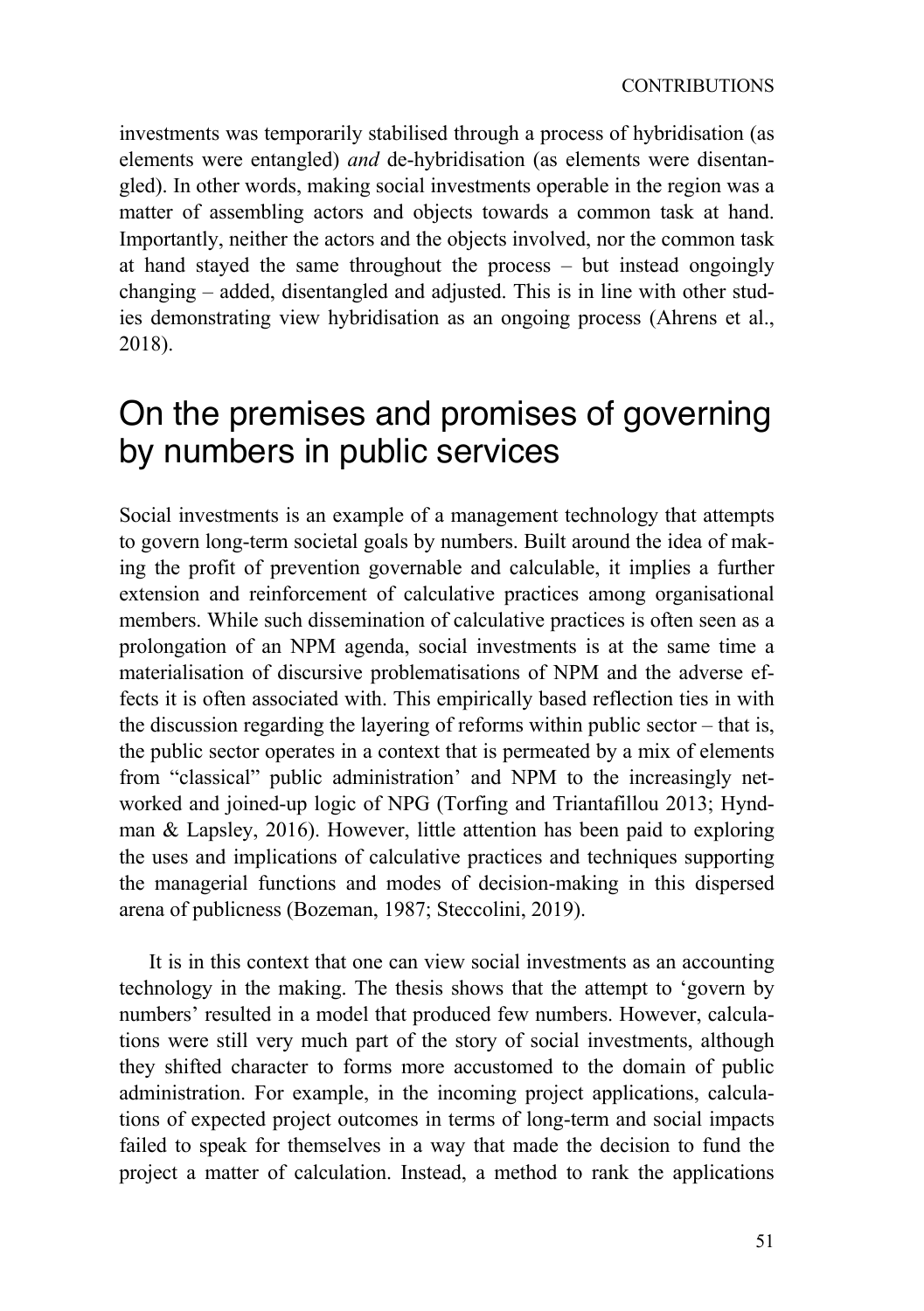### CONTRIBUTIONS

based on a number of criteria was put together and a group of experts was assembled to assist the task of assessment. In this way, commensurability between projects was achieved (Espeland & Stevens, 1998). Another example of shifting modes of calculative practices relates to the exercise of control vis-à-vis the region as a funder of social investments the projects. As the social investment projects could not provide trustworthy accounts (from the perspective of the region) of the long-term impact, accountability became solely a question of reporting activities and costs to the regional accounting department in order to recoup funding.

In relation to the empirical examples given above and in the papers, the thesis contributes by showing how distant theories and technologies stemming from the domain of economics were connected and translated to the local setting of the region. The thesis shows how the calculations as such made actors gravitate towards the idea of social investments and attach multiple meanings to the object as a locally translated *investment perspective*, which connected elements of calculation, long-term orientation, prevention and collaboration with strategic goals of social inclusion in the region. Promoted as a breach with NPM, the social investment perspective still carries on many of the economising features often associated with NPM. However, this thesis sheds light on the multifaceted character of economising tools and valuation practices (Caliskan & Callon, 2009; Lowe et al, 2020) – in the case of social investments by seeking to translate profit and profitability as a common project (across organisational borders and over the long term) in an attempt to make governable and tame the wicked problems of our time (Jacobs & Cuganesan, 2014; Bebbington & Unerman, 2018).

Still, a social investment programme was created and social investments were financed and initiated. And, in doing so, a narrative of change and rational calculation was reified and kept alive. In a context where interorganisational collaboration is seen as pivotal for the successful attainment of complex policy issues is and one where control is exercised outside of hierarchical relationships (Torfing and Triantafillou 2013; Steccolini, 2019), this thesis contributes by demonstrating the performative role of accounting problematisation and discourse for the framing and establishment of a calculable space (Callon & Law, 2005; Subkowiak et al., 2020), enabling possibilities of thought and action among shifting collectives in the domain of social and welfare services.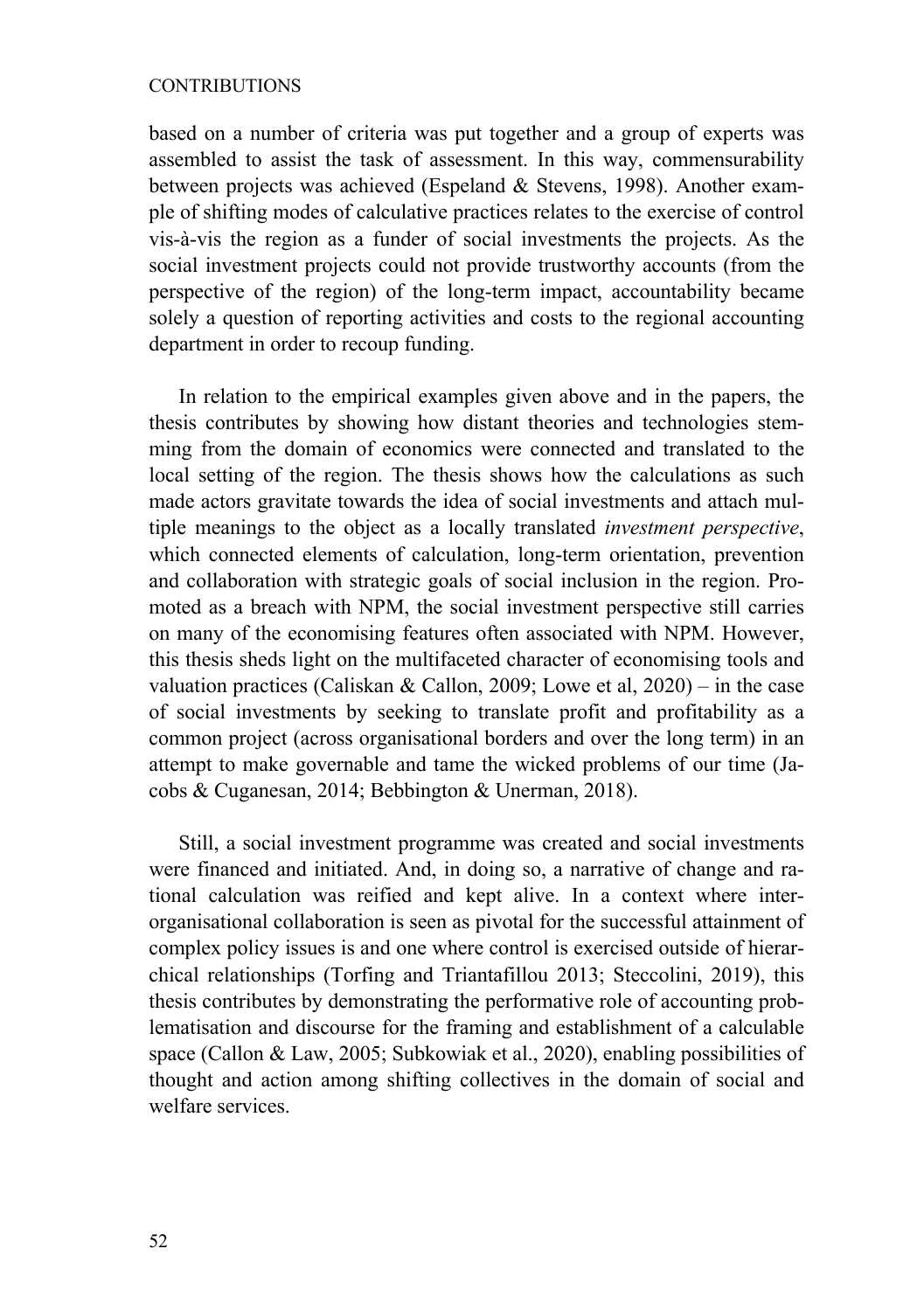## Implications for policy and practice

Generally, social investments promote the idea of allocating resources to prevent citizens from becoming socially excluded from society. As such, we can probably assume that most people would applaud such initiatives or perhaps even consider them to be a cornerstone mission of a modern welfare state. Yet, based on the findings of this and previous accounting studies, there are also reasons to reflect critically upon social investments from different perspectives.

Perhaps the most notable cumulative insight from interpretative studies of accounting is that accounting tends to produce unintended consequences (Ahrens & Chapman, 2007). Thus, there is an apparent risk of ending up with a tool that becomes what it was not meant to be. In metaphorical terms, we might end up in a situation of moving the goalposts rather than moving towards the goal. For example, influential studies have demonstrated how organisational objectives (political goals in the case of the public sector) tend to follow from calculations rather than precede them (March, 1987; Mouritsen & Kreiner, 2016).

The first critical reflection concerns the potential unintended effects of social investments for public-sector decision-making processes. Social investments suggest a shift from what is typically considered a matter of political deliberation (who gets what, how much, when and why) towards becoming a matter of calculation. A prioritisation of resources based on the idea of return of investment seems to take the upper hand here. Since the benefits of a social investment are materialised as reduced costs over time and across sectors and agencies, the logic of valuation in play here is likely to systematically favour some target groups (probably those younger in age or early in process) over others. However, what the findings of this study show is that, while still integral to the design idea of social investments, the calculations played more of a marginal role for decision making in practice. Still, the calculative logic, which is so central to the design idea, prevailed on a discursive level as central to the social investment perspective. Does prevention pay, transformed into prevention pays!

Hence, if calculations only play a marginal role in deciding which investments to make, or for that sake, to estimate the return of investment for society ex ante – why bother at all? Do the findings of this study even suggest the need to abandon social investments altogether? No, that does not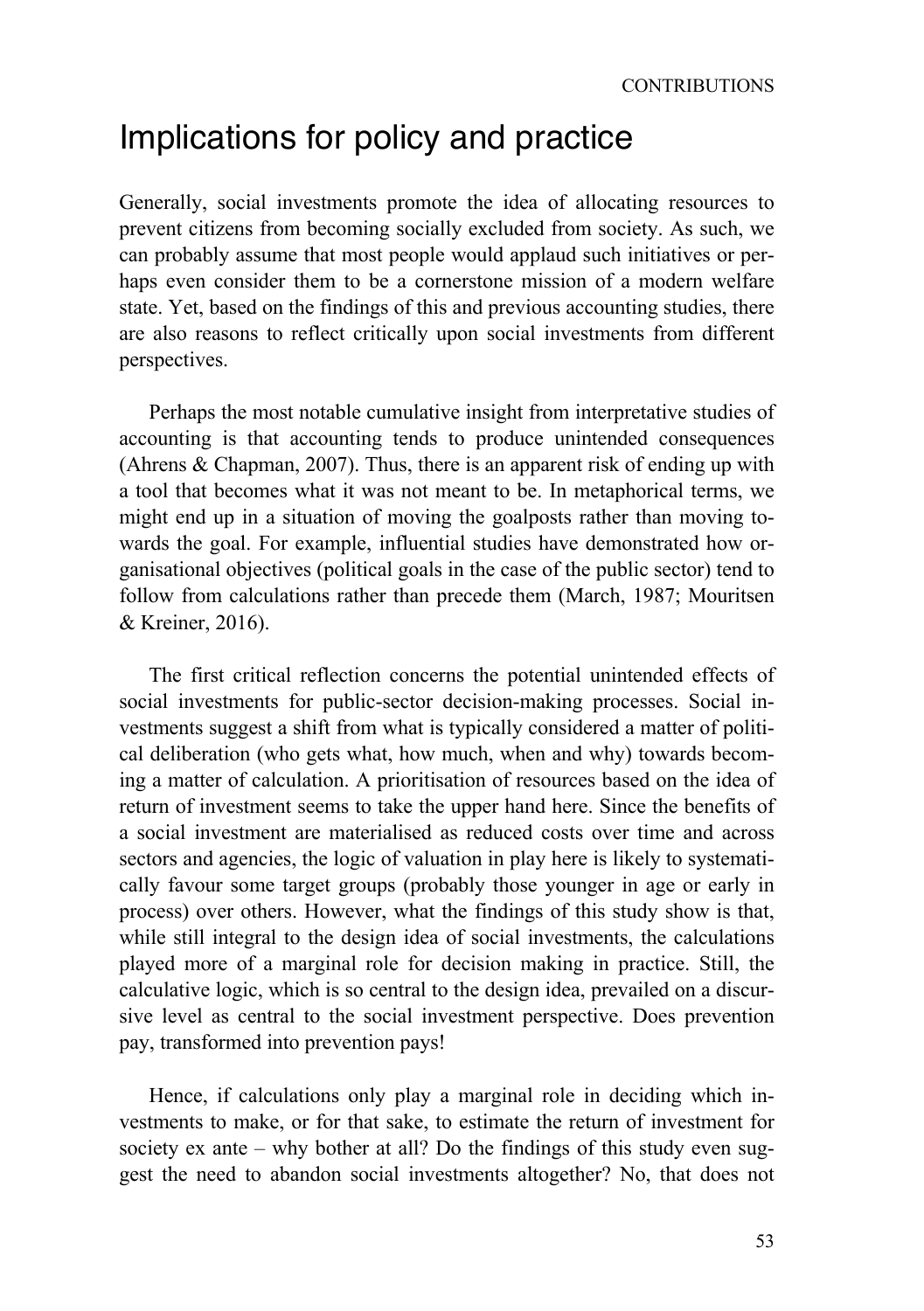### CONTRIBUTIONS

seem to be the case. Rather, I believe an important lesson to be learned here is that social investment as an organisational practice entails the risk of becoming irrational (in the name of a calculative rationale) as well as the risk of interpreting 'poor calculations' as inherently bad instead of a potentially productive sign of a pluralistic approach towards common goals.

This study therefore suggests that we understand social investment as a framework that allows actors that inhabit different roles and bodies of knowledge to engage in collective action towards common goals that transcend organisational boundaries. To this end, social investment provides a common language of costs, benefits, target groups, time horizons, and causeeffect relations etc. Even in a situation where calculations are perceived to be of poor quality or when estimates of long-term effect turned out to be difficult to quantity, the common language in place may still play an important role as a basis of further deliberation – of making sense of the past and of the future. That is, a possible interpretation of what was referred to as the 'investment perspective in the study' – that it safeguarded the involved actors from complete compartmentalisation, and through that a collapse of collective action in relation to the specific policy problem or task at hand.

A final note. The multifaceted character of social investments is likely to be operationalised into lists of criteria and principles for how a social investment project is to be organised. In the study presented in this thesis, criteria were translated into segments of a lengthy application form. The rationale here is of course to align the social investment projects with the overall ambition of the design idea and to exercise control over how the projects are carried out and evaluated. It is important to acknowledge that such criteria and other *structures of intentionality* (Goodwin, 1994) being imposed on social investment projects translate into often time-consuming and thus costly administrative work practices. From a functionalistic perspective, social investment will only return social and economic return to society if the people making up the target group are actually helped as a result of the investment. Thus, from the same perspective, it would be unfortunate if 'a too large share' of the allocated funds cover the administrative costs related to 'being' a social investment. Therefore, it seems reasonable to suggest to practitioners of social investment – politicians, administrators and professionals alike – to engage in critical reflection over administrative costs at the level of the social investment projects. And, based on the outcome of such reflections, to mould their list of criteria, principles and demands thereafter.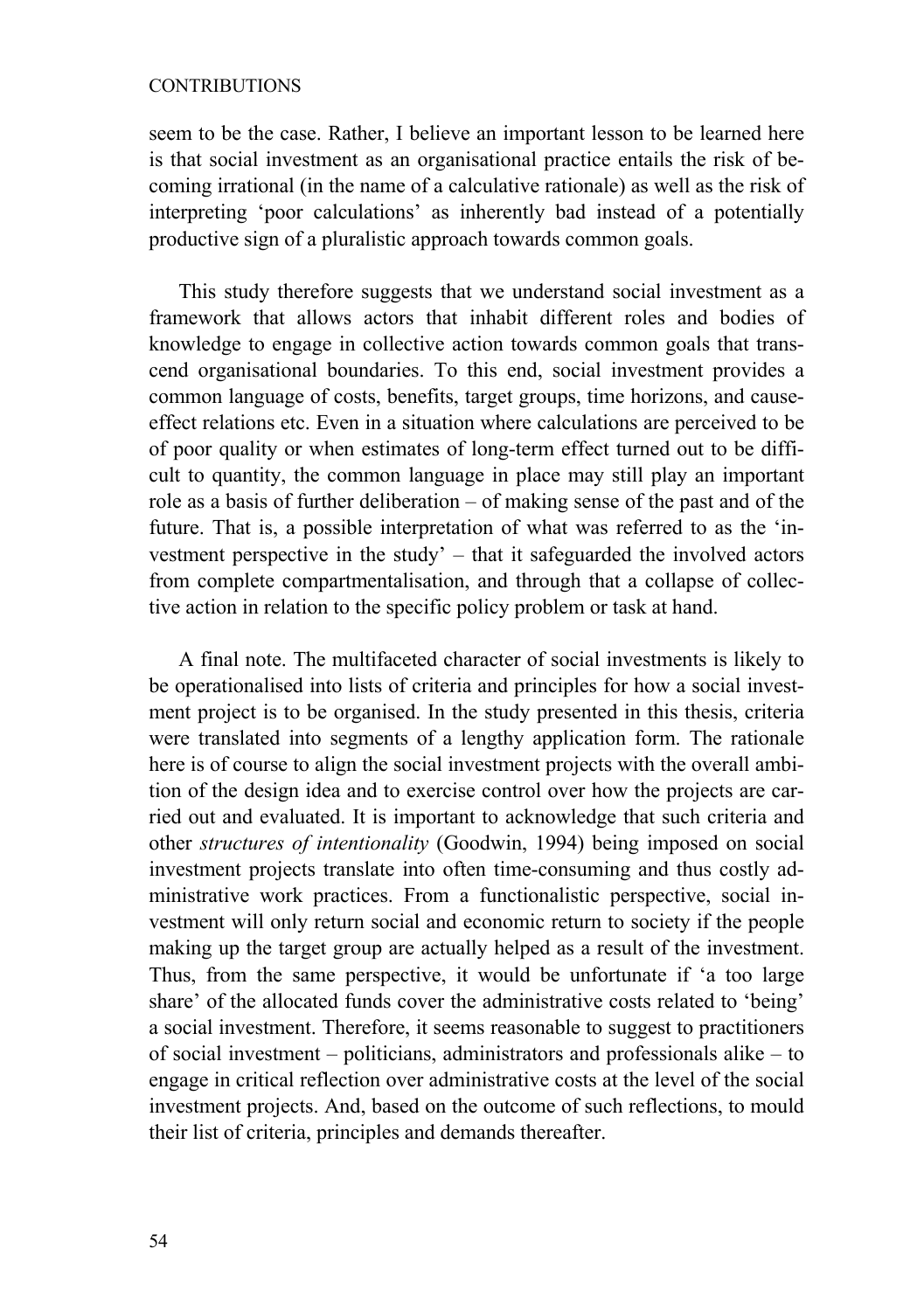## Future research

As accounting tends to become what it is not (Hopwood, 1983), a continuous exploration of emergent calculative practices in public services is highly motivated – both in terms of developing further knowledge of social investments and similar initiatives in the public sector, but also in order to develop our understanding of governing by numbers in general. To do so, it seems fruitful to approach these ambitions pluralistically  $-$  i.e., by pursuing different methodological and theoretical perspectives across policy areas.

First, interdisciplinary research is needed to explore the actions and processes by which notions of profit and profitability in public services are challenged, shaped and ascribed new meanings through calculative technologies and practices (Lowe et al., 2020). Such explorations could potentially lead to emancipatory insights and debates about who and how stakeholders get to participate in negotiations of the practical meaning of profit.

Secondly, conducting comparative research on social investments would contribute with important knowledge that stretches beyond the limits of a processual single-case approach presented in this thesis. As elaborated in the introduction of this thesis, social investment is not a Swedish phenomenon but rather was introduced in EU policy in the 1990s. Thus, comparative studies on the role and use of calculative technologies in the formation and transformation of social investment policy and practice across countries would provide important knowledge to the field. However, a comparative approach within the borders of Sweden could also contribute greatly. For example, recent reports suggest an ongoing proliferation of cost-benefit type technologies in the attainment of complex and long-term policy goals. Although not necessarily labelled social investments, comparing emergent modes of governing by numbers throughout different policy contexts and locales in the multi-level system of governance would also contribute greatly.

Thirdly, as is demonstrated in this thesis, new forms of accounting are not simply implemented in organisations; instead, calculative practices are constantly shaped and transformed. This implies the importance of approaching the research object critically and engage in studies that conveys its situated functionality and dysfunctionality from the perspective of different stakeholders and interests. For example, the findings of this study suggest that social investments was typically regarded as a legitimate tool of governance among the actor groups studied. At least in part, social investments gained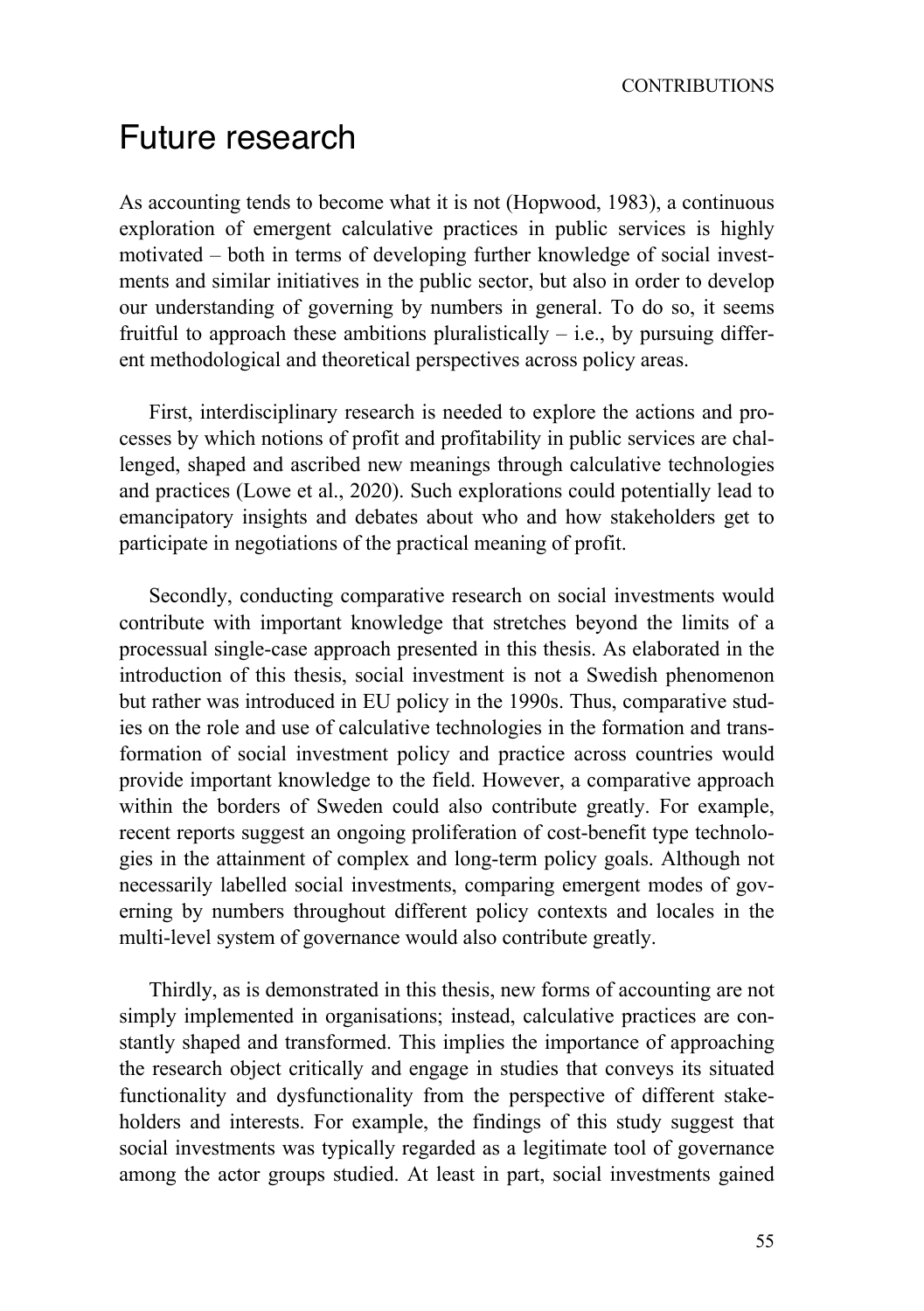### CONTRIBUTIONS

legitimacy because of how it represented a departure from NPM-type reforms. Future research should not take for granted that this will remain the case over time, or to be a result of other local processes of translation. Sharing some conceptual DNA with social investment, social impact bonds (SIBs) in the UK have been described as a powerful means of prolonging the neo-liberal agenda by financialising social problems (Cooper et al., 2016). Let us take this as a reminder for future studies to retain a critical stance towards emerging modes of governing by numbers, and to include the voices of citizens and other stakeholders in the work.

Lastly, I propose a continuous exploration of public sector accounting in relation to a narrower emergent topic within the accounting literature on the role of incomplete accounting as a source of productive tensions (Quattrone & Hopper, 2005; Jordan & Messner, 2012). In the light of the proliferation of calculative practices and technologies in the domain of public services, more research needs to be done in order to understand how, when and between whom such in-tensions are productive.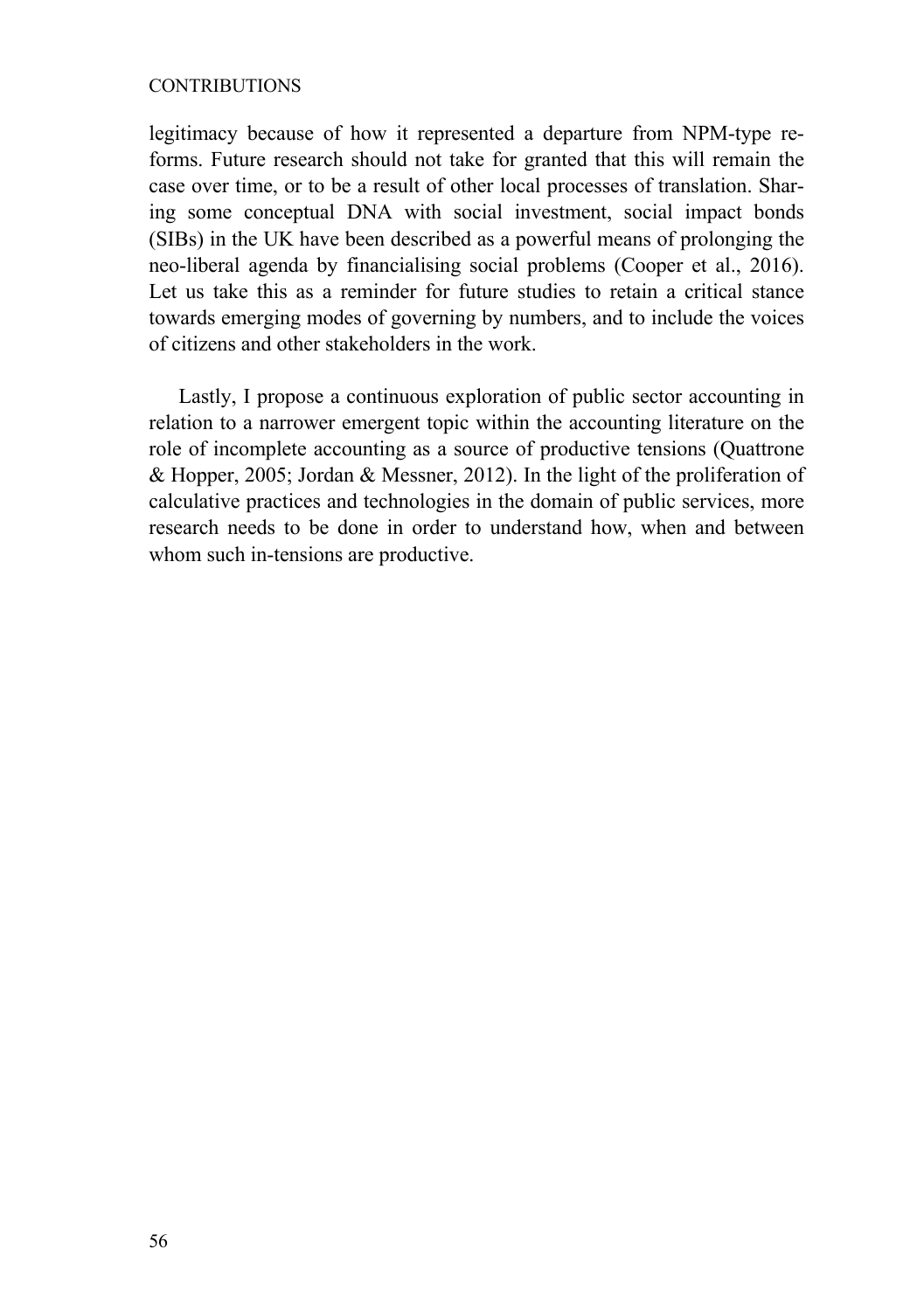## References

- Adamo, S., Alexander, D. & Fasiello, R. (2019), Time and accounting in the Middle Ages: An Italian-based analysis. *Accounting History*, 25(1), 53–68.
- Adler, P. S. (2009), *The Oxford handbook of sociology and organization studies: Classical foundations*. Oxford: Oxford University Press.
- Ahrens, T. & Chapman, C. S. (2007), Management accounting as practice. *Accounting, Organizations and Society*, 32(1-2), 1–27.
- Ahrens, T., Ferry, L. & Khalifa, R. (2018), The hybridising of financial and service expertise in English local authority budget control: a practice perspective. *Qualitative Research in Accounting & Management*, 15(3), 341–357.
- Alvesson, M. & Sköldberg, K. (2017), *Reflexive methodology: New vistas for qualitative research*. Los Angeles: Sage.
- Andon, P., Baxter, J. & Chua, W. F. (2007), Accounting change as relational drifting: A field study of experiments with performance measurement. *Management Accounting Research*, 18(2), 273–308.
- Anessi-Pessina, E., Barbera, C., Sicilia, M. & Steccolini, I. (2016), Public sector budgeting: a European review of accounting and public management journals. *Accounting, Auditing & Accountability Journal*, 29(3), 491–519.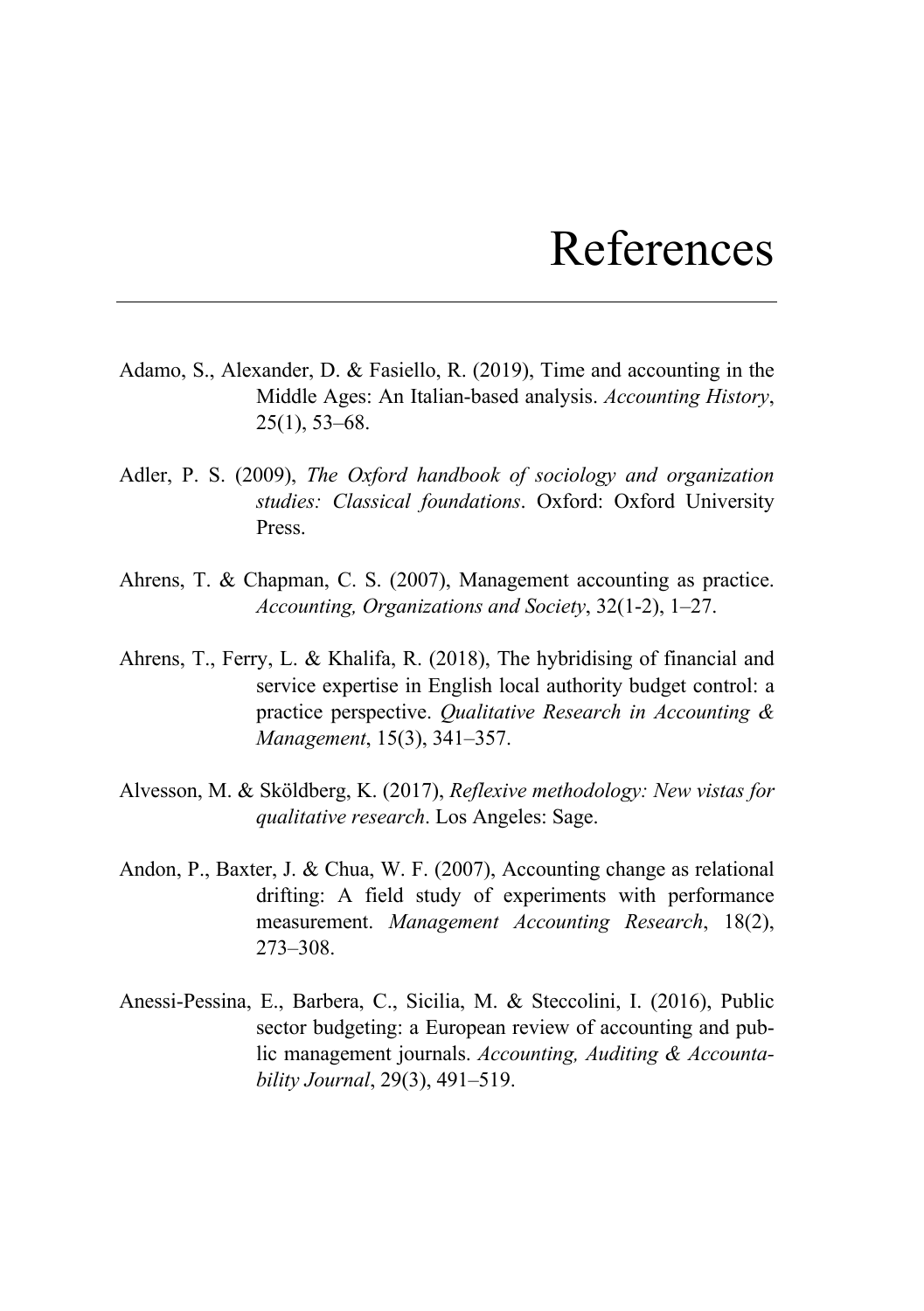- Arnaboldi, M., Lapsley, I. & Steccolini, I. (2015), Performance management in the public sector: The ultimate challenge. *Financial Accountability & Management*, 31(1), 1–22.
- Atkinson, P. & Coffey, A. (2004), Analysing documentary realities. In D. Silverman (Ed.), *Qualitative research: Theory, method and practice*, (2nd edition), London: Sage, 56–75.
- Baker, C. D. (2003), Ethnomethodological analyses of interviews. In Holstein JA and Gubrium JF (Eds.) *Inside Interviewing: New Lenses, New Concerns*. Thousand Oaks, CA: Sage, 395–412.
- Balkfors, A., Bokström, T. & Salonen, T. (2019). Med framtiden för sig–en ESO-rapport om sociala investeringar. Stockholm: Norstedts Juridik.
- Bate, S. P. (1997), Whatever happened to organizational anthropology? A review of the field of organizational ethnography and anthropological studies. *Human relations*, 50(9), 1147–1175.
- Bebbington, J. & Unerman, J. (2018), Achieving the United Nations Sustainable Development Goals: An enabling role for accounting research. *Accounting, Auditing and Accountability Journal*, 31(1), 2–24.
- Becker, S.D. and Messner, M. (2013), "Management control as temporal structuring", in Kaarbøe, K., Gooderham, P.N. and Nørreklit, H. (Eds), *Managing in Dynamic Business Environments*. Cheltenham: Edward Elgar Publishing Ltd, 141-162.
- Bozeman, B. (1987), *All organizations are public: Bridging public and private organizational theories*. San Fransisco, CA: Jossey-Bass.
- Bracci, E., Saliterer, I., Sicilia, M. & Steccolini, I. (2021), Accounting for (public) value(s): reconsidering publicness in accounting research and practice. *Accounting, Auditing and Accountability Journal*, 34(7), 1513–1526.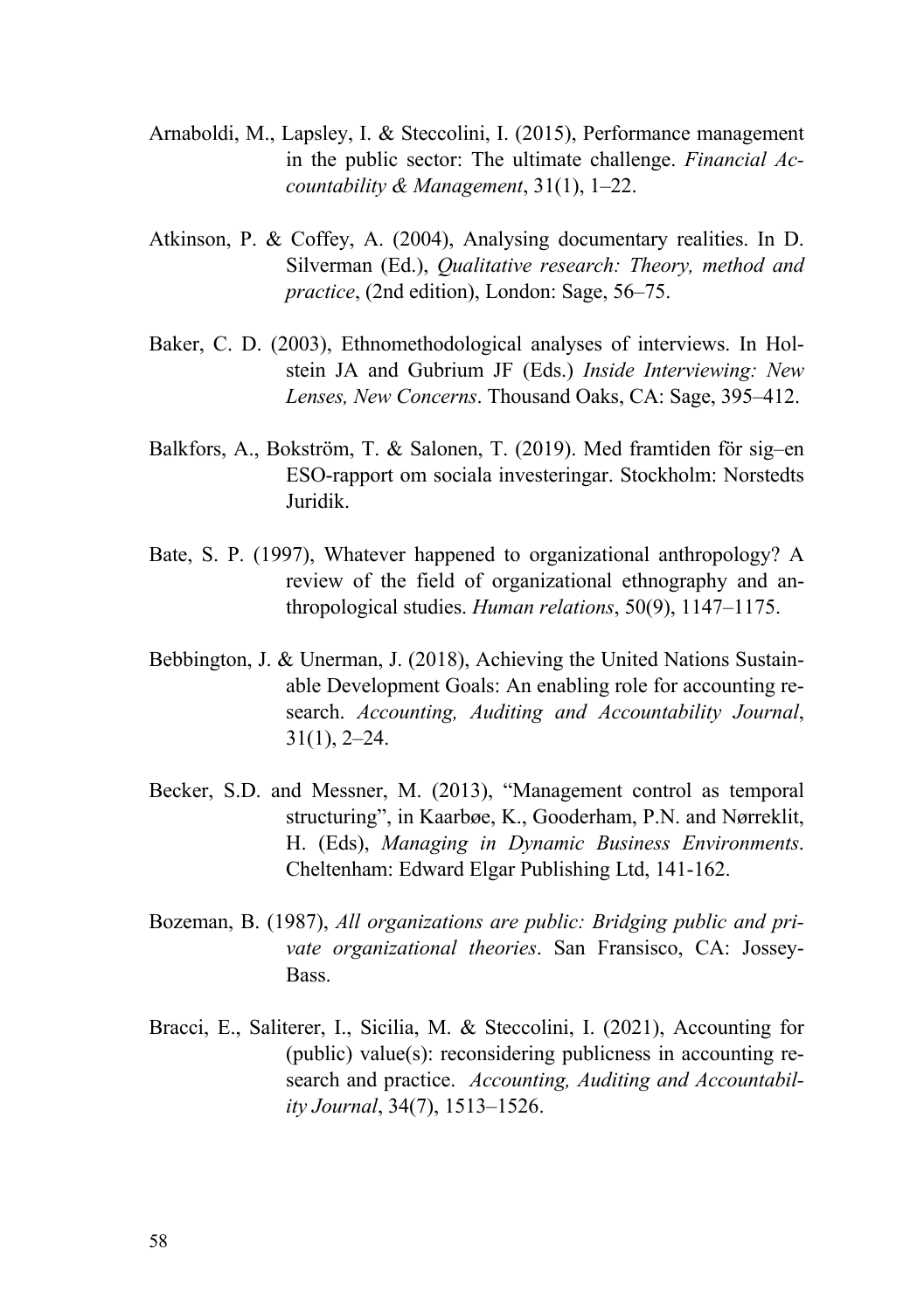- Briers, M. & Chua, W. F. (2001), The role of actor-networks and boundary objects in management accounting change: a field study of an implementation of activity-based costing. *Accounting, Organizations and Society*, 26(3), 237–269.
- Broadbent, J. & Guthrie, J. (1992), Changes in the public sector: a review of recent "alternative" accounting research. *Accounting, Auditing and Accountability Journal*, 5(2), 3–31.
- Burchell, S., Clubb, C. & Hopwood, A.G. (1985), Accounting in its social context: towards a history of value added in the United Kingdom. *Accounting, Organizations and Society*, 10(4), 381–413.
- Burns, J. (2014), Qualitative management accounting research in QRAM: some reflections. *Qualitative Research in Accounting and Management*, 11(1), 71–81.
- Çalışkan, K., & Callon, M. (2009). Economization, part 1: shifting attention from the economy towards processes of economization. *Economy and society*, 38(3), 369-398.
- Callon, M. (1986). Some elements of a sociology of translation: domestication of the scallops and fishermen of St. Brieuc Bay.In: Law, J. (Ed.), *Power, Action and Belief: a New Sociology of Knowledge?* London: Routledge, 196–233.
- Callon, M. (1998a), 'An essay on framing and overflowing: economic externalities revisited by sociology', in Callon, M. (Ed.), *The Laws of the Market*. Oxford: Blackwell Publishers.
- Callon, M. (1998b), 'Introduction: the embeddedness of economic action', in Callon, M. (Ed.), *The Laws of the Market*. Oxford: Blackwell Publishers.
- Callon, M. & Law, J. (2005), On qualculation, agency, and otherness. *Environment and Planning D: Society and Space*, 23(5), 717– 733.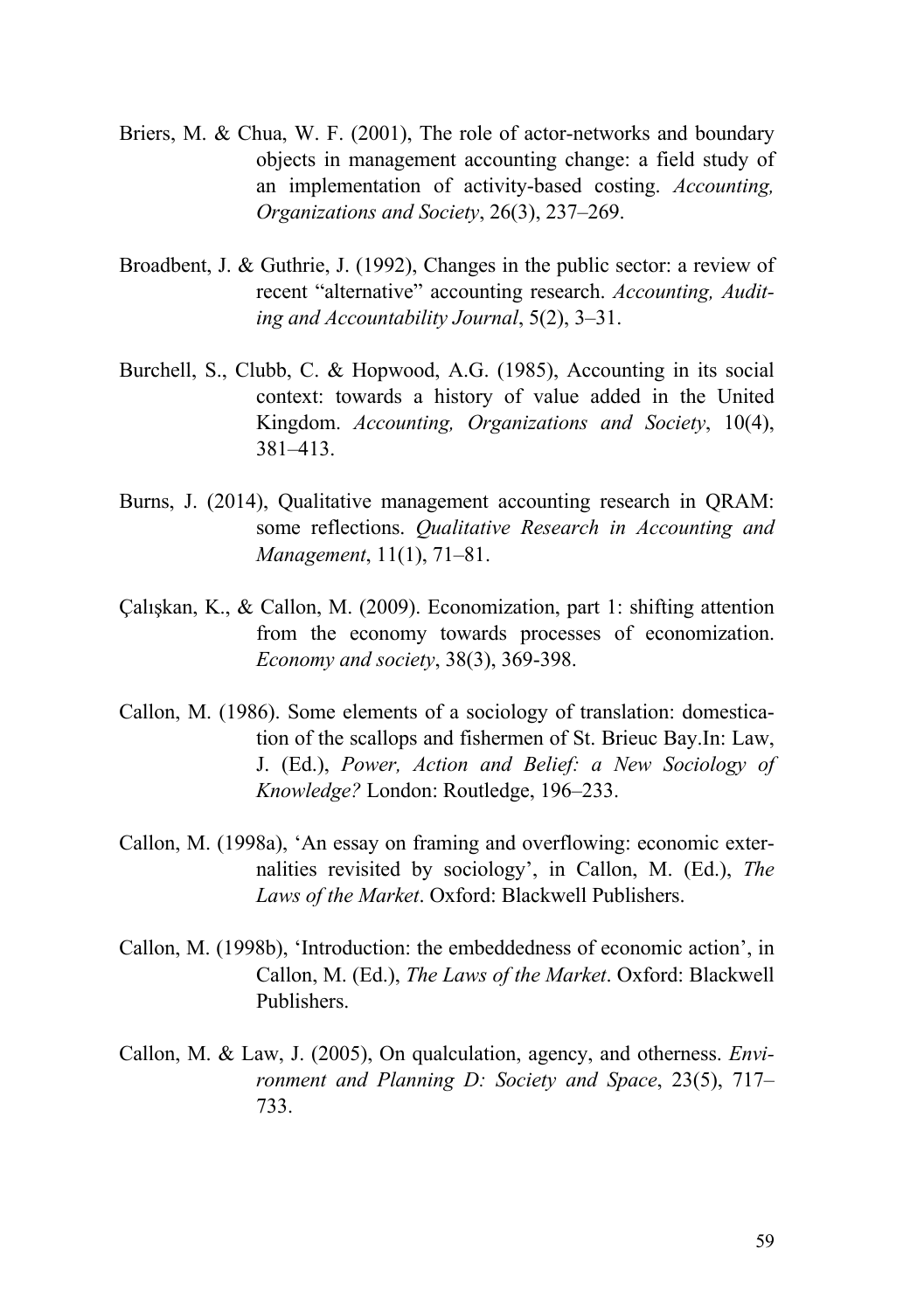- Chapman, C. S., Cooper, D. J. & Miller, P. B. (2009), 'Linking accounting, organizations and institutions', in Chapman, C.S., Cooper, D.J. and Miller, P.B. (Eds), *Accounting, Organizations and Institutions: Essays in Honour of Anthony Hopwood*. Oxford: Oxford University Press.
- Christensen, T. & Lægreid, P. (2008), The challenge of coordination in central government organizations: the Norwegian case. *Public Organization Review*, 8(2), 97–16.
- Christensen, T. & Lægreid, P. (2011), Complexity and hybrid public administration—theoretical and empirical challenges. *Public Organization Review*, 11(4), 407–423.
- Chua, W. F. & Mahama, H. (2007), The effect of network controls on accounting controls in a supply alliance: Field study evidence. *Contemporary Accounting Research*, 24 (1), 47–86.
- Cooper, C., Graham, C. & Himick, D. (2016), Social impact bonds: The securitization of the homeless. *Accounting, Organizations and Society*, 55, 63–82.
- Cooper, D. J., Ezzamel, M. & Qu, S. Q. (2017), Popularizing a management accounting idea: The case of the balanced scorecard. *Contemporary Accounting Research*, 34(2), 991-1025.
- Croft, C., Currie, G. & Lockett, A. (2015), Broken "two way windows"? An exploration of professional hybrids. *Public Administration*, 93(2), 380–394.
- Czarniawska, B. (2007) *Shadowing: And Other Techniques for Doing Fieldwork in Modern Societies*. Copenhagen: Liber and Copenhagen Business School Press.
- Czarniawska, B. (2017), Bruno Latour and Niklas Luhmann as organization theorists. *European Management Journal*, 35(2), 145–150.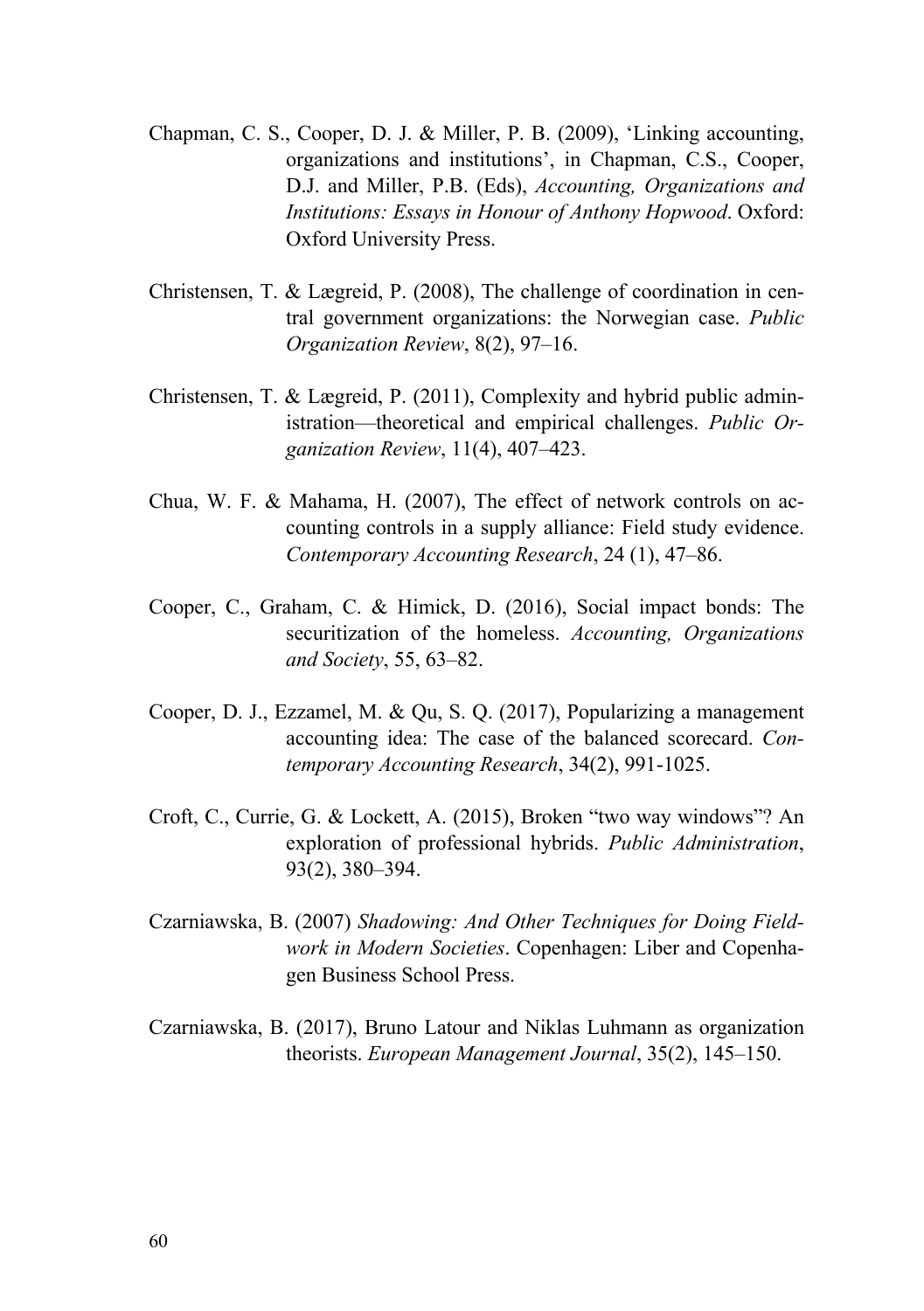- De Waele, L., Polzer, T., Van Witteloostuijn, A. & Berghman, L. (2021), A little bit of everything?' Conceptualising performance measurement in hybrid public sector organisations through a literature review. *Journal of Public Budgeting, Accounting & Financial Management*, 33(3), 343-363.
- Denis, J. L., Ferlie, E. & Van Gestel, N. (2015), Understanding hybridity in public organizations. *Public Administration*, 93(2), 273–289.
- Espeland, W. N. & Stevens, M. L. (1998), Commensuration as a social process. *Annual Review of Sociology*, 24(1), 313–343.
- Ezzamel, M. & Robson, K. (1995), Accounting in time: organizational timereckoning and accounting practice. *Critical Perspectives on Accounting*, 6(2), 149–170.
- Ferry, L. & Slack, R. (2021), (Counter) accounting for hybrid organizing: a case of the great exhibition of the North. *Accounting, Auditing and Accountability Journal*, Vol. ahead-of-print No. ahead-of-print.
- Fischer, M. & Ferlie, E. (2013), Resisting hybridisation between modes of clinical risk management: contradiction, contest, and the production of intractable conflict. *Accounting, Organizations and Society*, 38(1), 30–49.
- Giuliani, M. & Skoog, M. (2020), Making sense of the temporal dimension of intellectual capital: A critical case study. *Critical Perspectives on Accounting*, 70, 101993.
- Goodwin, C. (1994), Professional Vision. *American Anthropologist*, 96(3), 606–633.
- Grossi, G., Reichard, C., Thomasson, A. & Vakkuri, J. (2017), Theme: performance measurement of hybrid organizations – emerging issues and future research perspectives. *Public Money and Management*, 37(6), 379–386.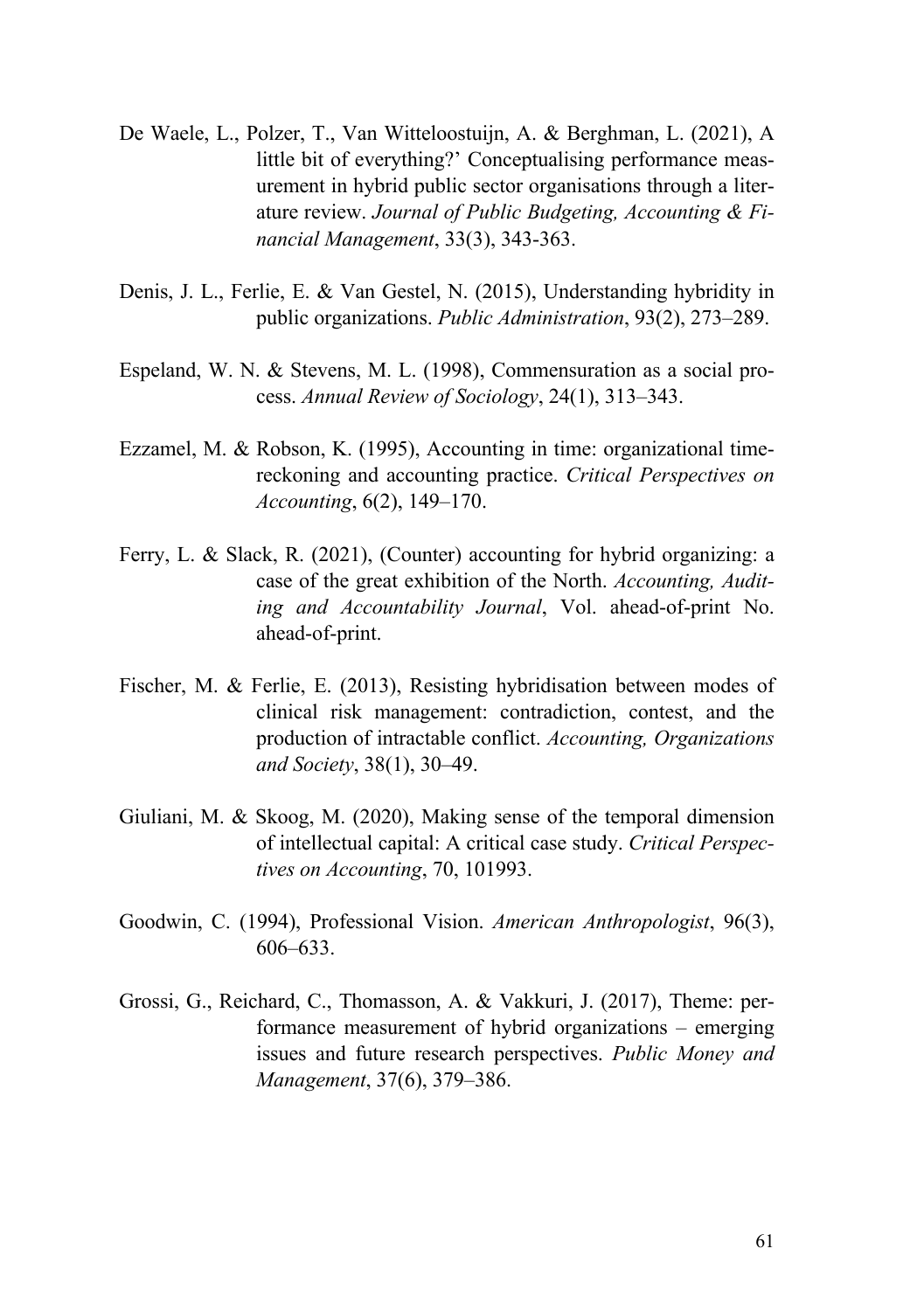- Guthrie, J. & Martin-Sardesai, A. (2020), Contemporary challenges in public sector reporting. In *New Trends in Public Sector Reporting*, Manes-Rossi, F & Levy Orelli, R. (Eds.) Cham: Palgrave Macmillan, 1-14
- Hemerijck, A. (2017), *The Uses of Social Investment*, Oxford: Oxford University Press.
- Hines, R. D. (1988), Financial accounting: in communicating reality, we construct reality. *Accounting, Organizations and Society*, 13(3), 251–261.
- Hood, C. (1991), A Public Management for all Seasons? *Public Administration*, 69(1), 3–19.
- Hopwood, A. G. (1983), On trying to study accounting in the contexts in which it operates. *Accounting, Organizations and Society*, 8(2–3), 287–305.
- Hultkrantz, L. & Vimefall, E. (2017), Social investment funds in Sweden: Status and design issues. *Scandinavian Journal of Public Administration*, 21(3), 85–108.
- Hyndman, N. & Lapsley, I. (2016), New public management: The story continues. *Financial Accountability & Management*, 32(4), 385– 408.
- Hyndman, N. & Liguori, M. (2016), Public sector reforms: Changing contours on an NPM landscape. *Financial Accountability & Management*, 32(1), 5–32.
- Jacobs, K. & Cuganesan, S. (2014), Interdisciplinary accounting research in the public sector: Dissolving boundaries to tackle wicked problems. *Accounting, Auditing & Accountability Journal*, 27(8), 1250-1256.
- Jannesson, E. & Jonsson, R. (2015), Organisering och styrning av sociala investeringar. Stockholm, Sveriges kommuer och landsting.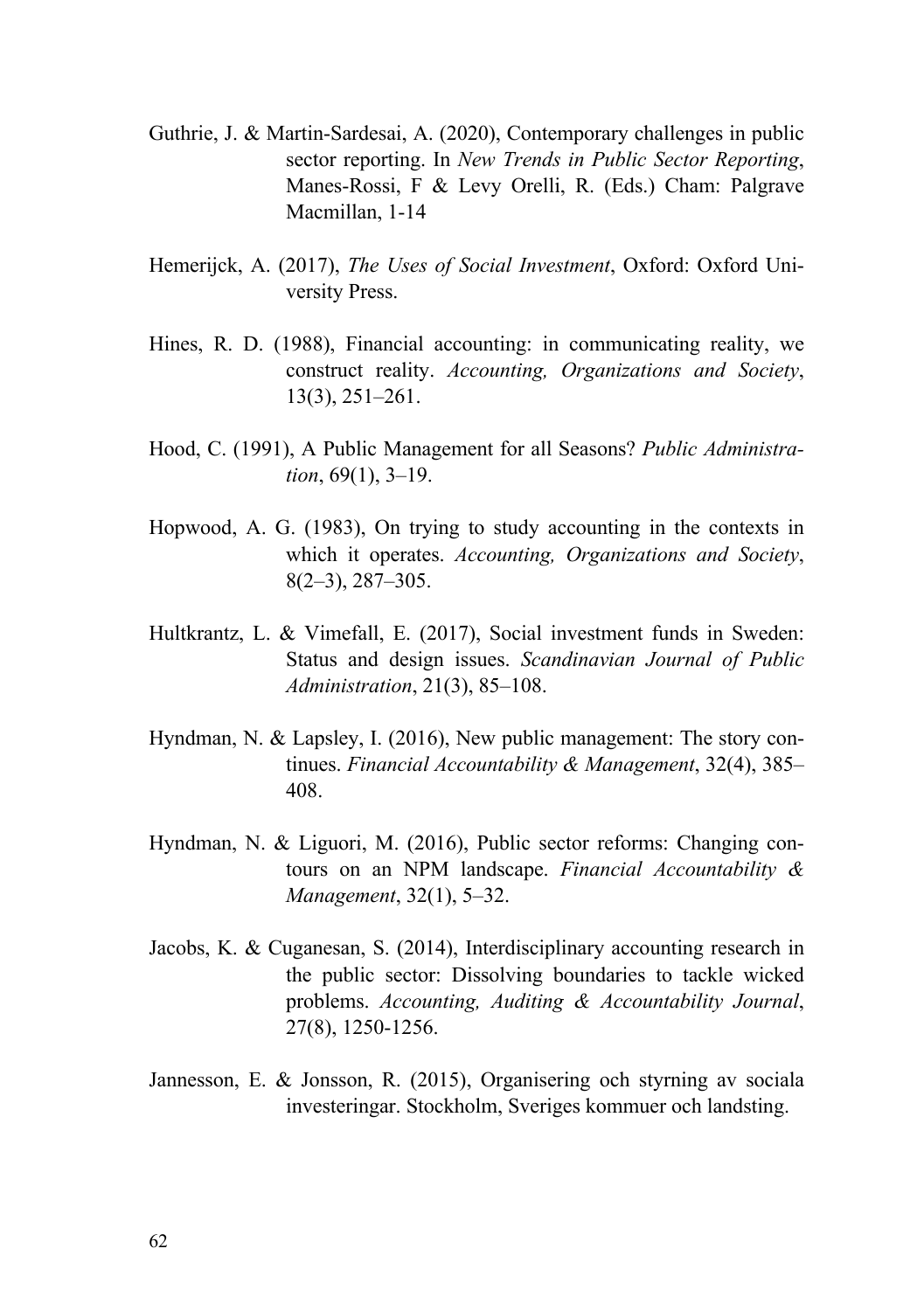- Jones, L. R. & McCaffery, J. (1994) Budgeting according to Aaron Wildavsky: a bibliographic essay, *Public Budgeting and Finance*, 14, 16–43
- Jordan, S. & Messner, M. (2012), Enabling control and the problem of incomplete performance indicators. *Accounting, Organizations and Society*, 37(8), 544–564.
- Justesen, L. & Mouritsen, J. (2011), Effects of actor-network theory in accounting research. *Accounting, Auditing & Accountability Journal*, 24(2), 161-193.
- Justesen, L. & Mouritsen, J. (2018), Actor-network theory and accounting research. In *Methodological Issues in Accounting Research: Theories and Methods*, (2nd edition), Hoque, Z. (Ed*.).* London: Spiramus Press. 422-441
- Kastberg, G. (2014), Framing shared services: accounting, control and overflows. *Critical Perspectives on Accounting*, 25(8), 743–763.
- Kastberg, G. & Lagström, C. (2019), Processes of hybridization and dehybridization: organizing and the task at hand. *Accounting, Auditing & Accountability Journal*, 32(3), 710-726
- Kastberg Weichselberger, G. & Lagström, C. (2021), Accounting in and for hybrids. Observations of the power of disentanglements. *Accounting, Auditing & Accountability Journal*, Vol. ahead-ofprint No. ahead-of-print.
- Kurunmäki, L. (2004), A hybrid profession—the acquisition of management accounting expertise by medical professionals. *Accounting, organizations and society*, 29(3-4), 327–347.
- Kurunmäki, L. & Miller, P. (2011), Regulatory hybrids: partnerships, budgeting and modernising government. *Management Accounting Research*, 22(4), 220–241.
- Kurunmäki, L., Mennicken, A. & Miller, P. (2016), Quantifying, economising, and marketising: democratising the social sphere? *Sociologie du travail*, 58(4), 390–402.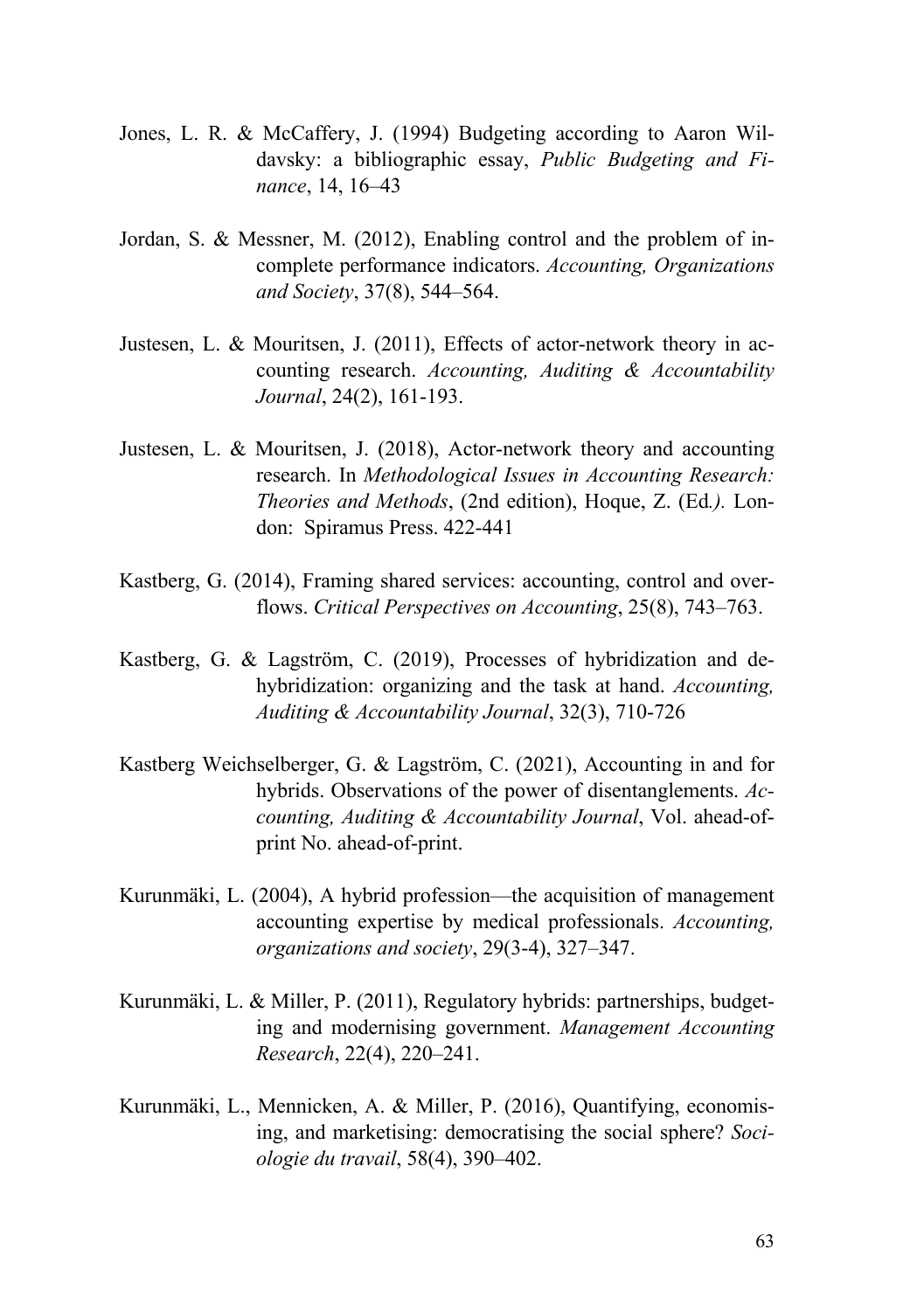- Lagström, C. (Submitted), Trials of time calculative practices and conflicting temporal orientations in publicness.
- Lagström, C. & Ek Österberg, E. (2020), Accounting for profitable prevention—The case of social investments. *Financial Accountability & Management*, 36(2), 117–133.
- Lapsley, I. (1999), Accounting and the new public management: instrument of substantial efficiency or a rationalizing modernity? *Financial Accountability and Management*, 15(3-4), 201–207.
- Lapsley, I. (2009), New public management: The cruellest invention of the human spirit? *Abacus*, 45(1), 1–21.
- Lapsley, I. & Miller, P. (2019), Transforming the public sector: 1998–2018. *Accounting, Auditing & Accountability Journal*, 32(8), 2211– 2252.
- Latour, B. (1987), *Science in action: How to follow scientists and engineers through society*. Cambridge, Massachusetts: Harvard University Press.
- Latour, B. (1991), 'Technology is society made durable', in Law, J. (ed.), *A sociology of monsters: Essays on power, technology and domination.* London: Routledge, pp. 103–131.
- Latour, B. (1999), *Pandora's Hope: Essays on the Reality of Science Studies*. Cambridge, Massachusetts: Harvard University Press.
- Latour, B. (2005) *Reassembling the Social: An Introduction to Actor-Network-Theory*. Oxford: Oxford University Press.
- Law, John. (2009). Actor-network theory and material semiotics. In: Turner, B. (ed.) *The new Blackwell companion to social theory*. Oxford: Blackwell, 141–58.
- Law, J. & Singleton, V. (2005), Object lessons. *Organization*, 12(3), 331– 355.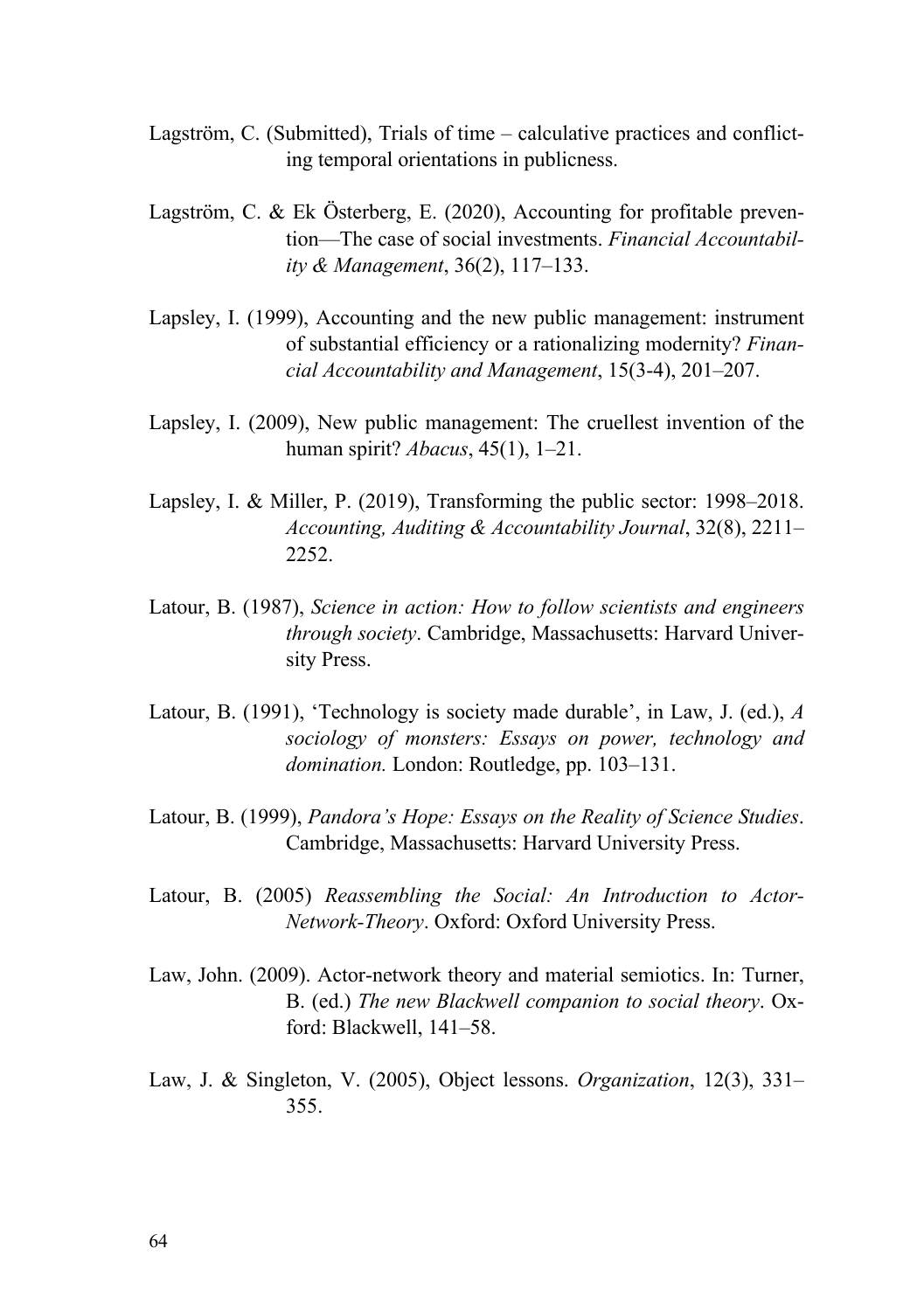- Lawrence, T. B. & Suddaby, R. (2006), Institutions and institutional work. In S. R. Clegg, C. Hardy, T. B. Lawrence, & W. R. Nord (Eds.), *Handbook of organization studies* (2nd edition), London: SAGE Publications, 215–254.
- Lawrence, T. B., Suddaby, R. & Leca, B. (2011), Institutional work: Refocusing institutional studies of organization. *Journal of Management Inquiry*, 20(1), 52–58.
- Liguori, M. & Steccolini, I. (2014), Accounting, innovation and public sector change. Translating reforms into change? *Critical Perspectives on Accounting*, 25 (4/5), 319–323.
- Llewellyn, S. (1999), Narratives in accounting and management research. *Accounting, Auditing and Accountability Journal*, 12(2), 220–237.
- Lounsbury, M. (2008), Institutional rationality and practice variation: New directions in the institutional analysis of practice. *Accounting, Organizations and Society*, 33(4-5), 349–361.
- Lowe, A., Nama, Y., Bryer, A., Chabrak, N., Dambrin, C., Jeacle, I., Lind, J., Lorino, P., Robson, K., Bottausci, C., Spence, C., Carter, C. & Svetlova, E. (2020), Problematizing profit and profitability: discussions. *Accounting, Auditing & Accountability Journal*, 33 (4), 753–793.
- Lukka, K. & Vinnari, E. (2014), Domain theory and method theory in management accounting research. *Accounting, Auditing & Accountability Journal*, 27(8), 1308-1338.
- MacKenzie, D. (2006), Is economics performative? Option theory and the construction of derivatives markets. *Journal of the History of Economic Thought*, 28(1), 29–55.
- Mahoney, J. & Thelen, K. (2010), *Explaining Institutional Change: Ambiguity, Agency, and Power*. Cambridge: Cambridge University Press.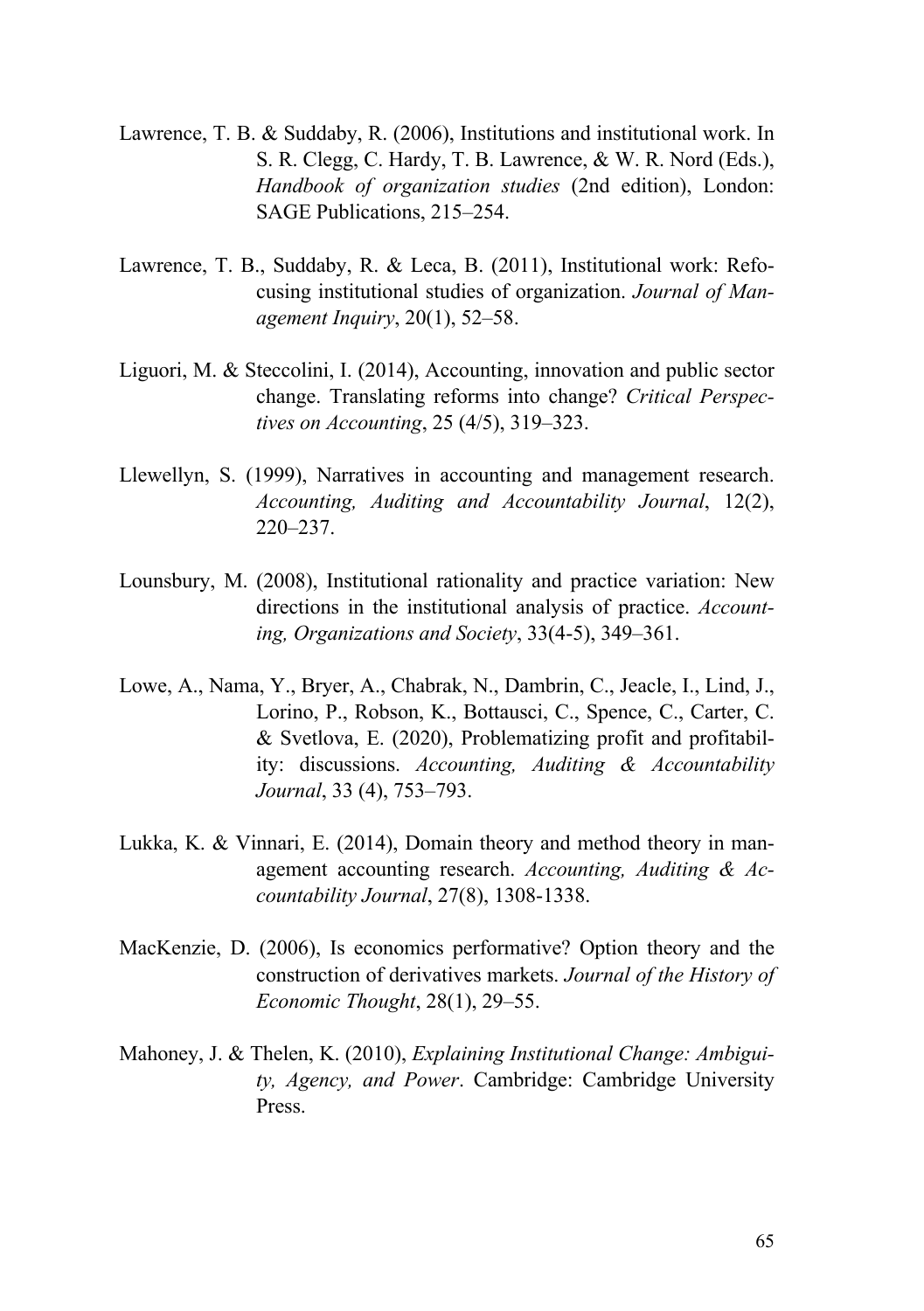- March, J. G. (1987), Ambiguity and accounting: The elusive link between information and decision making. *Accounting, Organizations and Society*, 12(2), 153–168.
- Marcus, G. E. (1995), Ethnography in/of the world system. The emergence of multi-sited Ethnography. *Annual Review of Anthropology*, 24, 95–117.
- Marx, U. (2019), Accounting for equality: Gender budgeting and moderate feminism. *Gender, Work & Organization*, 26(8), 1176–1190.
- Mennicken, A. & Espeland, W. N. (2019), What's new with numbers? Sociological approaches to the study of quantification. *Annual Review of Sociology*, 45, 223–245.
- Miller, P. (1991), Accounting beyond the Enterprise: Problematizing Investment Decisions and Programming Economic Growth in the U.K. in the 1960s. *Accounting, Organizations and Society*, 16(8), 733–762.
- Miller, P. (2001), Governing by numbers: Why calculative practices matter. *Social Research*, 68(2), 379–396.
- Miller, P., Kurunmäki, L. & O'Leary, T. (2008), Accounting, hybrids and the management of risk. *Accounting, Organizations and Society*, 33(7), 942–967.
- Miller, P. & Power, M. (2013), Accounting, organizing, and economizing: Connecting accounting research and organization theory. *Academy of Management Annals*, 7(1), 557–605.
- Modell, S. (2019), Constructing institutional performance: a multi-level framing perspective on performance measurement and management. *Accounting and Business Research*, 49(4), 428– 453.
- Modell, S., Vinnari, E. & Lukka, K. (2017), On the virtues and vices of combining theories: The case of institutional and actor-network theories in accounting research. *Accounting, Organizations and Society*, 60, 62–78.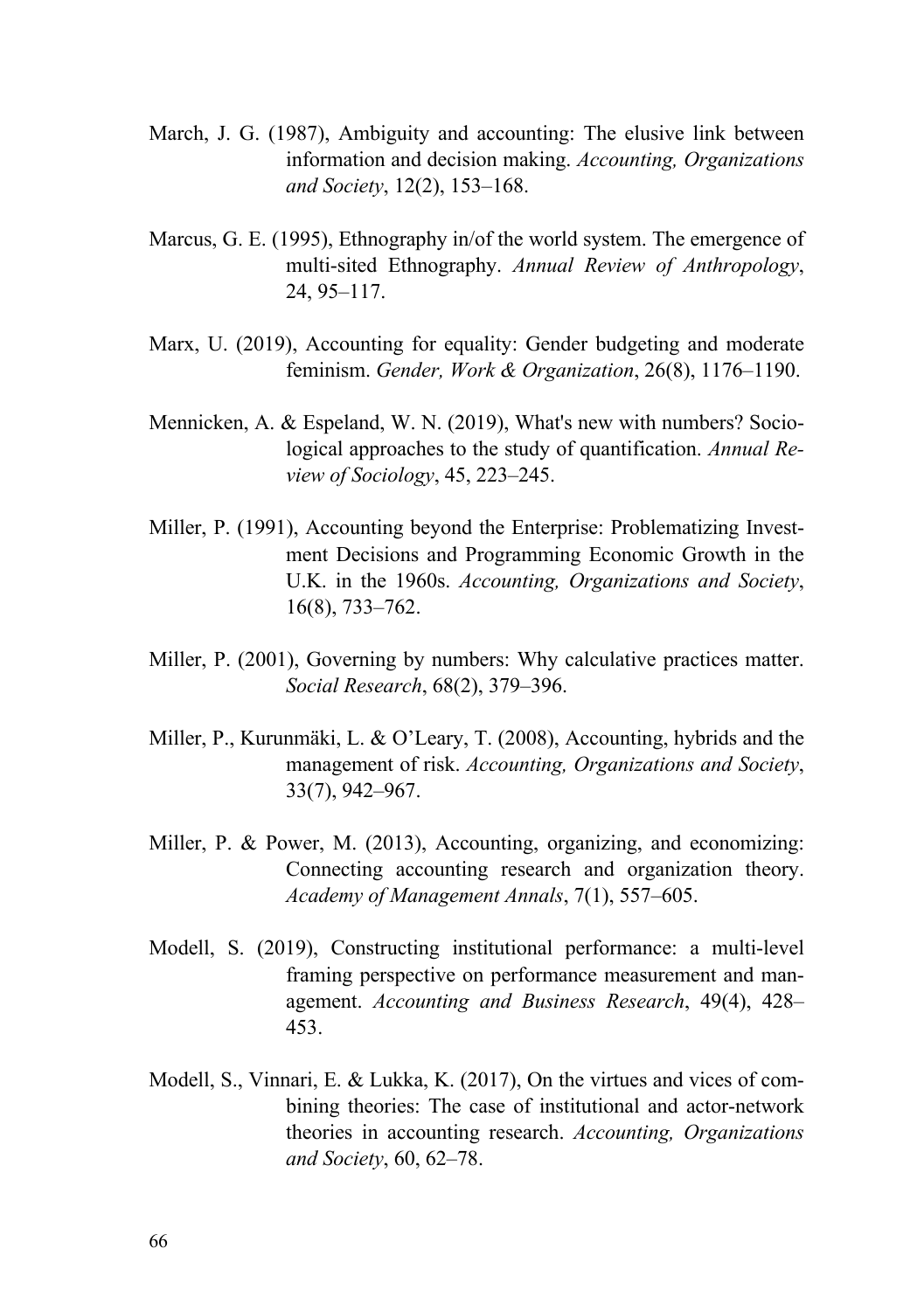- Monfardini, P., Barretta, A. D. & Ruggiero, P. (2013), Seeking Legitimacy: Social Reporting in the Healthcare Sector. *Accounting Forum*, 37(1), 54-66.
- Morel, N., Palier, B. & Palme, J. (2012), Beyond the Welfare State as We Knew It? In Morel, N., Palier, B., Palier and Palme, J. (Eds), *Towards a Social Investment Welfare State? Ideas, Policies and Challenges*, Bristol: Policy Press, 1–30.
- Mouritsen, J. & Kreiner, K. (2016), Accounting, decisions and promises. *Accounting, Organizations and Society*, 49, 21–31.
- Neyland, D. (2008), *Organizational Ethnography*. London: SAGE.
- Noordegraaf, M. & Abma, T. (2003), Management by measurement? Public management practices amidst ambiguity. *Public Administration*, 81(4), 853–871.
- Osborne, S. (2006), The New Public Governance? *Public Management Review*, 8(3), 377–387.
- Palermo, T. (2018), Accounts of the future: A multiple-case study of scenarios in planning and management control processes. *Qualitative Research in Accounting and Management*, 15(1), 2–23.
- Perkmann, M. & Spicer, A. (2008), How are management fashions institutionalized? The role of institutional work. *Human Relations*, 61(6), 811–844.
- Pollitt, C. (2016), Managerialism redux? *Financial Accountability & Management*, 32(4), 429–447.
- Pollitt, C., and Bouckaert, G. (2011), *Public Management Reform: A Comparative Analysis—New Public Management, Governance, and the Neo-Weberian State*, Oxford: Oxford University Press.
- Power, M. (2015), How accounting begins: Object formation and the accretion of infrastructure. *Accounting, Organizations and Society*, 47, 43–55.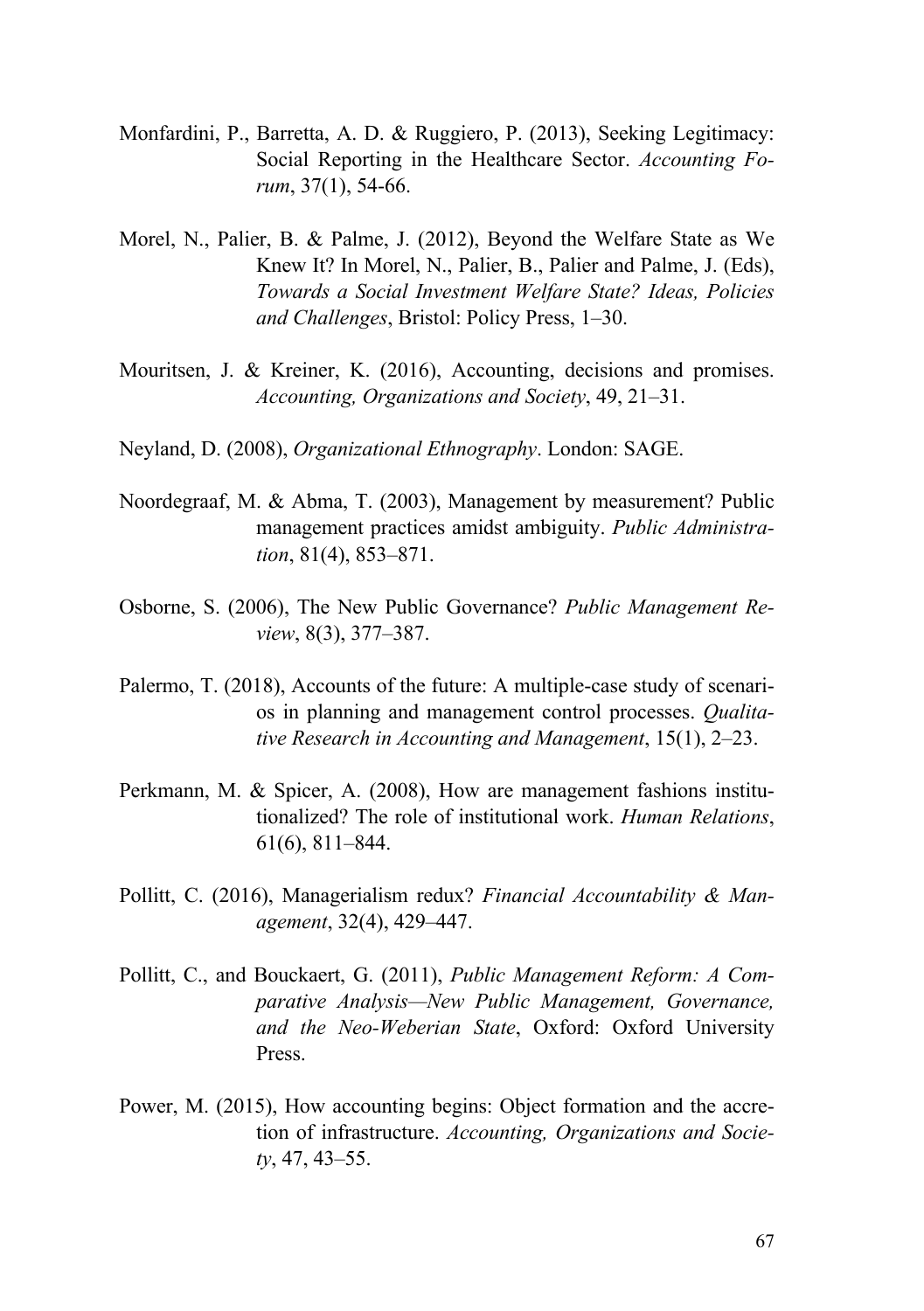- Preston, A., Cooper, D. & Coombs, R. W. (1992), Fabricating budgets: a study of the production of management budgeting in the National Health Service. *Accounting, Organizations and Society*, 17(6), 561–593.
- Qu, S. Q. & Cooper, D. J. (2011), The role of inscriptions in producing a balanced scorecard. *Accounting, Organizations and Society*, 36(6), 344–362.
- Quattrone, P. & Hopper, T. (2005), A 'time–space odyssey': management control systems in two multinational organisations. *Accounting, Organizations and Society*, 30(7-8), 735–764.
- Reilley, J., & Scheytt, T. (2019). A calculative infrastructure in the making: The emergence of a multi-layered complex for governing healthcare. *Research in the Sociology of Organizations*, (62), 43– 68.
- Ridgway, V. (1956), Dysfunctional consequences of performance measurement. *Administrative Science Quarterly*, 1(2), 240–247.
- Robson, K. (1992), Accounting numbers as 'inscription': Action at a distance and the development of accounting. *Accounting, Organizations and Society*, 17(7), 685–708.
- Robson, K. & Bottausci, C. (2018), The sociology of translation and accounting inscriptions: Reflections on Latour and Accounting Research. *Critical Perspectives on Accounting*, 54, 60–75.
- Rose, N. & Miller, P. (1992), Political power beyond the state: Problematics of government. *British Journal of Sociology*, 43(2), 173–205.
- SKL, 2012a, Värdet av en god uppväxt Sociala investeringar för framtidens tillväxt, Sveriges Kommuner och Landsting, Stockholm.
- SKL, 2012b, Vänta inte! Guide för investeringar i tidiga insatser för barn och unga, Sveriges Kommuner och Landsting, Stockholm.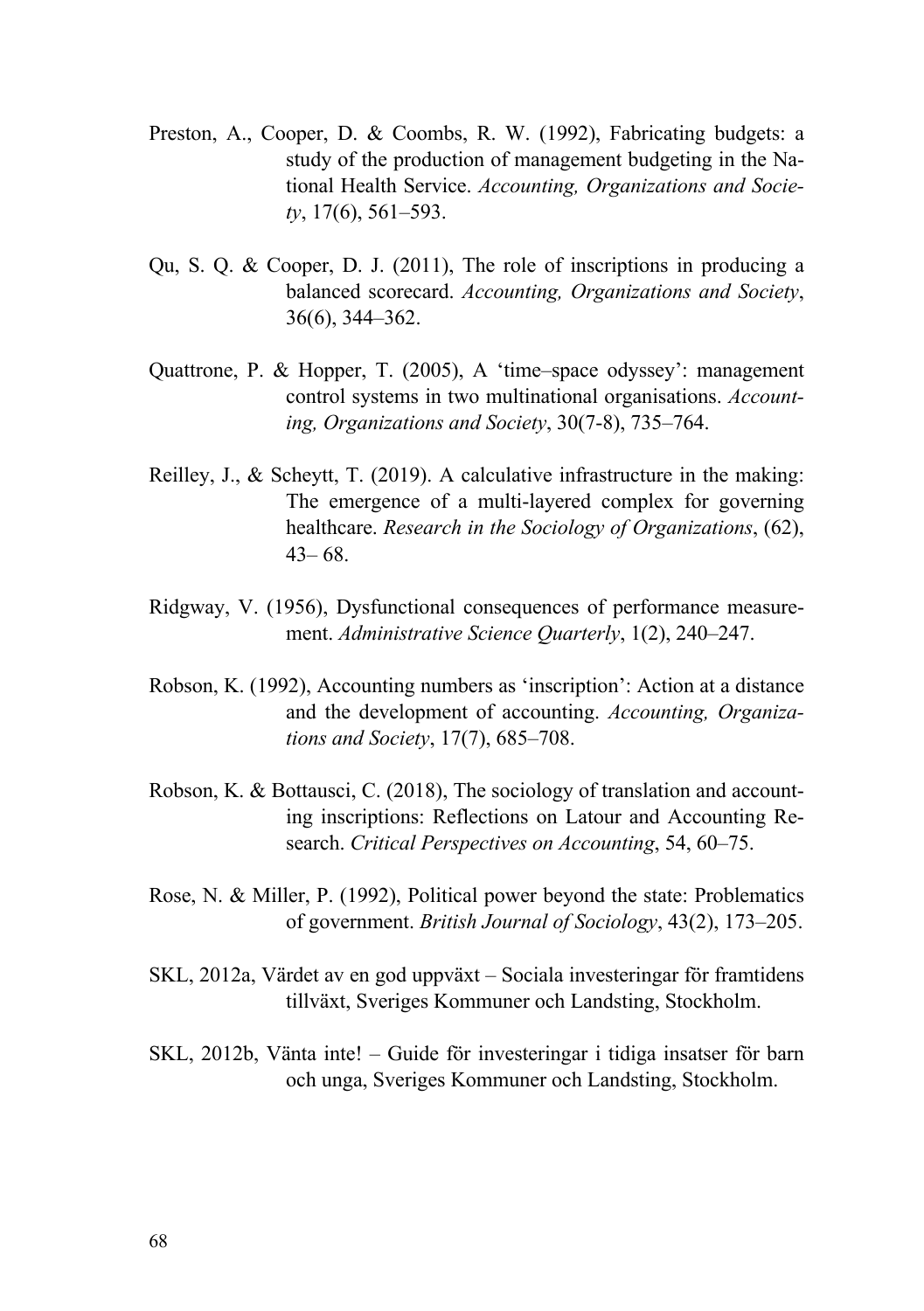- Schrøder, I. (2019), Modes of timing and spacing professional decisions: On the relationship between costing and caring in child protection work. *Financial Accountability & Management*, 35(4), 319–336.
- Schrøder, I., Cederberg, E. & Hauge, A. M. (2021), What is good work in a hybrid organization? On the efforts of sequencing registers of valuation. *Accounting, Auditing & Accountability Journal*, Vol. ahead-of-print No. ahead-of-print.
- Sellers, J. M., Lidström, A. & Bae, Y. (2020), *Multilevel Democracy: How Local Institutions and Civil Society Shape the Modern State*. Cambridge University Press.
- Simon, H. A. (1947), *Administrative behavior*. New York: Macmillan.
- Sinclair, A. (1995), The Chameleon of Accountability: Forms and Discourses. *Accounting, Organizations and Society*, 20(2-3), 219– 237.
- Sjögren, E. & Fernler, K. (2019), Accounting and professional work in established NPM settings. *Accounting, Auditing & Accountability Journal*, 32(3), 897-922.
- Sobkowiak, M., Cuckston, T. & Thomson, I. (2020), Framing sustainable development challenges: Accounting for SDG-15 in the UK. *Accounting, Auditing & Accountability Journal*, 33(7), 1671– 1703.
- Steccolini, I. (2019), Accounting and the post-new public management: Reconsidering publicness in accounting research. *Accounting, Auditing & Accountability Journal*, 32(1), 255–279.
- Tarschys, D. (2003), Time horizons in budgeting. *OECD Journal on Budgeting*, 2(2), 77–103.
- Torfing, J. & Triantafillou, P. (2013), What's in a name? Grasping new public governance as a political-administrative system. *International Review of Public Administration*, 18(2), 9–25.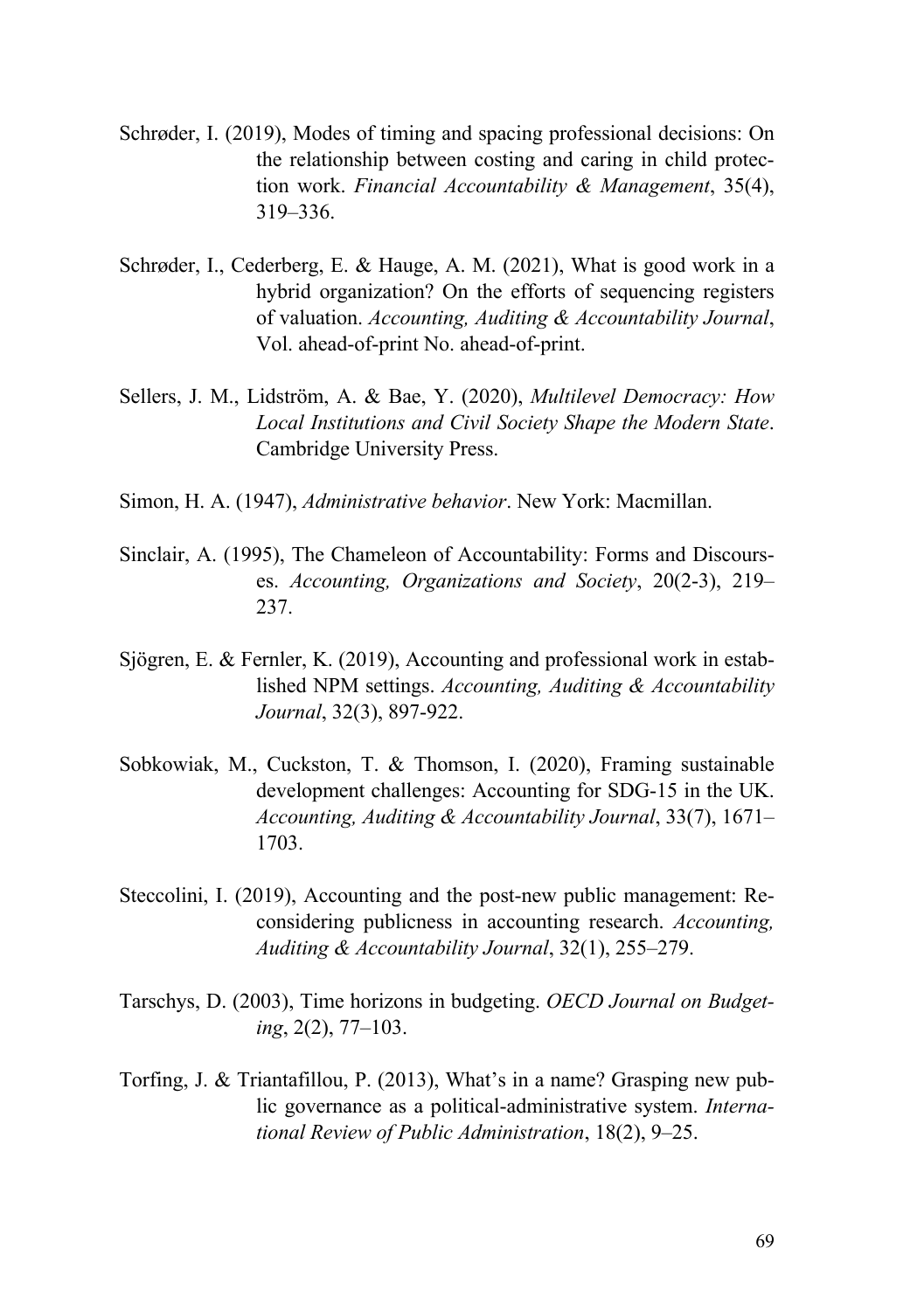- Vakkuri, J. & Johanson, J-E. (2018), Taming the monster–towards an understanding of hybrid organisations and governance. *Public Money and Management*, 38(3), 162–163.
- Vakkuri, J. and Johanson, J-E. (Eds) (2020), *Hybrid Governance, Organisations and Society. Value Creation Perspectives*, New York and Abingdon: Routledge.
- van Erp, W., Roozen, F. & Vosselman, E. (2019), The performativity of a management accounting and control system: exploring the dynamic relational consequences of a design. *Scandinavian Journal of Management*, 35(4), 1–11.
- Wildavsky, A. (1974). *The Politics of the Budgetary Process,* (2nd edition*)*. Boston, Mass: Little, Brown and Co.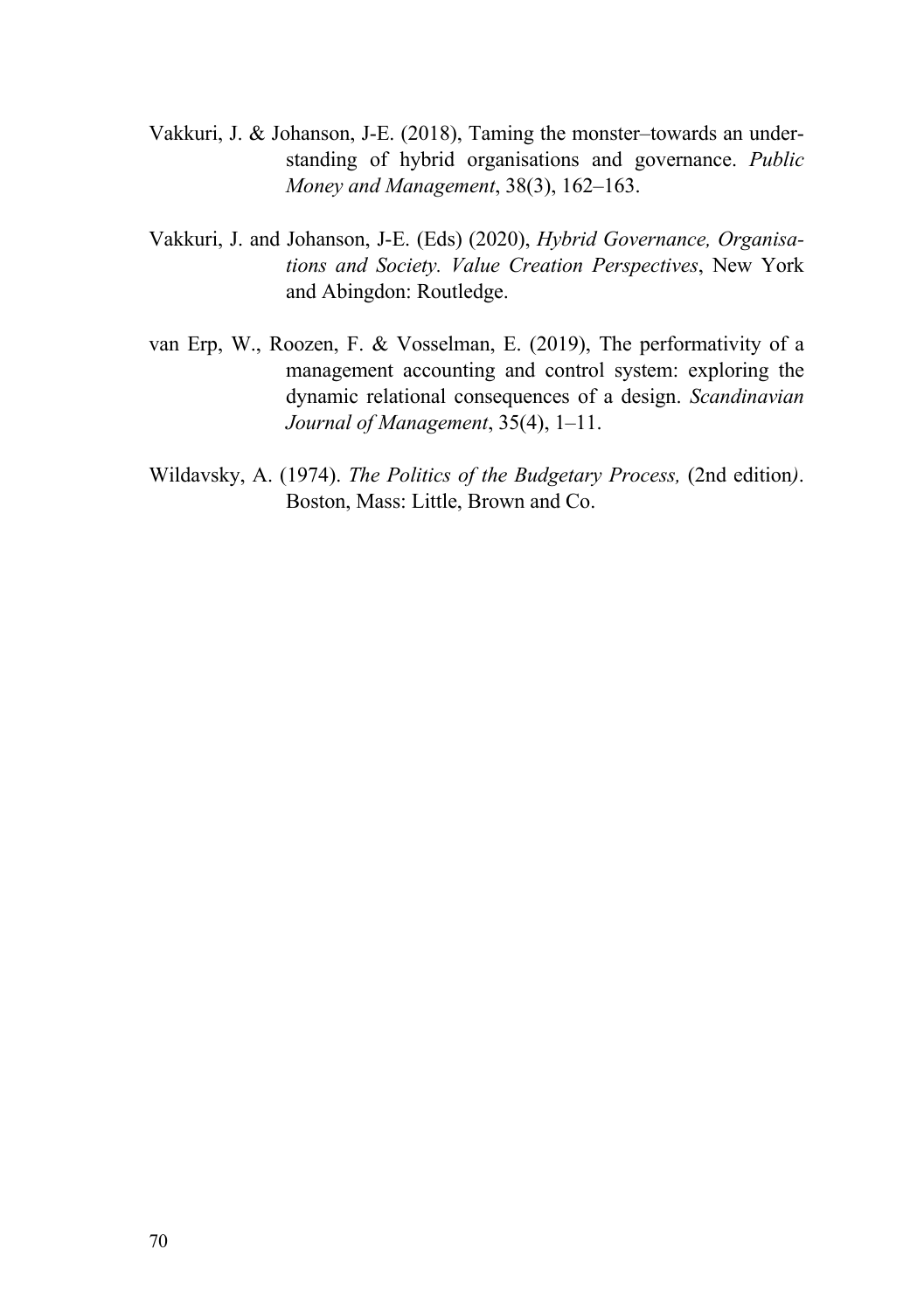## Swedish summary

Denna avhandling handlar om sociala investeringar, ett allt vanligare sätt att styra och organisera förebyggande arbete i den offentliga sektorn baserat på samhällsekonomiska kalkyler. Förespråkare av sociala investeringar brukar framhäva ett antal särskilt viktiga dimensioner av vad ett socialt investeringsarbete innebär, dimensioner som i sin tur kan förstås som problematiseringar av traditionellt rådande praktiker i sektorn. I korthet problematiserar idén om sociala investeringar traditionella sätt att styra, organisera och fördela resurser och menar att dessa präglas av kortsiktighet, bristande helhetssyn och en avsaknad av relevant beslutsinformation för beslutshavare. Genom att initiera ett arbete med sociala investeringar i en kommun eller en region så hoppas förespråkarna av reformen uppå en större helhetssyn och långsiktighet baserat på beslutsinformation som visar på den samhällsekonomiska nyttan av förebyggande arbete. På så vis kan sociala investeringar sägas koppla samman kalkylerande teknologier med ett organisatoriskt förändringsarbete i syfte att bygga en struktur kring idén om att förebyggande arbete lönar sig.

Enligt en enkätundersökning publicerad 2020 så hade ett sjuttiotal kommuner och regioner särskilt avsatta sociala investeringsmedel. Trots idéns genomslag i den svenska kommunala sektorn så saknas kunskap om sociala investeringar som praktik. I den här studien betraktas sociala investeringar som ett exempel på framväxande styr- och redovisningstekniker som syftar till att skapa styrbarhet i relation till aktuella policy-problem i offentlig sektor. Även om dessa styr- och redovisningstekniker införs i en sektor präglad av en mix av element från olika reformer och styrlogiker har forskningslitteraturen i första hand beskrivit betoningen på kalkylerande teknologier och praktiker som ett uttryck för New Public Management (NPM) och dess fokus på marknadslösningar och prestationsmätningar som kommit att ekonomisera sektorn. I sociala investeringar ryms dock ambitioner om såväl samverkan som samhällsekonomisk effektivitet och mätning av långsiktiga effekter i syfte att öka styrbarheten av de komplexa problem som ofta kännetecknar samtidens förvaltning, såsom långsiktiga hållbarhetsmål.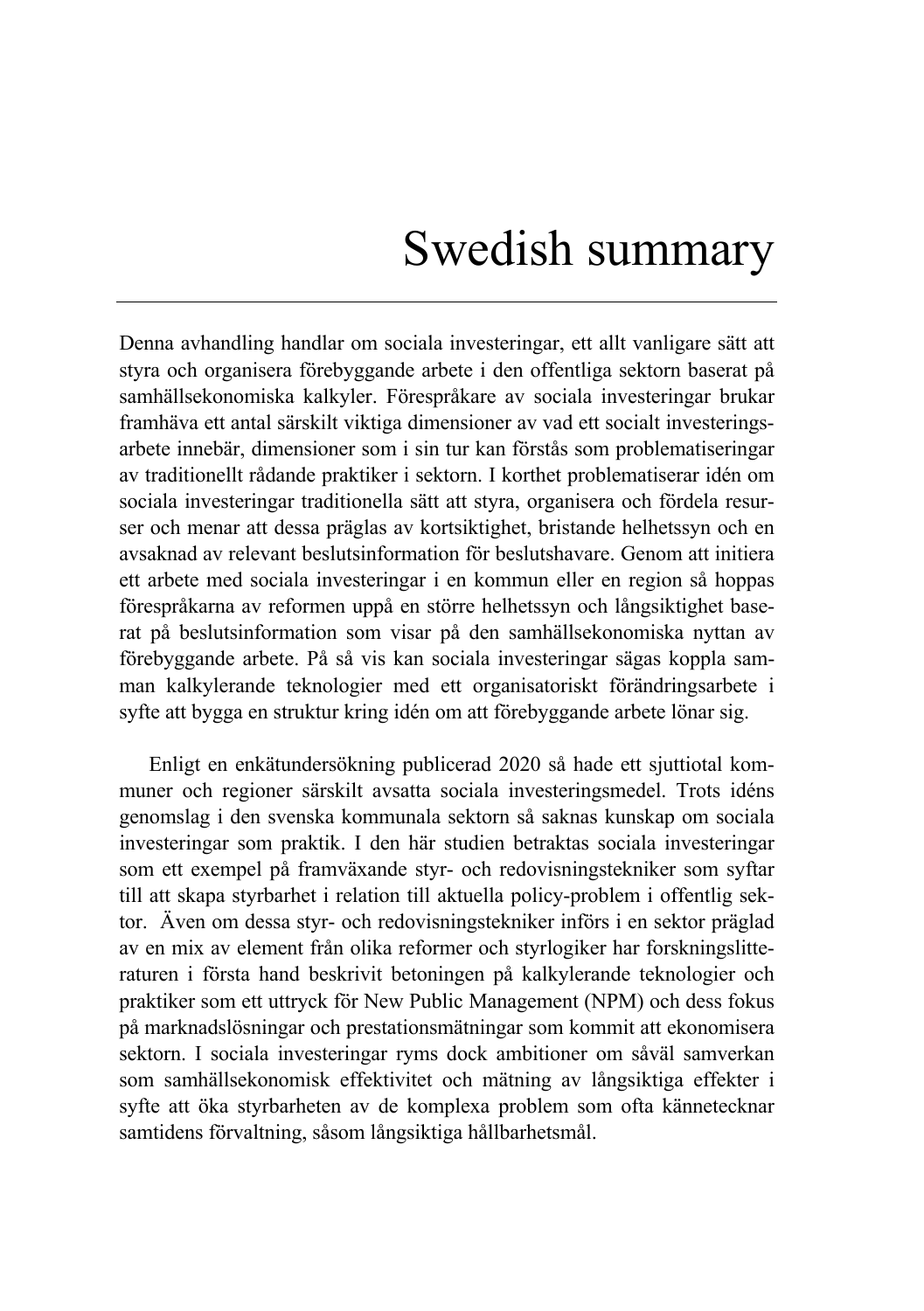Det är mot denna bakgrund som studien syftar till att öka vår kunskap och förståelse av redovisningens roll och implikationer i en offentlig sektor i förändring. Det är också mot denna bakgrund som avhandlingens övergripande och vägledande fråga formuleras ¬– hur realiseras sociala investeringar i en organisatorisk kontext?

För att uppfylla studiens syfte har en fallstudie av införandet av sociala investeringar i en svensk region genomförts mellan åren 2014–2018. Studien bygger på en etnografisk ansats och har tagit inspiration från Aktörnätverksteori och dess fokus på att utforska hur människor, objekt och idéer förs samman och tillsammans bildar ett aktörs-nätverk som kan agera. Ett viktigt förhållningssätt inom denna tradition är att betrakta införandet av styrmodeller som en process av översättning snarare än något som implementeras i organisationen. I studier av styrning och redovisning betonar begreppet översättning istället att de problem och lösningar som en styrmodell avser närma sig, skapas parallellt i en process som kopplar samman aktörer, objekt och diskurser. Studiens material är baserat på intervjuer, mötesobservationer och olika typer av textmaterial. Genom att med olika metoder följa införandet av sociala investeringar över tid så möjliggörs fördjupade och nyanserade beskrivningar av hur sociala investeringar och dess organisering förändrades och stabiliserades som arbetssätt i regionen.

Avhandlingen är en sammanläggning av fyra artiklar, varav tre är publicerade i internationella tidskrifter. I artiklarna analyseras olika aspekter av realiserandet av sociala investeringar i relation till skilda teoretiska begrepp och aktuella diskussioner inom vad som ofta benämns den kritiska redovisningsforskningen.

En övergripande slutsats av studien är att realiseringen av sociala investeringar kom att handla om att involvera, övertyga och knyta samman olika aktörer. En viktig del i detta arbete var att infoga sociala investeringar i ett mer omfattande och lokalt förankrat narrativ om förändring, ett *socialt investeringsperspektiv*. Betydelsen av det sociala investeringsperspektivet är ett exempel på hur sociala investeringar, genom att formas och anpassas till lokala mål och existerande praktiker, fick fäste, stabiliserades och upplevdes som relevanta för de involverande aktörerna. Vidare visar studien hur den långsiktiga dimensionen av sociala investeringar kom att påverkas och formas i processen. Exempelvis visar studien hur idén om en långsiktig fond mötte internt motstånd, hur kalkylernas betydelse (som skulle visa på långsiktiga effekter och analyser) tonades ner och hur sociala investeringar orga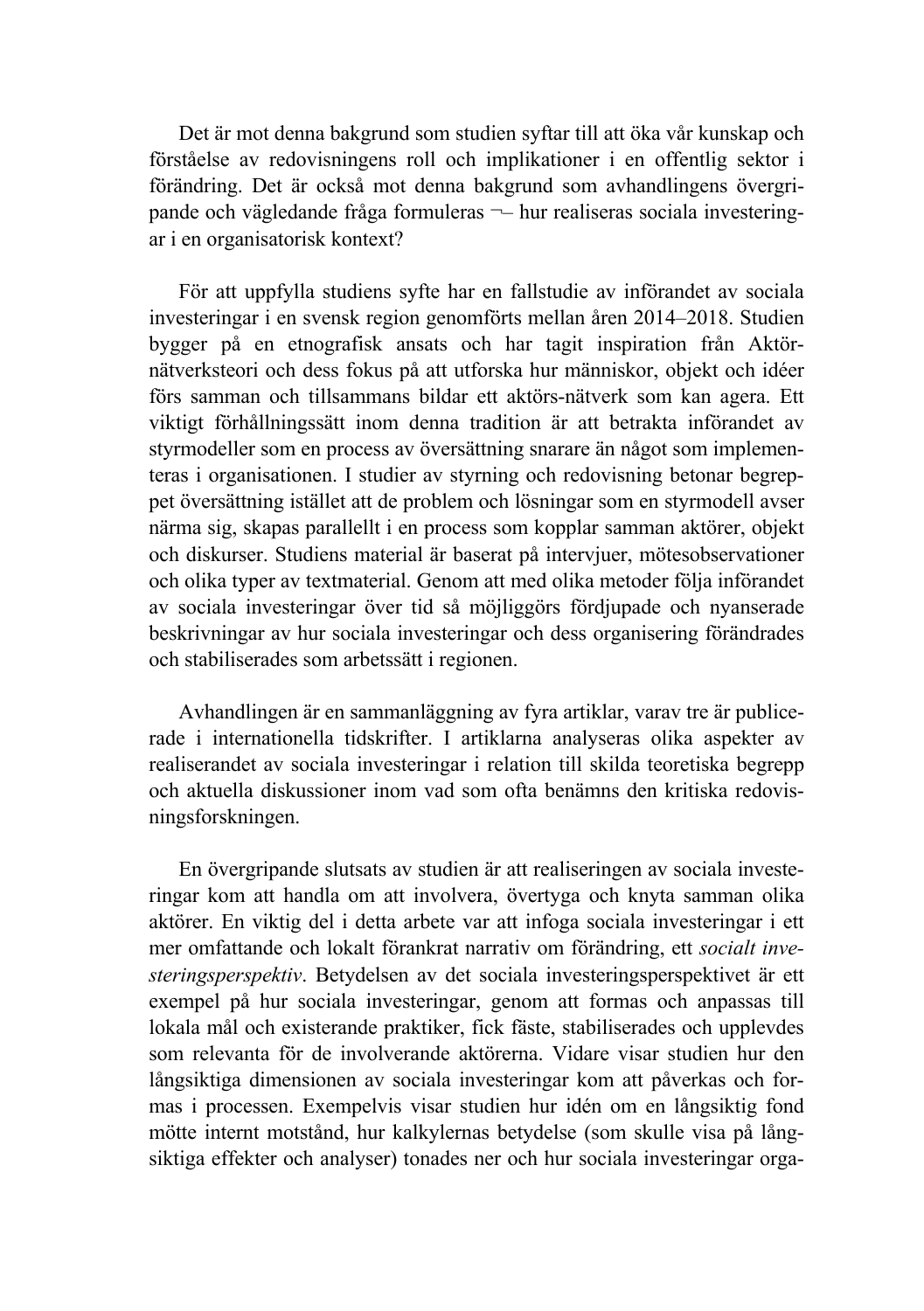niserades som tidsbegränsade projekt. En slutsats av detta är att det långsiktiga perspektivet kom att formas, förkortas och synkroniseras med ett cykliskt och mer kortsiktigt orienterat tidsperspektiv på styrning, kontroll och resursallokering i regionen.

Utifrån dessa slutsatser bidrar avhandlingen till flera aktuella diskussioner i forskning om styrning och redovisning i offentlig sektor. En sådan diskussion handlar om framväxande redovisningspraktiker i offentlig styrning som snarare än att bäras fram av NPM, införs med motiv som uttryckligen problematiserar NPM och dess snäva syn på effektivitet. Studien bidrar också till ökad kunskap om hur redovisning är implicerat i konstruktionen och upprätthållandet av tids-horisonter i organisationer. Avhandlingen bidrar också till aktuell forskningslitteratur om redovisning i hybrida organisationer präglade av motstridiga mål och samexisterande värden. I relation till denna litteratur visar avhandlingen att hybriditet kan (bör) förstås som ett tillstånd i relation till en framförhandlad gemensam uppgift för en samling aktörer med delvis olika mål och kunskaper. En del av detta är också att begreppsliggöra hur redovisningspraktiker möjliggörs genom en process av såväl hybridisering som de-hybridisering.

Resultaten i avhandlingen har implikationer för politik och praktik. Studien visar att, trots de utmaningar som följde med att införliva ett social investeringsarbete i regionen, så kom avgränsade projekt att skapas och finansieras som sociala investeringar. Studien resultat visar att kalkylernas betydelse för beslut och uppföljning var marginell i regionen, i synnerhet om man jämför med de högt ställda ambitionerna för kalkylering och mätning av effekter som förespråkare av sociala investeringar framför. Det behöver dock inte nödvändigtvis förstås som negativt. Regionens sociala investeringar skapade förutsättningar och arenor för dialog mellan aktörer där långsiktighet och helhetsperspektiv var i fokus. Vidare indikerar studien att projektmedlemmarna såg stora fördelar och ett lärande i arbetet som likväl går bortom det kvantifierbara.

Avslutningsvis, sociala investeringar är ett exempel på reformer i offentlig sektor som syftar till att skapa styrbarhet av komplexa samhällsfrågor genom kalkylerande praktiker. Arbetet bör ses i ljuset av en sektor som i ökad grad betraktas som en nyckelaktör i arbetet mot en hållbar utveckling, och där nya sätt att mäta och följa upp långsiktiga effekter av offentliga tjänster kommit att bli allt viktigare. Sedan decennier har offentlig sektor genomsyrats av ekonomiserande reformer som på olika sätt sökt öka effektiviteten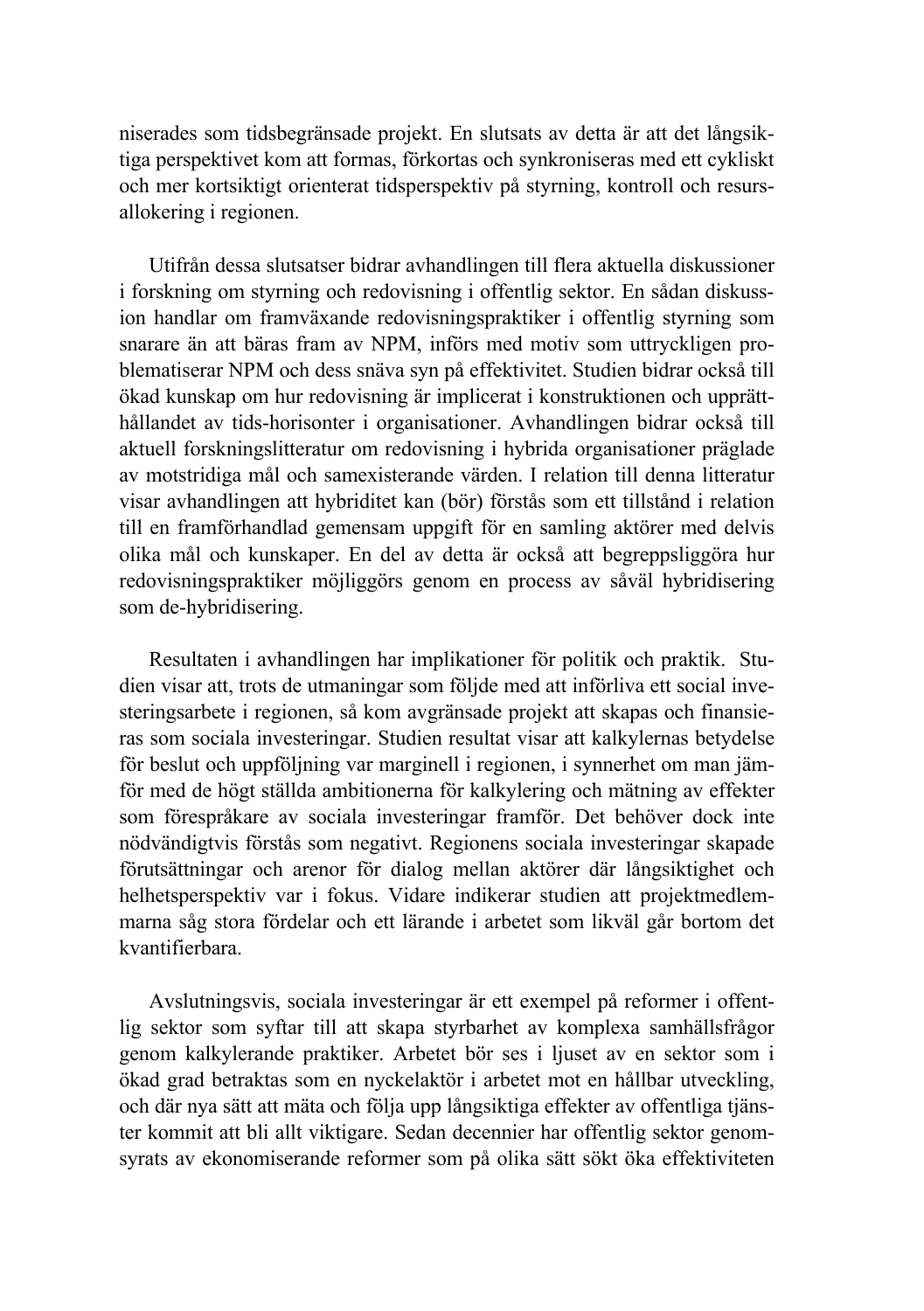genom kvasi-marknadsmekanismer, prestationsmätningar och tydliggjorda organisatoriska gränser. Samtidigt hörs i allt större utsträckning rop på samverkan mellan aktörer, organisationer och sektorer för att finna nya och bättre vägar att möta samtidens problem och utmaningar. Sociala investeringar som idé och praktik kan ses som ett uttryck för såväl en pågående ekonomisering som för gränsöverskridande och långsiktig organisering. Det reser frågor för vidare forskning om hur vinster och prestationer ska definieras samt när och var de realiseras.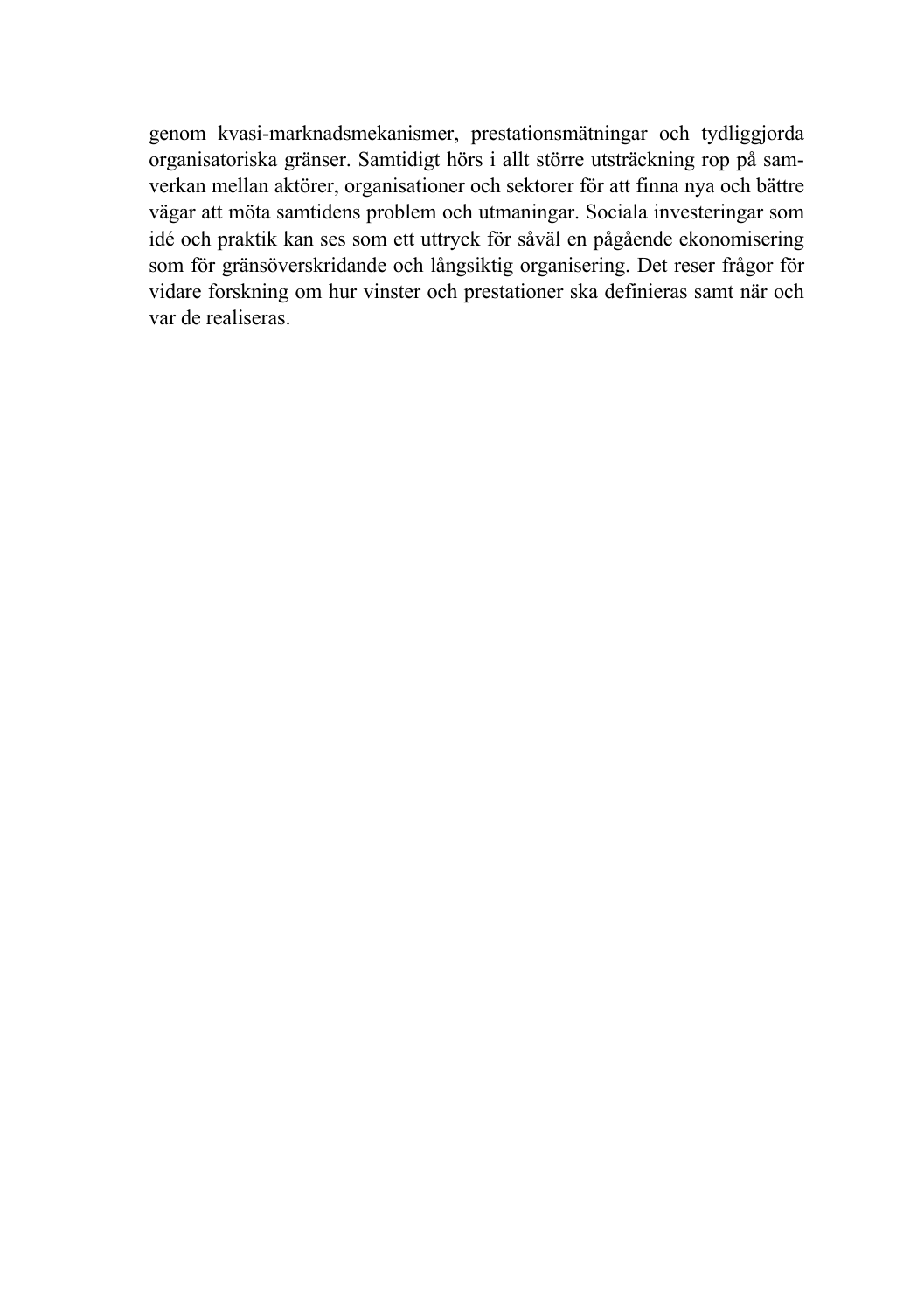## Avhandlingar vid Förvaltningshögskolan

ISSN: 1653-8358

42. Lagström, Cristian, 2022. The Profit of Prevention – A Study of Social Investments in a Swedish Region. Göteborgs universitet: Förvaltningshögskolan (s.186). ISBN: 978-91-985430-2-5

41. Eklund, Sanna, 2021. New Public Professional Organisationalism. Towards new professional, managerial and cliental roles as exemplified in Swedish schools. Göteborgs universitet: Förvaltningshögskolan (s.224). ISBN 978-91-985430-1-8.

40. Carlsson, Julia, 2019. När idéer får liv. Om intraprenader i tre kommuner. Göteborgs universitet: Förvaltningshögskolan (s.224). ISBN 978-91-984547- 8-9.

39. Carlsson, Vanja, 2019. Jämställdhetspolitik och styrformens betydelse. Europeiska socialfonden i svensk och spansk förvaltning. Göteborgs universitet: Förvaltningshögskolan (s. 236). ISBN 978-91-519-0008-7.

38. Skoog, Louise, 2019. Political Conflicts. Dissent and Antagonism Among Political Parties in Local Government. Göteborgs universitet: Förvaltningshögskolan (s. 204). ISBN 978-91-984547-6-5.

37. Börjesson, Angelica, 2018. (R)evolutionära idéer: Förändring i svensk sjukförsäkringspolitik 1995-2015. Göteborgs universitet: Förvaltningshögskolan. (s. 362). ISBN 978-91-984547-4-1.

36. Svensson, Petra, 2017. Cross-Sector Strategists. Dedicated Bureaucrats in Local Government Administration. Göteborgs universitet: Förvaltningshögskolan (s. 220). ISBN 978-91-629-0340-4.

35. Andersson, Johanna, 2016. Locked-in collaboration. Göteborgs universitet: Förvaltningshögskolan (s. 145). ISBN: 978-91-629-0009-0.

34. Gustafsson, Ingrid, 2016. Organisering av standarder, certifiering och ackreditering som en global styrregim. Göteborgs universitet: Förvaltningshögskolan (s. 190). ISBN 978-91-628-9876-2.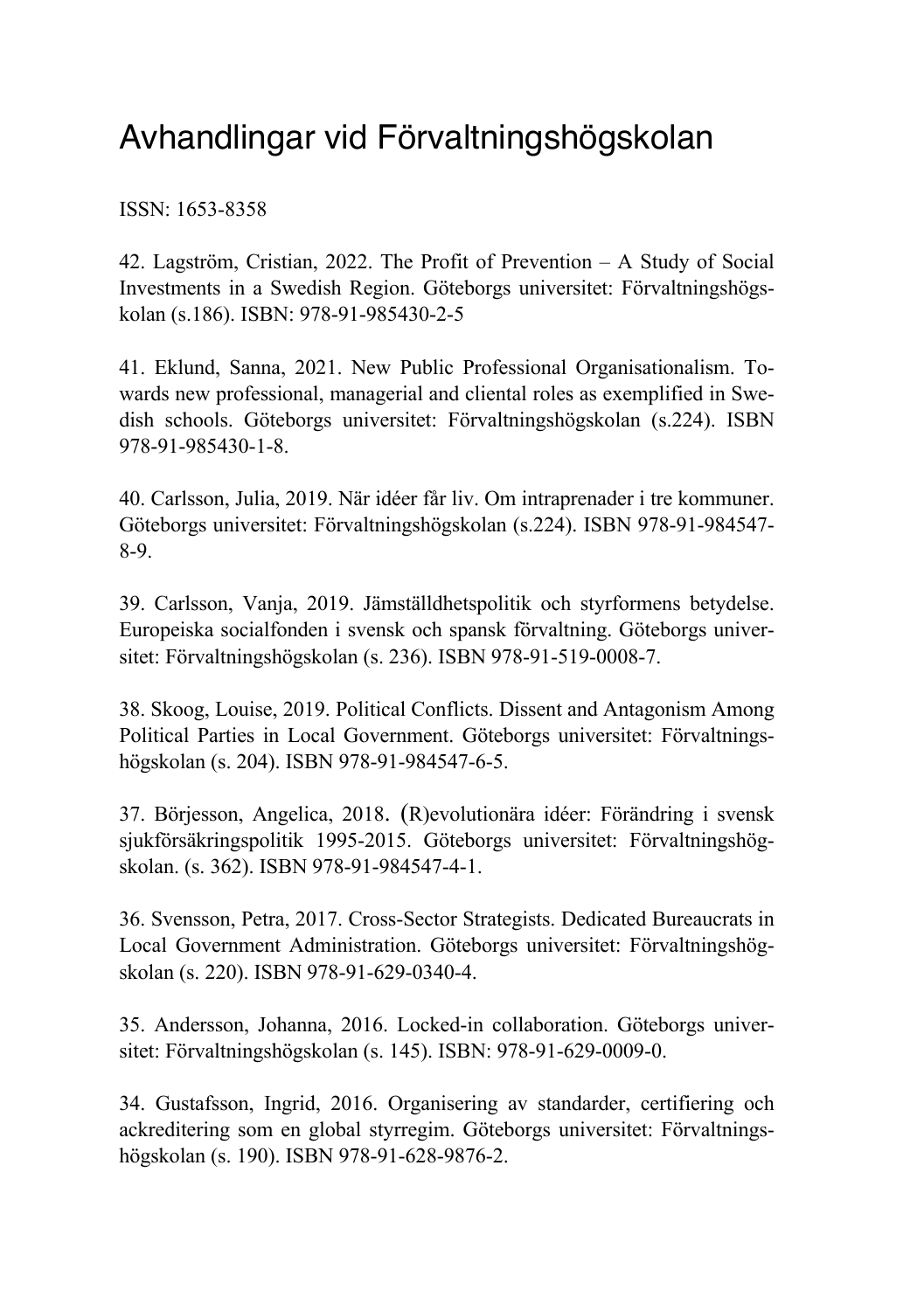33. Svärd, Oskar, 2016. Företagare eller politiker? En studie av styrelsearbete i kommunala bostadsbolag. Göteborgs universitet: Förvaltningshögskolan (s. 332). ISBN 978-91-628-9752-9.

32. Ek, Emma, 2012. De granskade. Om hur offentliga verksamheter görs granskningsbara. Göteborgs universitet: Förvaltningshögskolan (s. 233). ISBN 978-91-628-8547-2.

31. Bengtsson, Mats, 2012. Anteciperande förvaltning. Tjänstemäns makt i kommunala policyprocesser om vindkraft. Göteborgs universitet: Förvaltningshögskolan (s. 266). ISBN 978-91-628-8454-3.

30. Gustavson, Maria, 2012. Auditing the African State. International Standards and Local Adjustments. Göteborgs universitet: Förvaltningshögskolan (s. 289). ISBN 978-91-628-8413-0.

29. Tahvilzadeh, Nazem, 2011. Representativ byråkrati. En studie om ledande kommunala minoritetsadministratörers företrädarskap. Göteborgs universitet: Förvaltningshögskolan (s. 320). ISBN 978-91-628-8403-1.

28. Cedstrand, Sofie, 2011. Från idé till politisk verklighet. Föräldrapolitiken i Sverige och Danmark. Umeå: Boréa (s. 364). ISBN 978-91-89140-77-6.

27. Ivarsson, Andreas, 2011, Lokal Policydesign. Om hur kommuner skapar policy som klargör ansvarsrelationen mellan kommunen och kommunmedborgarna i krissituationer. Göteborgs Universitet: Förvaltningshögskolan (s. 243). ISBN 978-91-628-8283-9.

26. Melke, Anna, 2010. Mental health policy and the welfare state – a study on how Sweden, France and England have addressed a target group at the margins. Göteborgs Universitet: Förvaltningshögskolan (s. 246). ISBN 97891-628-8222-8.

25. Brorström, Sara, 2010. Kommunala satsningar av betydelse - en fråga om identitet, förnuft och tillfälligheter. Göteborgs universitet: Förvaltningshögskolan (s. 264). ISBN 978-91-628-8209-9.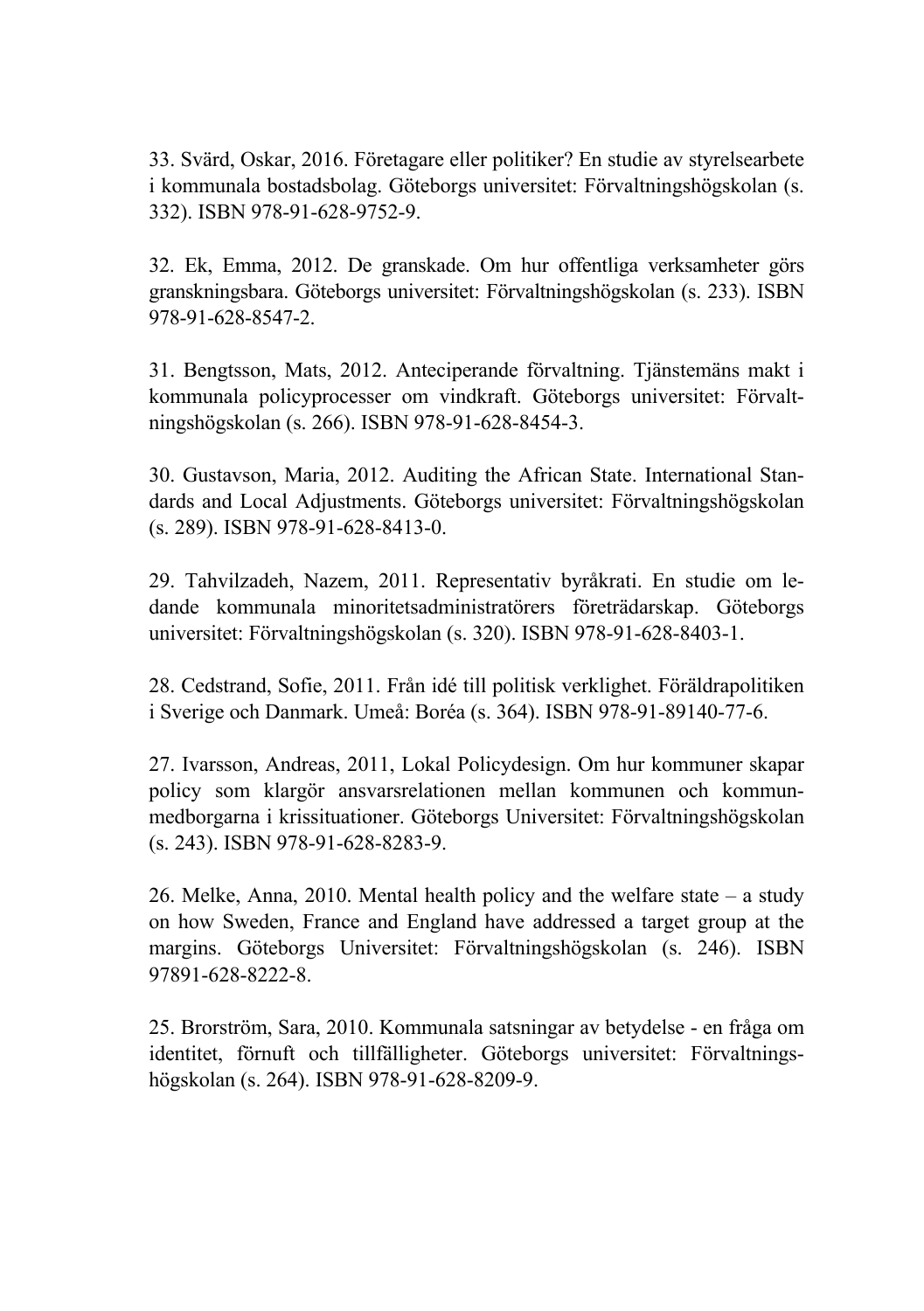24. Bartholdsson, Kerstin, 2009. Hållbarhetens mänskliga byggstenar. – om betydelsen av engagerade tjänstemän i det lokala miljömålsarbetet. Göteborgs universitet: Förvaltningshögskolan (s. 223). ISBN 978-91-628-7824-5.

23. Cinque, Serena, 2008. I vargens spår. Myndigheters handlingsutrymme i förvaltningen av varg. Göteborgs universitet: CEFOS och Förvaltningshögskolan (s. 240). ISBN 978-91-628-7441-4.

22. Gustafsson, Anette, 2008. Könsmakt och könsbaserade intressen. Om könspolitisk representation i svensk kommunalpolitik. Göteborgs universitet: Förvaltningshögskolan (s. 260) ISBN 978-91-628-7442-1.

21. Tedros, Adiam, 2008. Utanför storstaden. Konkurrerande framställningar av förorten i svensk storstadspolitik. Göteborgs universitet: Förvaltningshögskolan. (s. 205). ISBN 978-91-628-7399-8.

20. Andersson-Felé, Lena, 2008. Leda lagom många – Om struktur, kontrollspann och organisationsideal. Göteborgs universitet: Förvaltnings-högskolan (s. 238). ISBN 978-91-628-7352-3.

19. Johansson, Susanne, 2007. Dom under trettio, vem bryr sig och varför? Ungdomars värderingar och politiska deltagande. Göteborgs universitet: CEFOS och Förvaltningshögskolan (s. 278). ISBN 978-91-628-7053-9.

18. Berlin, Johan, 2006. Beställarstyrning av hälso- och sjukvård – Om människor, marginaler och miljoner. Göteborgs universitet: Förvaltningshögskolan (s. 382). ISBN 91-628-6817-9.

17. Johansson, Tobias, 2006. Förvaltningens gräns mot marknaden. Om mekanismer bakom och effekter av kommunernas marknadsutnyttjande. Göteborgs universitet: Förvaltningshögskolan (s. 208). ISBN 91-628-6929-9.

16. Kastberg, Gustaf, 2005. Kundvalsmodeller. En studie av marknadsskapare och skapade marknader i kommuner och landsting. Göteborgs universitet: Förvaltningshögskolan (s. 211). ISBN 91-628-6650-8.

15. Carlström, Eric, 2005. I Skuggan av Ädel. Integrering i kommunal vård och omsorg. Göteborgs universitet: Förvaltningshögskolan (s. 283). ISBN 91-628-6588-9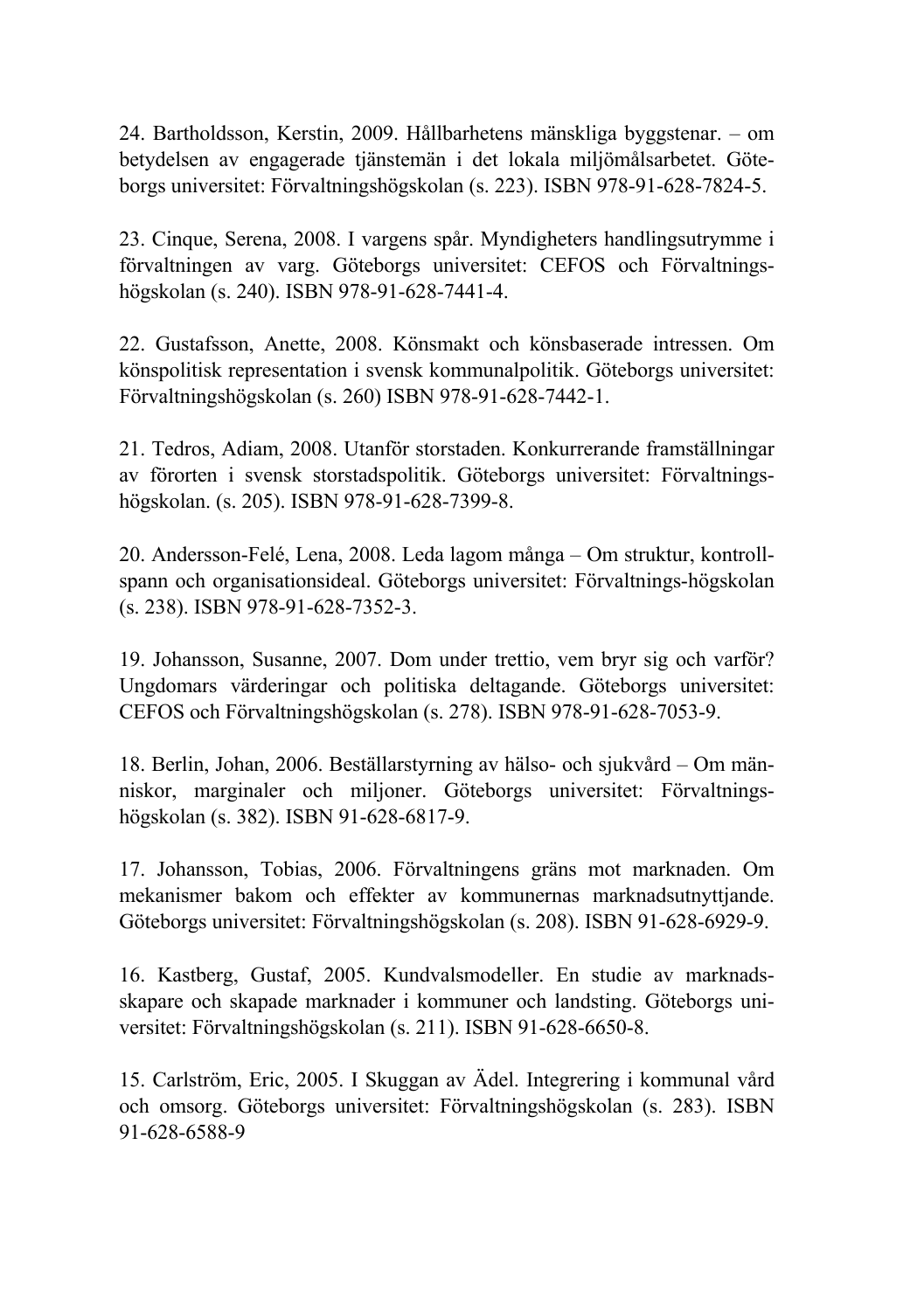14. Eriksson, Nomie, 2005. Friska vindar i sjukvården. Stöd och hinder vid förändringar i professionella organisationer. Göteborgs universitet: Förvaltningshögskolan (s. 222). ISBN 91-628-6568-4.

13. Rodrigo Blomqvist, Paula, 2005. Närvarons politik och det mångetniska Sverige. Om att ta plats i demokratin. Göteborgs universitet: Förvaltningshögskolan (s. 249). ISBN 91-628-6502-1.

12. Fihn, Glenn, 2005. Normer och reformer. Den landskommunala och statskommunala budgetens och redovisningens historia 1862-1968. Göteborgs universitet: Förvaltningshögskolan (s. 249). ISBN 91-628-6400-9

11. Johansson, Patrik, 2004. I skandalers spår. Minskad legitimitet i svensk offentlig sektor. Göteborgs universitet: Förvaltningshögskolan (s. 252). ISBN 91-628-5983-8.

10. Erikson, Malgorzata, 2004. Lokala politiska ledare. Ett kollage av diskurser. Göteborgs universitet: Förvaltningshögskolan (s. 201). ISBN 91-628- 6087-9.

9. Mühlenbock, Ylva, 2004. Inget personligt. Om entreprenörskap i offentlig sektor. Göteborgs universitet: Förvaltningshögskolan (s. 196). ISBN 91-628- 6057-7.

8. Karlsson, David, 2003. En chimär av endräkt. Ideologiska dimensioner i kommunal kulturpolitik. Göteborgs universitet: Förvaltningshögskolan (s. 328). ISBN 91-628-5803-3.

7. Malmer, Stellan, 2003. Ett pris blir till. Om förklaringar till kommunala avgifter och taxor. Stockholm: Santérus Förlag (s. 348). ISBN 91-89449-53-3

6. Theodorsson, Annika, 2003. Samtala både länge och väl. Deliberativ demokrati i tre föräldrakooperativ och dess effekter på deltagarna. Göteborgs universitet: Förvaltningshögskolan (s. 248). ISBN 91-628-5629-4.

5. Siverbo, Sven, 2001. Reformer och regler. Om att spara och förändra i offentliga organisationer. Göteborgs universitet: Förvaltningshögskolan (s. 238). ISBN 91-628-4705-8